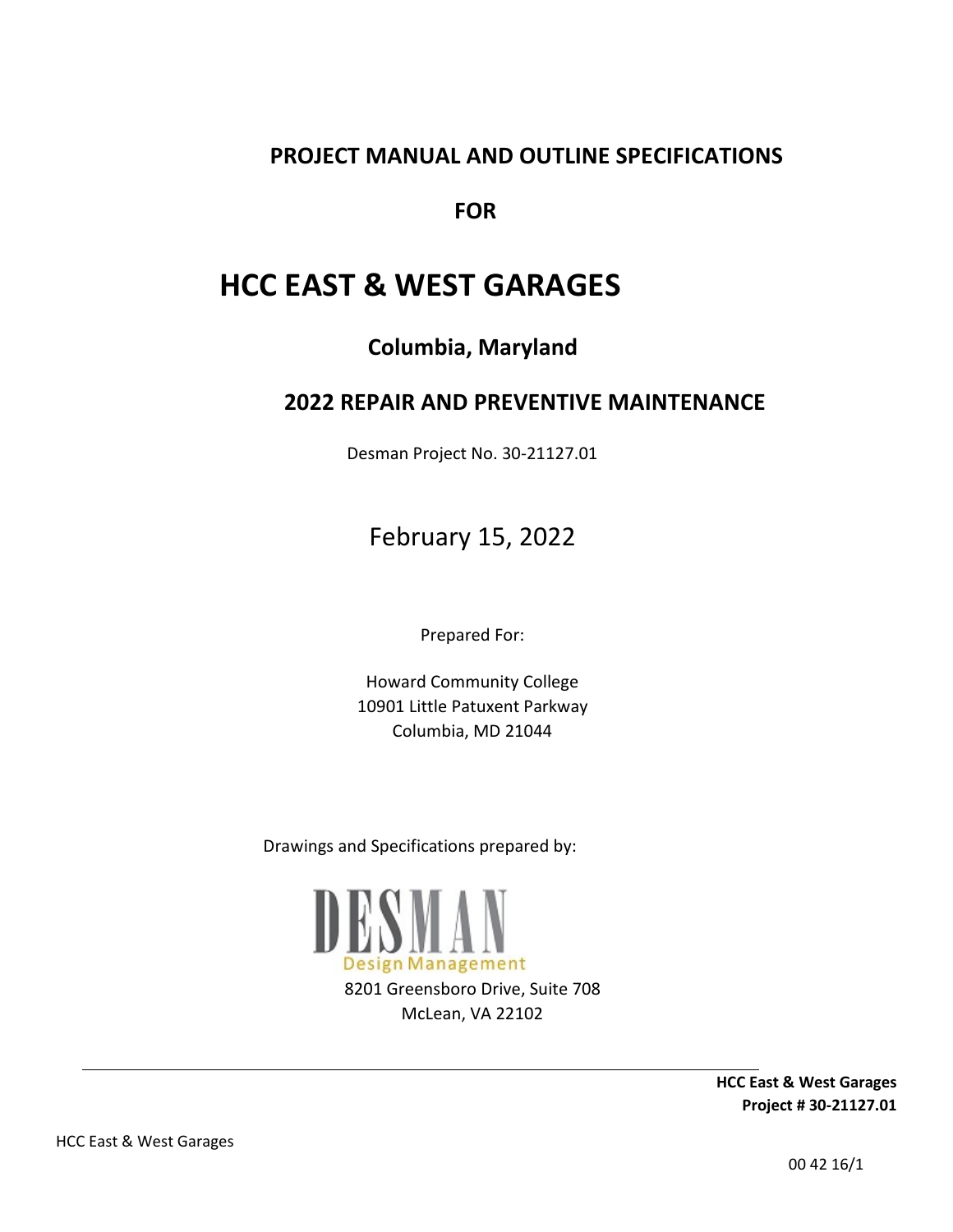### **TABLE OF CONTENTS**

#### **DIVISION 00 – List of Drawings**

| <b>Section Number</b> |  | Title |
|-----------------------|--|-------|
|-----------------------|--|-------|

00 01 15 List of Drawings

#### **DIVISION 01 - GENERAL REQUIREMENTS**

- 01 10 00 Summary of Work
- 01 31 00 Project Coordination
- 01 33 00 Submittals
- 01 42 00 Reference Standards and Definitions
- 01 78 00 Project Closeout (Execution and Requirements)
- 01 78 30 Warranties

#### **DIVISION 2 - EXISTING CONDITIONS**

02 41 00 Selective Demolition

#### **DIVISION 3 - CONCRETE**

| 03 20 00 | Concrete Reinforcement                                                  |
|----------|-------------------------------------------------------------------------|
|          | 03 31 24.16 Concrete Repair Using High Strength, Fast Setting Materials |
|          | 03 37 15.11 Concrete Repairs Using Trowel Applied Materials             |

#### **DIVISION 05 - METALS**

05 50 00 Miscellaneous Metals

#### **DIVISION 07 - THERMAL & MOISTURE PROTECTION**

- 07 18 16 Traffic Bearing Waterproofing Membrane
- 07 92 00 Sealants and Caulking
- 07 92 23 Pressure Epoxy Injection
- 07 95 00 Expansion Joint Seals

#### **DIVISION 09 – FINISHES**

09 91 00 Painting

**END OF SECTION**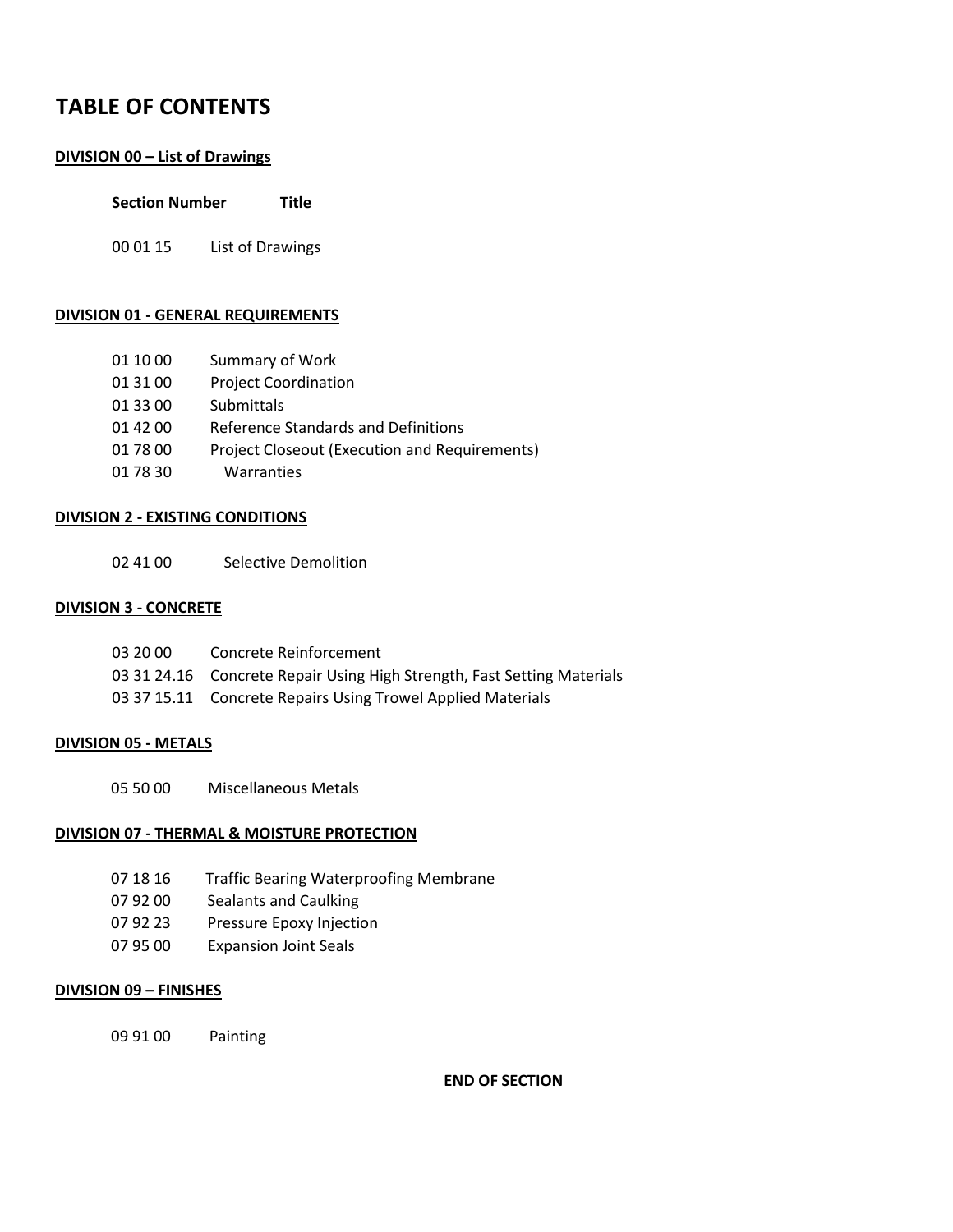**HCC East & West Garages Project # 30-21127.01 TABLE OF CONTENTS 00 01 10/1** 

# **DIVISION 00**

# **List of Drawings**

**HCC East & West Garages Project # 30-21127.01** 

#### **SECTION 00 01 15**

#### **LIST OF DRAWINGS**

The Drawings dated 2/15/2022 and listed below form a part of the Contract.

### **HCC East Garage**

| Drawing            | Title                          |
|--------------------|--------------------------------|
| <b>Number</b>      |                                |
|                    |                                |
| $T-1$              | <b>Title Sheet</b>             |
|                    |                                |
| <b>West Garage</b> |                                |
| $WG-1$             | Ground Level Floor Plan        |
| $WG-2$             | Level 2 Floor Plan             |
| $WG-3$             | Level 3 Floor Plan             |
| $WG-4$             | Level 4 Floor Plan             |
| $WG-5$             | Level 5 Floor Plan             |
| $WG-6$             | Level 6 Floor Plan             |
|                    |                                |
|                    |                                |
| <b>East Garage</b> |                                |
| $EG-1$             | <b>Ground Level Floor Plan</b> |
| $EG-2$             | Level 2 Floor Plan             |
| $EG-3$             | Level 3 Floor Plan             |
| $EG-4$             | Level 4 Floor Plan             |
| $EG-5$             | Level 5 Floor Plan             |
| $EG-6$             | Level 6 Floor Plan             |
| $EG-7$             | Elevations                     |
| $R-1$              | <b>Repair Details</b>          |
| $R-2$              | <b>Repair Details</b>          |
| $R - 3$            | <b>Repair Details</b>          |
| $R - 4$            | <b>Repair Details</b>          |
|                    |                                |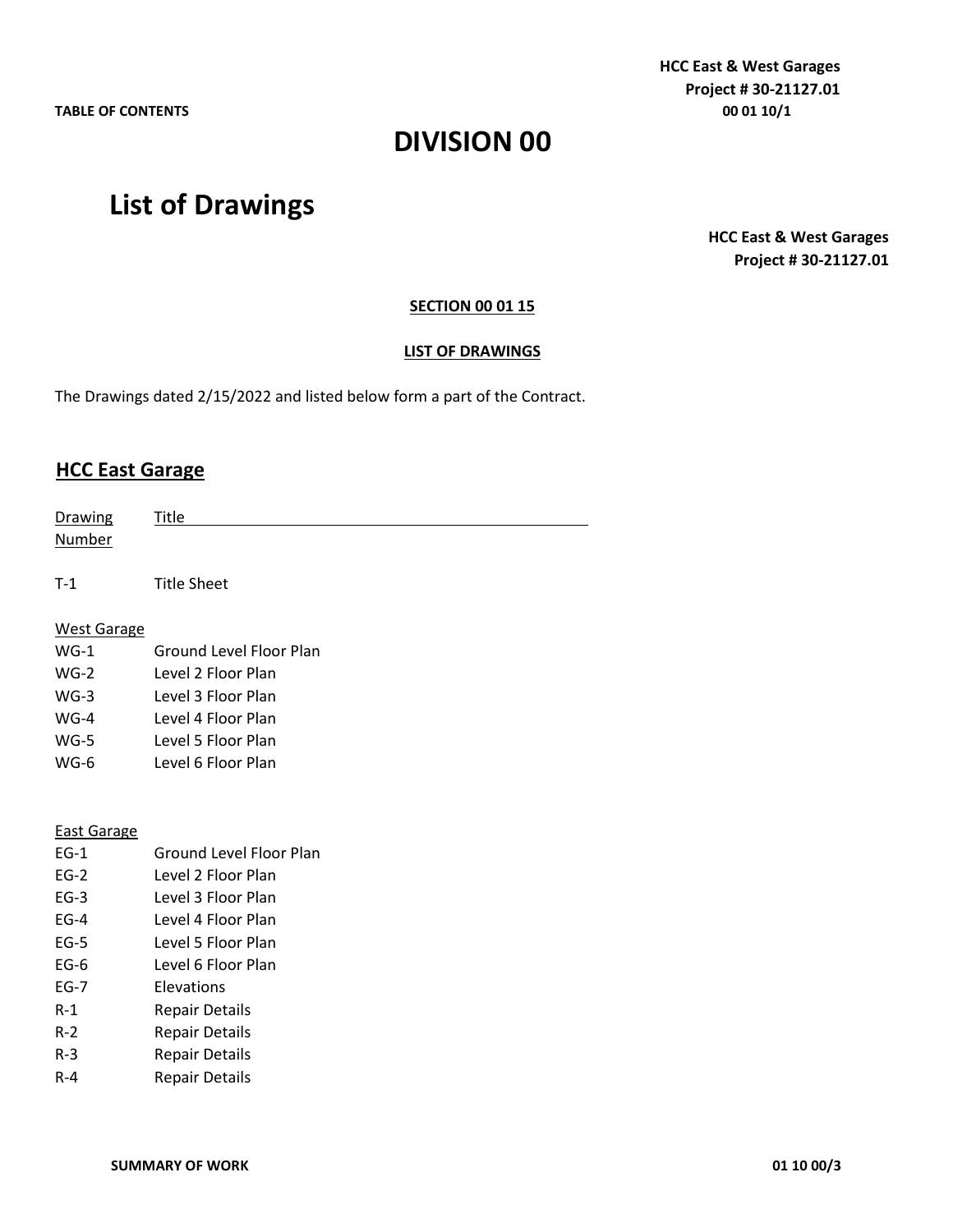**END OF SECTION** 

# **DIVISION 01**

# **GENERAL REQUIREMENTS**

#### **SECTION 01 10 00**

#### **SUMMARY OF WORK PART 1 - GENERAL**

#### 1.01 RELATED DOCUMENTS

A. Drawings and General provisions of the Contract, including General and Supplementary Conditions and Division 1 Specification Sections, apply to work of this Section.

#### 1.02 INTENT OF PLANS AND SPECIFICATIONS

- A. The intent of the Plans and Specifications is to describe The Work which the Contractor undertakes to do, in full compliance with the Contract, and it is understood that the Contractor will furnish, unless otherwise provided in the Contract, all materials, machinery, equipment, tools, supplies, transportation, labor, and all other incidentals necessary to the satisfactory prosecution and completion of the Work. The Plans and Specifications are complementary, and what is called for by either is as binding as if called for by both.
- B. The Special Conditions (if applicable) shall control where in conflict with the Standard Specifications. However, such portions of the Standard Specifications not in conflict or not rendered meaningless by the Special provisions shall remain in full force and effect and be binding on the parties hereto.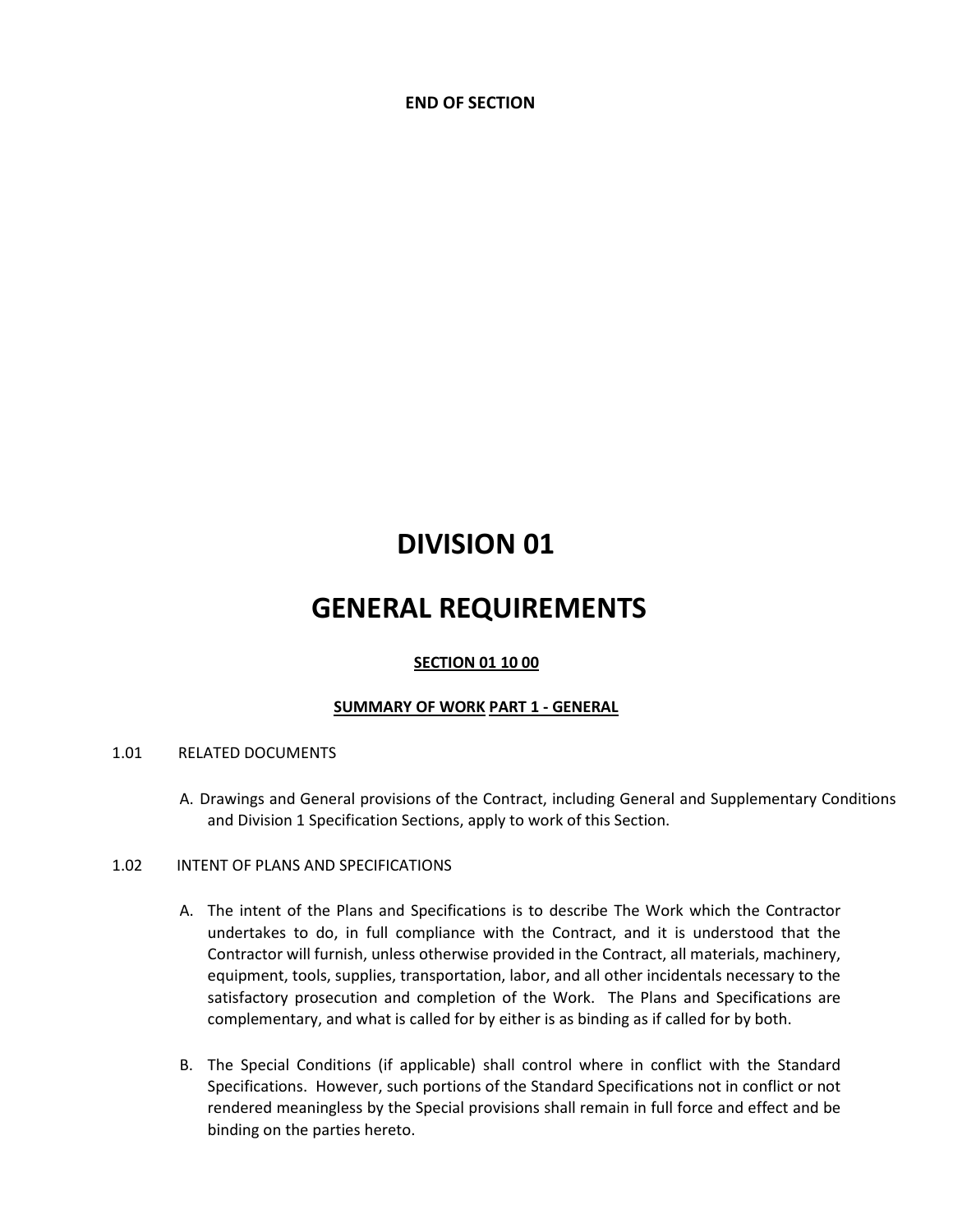C. In the event the Contractor discovers any error or discrepancy in the Contract Documents, he shall immediately call upon the Engineer for his decision. The Engineer shall then make such corrections and interpretations as may be deemed necessary for the fulfillment of the intent of the Specifications, Special Conditions, Plans and other Contract Documents, as construed by him and his decision shall be final.

#### 1.03 SUMMARY OF WORK

A. General Mobilization: This work consists of all labor, materials, tools and equipment required for setting-up general plant, storage/staging areas and facilities required by State Laws and City Ordinances; and the general mobilization of equipment required for the completion of the work shown on the Contract Documents. The cost of this item shall include all permits and fees required to perform the project, unless otherwise noted in the Contract Documents, and all expenses for the de-mobilization to a 'broom clean or better' condition after the work has been completed. If a building permit is required, it will be the contractor's responsibility to get the necessary permit to perform the repair work, unless noted otherwise in the documents. This work shall also include the following items:

Reviewing existing electrical plans, if available, and existing conditions to identify the locations of conduits/wiring on the soffit slabs. All existing mechanical and electrical services shall be maintained/restored by the Contractor for all work areas.

Provide effective ventilation system to safely remove all dust and hazardous fumes generated from the concrete demolition and any surface treatment applications.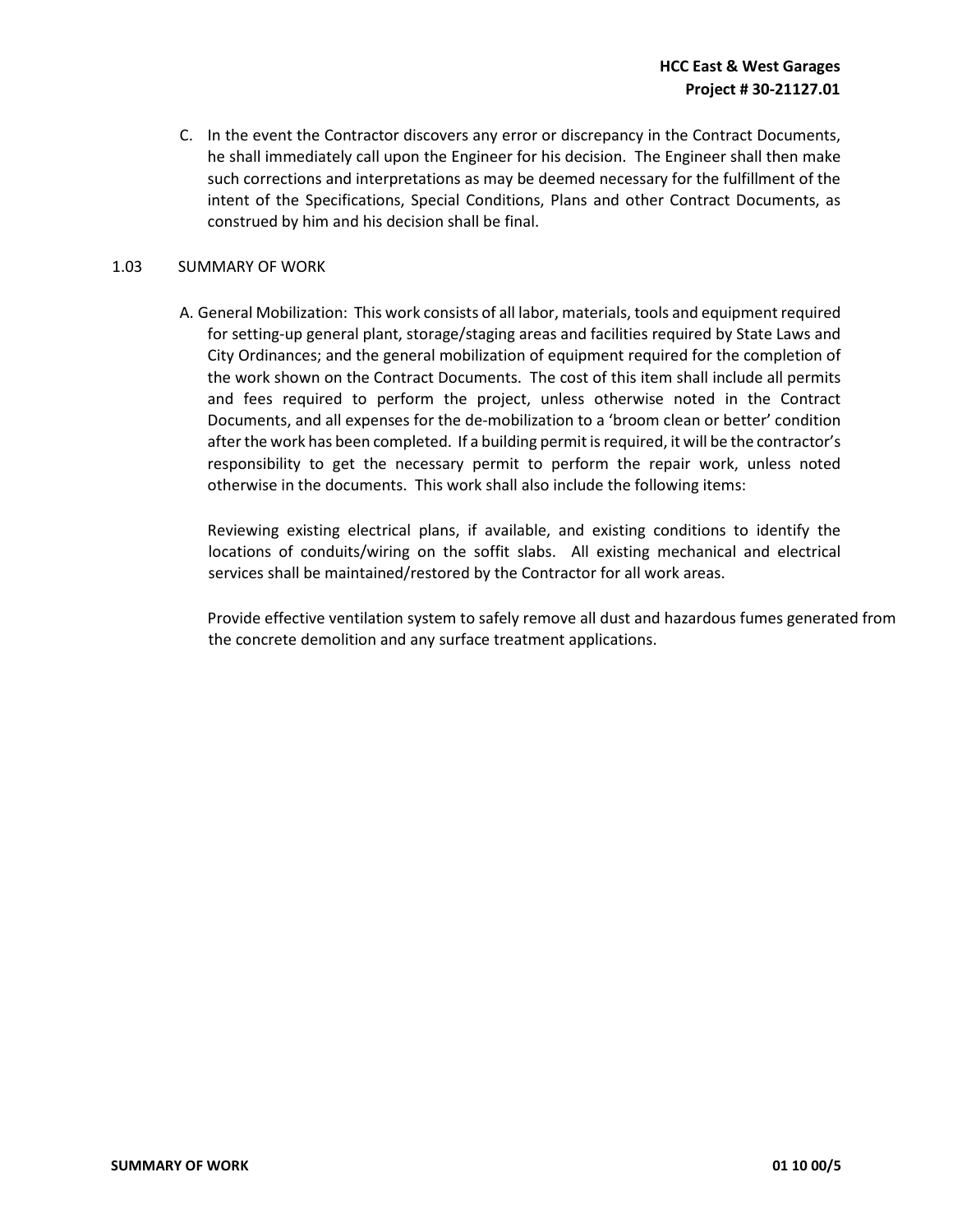Protection of overhead fire protection system to be maintained in-place, if any.

Protection of existing overhead mechanical and electrical systems, if any, to be maintained in-place.

Removal of loose overhead concrete from the structural concrete members in areas adjoining work locations within the structure prior to the start of any demolition work.

Electricity (power) and water required for the completion of the work shall be furnished by the Owner at existing fixtures or outlets. (The Owner will not provide any temporary pipes, cables, etc.). The contractor shall provide temporary lighting in the work areas, as required, during the restoration work. If the existing capacity is insufficient for the contractor's use, the contractor is responsible for supplementing existing capacity as needed.

- B. Concrete Work:
	- Precast concrete repairs
	- Concrete topping repairs
	- Patch deteriorated lift anchor pockets
	- Vertical surface concrete repairs
	- Connector repairs
	- Re-grouting horizontal wall panel joints
- C. Moisture Protection:
	- Rout and seal concrete slab cracks and construction joints
	- Replace joint sealants
	- Stair roof replacement
	- Replacement of expansion joint
	- Installation of new vertical expansion joints
	- Epoxy injection
	- Membrane repairs
	- Stair roof replacement
- D. Other Work:
	- Railing posts repairs
- E. Miscellaneous Items: This work consists of items not otherwise specifically indicated or shown on the plans, but which are ancillary to the specified scope of work. This work shall also include the following:
	- 1. The contractor shall furnish, install, maintain, relocate and remove all signs, barricades, cones, warning lights, and other safety control devices and temporary signage required for the proper execution of the project. The Engineer and the Owner shall review the safety control device placement before work begins and also prior to the beginning of work on any subsequent construction stages. Any deficiencies in the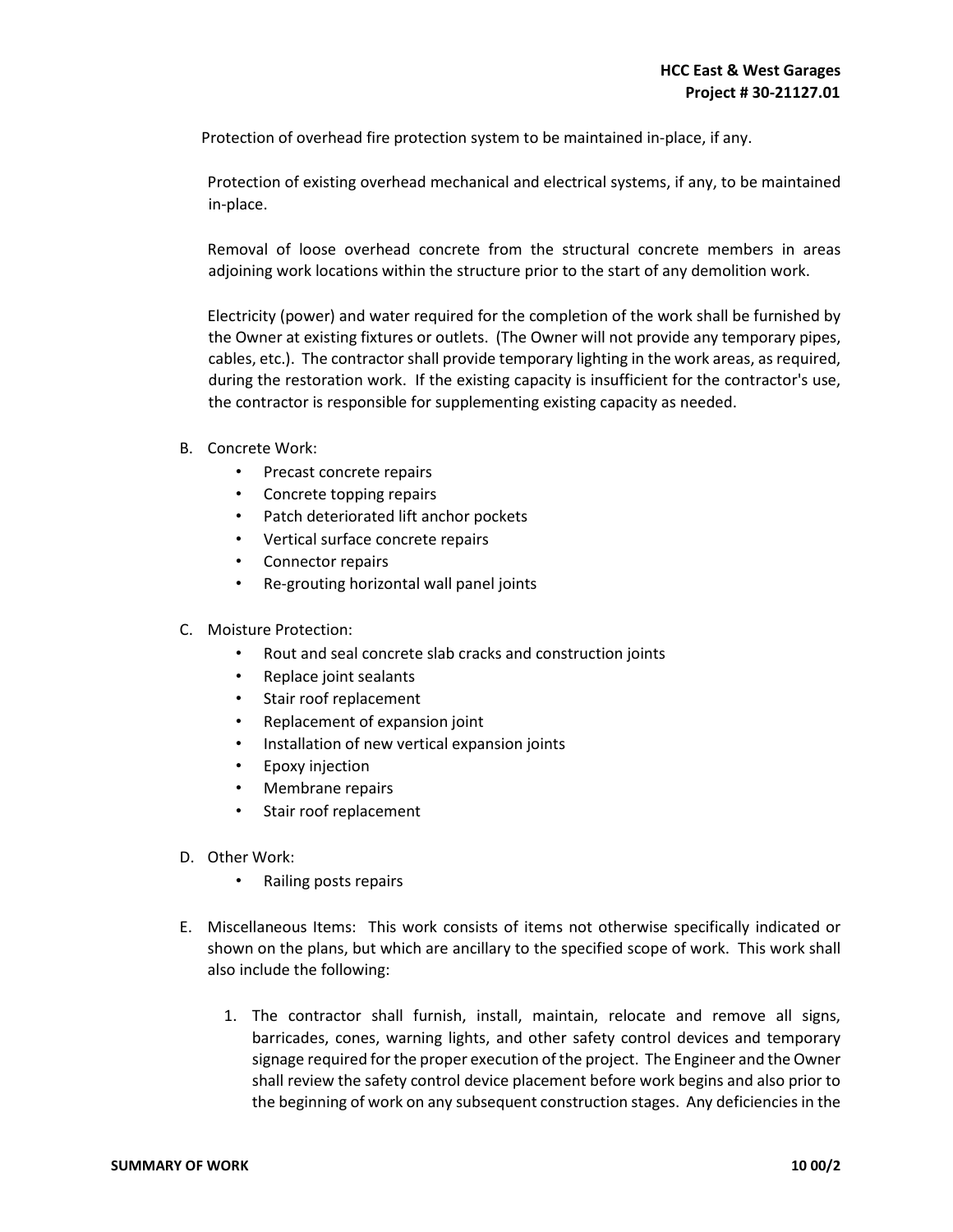location or arrangement of devices shall be corrected by the contractor before starting work.

- 2. The miscellaneous work shall include documentation of any non-functioning electrical/mechanical systems within work areas prior to contractor's activities. This documentation should be based on the contractor's condition survey performed immediately prior to the scheduled mobilization. The contractor shall not start the mobilization until the Owner approves the submittal.
- 3. The miscellaneous work shall also include cleaning and repairs to the existing drainage system in work areas of parking structure, as required.
- 4. The miscellaneous work shall also include the dismantling of any existing mechanical, fire protection and electrical installations in the repair areas in order to perform the overhead repairs to the deck soffit, as required. The temporarily dismantled installations shall be reinstalled immediately after the repairs are completed.

At other locations of repair areas, the contractor shall provide adequate protection systems, as required, for the existing mechanical, plumbing and electrical installations to remain in-place.

5. The miscellaneous work shall include re-striping areas affected by waterproofing membrane installation as reasonably necessary.

#### **PART 2 - PRODUCTS** (Not Applicable)

**PART 3 - EXECUTION** (Not Applicable)

#### **END OF SECTION SECTION 01 22 00**

#### **UNIT PRICES**

#### **PART 1 - GENERAL**

- 1.01 RELATED DOCUMENTS**:** 
	- A. Drawings and general provisions of the Contract, including General and Supplementary Conditions and other Division-1 Specification Sections, apply to this Section.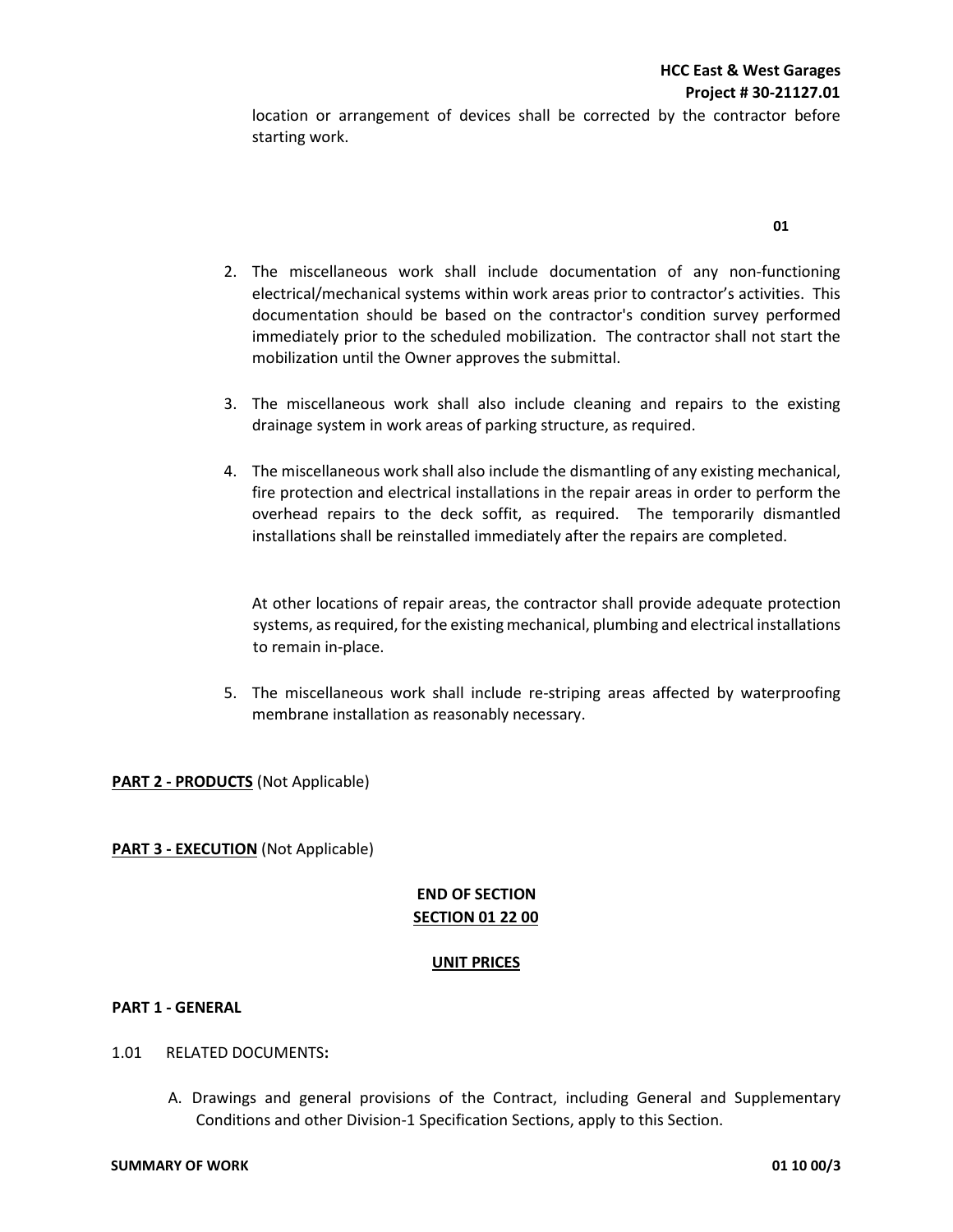#### 1.02 SUMMARY:

- A. This Section specifies administrative and procedural requirements for unit prices.
	- 1. A unit price is an amount proposed by Bidders and stated on the Bid Form as a price per unit of measurement for materials and/or services that will be added to or deducted from the Contract Sum by Change Order in the event the estimated quantities of Work required by the Contract Documents are increased or decreased.
	- 2. Unit prices include all necessary labor, materials, equipment and incidentals, overhead, profit and applicable taxes.
	- 3. Refer to individual Specification Sections for construction activities requiring the establishment of unit prices. Methods of measurement and payment for unit prices are specified in those Sections.
- B. Schedule: A "Unit Price Schedule" is included in the Proposal Form and at the end of this Section.
	- 1. Specification Sections referenced in the Schedule contain requirements for materials and methods described under each unit price.
	- 2. Repair Details referenced in the schedule contain requirements for the materials and drawings details described under each unit price.
	- 3. The Owner reserves the right to reject the Contractor's measurement of work-inplace that involves use of established unit prices, and to have this Work measured by an independent surveyor acceptable to the Contractor at the Owner's expense.

#### **PART 2 - PRODUCTS** (Not Applicable)

#### **PART 3 - EXECUTION**

- 3.01 UNIT PRICE SCHEDULE:
	- A. Unit prices for all items are as shown in the Bid Forms shall be considered an integral part of this Section.

#### **UNIT PRICES 01 22 00/1**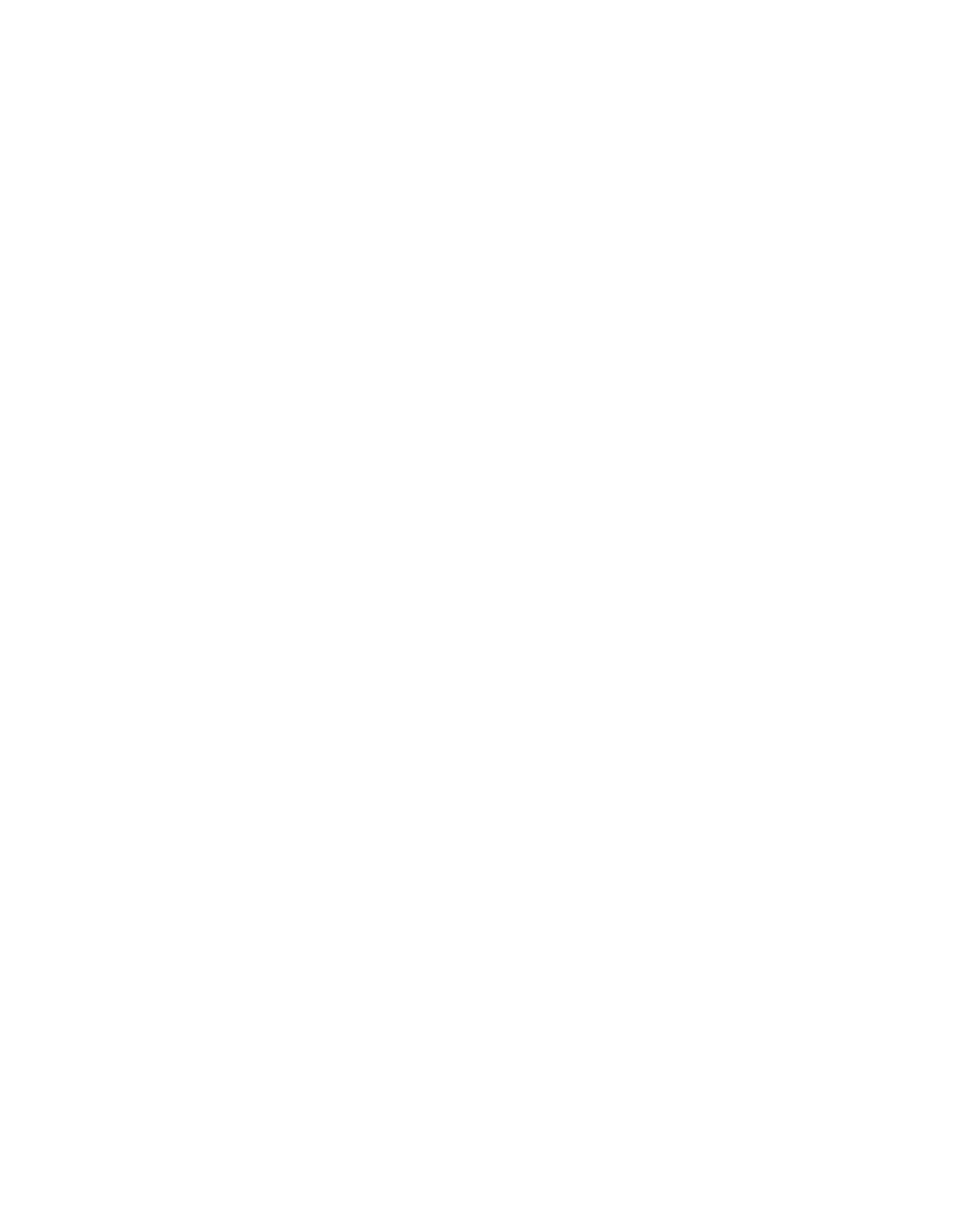#### 3.02 PAYMENT FOR EXTRA WORK:

- A. Extra work which results from any of the changes as specified and for which no unit price is provided in the Contract, shall not be started until receipt of a written authorization or work order from the Owner, which authorization shall state the items of work to be performed and the method of payment for each item. The Contractor shall not be entitled to payment for work performed without such authorization.
- B. If it is practicable to pay for Extra Work on the unit price, or lump sum basis, a fair and equitable sum shall be fixed by agreement of the parties and shown in an Extra Work Order Agreement. Work to be performed directly by the Contractor should be submitted showing a detailed breakdown of labor and material costs to which a 15 percent markup should be added for overhead and profit.
- C. Work to be performed by the subcontractor should be submitted showing a detailed breakdown of labor and materials by the subcontractor to which a five percent markup should be added by the Contractor for overhead and profit.
- D. When the Owner deems it impracticable to handle any Extra Work on the unit price or lump sum basis, or if agreement of the parties cannot be reached, the work may be ordered done and paid for on a Force Account basis, as follows, unless otherwise stipulated in Owner's front end project documents:
	- 1) Labor: The Contractor will be paid the actual amount of wages for all labor and foremen who are actually engaged in such work, to which cost shall be added 10 percent of the sum of such wages. A foreman shall not be used when there are less than three laborers employed, except with the written consent of the Engineer.
	- 2) Welfare and Pension Fund: The Contractor will receive the actual additional amount of contributions paid for regular and uniform health and welfare benefits, pension fund benefits or other benefits, to which 10 percent shall be added, when such amounts are required by collective bargaining agreement or other employment contract generally applicable to the class of labor employed on the Work.
	- 3) Insurance and Tax: The Contractor will receive the actual cost or increase in cost of Contractor's Public Liability and Property Damage insurance, Workmen's Compensation tax, and Social Security tax required for Force Account work. The Contractor shall furnish satisfactory evidence of the cost or rates paid for such insurance and tax.
	- 4) Materials: The Contractor will receive the actual cost for all materials, including freight charges as shown by the original paid invoices, which become an integral part of the finished work, to which shall be added 10 percent of the sum thereof.
	- The Contractor will be reimbursed for any materials used in the construction of such work as sheeting, falsework, form lumber, etc., which are not an integral part of the finished work. The amount of reimbursement shall be agreed upon in writing before such work is begun,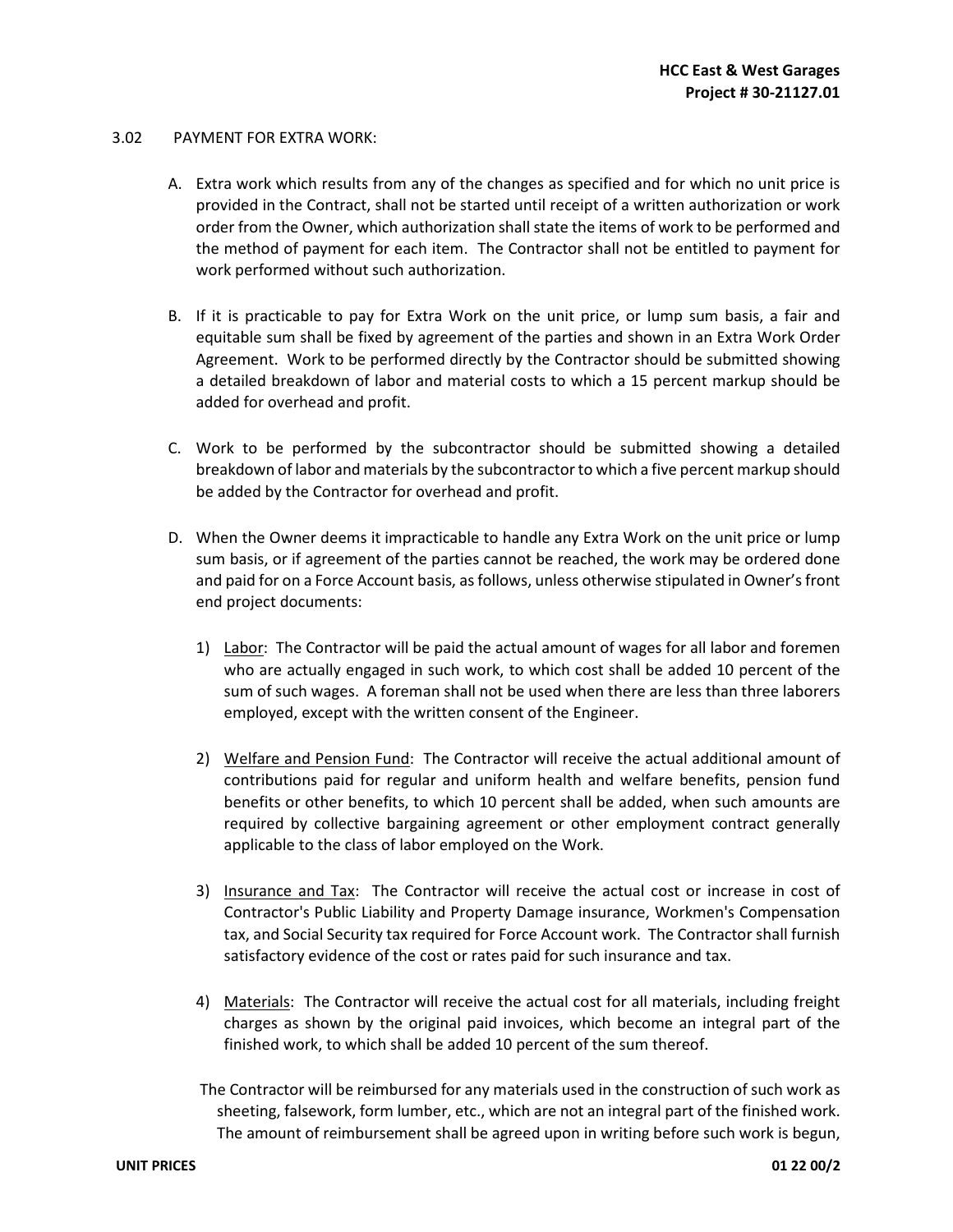and no percent shall be added. The salvage value of such materials shall be taken into consideration in the reimbursement agreed upon.

- 5) Equipment: For any machinery or special equipment (other than small tools), the use of which has been authorized by the Engineer, the Contractor will be paid as following:
	- a) For his own equipment, he will be paid by the monthly rate in accordance with the latest edition of Means Construction Cost Data.
	- b) For rental equipment, he will be paid for the actual invoice amount as shown by the original paid invoices.

The equipment shall be of a type and size reasonably required to complete the Extra Work. Compensation will not be allowed for transportation to or from The Work or for the time required for setting up and removing the equipment from The Work or for equipment of a type, size or condition unsuitable for The Work.

#### 3.03 CANCELED ITEMS:

- A. It shall be in the sole judgment and sole discretion of the Engineer or its representatives to cancel or alter any or all portions of the Contract due to circumstances either unknown at the time of bidding or arising after the Contract was entered into. Should such actions result in elimination or non-completion of any portion of the Contract, payment shall be made as follows:
	- 1) For the canceled work completed by the Contractor, payment shall be made to the Contractor for the actual number of units or items completed at the Contract unit or lump sum prices. For canceled work partially completed by the Contractor, payment shall be made to the Contractor for the partially completed units or items as specified in Payment for Extra Work.
	- 2) For materials obtained by the Contractor for the unfinished (uncompleted) portions of the canceled work, that have been inspected, tested and accepted by the Engineer, and that have not been incorporated in the canceled work, payment shall be made to the Contractor for the actual costs for all such materials, including freight charges, as shown by the original paid invoices, to which shall be added 10 percent of the sums thereof. The materials, when so paid for by the Owner, shall become the property of the Owner.

#### 3.04 PARTIAL PAYMENTS:

A. The Engineer shall review the Contractor's pay request for materials in-place and completed, the amount of work performed, and the value thereof, at the Contract Unit Prices. From the amount so determined there shall be deducted ten percent to be retained until after the completion of the entire work to the satisfaction of the Engineer, and the balance certified to the Owner for payment. Notwithstanding the above, after 50 percent or more of the work is completed, the Engineer may certify the remaining partial payments or some of them without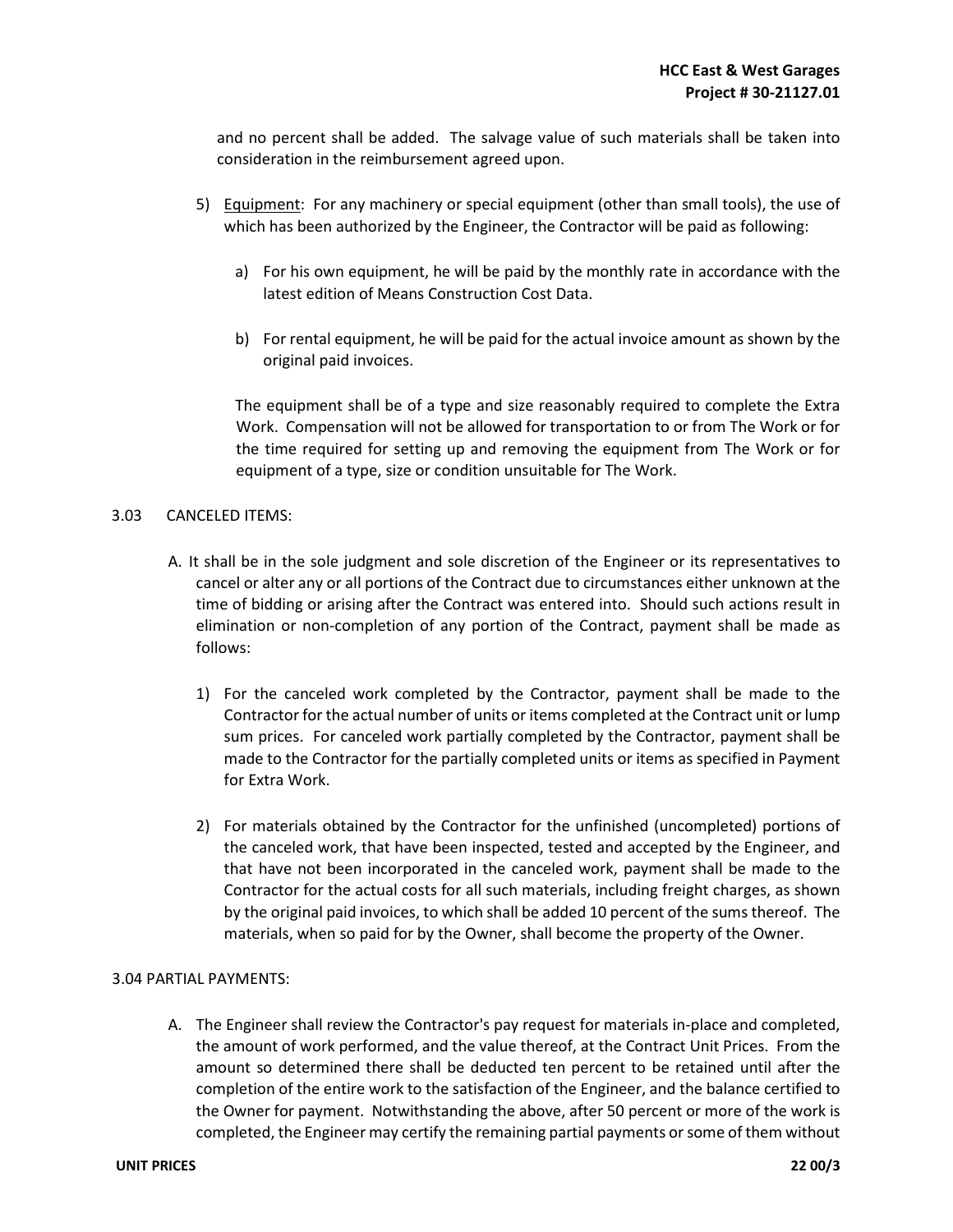**01** 

any further retention, provided that satisfactory progress is being made in accordance with the Contract requirements and continues to be made, and provided that the amount retained shall not be less than five percent of the total adjusted Contract Price.

B. If stored matter is lost or damaged prior to incorporation in The Work, the materials shall be replaced or satisfactory repaired at the Contractor's expense. Where payment is made for materials in storage and not yet incorporated into The Work, the Contractor shall provide to the Owner, satisfactory evidence of insurance against loss by damage or disappearance. The Contractor shall pay and be responsible for cost of storage, if any, of said materials.

#### 3.05ADJUSTMENT OF UNIT PRICES BASED ON ACTUAL QUANTITIES PERFORMED:

- A. For unit price bid items, the quantities as listed in the schedule of bid items are estimates only. The Contractor will be required to complete the work specified in accordance with the Contract and at the quoted unit prices, whether quantities greater or less than the estimated amounts are involved. Should the actual quantity of a unit price pay item vary from the original estimate, the following adjustments to the unit prices shall be made:
	- 1) When the actual quantity of a unit price pay item is less than 75 percent of the original bid estimate, the Contract will be paid an amount equal to the actual quantity times the original unit price plus 10 percent of the difference between this amount and the original estimated quantity times the original unit price for that particular item.
	- 2) When the actual quantity of a unit price pay item is greater than 120 percent of the original bid estimate (based upon prior approval to exceed this quantity by the Owner and Engineer) the Contractor will be paid for the actual work performed in excess of the 120 percent of the original bid estimate at an adjusted unit price of 0.90 times the original unit price. The first 120 percent of the bid estimate quantity will be paid at the original unit price.
- B. The foregoing provisions shall be instituted only after it can be accurately determined that the actual contract sum for the project (exclusive of all change orders unrelated to the original scope of work) will be greater than or less than the original contract sum by more than 5 percent. Until such time that this determination can be made, the Contractor will be paid at his base unit price for actual quantities of work performed. No associated adjustments will be made to lump sum items within the original contract sum due to changes in the actual quantities of unit price items and the Contractor shall not be entitled to an adjusted compensation for unit price items that are deleted in their entirety from the actual scope of work performed.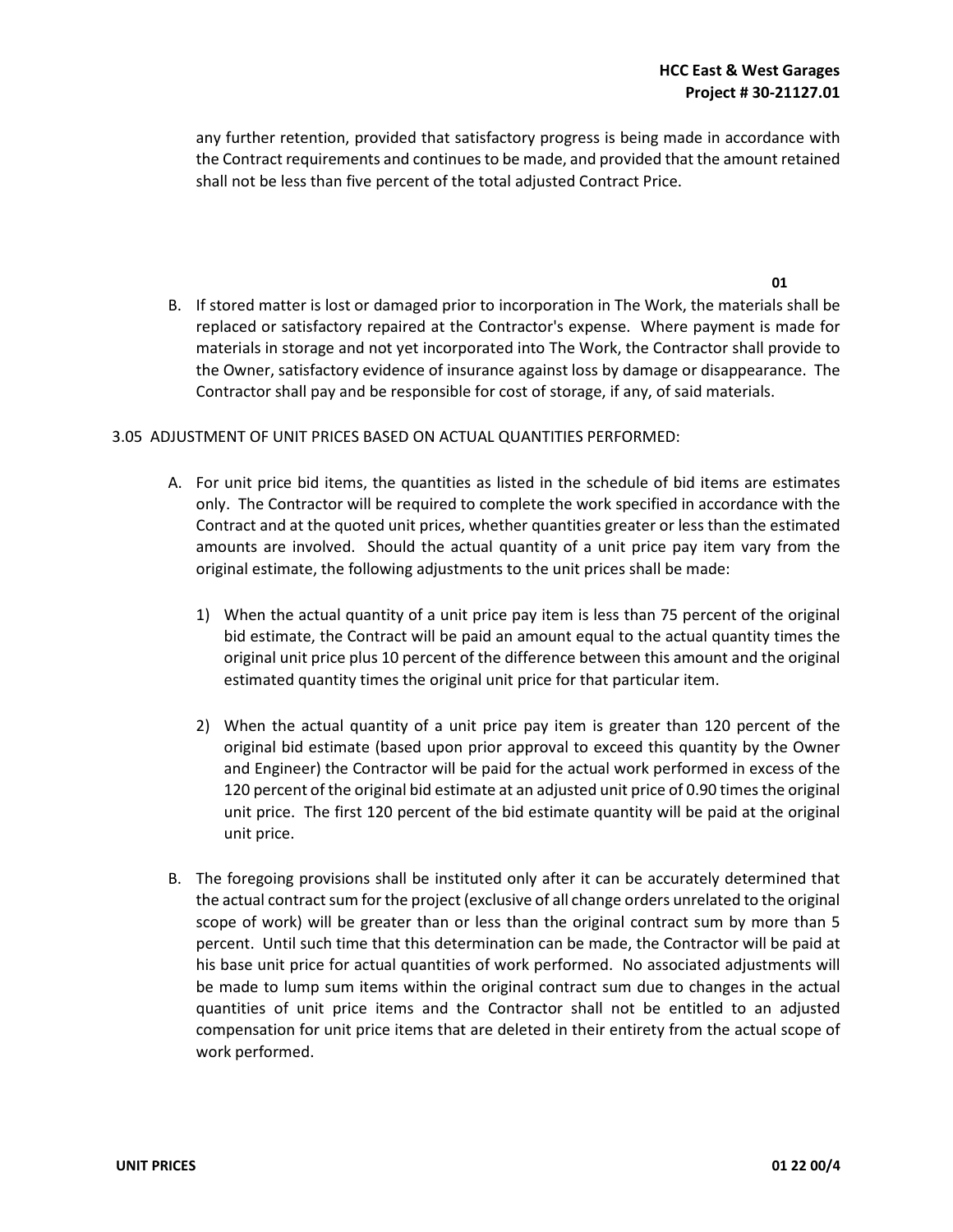**END OF SECTION**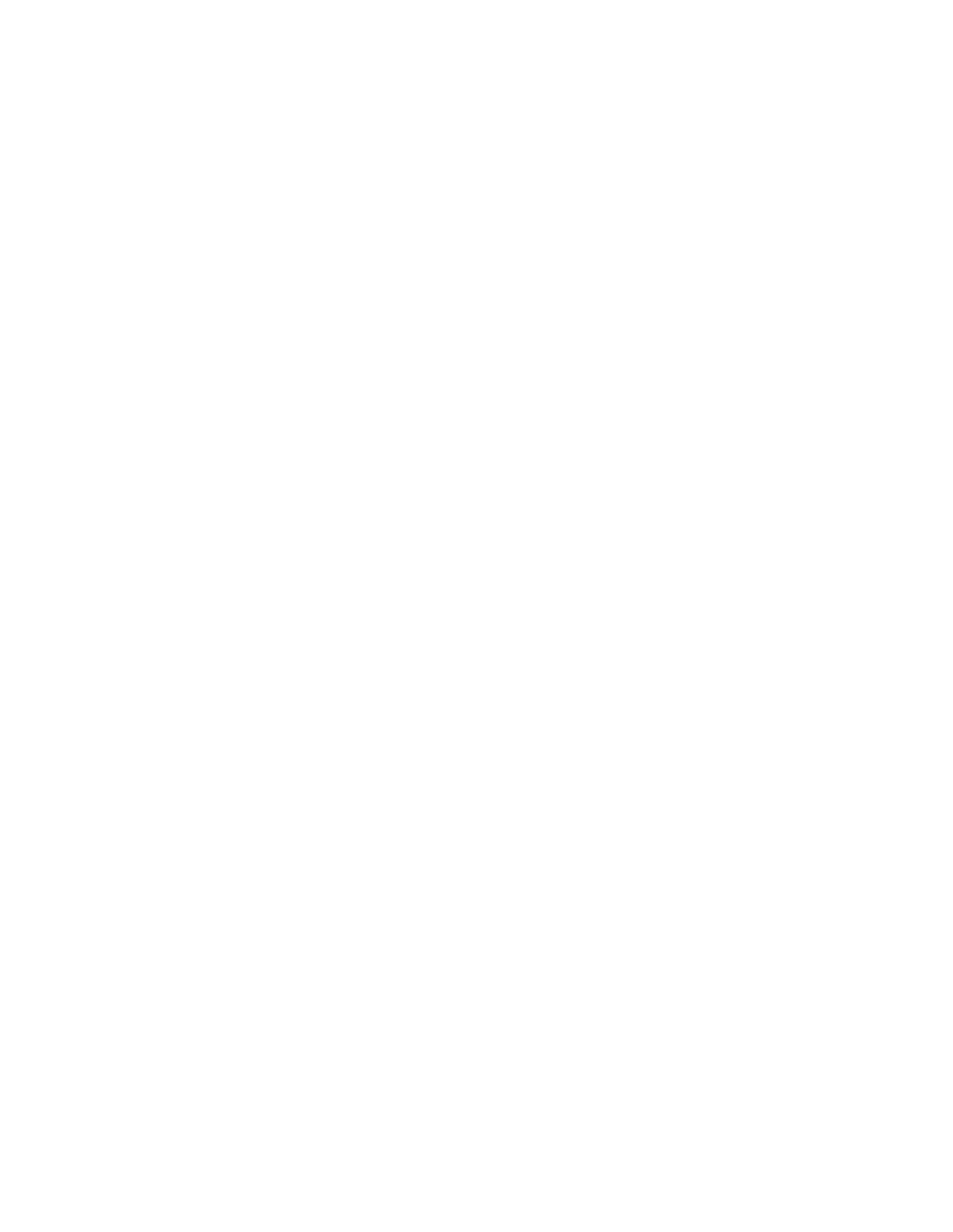#### **SECTION 01 31 00**

#### **PROJECT COORDINATION PART 1 - GENERAL**

#### 1.01RELATED DOCUMENTS:

A. Drawings and general provisions of the Contract, including General and Supplementary Conditions and other Division-1 Specification Sections, apply to this Section.

#### 1.02SUMMARY:

- A. This Section specifies administrative and supervisory requirements necessary for Project coordination including, but not necessarily limited to:
	- 1. Coordination.
	- 2. Administrative and supervisory personnel.
	- 3. General installation provisions.
	- 4. Cleaning and protection.
- B. Requirements for the Contractor's Construction Schedule are included in Section "Submittals".

#### 1.03COORDINATION:

- A. Coordination: Coordinate construction activities included under various Sections of these Specifications to assure efficient and orderly installation of each part of the Work. Coordinate construction operations included under different Sections of the Specifications that are dependent upon each other for proper installation, connection, and operation.
	- 1. Where installation of one part of the Work is dependent on installation of other components, either before or after its own installation, schedule construction activities in the sequence required to obtain the best results.
	- 2. Where availability of space is limited, coordinate installation of different components to assure maximum accessibility for required maintenance, service and repair.
	- 3. Make adequate provisions to accommodate items scheduled for later installation.
- B. Where necessary, prepare memoranda for distribution to each party involved outlining special procedures required for coordination. Include such items as required notices, reports, and attendance at meetings.
	- 1. Prepare similar memoranda for the Owner and separate Contractors where coordination of their Work is required.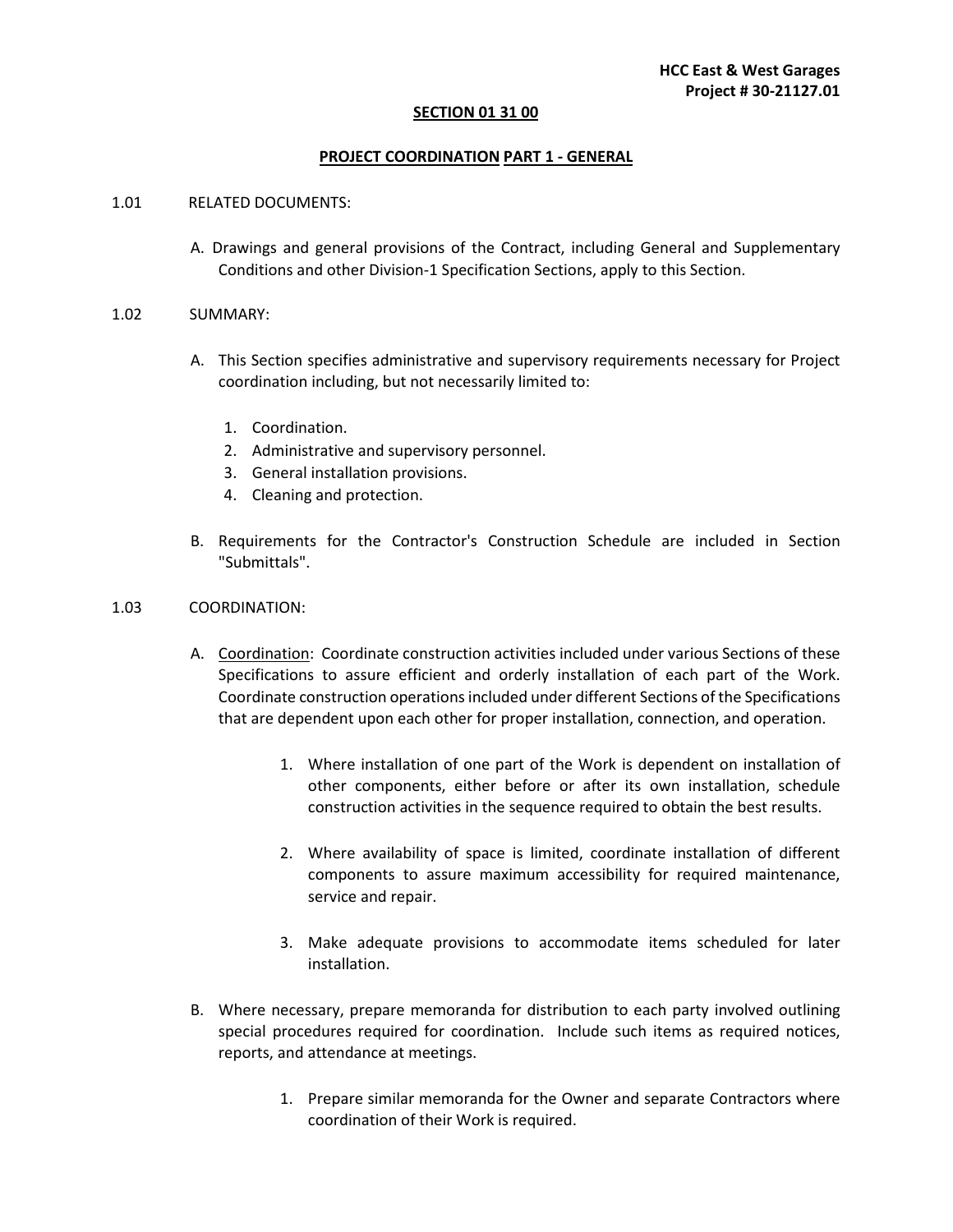C. Administrative Procedures: Coordinate scheduling and timing of required administrative procedures with other construction activities to avoid conflicts and ensure orderly progress of the Work. Such administrative activities include, but are not limited to, the following:

#### **PROJECT COORDINATION 01 31 00/1**

- 1. Preparation of schedules.
- 2. Installation and removal of temporary facilities.
- 3. Delivery and processing of submittals.
- 4. Progress meetings.
- 5. Project Close-out activities.
- D. Conservation: Coordinate construction activities to ensure that operations are carried out with consideration given to conservation of energy, water, and materials.
	- 1. Salvage materials and equipment involved in performance of, but not actually incorporated in, the Work. Refer to other sections for disposition of salvaged materials that are designated as Owner's property.

#### 1.04 SUBMITTALS

- A. Coordination Drawings: Prepare and submit coordination Drawings where close and careful coordination is required for installation of products and materials fabricated offsite by separate entities, and where limited space availability necessitates maximum utilization of space for efficient installation of different components.
	- 1. Show the interrelationship of components shown on separate Shop Drawings.
	- 2. Indicate required installation sequences.
	- 3. Comply with requirements contained in Section "Submittals."
- B. Staff Names: Within 15 days of Notice to Proceed, submit a list of the Contractor's principal staff assignments, including the Superintendent and other personnel in attendance at the site; identify individuals, their duties and responsibilities; list their addresses and telephone numbers.
	- 1. Post copies of the list in the Project meeting room, the temporary field office, and each temporary telephone.

#### **PART 2 - PRODUCTS** (Not Applicable)

#### **PART 3 - EXECUTION**

#### 3.01 GENERAL INSTALLATION PROVISIONS

#### **PROJECT COORDINATION 01 31 00/2**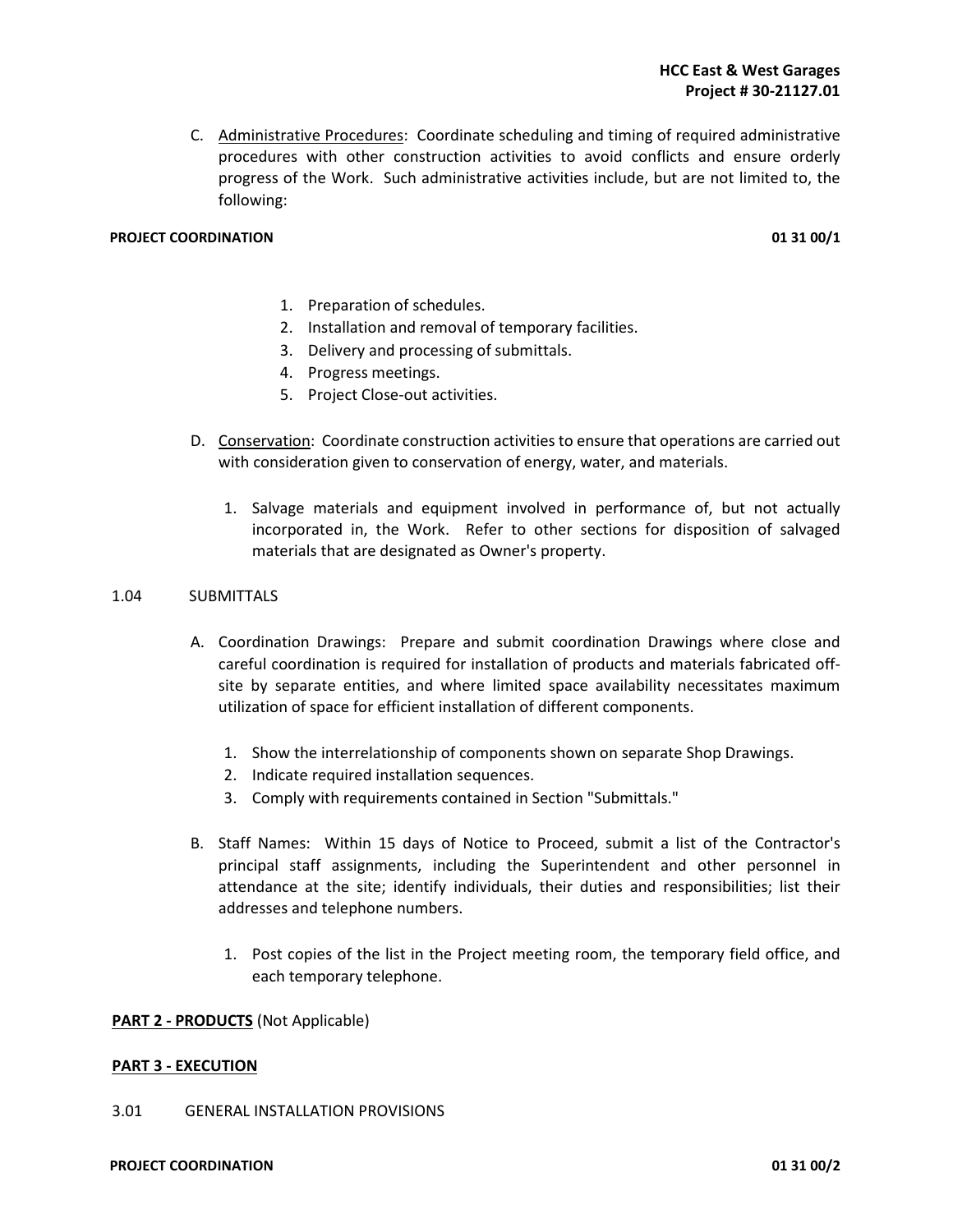- A. Inspection of Conditions: Require the Installer of each major component to inspect both the substrate and conditions under which Work is to be performed. Do not proceed until unsatisfactory conditions have been corrected in an acceptable manner.
- B. Manufacturer's Instructions: Comply with manufacturer's installation instructions and recommendations, to the extent that those instructions and recommendations are more explicit or stringent than requirements contained in Contract Documents.
- C. Inspect materials or equipment immediately upon delivery and again prior to installation. Reject damaged and defective items.
- D. Provide attachment and connection devices and methods necessary for securing Work. Secure Work true to line and level. Allow for expansion and building movement.
- E. Visual Effects: Provide uniform joint widths in exposed Work. Arrange joints in exposed Work to obtain the best visual effect. Refer questionable choices to the Architect for final decision.
- F. Recheck measurements and dimensions, before starting each installation.
- G. Install each component during weather conditions and project status that will ensure the best possible results. Isolate each part of the completed construction from incompatible material as necessary to prevent deterioration.
- H. Coordinate temporary enclosures with required inspections and tests, to minimize the necessity of uncovering completed construction for that purpose.
- I. Mounting Heights: Where mounting heights are not indicated, install individual components at standard mounting heights recognized within the industry for the particular application indicated. Refer questionable mounting height decisions to the Consultant for final decision.

#### 3.02CLEANING AND PROTECTION

- A. During handling and installation, clean and protect construction in progress and adjoining materials in place. Apply protective covering where required to ensure protection from damage or deterioration at Substantial Completion.
- B. Clean and maintain completed construction as frequently as necessary through the remainder of the construction period. Adjust and lubricate operable components to ensure operability without damaging effects.
- C. Limiting Exposures: Supervise construction activities to ensure that no part of the construction completed or in progress, is subject to harmful, dangerous, damaging, or otherwise deleterious exposure during the construction period. Where applicable, such exposures include, but are not limited to, the following: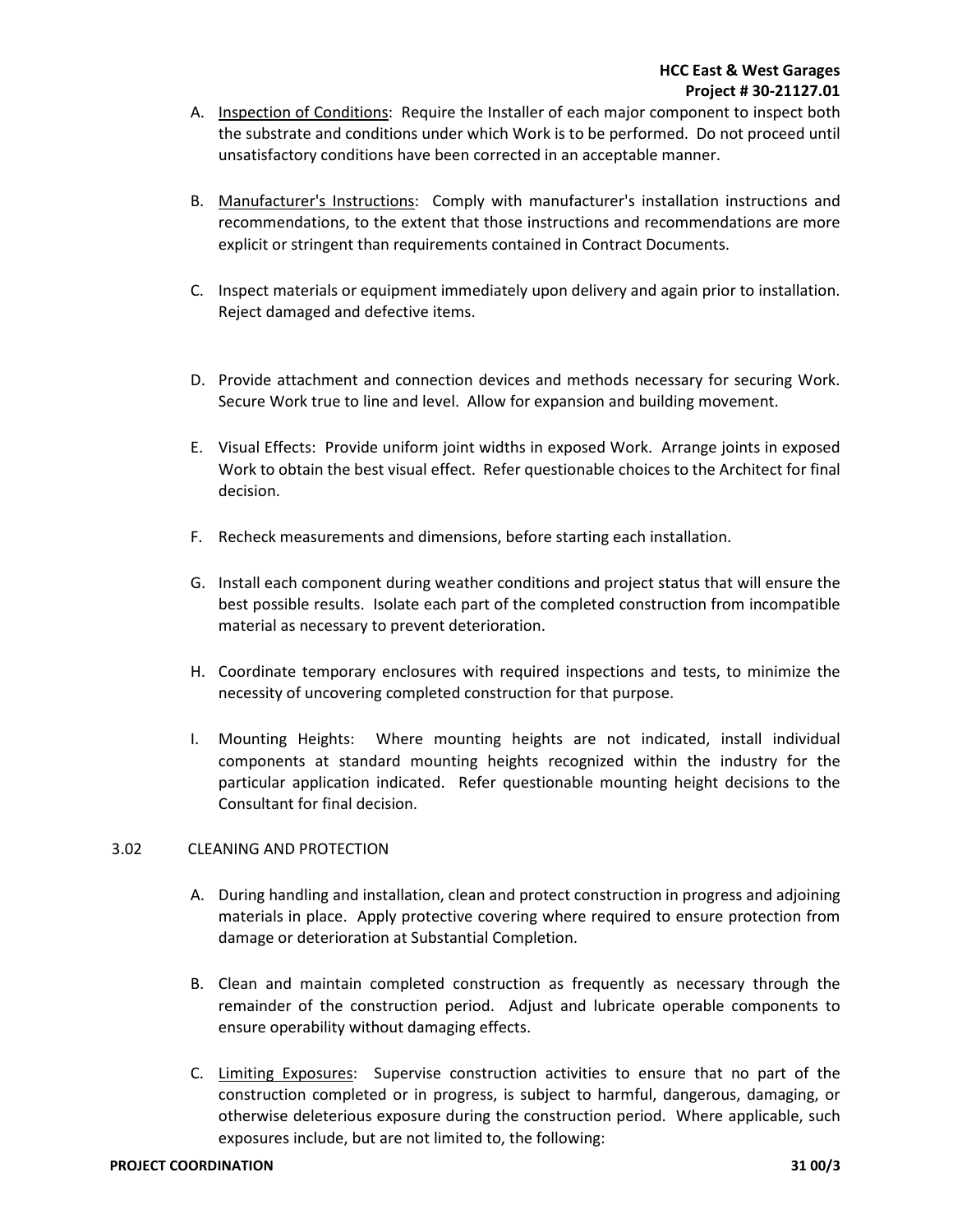- 1. Excessive static or dynamic loading.
- 2. Excessively high or low temperatures.
- 3. Air contamination or pollution.
- 4. Water or ice.
- 5. Solvents.
- 6. Chemicals.
- 7. Puncture.
- 8. Abrasion.
- 9. Heavy traffic.
- 10. Soiling, staining and corrosion.
- 11. Bacteria.
- 12. Combustion.
- 13. Electrical current.
- 14. Unusual wear or other misuse.
- 15. Contact between incompatible materials.
- 16. Destructive testing.
- 17. Misalignment.
- 18. Excessive weathering.
- 19. Unprotected storage.
- 20. Improper shipping or handling.
- 21. Theft.
- 22. Vandalism.

**END OF SECTION** 

**01**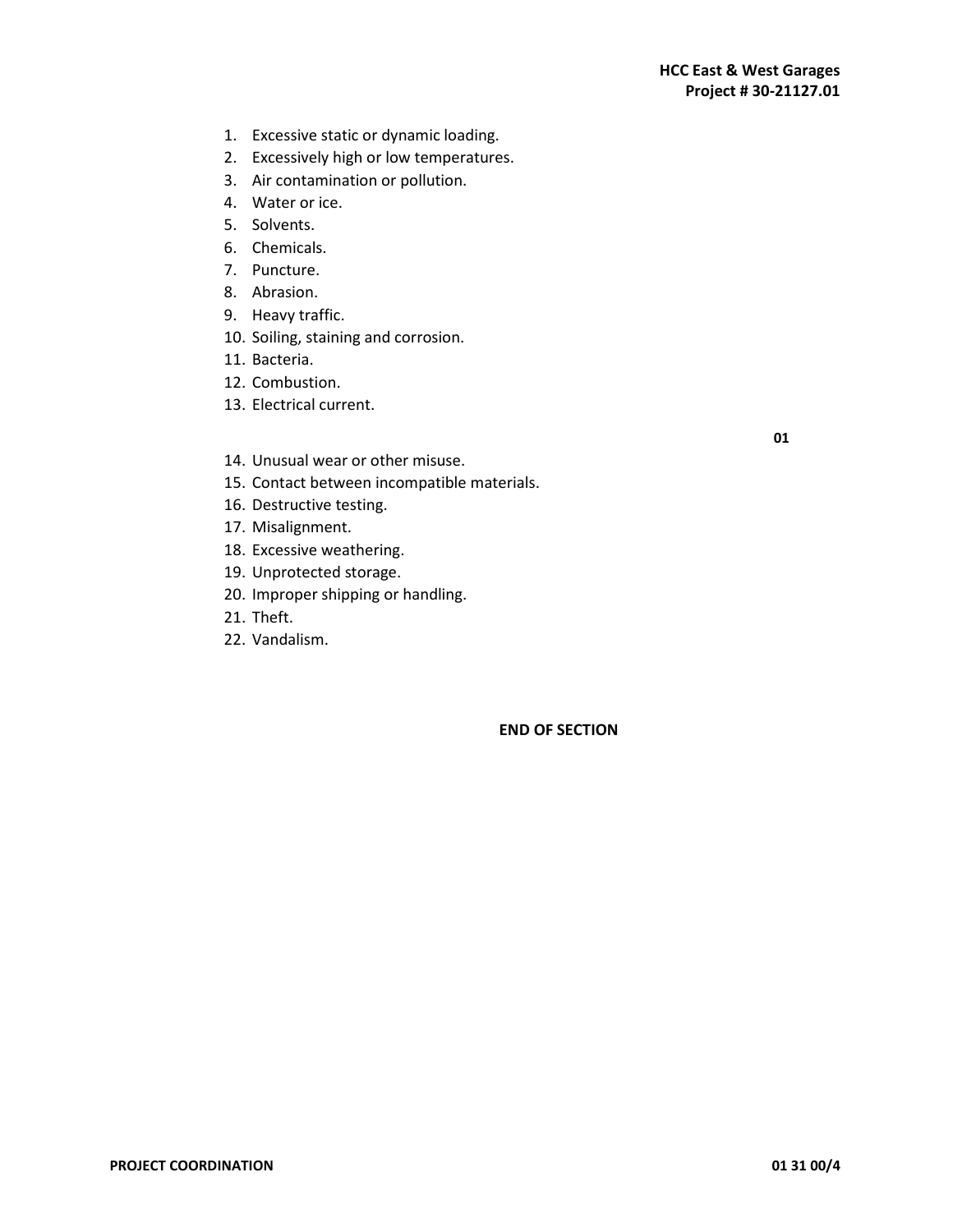#### **SECTION 01 33 00**

#### **SUBMITTALS**

#### **PART 1 - GENERAL**

#### 1.01 RELATED DOCUMENTS:

A. Drawings and general provisions of the Contract, including General and Supplementary Conditions and other Division-1 Specification Sections, apply to this Section.

#### 1.02 SUMMARY

- A. This Section specifies administrative and procedural requirements for submittals required for performance of the Work, including;
	- 1. Contractor's construction schedule.
	- 2. Submittal schedule.
	- 3. Daily construction reports.
	- 4. Shop Drawings.
	- 5. Product Data.
	- 6. Samples.
- B. Administrative Submittals: Refer to other Division-1 Sections and other Contract Documents for requirements for administrative submittals. Such submittals include, but are not limited to:
	- 1. Permits.
	- 2. Applications for payment.
	- 3. Performance and payment bonds.
	- 4. Insurance certificates.
	- 5. List of Subcontractors.
- C. The Schedule of Values submittal is included in Section "DGS-30104 Schedule of values and Certificate for Payment, CO-12."
- D. Inspection and test reports are included in Section "Quality Control Services."

#### 1.03SUBMITTAL PROCEDURES

- A. Coordination: Coordinate preparation and processing of submittals with performance of construction activities. Transmit each submittal sufficiently in advance of performance of related construction activities to avoid delay.
	- 1. Coordinate each submittal with fabrication, purchasing, testing, delivery, other submittals and related activities that require sequential activity.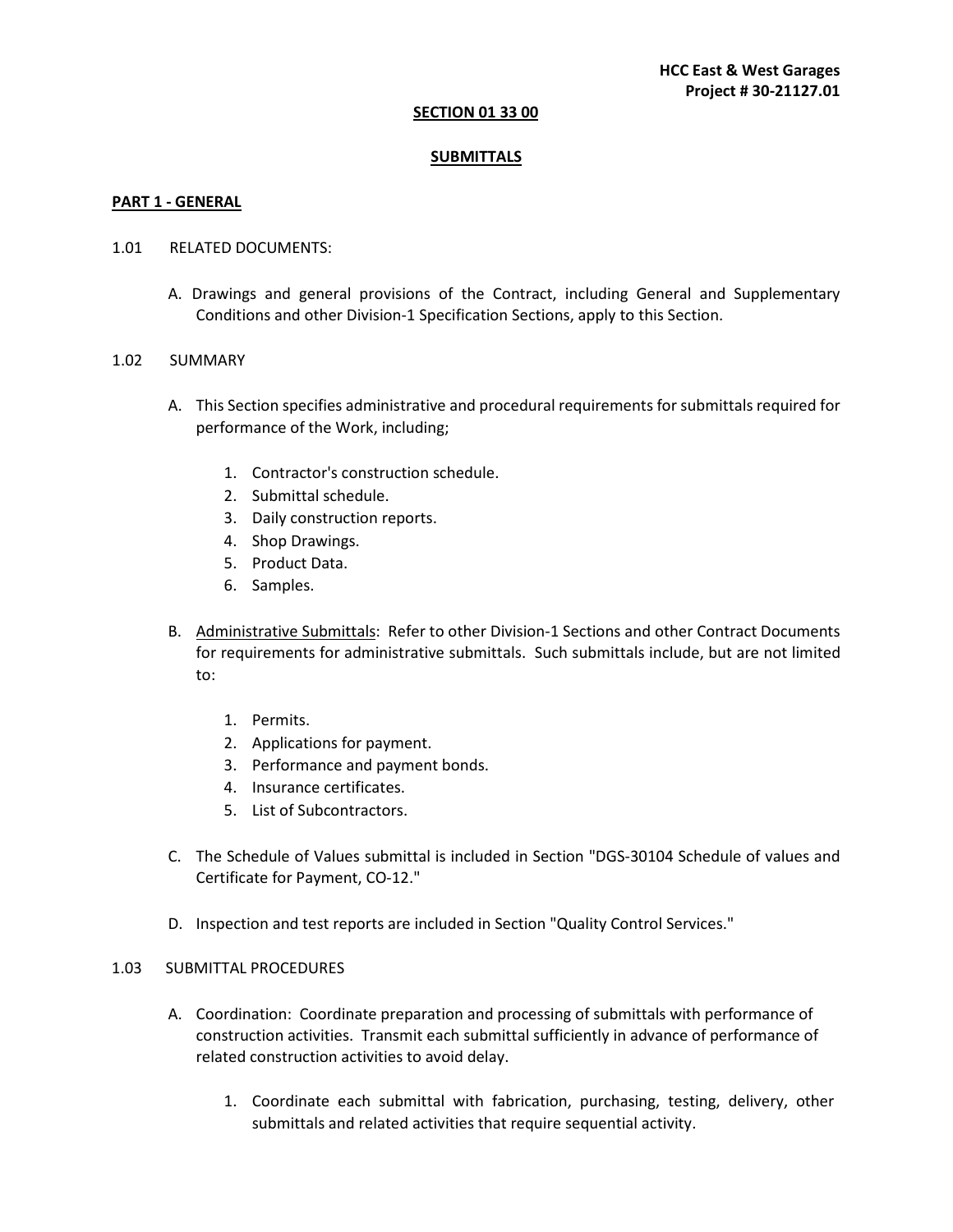2. Coordinate transmittal of different types of submittals for related elements of the Work so processing will not be delayed by the need to review submittals concurrently for coordination.

#### **SUBMITTALS 01 33 00/1**

- a. The Consultant reserves the right to withhold action on a submittal requiring coordination with other submittals until related submittals are received.
- 3. Processing: Allow sufficient review time so that installation will not be delayed as a result of the time required to process submittals, including time for re-submittals.
	- a. Allow two weeks for initial review. Allow additional time if processing must be delayed to permit coordination with subsequent submittals. The Consultant will promptly advise the Contractor when a submittal being processed must be delayed for coordination.
	- b. If an intermediate submittal is necessary, process the same as the initial submittal.
	- c. Allow two weeks for reprocessing each submittal.
	- d. No extension of Contract Time will be authorized because of failure to transmit submittals to the Consultant sufficiently in advance of the Work to permit processing.
- B. Submittal Preparation: Place a permanent label or title block on each submittal for identification. Indicate the name of the entity that prepared each submittal on the label or title block.
	- 1. Provide a space approximately  $4'' \times 5''$  on the label or beside the title block on Shop Drawings to record the Contractor's review and approval markings and the action taken.
	- 2. Include the following information on the label for processing and recording action taken.
		- a. Project name.
		- b. Date.
		- c. Name and address of Consultant.
		- d. Name and address of Contractor.
		- e. Name and address of subcontractor.
		- f. Name and address of supplier.
		- g. Name of manufacturer.
		- h. Number and title of appropriate Specification Section.
		- i. Drawing number and detail references, as appropriate.
- C. Submittal Transmittal: Package each submittal appropriately for transmittal and handling. Electronically transmit each submittal from Contractor to Consultant using a transmittal form. Submittals received from sources other than the Contractor will be returned without action.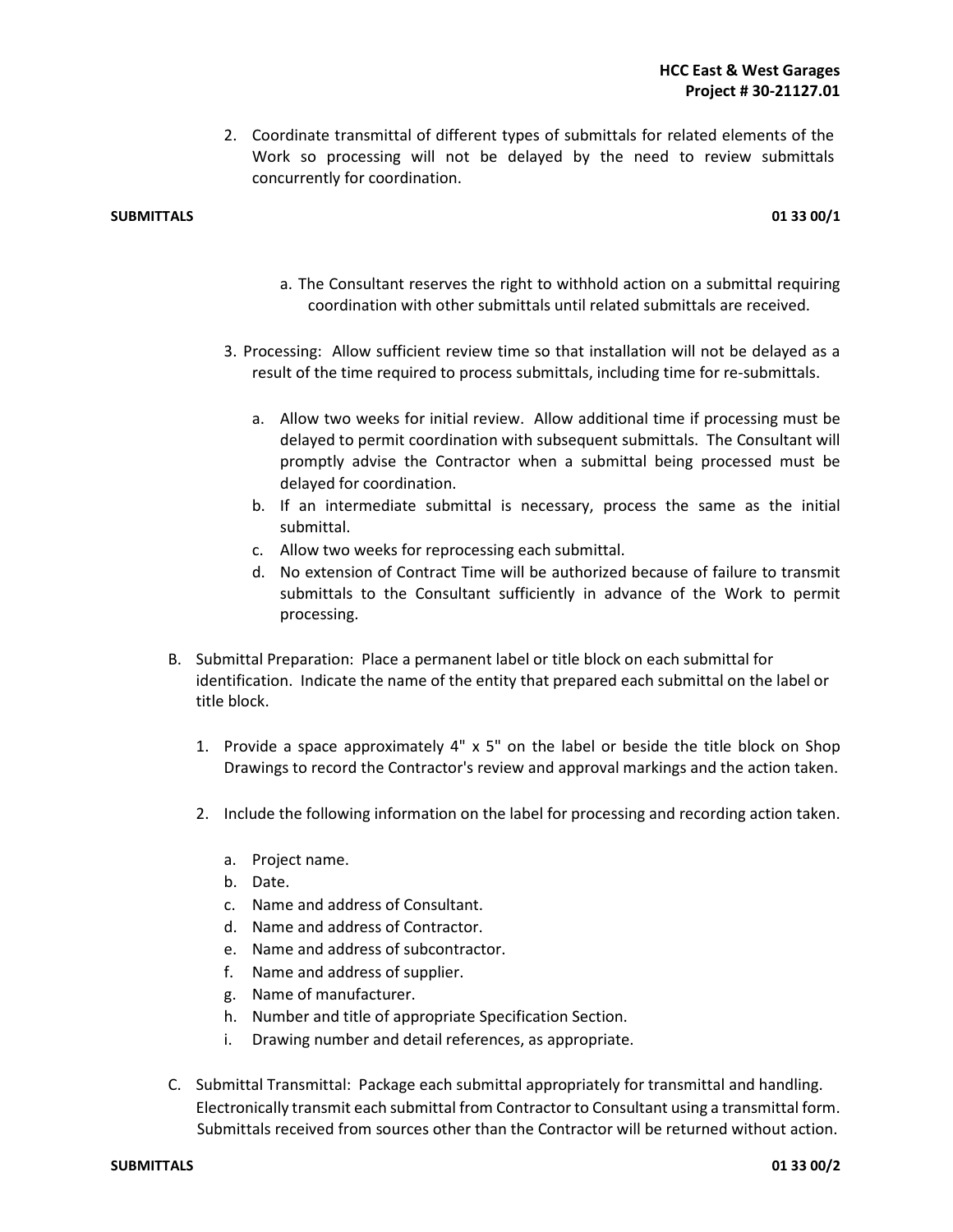- 1. On the transmittal, record relevant information and requests for data. On the form, or separate sheet, record deviations from Contract Document requirements, including minor variations and limitations. Include Contractor's certification that information complies with Contract Document requirements.
- 2. Transmittal Form: Use AIA Document G 810.

#### 1.04 CONTRACTOR'S CONSTRUCTION SCHEDULE

- A. Phasing: Provide notations on the schedule to show how the sequence of the Work is affected by requirements for phased completion to permit Work by separate Contractors and partial occupancy by the Owner prior to Substantial Completion.
- B. Work Stages: Indicate important stages of construction for each major portion of the Work, including testing and installation.
- C. Distribution: Following response to the initial submittal, print and distribute copies to the Consultant, Owner, subcontractors, and other parties required to comply with scheduled dates. Post copies in the Project meeting room and temporary field office.
	- 1. When revisions are made, distribute to the same parties and post in the same locations. Delete parties from distribution when they have completed their assigned portion of the Work and are no longer involved in construction activities.

#### 1.05 SUBMITTAL SCHEDULE

- A. After development and acceptance of the Contractor's construction schedule, prepare a complete schedule of submittals. Submit the schedule within 10 days of the date required for establishment of the Contractor's construction schedule.
	- 1. Coordinate submittal schedule with the list of subcontracts, schedule of values and the list of products as well as the Contractor's construction schedule.
	- 2. Prepare the schedule in chronological order; include submittals required during the first 90 days of construction. Provide the following information:
		- a. Scheduled date for the first submittal.
		- b. Related Section number.
		- c. Submittal category.
		- d. Name of subcontractor.
		- e. Description of the part of the Work covered.
		- f. Scheduled date for re-submittal.
		- g. Scheduled date the Consultant's final release or approval.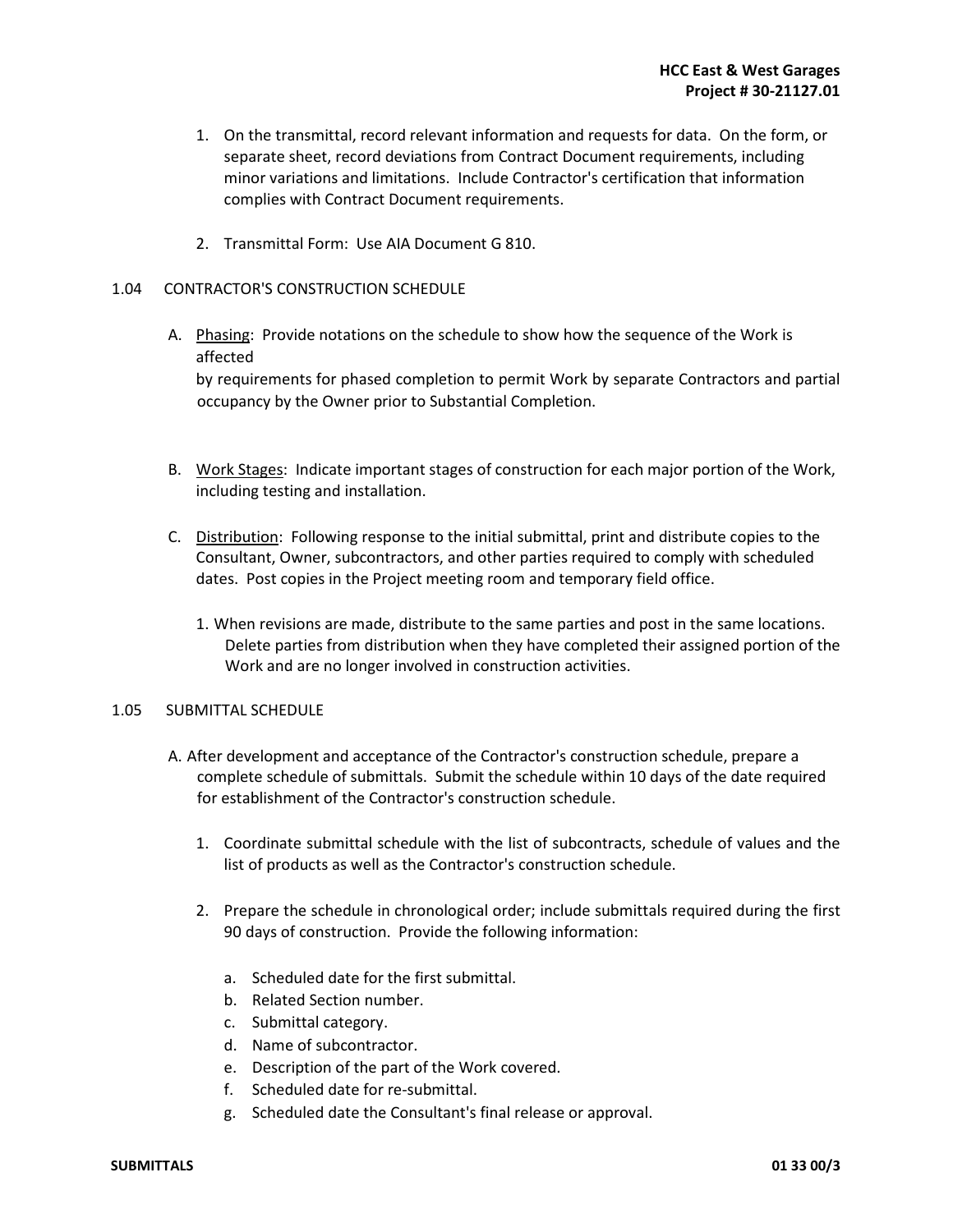- B. Distribution: Following response to initial submittal, distribute copies to the Consultant's, Owner, subcontractors, and other parties required to comply with submittal dates indicated. Post copies in the Project meeting room and field office.
	- 1. When revisions are made, distribute to the same parties and post in the same locations. Delete parties from distribution when they have completed their assigned portion of the Work and are no longer involved in construction activities.
- C. Schedule Updating: Revise the schedule after each meeting or activity, where revisions have been recognized or made. Issue the updated schedule concurrently with report of each meeting.

#### 1.06 DAILY CONSTRUCTION REPORTS

- A. Prepare a daily construction report, recording the following information concerning events at the site; and submit duplicate copies to the Consultant at weekly intervals:
	- 1. List of subcontractors at the site.
	- 2. Approximate count of personnel at the site.
	- 3. High and low temperatures, general weather conditions.
	- 4. Accidents and unusual events.
	- 5. Meetings and significant decisions.
	- 6. Stoppages, delays, shortages, losses.
	- 7. Meter readings and similar recordings.
	- 8. Emergency procedures.
	- 9. Orders and requests of governing authorities.
	- 10. Change Orders received, implemented.
	- 11. Services connected, disconnected.
	- 12. Equipment or system tests and start-ups.
	- 13. Partial Completions, occupancies.
	- 14. Substantial Completions authorized.

#### 1.07 SHOP DRAWINGS

- A. Submit newly prepared information, drawn to accurate scale. Highlight, encircle, or otherwise indicate deviations from the Contract Documents. Do not reproduce Contract Documents or copy standard information as the basis of Shop Drawings. Standard information prepared without specific reference to the Project is not considered Shop Drawings.
- B. Shop Drawings include fabrication and installation drawings, setting diagrams, schedules, patterns, templates and similar drawings. Include the following information:
	- 1. Dimensions.
	- 2. Identification of products and materials included.
	- 3. Compliance with specified standards.
	- 4. Notation of coordination requirements.
	- 5. Notation of dimensions established by field measurement.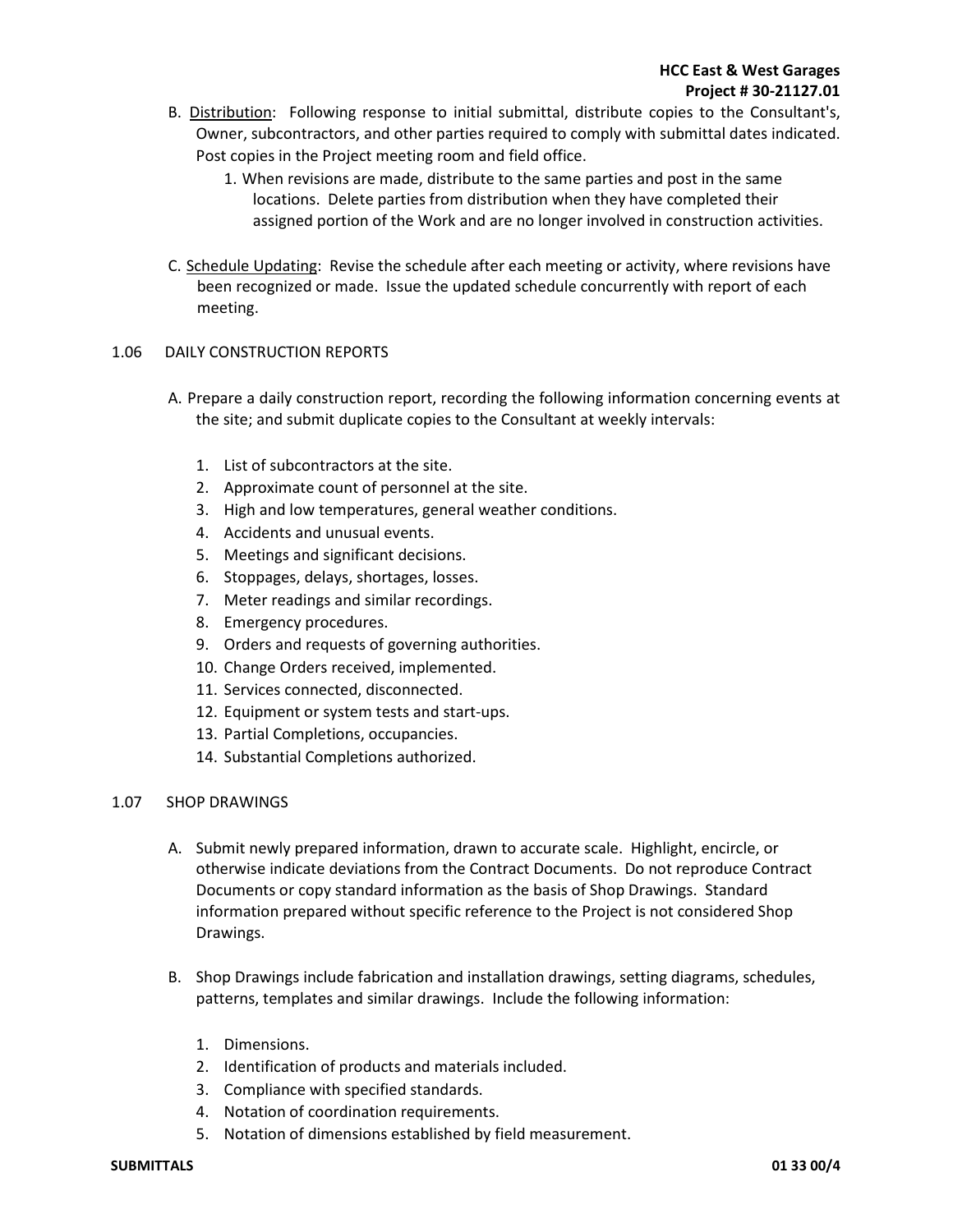- 6. Sheet Size: Except for templates, patterns and similar full- size Drawings, submit Shop Drawings on sheets at least 8-1/2" x 11" but no larger than 36" x 48".
- 7. Initial Submittal: When possible electronically submit product sheets, MSDS sheets and shop drawings for the Consultant's review; the submittal will be reviewed and returned/distributed in the same manner.
- 8. Final Submittal: When possible electronically submit reviewed product sheets, MSDS sheets and shop drawings where required for maintenance manuals and for final distribution.
- 9. Do not use Shop Drawings without an appropriate final stamp indicating action taken in connection with construction.
- C. Coordination drawings are a special type of Shop Drawing that show the relationship and integration of different construction elements that require careful coordination during fabrication or installation to fit in the space provided or function as intended.
	- 1. Preparation of coordination Drawings is specified in section "Project Coordination" and may include components previously shown in detail on Shop Drawings or Product Data.
	- 2. Submit coordination Drawings for integration of different construction elements. Show sequences and relationships of separate components to avoid conflicts in use of space.
- 1.08 PRODUCT DATA
	- A. Collect Product Data into a single submittal for each element of construction or system. Product Data includes printed information such as manufacturer's installation instructions, catalog cuts, standard color charts, roughing-in diagrams and templates, standard wiring diagrams and performance curves. Where Product Data must be specially prepared because standard printed data is not suitable for use, submit as "Shop Drawings."
		- 1. Mark each copy to show applicable choices and options. Where printed Product Data includes information on several products, some of which are not required, mark copies to indicate the applicable information. Include the following information:
			- a. Manufacturer's printed recommendations.
			- b. Compliance with recognized trade association standards.
			- c. Compliance with recognized testing agency standards.
				- d. Application of testing agency labels and seals.
			- e. Notation of dimensions verified by field measurement.
				- f. Notation of coordination requirements.
		- 2. Do not submit Product Data until compliance with requirements of the Contract Documents has been confirmed.
		- 3. Preliminary Submittal: Submit a preliminary single-copy of Product Data where selection of options is required.
		- 4. Submittals: Electronically transmit each submittal where required for maintenance manuals. The Consultant will return submittals marked with action taken and corrections or modifications required.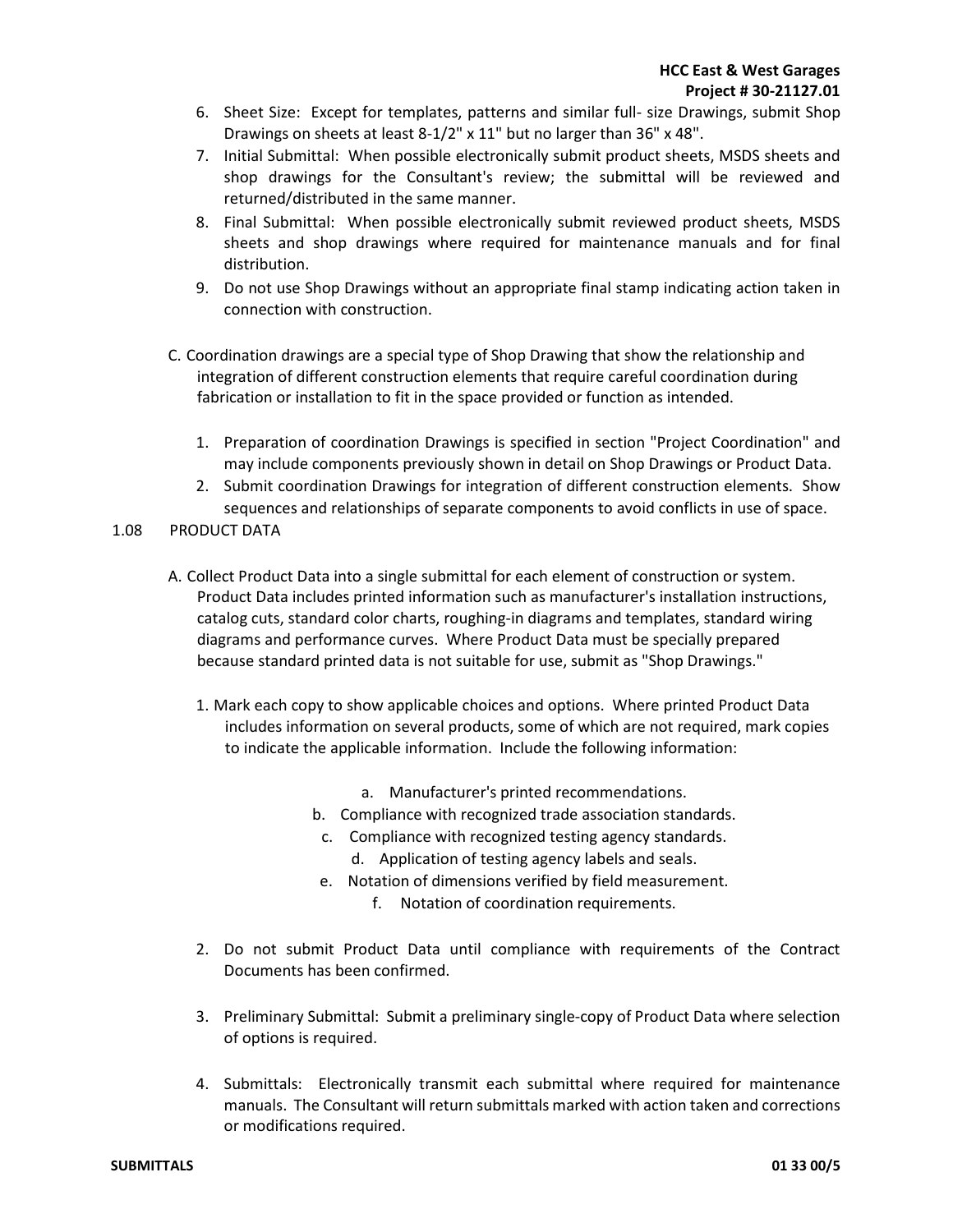- 1. Unless noncompliance with Contract Document provisions is observed, the submittal may serve as the final submittal.
- 5. Distribution: Furnish copies of final submittal to installers, subcontractors, suppliers, manufacturers, fabricators, and others required for performance of construction activities. Show distribution on transmittal forms.
	- a. Do not proceed with installation until an applicable copy of Product Data applicable is in the installer's possession.
	- b. Do not permit use of unmarked copies of Product Data in connection with construction.

#### 1.09 SAMPLES

- A. Submit full-size, fully fabricated Samples cured and finished as specified and physically identical with the material or product proposed. Samples include partial sections of manufactured or fabricated components, cuts or containers of materials, color range sets, and swatches showing color, texture and pattern.
	- 1. Mount, display, or package Samples in the manner specified to facilitate review of qualities indicated. Prepare Samples to match the Consultant's Sample. Include the following:
		- a. Generic description of the Sample.
		- b. Sample source.
		- c. Product name or name of manufacturer.
		- d. Compliance with recognized standards.
		- e. Availability and delivery time.
	- 2. Submit Samples for review of kind, color, pattern, and texture, for a final check of these characteristics with other elements, and for a comparison of these characteristics between the final submittal and the actual component as delivered and installed.
		- a. Where variation in color, pattern, texture or other characteristics are inherent in the material or product represented, submit multiple units (not less than 3), that show approximate limits of the variations.
		- b. Refer to other Specification Sections for requirements for Samples that illustrate workmanship, fabrication techniques, details of assembly, connections, operation and similar construction characteristics.
		- c. Refer to other Sections for Samples to be returned to the Contractor for incorporation in the Work. Such Samples must be undamaged at time of use. On the transmittal, indicate special requests regarding disposition of Sample submittals.
	- 3. Preliminary submittals: Where Samples are for selection of color, pattern, texture or similar characteristics from a range of standard choices, submit a full set of choices for the material or product.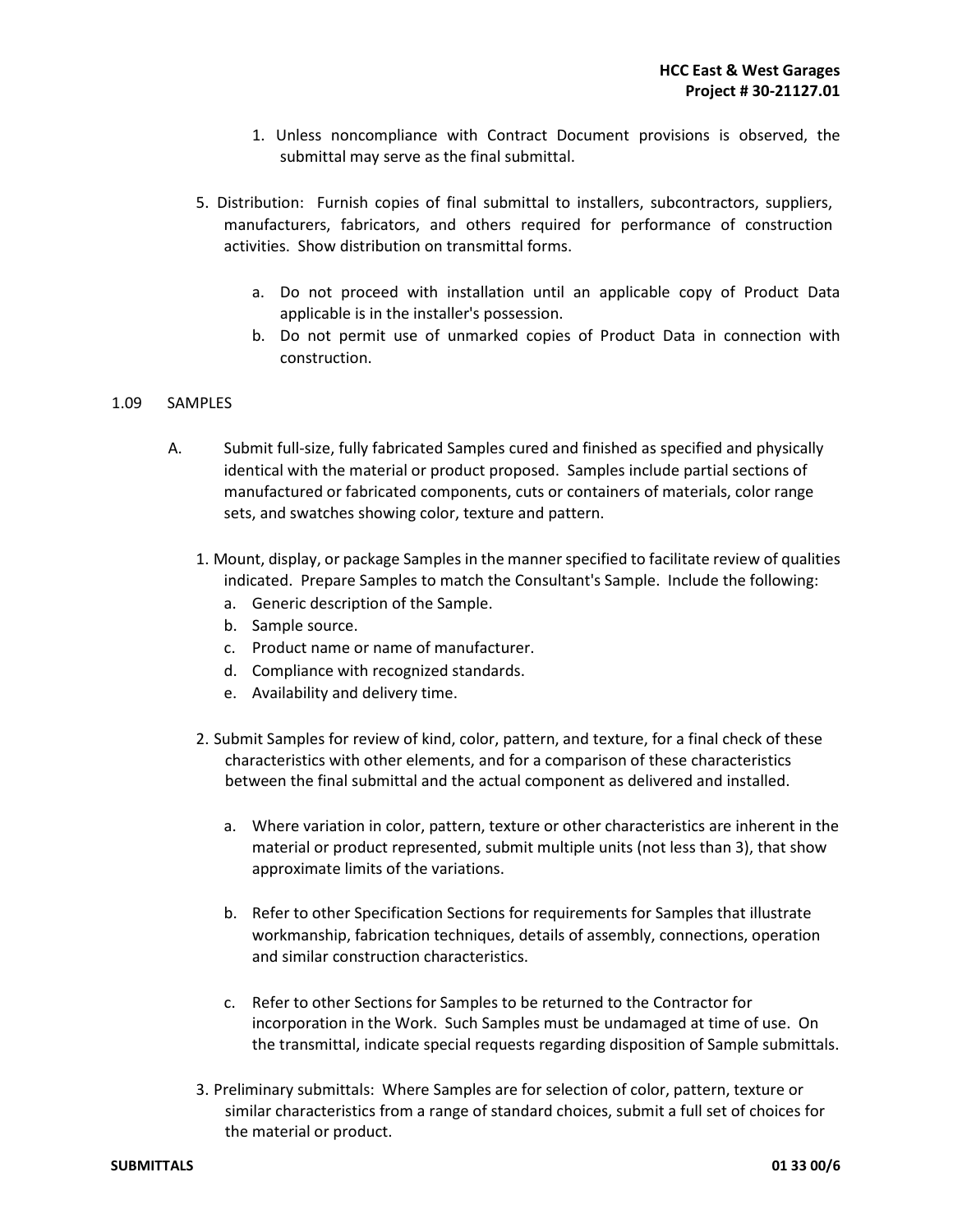- a. Preliminary submittals will be reviewed and returned with the Consultant's mark indicating selection and other action.
- 4. Submittals: Except for Samples illustrating assembly details, workmanship, fabrication techniques, connections, operation and similar characteristics, submit for action.
- 5. Maintain sets of Samples, as returned, at the Project site, for quality comparisons throughout the course of construction.
	- a. Unless noncompliance with Contract Document provisions is observed, the submittal may serve as the final submittal.
	- b. Sample sets may be used to obtain final acceptance of the construction associated with each set.
- B. Distribution of Samples: Prepare and distribute additional sets to subcontractors, manufacturers, fabricators, suppliers, installers, and others as required for performance of the Work. Show distribution on transmittal forms.
	- 1. Field Samples specified in individual Sections are special types of Samples. Field Samples are full-size examples erected on site to illustrate finishes, coatings, or finish materials and to establish the standard by which the Work will be judged.
		- a. Comply with submittal requirements to the fullest extent possible. Process transmittal forms to provide a record of activity.

#### 1.10 ARCHITECT'S ACTION

- A. Except for submittals for record, information or similar purposes, where action and return is required or requested, the Consultant will review each submittal, mark to indicate action taken, and return promptly.
	- 1. Compliance with specified characteristics is the Contractor's responsibility.
- B. Action Stamp: The Consultant will stamp each submittal with a uniform, self-explanatory action stamp. The stamp will be appropriately marked, as follows, to indicate the action taken:
	- 1. Final Unrestricted Release: Where submittals are marked "Accepted," that part of the Work covered by the submittal may proceed provided it complies with requirements of the Contract Documents; final acceptance will depend upon that compliance.
	- 2. Final-But-Restricted Release: When submittals are marked "Accepted as Noted," that part of the Work covered by the submittal may proceed provided it complies with notations or corrections on the submittal and requirements of the Contract Documents; final acceptance will depend on that compliance.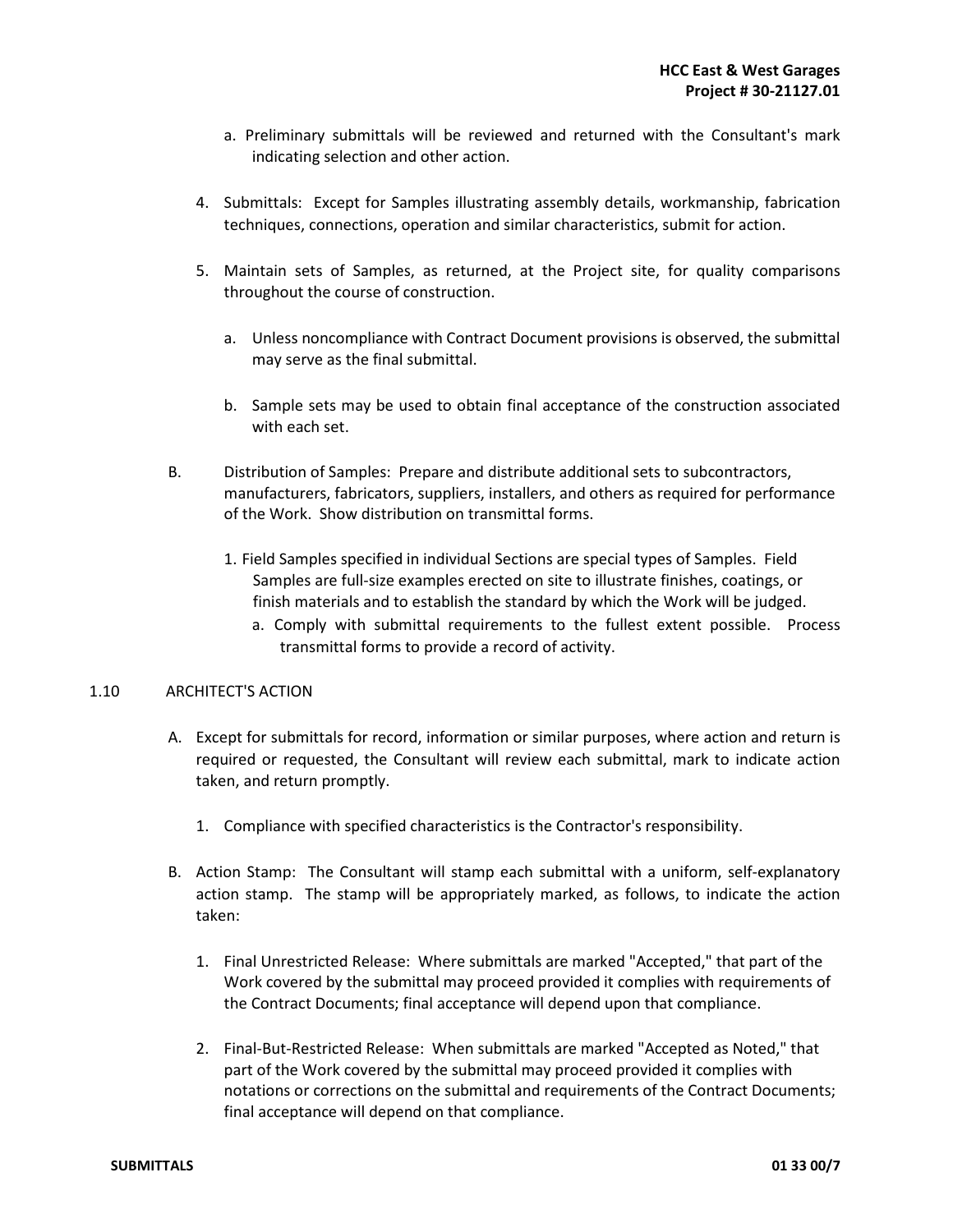- 3. Returned for Re-submittal: When submittal is marked "Not Accepted, Revise and Resubmit," do not proceed with that part of the Work covered by the submittal, including purchasing, fabrication, delivery, or other activity. Revise or prepare a new submittal in accordance with the notations; resubmit without delay. Repeat if necessary to obtain a different action mark.
	- a. Do not permit submittals marked "Not Accepted, Revise and Resubmit" to be used at the Project site, or elsewhere where Work is in progress.
- 4. Other Action: Where a submittal is primarily for information or record purposes, special processing or other activity, the submittal will be returned, marked "Action Not Required."

**PART 2 - PRODUCTS** (Not Applicable).

**PART 3 - EXECUTION** (Not Applicable).

#### **END OF SECTION**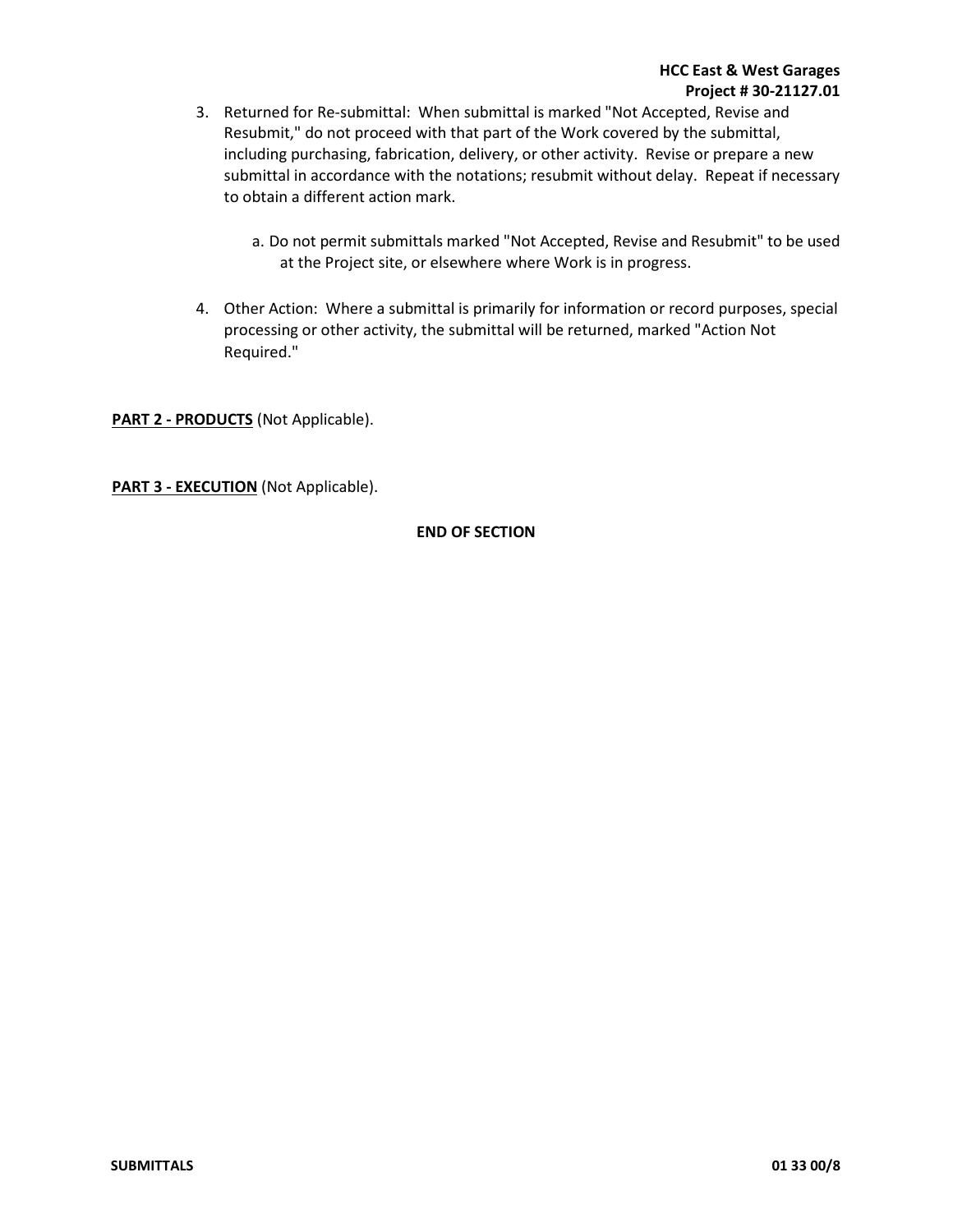#### **SECTION 01 42 00**

#### **REFERENCE STANDARDS AND DEFINITIONS**

#### **PART 1 - GENERAL**

#### 1.01RELATED DOCUMENTS:

A. Drawings and general provisions of the Contract, including General and Supplementary Conditions and other Division 1 Specification Sections, apply to this Section.

#### 1.02DEFINITIONS:

- A. General: Basic Contract definitions are included in the Conditions of the Contract.
- B. Indicated: The term "indicated" refers to graphic representations, notes or schedules on the Drawings, or other Paragraphs or Schedules in the Specifications, and similar requirements in the Contract Documents. Where terms such as "shown," "noted," "scheduled," and "specified" are used, it is to help the reader locate the reference; no limitation on location is intended.
- C. Directed: Terms such as "directed," "requested," "authorized," "selected," "approved," "required," and "permitted" mean "directed by the Consultant," "requested by the Consultant," and similar phrases.
- D. Approve: The term "approved," where used in conjunction with the Consultant's action on the Contractor's submittals, applications, and requests, is limited to the Consultant's duties and responsibilities as stated in the Conditions of the Contract.
- E. Regulation: The term "Regulations" includes laws, ordinances, statutes, and lawful orders issued by authorities having jurisdiction, as well as rules, conventions, and agreements within the construction industry that control performance of the Work.
- F. Furnish: The term "furnish" is used to mean "supply and deliver to the Project site, ready for unloading, unpacking, assembly, installation, and similar operations."
- G. Install: The term "install" is used to describe operations at project site including the actual "unloading, unpacking, assembly, erection, placing, anchoring, applying, working to dimension, finishing, curing, protecting, cleaning, and similar operations."
- H. Provide: The term "provide" means "to furnish and install, complete and ready for the intended use."
- I. Installer: An "Installer" is the Contractor or an entity engaged by the Contractor, either as an employee, subcontractor, or contractor of lower tier for performance of a particular construction activity, including installation, erection, application, and similar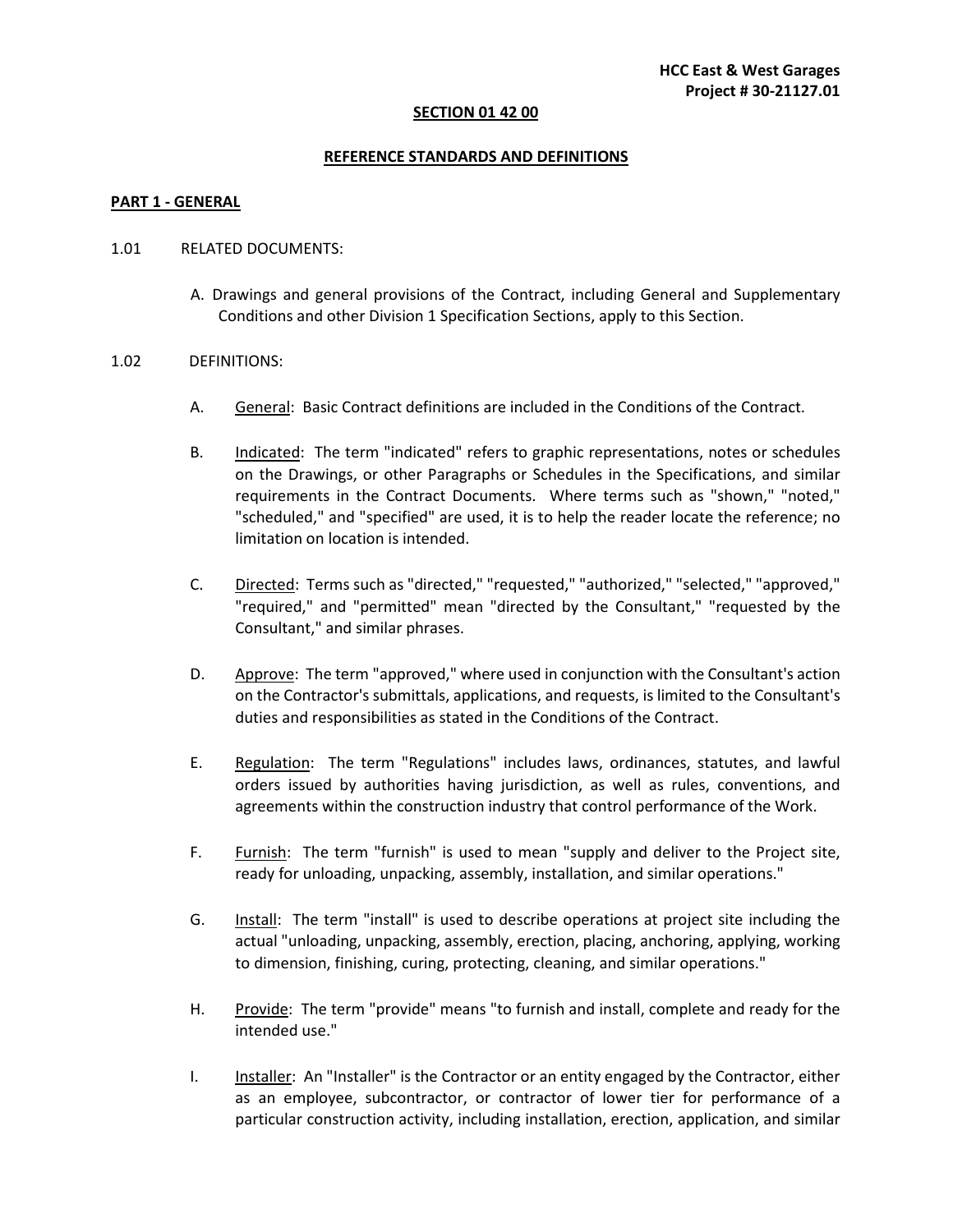operations. Installers are required to be experienced in the operations they are engaged to perform.

#### **REFERENCE STANDARDS AND DEFINITIONS 01 42 00/1**

### 1. The term "experienced," when used with the term "Installer," means having a minimum of five previous projects similar in size and scope to this Project, being familiar with the special requirements indicated, and having complied with requirements of the authority having jurisdiction.

- 2. Trades: Use of titles such as "carpentry" is not intended to imply that certain construction activities must be performed by accredited or unionized individuals of a corresponding generic name, such as "carpenter." It also does not imply that requirements specified apply exclusively to trades persons of the corresponding generic name.
- 3. Assignment of Specialists: Certain Sections of the Specifications require that specific construction activities shall be performed by specialists who are recognized experts in the operations to be performed. The specialists must be engaged for those activities, and assignments are requirements over which the Contractor has no choice or option. Nevertheless, the ultimate responsibility for fulfilling Contract requirements remains with the Contractor.
	- a. This requirement shall not be interpreted to conflict with enforcement of building codes and similar regulations governing the Work. It is also not intended to interfere with local trade union jurisdictional settlements and similar conventions.
- J. Project Site is the space available to the Contractor for performance of construction activities, either exclusively or in conjunction with others performing other work as part of the Project. The extent of the Project Site is shown on the Drawings and may or may not be identical with the description of the land on which the Project is to be built.
- K. Testing Laboratories: A "testing laboratory" is an independent entity engaged to perform specific inspections or tests, either at the Project Site or elsewhere, and to report on and, if required, to interpret results of those inspections or tests.

#### 1.03SPECIFICATION FORMAT AND CONTENT EXPLANATION: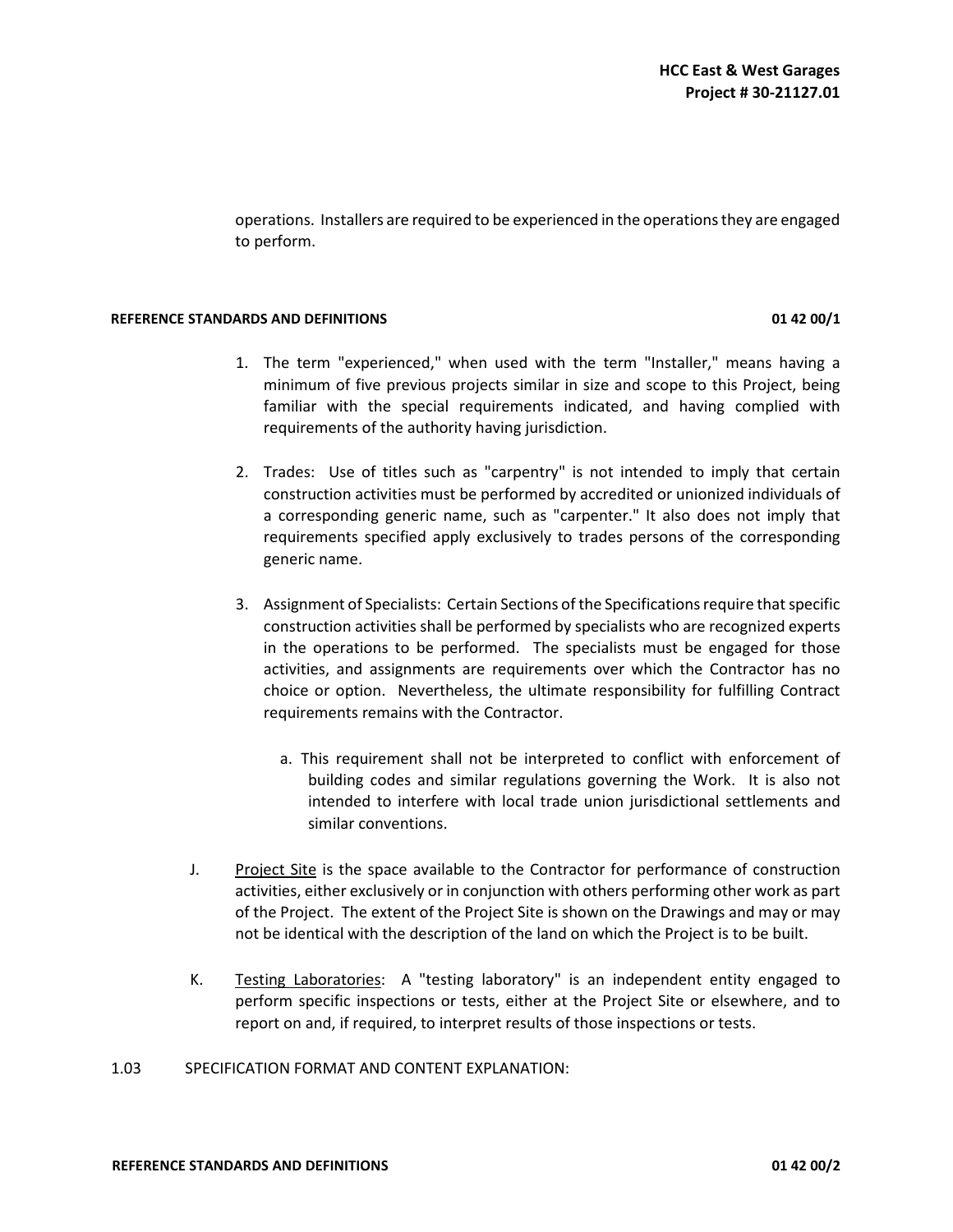- A. Specification Format: These Specifications are organized into Divisions and Sections based on the Construction Specifications Institute's 16-Division format and MASTER FORMAT numbering system.
- B. Specification Content: This Specification uses certain conventions in the use of language and the intended meaning of certain terms, words, and phrases when used in particular situations or circumstances. These conventions are explained as follows:
	- 1. Abbreviated Language: Language used in Specifications and other Contract Documents is the abbreviated type. Words and meanings shall be interpreted as appropriate. Words that are implied, but not stated shall be interpolated as the sense required. Singular words will be interpreted as plural and plural words interpreted as singular where applicable and the context of the Contract Documents so indicates.
	- 2. Imperative and streamlined language is used generally in the Specifications. Requirements expressed in the imperative mood are to be performed by the Contractor. At certain locations in the text, for clarity, subjective language is used to describe responsibilities that must be fulfilled indirectly by the Contractor, or by others when so noted.
		- a. The words "shall be" shall be included by inference wherever a colon (:) is used within a sentence or phrase.

#### 1.04INDUSTRY STANDARDS

- A. Applicability of Standards: Except where the Contract Documents include more stringent requirements, applicable construction industry standards have the same force and effect as if bound or copied directly into the Contract Documents to the extent referenced. Such standards are made a part of the Contract Documents by reference.
- B. Publication Dates: Comply with the standard in effect as of the date of the Contract Documents.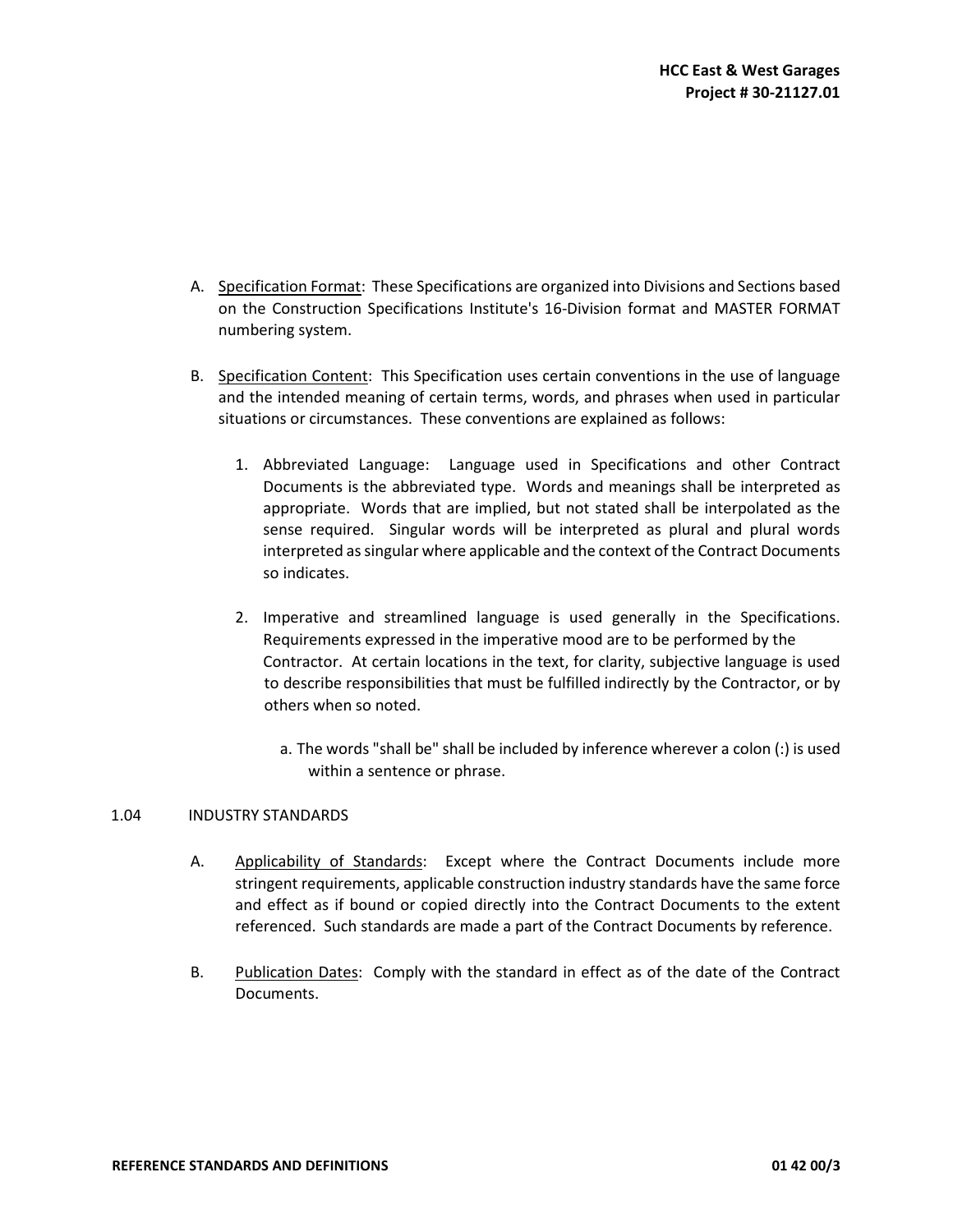- C. Conflicting Requirements: Where compliance with two or more standards is specified, and the standards may establish different or conflicting requirements for minimum quantities or quality levels, refer requirements that are different, but apparently equal, and uncertainties to the Consultant for a decision before proceeding.
	- 1. Minimum Quantity or Quality Levels: The quantity or quality level shown or specified shall be the minimum provided or performed. The actual installation may comply exactly with the minimum quantity or quality specified, or it may exceed the minimum within reasonable limits. In complying with these requirements, indicated numeric values are minimum or maximum, as appropriate for the context of the requirements. Refer uncertainties to the Consultant for a decision before proceeding.
- D. Copies of Standards: Each entity engaged in construction on the Project is required to be familiar with industry standards applicable to that entity's construction activity. Copies of applicable standards are not bound with the Contract Documents.
	- 1. Where copies of standards are needed for performance of a required construction activity, the Contractor shall obtain copies directly from the publication source.
- E. Abbreviations and Names: Trade association names and titles of general standards are frequently abbreviated. Where such acronyms or abbreviations are used in the Specifications or other Contract Documents, they mean the recognized name of the trade association, standards generating organization, authority having jurisdiction, or other entity applicable to the context of the text provision. Refer to the "Encyclopedia of Associations," published by Gale Research Co., available in most libraries.
- F. Abbreviations and Names: Trade association names and titles of general standards are frequently abbreviated. The following acronyms or abbreviations, as referenced in Contract Documents, are defined to mean the associated names. Names and addresses are subject to change and are believed to be, but are not assured to be, accurate and up to date as of date of Contract Documents.

 AA Aluminum Association 900 19th St., NW, Suite 300 Washington, DC 20006 (202) 862-5100

 AASHTO American Association of State Highway and Transportation Officials 444 North Capitol St., Suite 225 Washington, DC 20001 (202) 624-5800

ACI American Concrete Institute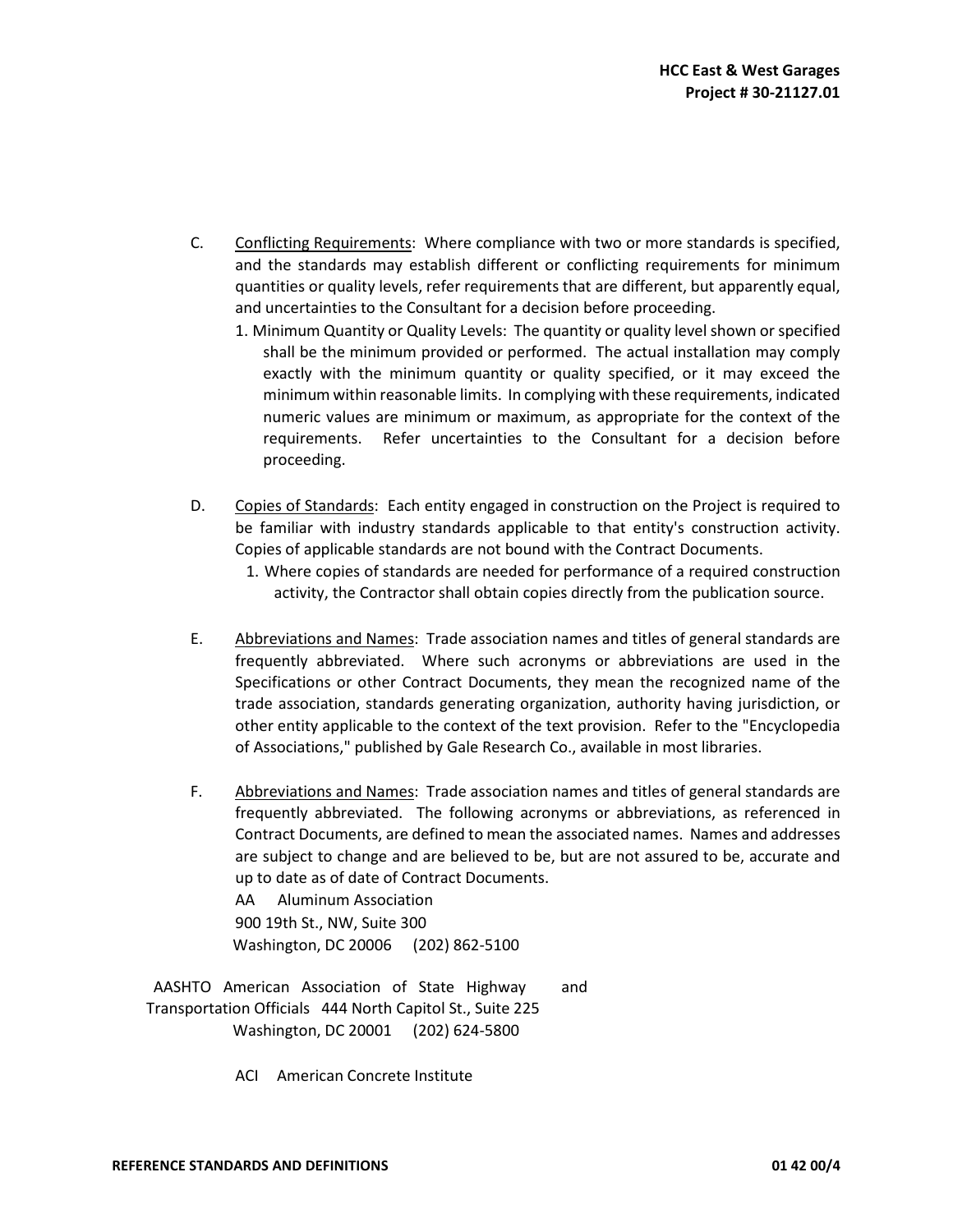P.O. Box 19150 Detroit, MI 48219 (313) 532-2600

 ACIL American Council of Independent Laboratories 1725 K St., NW Washington, DC 20006 (202) 887-5872

 AI Asphalt Institute P.O. Box 14052 Lexington, KY 40512-4052 (606) 288-4960

 AIA American Institute of Architects 1735 New York Ave., NW Washington, DC 20006 (202) 626-7300

 AISC American Institute of Steel Construction One East Wacker Drive Suite 700 Chicago, IL 60601 (312) 670-2400

 APA American Plywood Assoc. P.O. Box 11700 Tacoma, WA 98411 (206) 565-6600

> ARMA Asphalt Roofing Manufacturers Assoc. 6288 Montrose Rd. Rockville, MD 20852 (301) 231-9050

 ASC Adhesive and Sealant Council 1627 K Street, NW, Suite 1000 Washington, DC 20006 (202) 452-1500

 ASPE American Society of Plumbing Engineers 3617 Thousand Oaks Blvd., Suite 210 Westlake, CA 91362 (805) 495-7120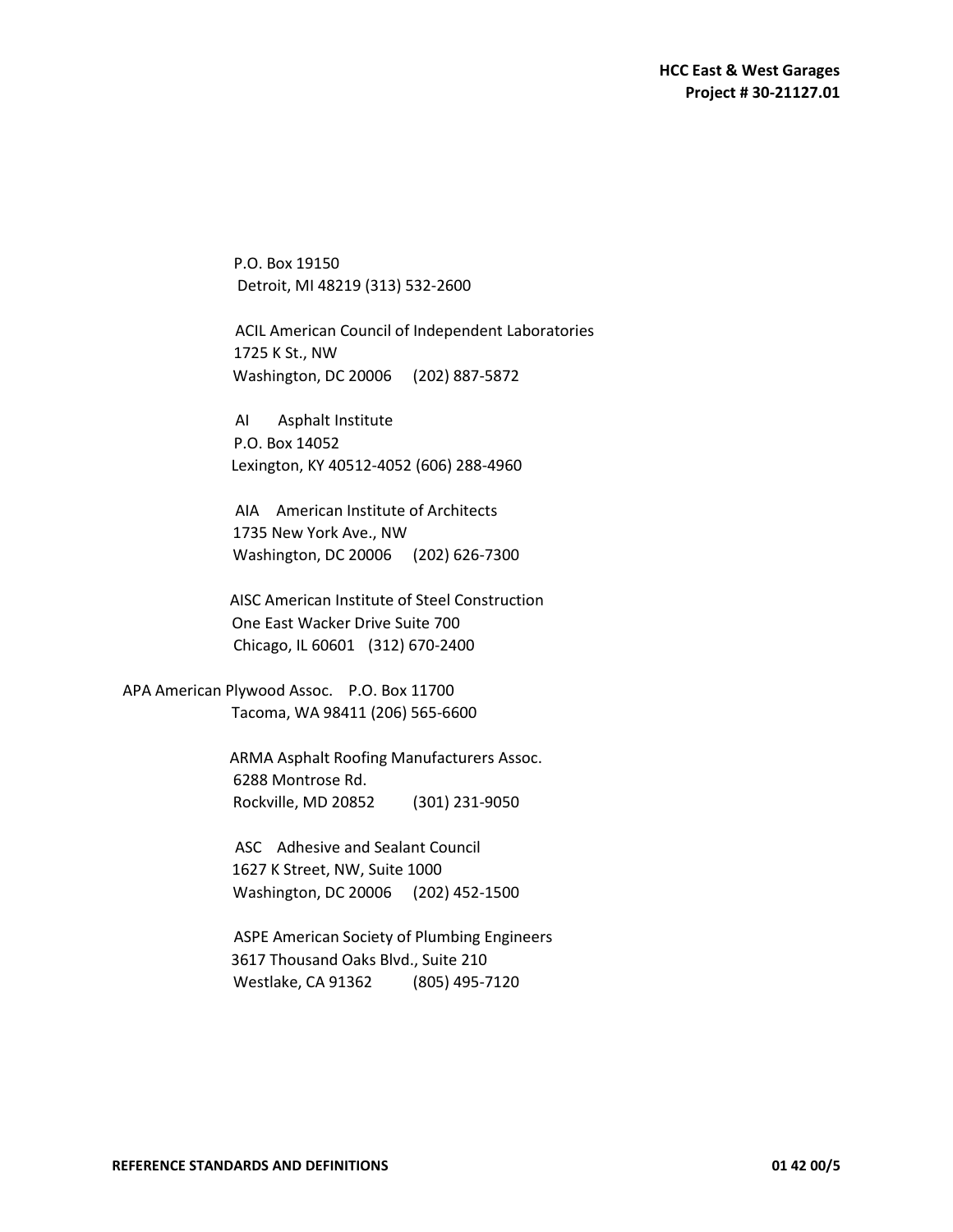ASTM American Society for Testing and Materials 1916 Race St. Philadelphia, PA 19103 (215) 299-5400 AWS American Welding Society 550 LeJeune Road, NW P.O. Box 351040 Miami, FL 33135 (305) 443-9353

 BANC Brick Association of North Carolina P.O. Box 13290 Greensboro, NC 27415-3290 (919) 273-5566

 BHMA Builders' Hardware Manufacturers Assoc. 355 Lexington Ave., 17th Floor New York, NY 10017 (212) 661-4261

 BIA Brick Institute of America 11490 Commerce Park Drive, Suite 300 Reston, VA 22091 (703) 620-0010

 CRSI Concrete Reinforcing Steel Institute 933 Plum Grove Rd. Schaumburg, IL 60173 (847) 517-1200

> EJMA Expansion Joint Manufacturers Assoc. 25 N. Broadway Tarrytown, NY 10591 (914) 332-0040

 HPMA Hardwood Plywood Manufacturers Assoc. 1825 Michael Farraday Drive P.O. Box 2789 Reston, VA 22090 (703) 435-2900

 IEEE Institute of Electrical and Electronic Engineers 345 E. 47th St.

New York, NY 10017 (212) 705-7900

 NAPA National Asphalt Pavement Assoc. Calvert Building, Suite 620 6811 Kenilworth Ave.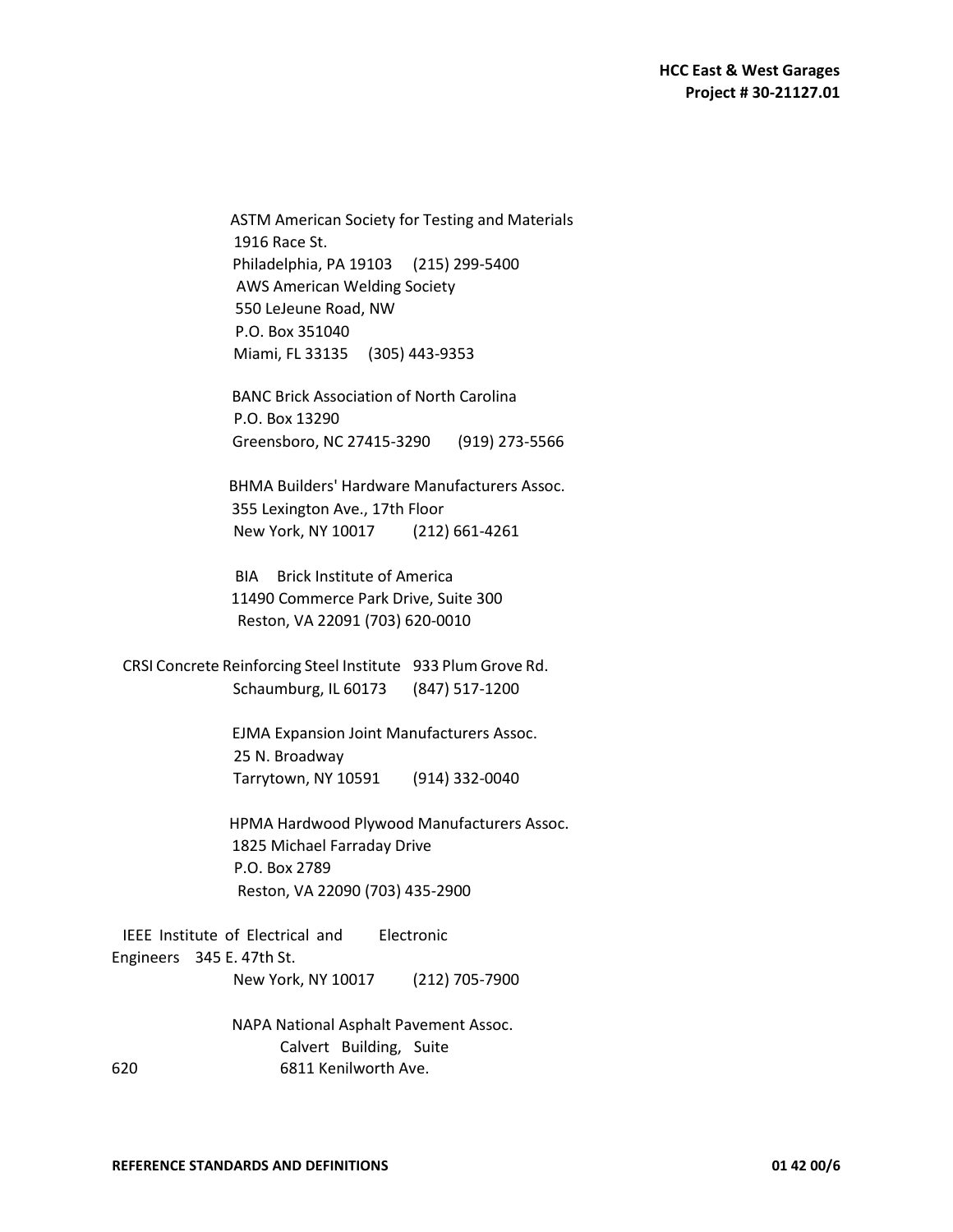Riverdale, MD 20737 (301) 779-4880

 NCMA National Concrete Masonry Assoc. P.O. Box 781 Herndon, VA 22070 (703) 435-4900

NEC National Electric Code (from NFPA)

 NECA National Electrical Contractors Assoc. 7315 Wisconsin Ave. Bethesda, MD 20814 (301) 657-3110 NFPA National Fire Protection Assoc. One Batterymarch Park P.O. Box 9101 Quincy, MA 02269-9101 (617) 770-3000

 NPCA National Paint and Coatings Assoc. 1500 Rhode Island Ave., NW Washington, DC 20005 (202) 462-6272

 NRCA National Roofing Contractors Assoc. One O'Hare Centre 6250 River Road, Suite 8030 Rosemont, IL 60018 (708) 318-6722

 PCA Portland Cement Assoc. 5420 Old Orchard Road Skokie, IL 60077 (847) 966-6200

 PCI Prestressed Concrete Institute 175 W. Jackson Blvd. Chicago, IL 60604 (312) 786-0300

PDI Plumbing and Drainage Institute c/o Sol Baker 1106 W. 77th St., South Dr.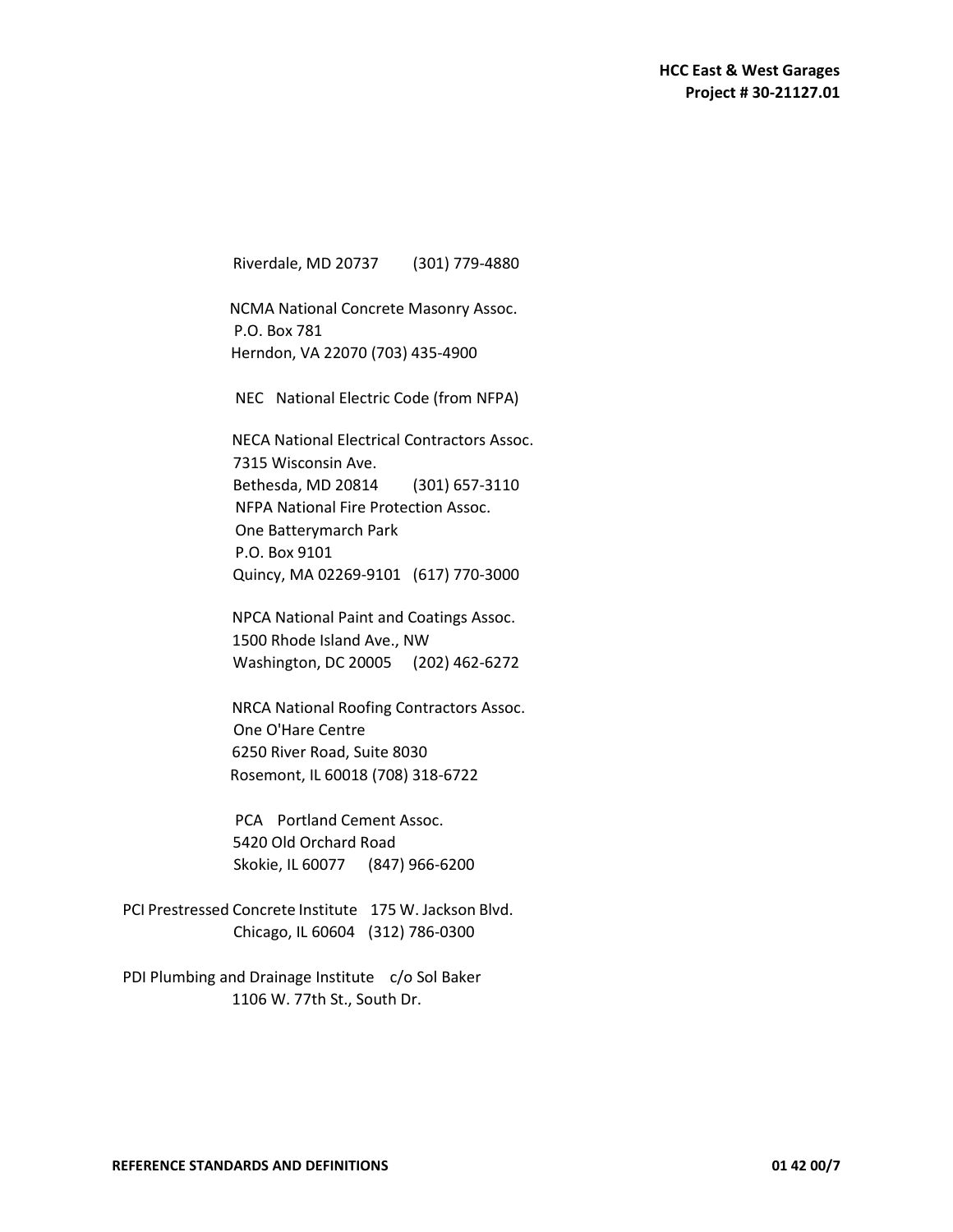Indianapolis, IN 46260 (317) 251-6970

 RMA Rubber Manufacturers Assoc. 1400 K St., NW Washington DC 20005 (202) 682-4800

 SSPC Steel Structures Painting Council 4400 Fifth Ave. Pittsburgh, PA 15213 (412) 268-3327

> WRI Wire Reinforcement Institute 1760 Reston Parkway, Suite 403 Reston, VA 22090 (703) 790-9790

G. Federal Government Agencies: Names and titles of federal government standard or Specification producing agencies are often abbreviated. The following acronyms or abbreviations referenced in the Contract Documents indicate names of standard or Specification producing agencies of the federal government. Names and addresses are subject to change but are believed to be, but are not assured to be, accurate and up to date as of the date of the Contract Documents.

|                                                         | CE.<br>Corps of Engineers                      |                |
|---------------------------------------------------------|------------------------------------------------|----------------|
|                                                         | (U.S. Department of the Army)                  |                |
|                                                         | Chief of Engineers - Referral                  |                |
| Washington, DC 20314<br>CFR Code of Federal Regulations |                                                | (202) 272-0660 |
|                                                         |                                                |                |
|                                                         | Available from the Government Printing Office  |                |
|                                                         | N. Capitol St. between G and H St. NW          |                |
| Washington, DC 20402                                    |                                                | (202) 783-3238 |
|                                                         | (Material is usually first published<br>in the |                |
| "Federal Register")                                     |                                                |                |
|                                                         | <b>CPSC</b><br>Product<br>Consumer<br>Safety   |                |
| Commission                                              | 5401 Westbard Ave.                             |                |
|                                                         | Bethesda, MD 20816                             | (800) 638-2772 |
|                                                         | <b>Commercial Standard</b><br>CS.              |                |
|                                                         | (U.S. Department of Commerce)                  |                |
|                                                         | Government Printing Office                     |                |
|                                                         | Washington, DC 20402                           | (202) 377-2000 |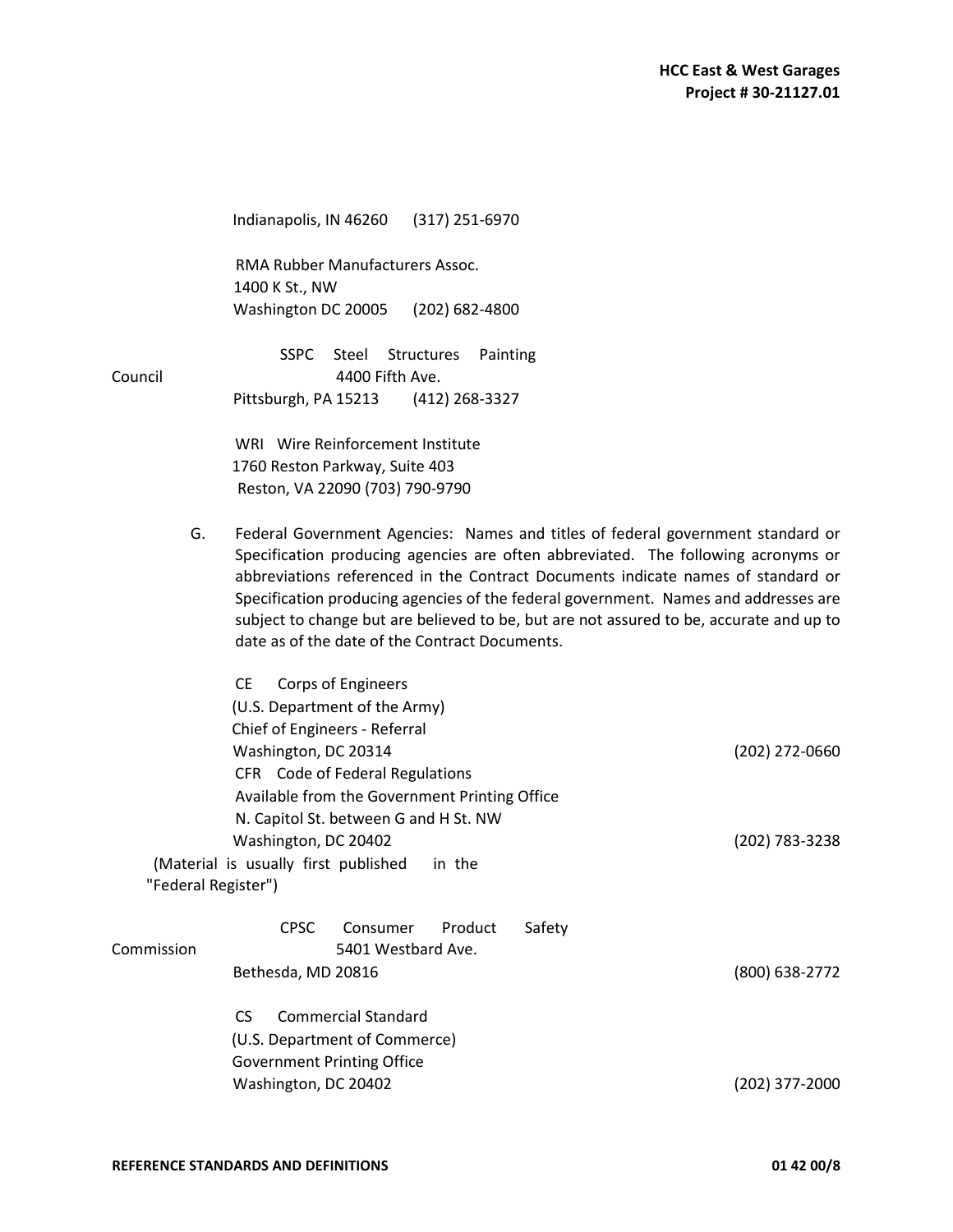|      | DOC Department of Commerce                          |                  |
|------|-----------------------------------------------------|------------------|
|      | 14th St. and Constitution Ave., NW                  |                  |
|      | Washington, DC 20230                                | (202) 377-2000   |
|      | DOT Department of Transportation                    |                  |
|      | 400 Seventh St., SW                                 |                  |
|      | Washington, DC 20590                                | $(202)$ 366-4000 |
|      | EPA Environmental Protection Agency                 |                  |
|      | 401 M St., SW                                       |                  |
|      | Washington, DC 20460                                | (202) 382-2090   |
|      | FAA Federal Aviation Administration                 |                  |
|      | (U.S. Department of Transportation)                 |                  |
|      | 800 Independence Ave., SW                           |                  |
|      | Washington, DC 20590                                | $(202)$ 366-4000 |
|      | NIST National Institute of Standards and Technology |                  |
|      | (U.S. Department of Commerce)                       |                  |
|      | Gaithersburg, MD 20899                              | $(301)$ 975-2000 |
|      | OSHA Occupational Safety and Health Administration  |                  |
|      | (U.S. Department of Labor)                          |                  |
|      | <b>Government Printing Office</b>                   |                  |
|      | Washington, DC 20402                                | (202) 523-6091   |
|      | <b>Product Standard of NBS</b><br><b>PS</b>         |                  |
|      | (U.S. Department of Commerce)                       |                  |
|      | <b>Government Printing Office</b>                   |                  |
|      | Washington, DC 20402                                | (202) 783-3238   |
| 1.05 | <b>GOVERNING REGULATIONS/AUTHORITIES:</b>           |                  |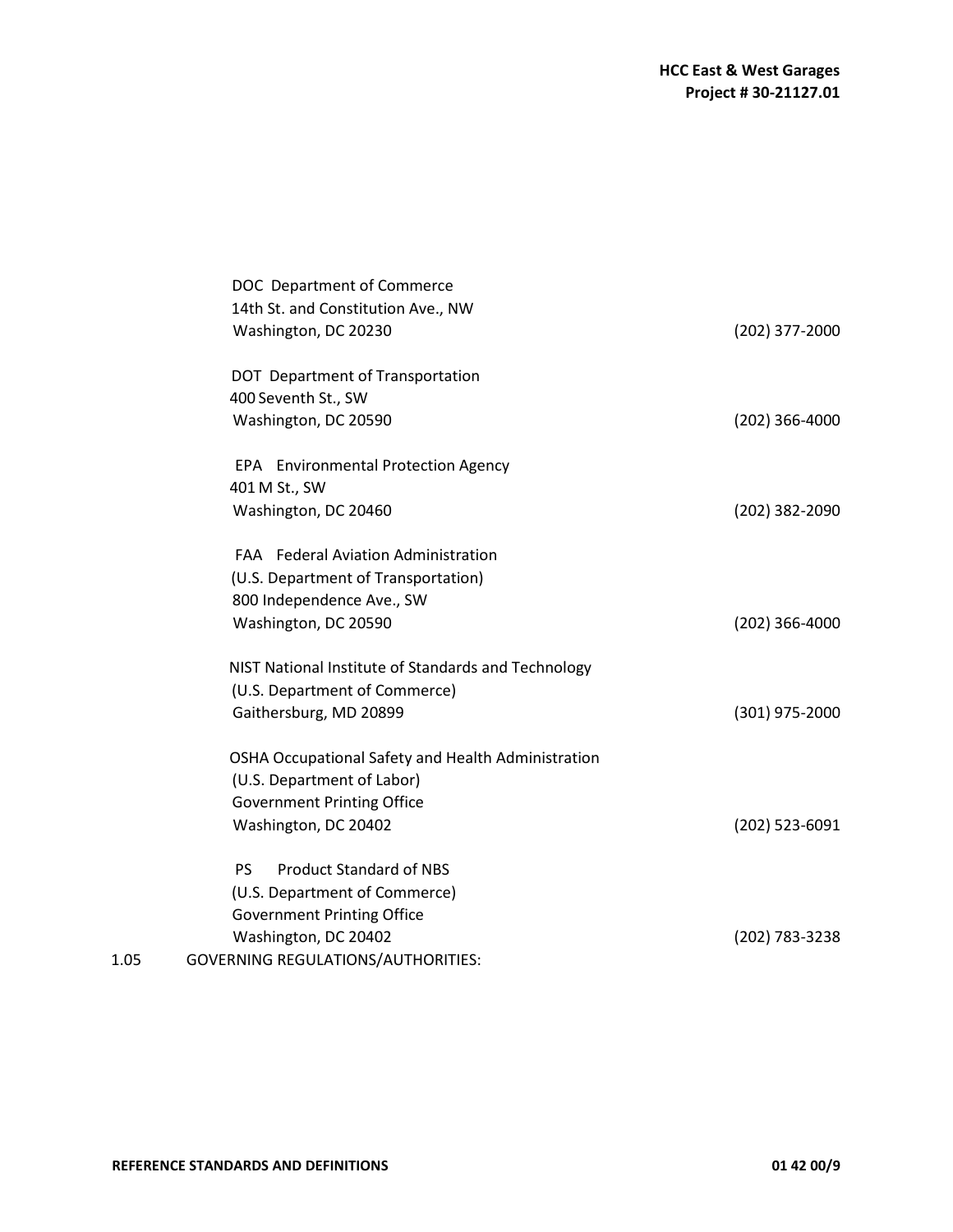- A. The Consultant has contacted authorities having jurisdiction where necessary to obtain information necessary for preparation of Contract Documents. Contact authorities having jurisdiction directly for information and decisions having a bearing on the Work.
- B. Copies of Regulations: Obtain copies of the applicable regulations and retain at the Project Site, available for reference by parties who have a reasonable need for such reference.

#### 1.06SUBMITTALS:

A. Permits, Licenses, and Certificates: For the Owner's records, submit copies of permits, licenses, certifications, inspection reports, releases, jurisdictional settlements, notices, receipts for fee payments, judgments, and similar documents, correspondence, and records established in conjunction with compliance with standards and regulations bearing upon performance of the Work.

#### **PART 2 PRODUCTS** (Not Applicable)

**PART 3 EXECUTION** (Not Applicable)

#### **END OF SECTION**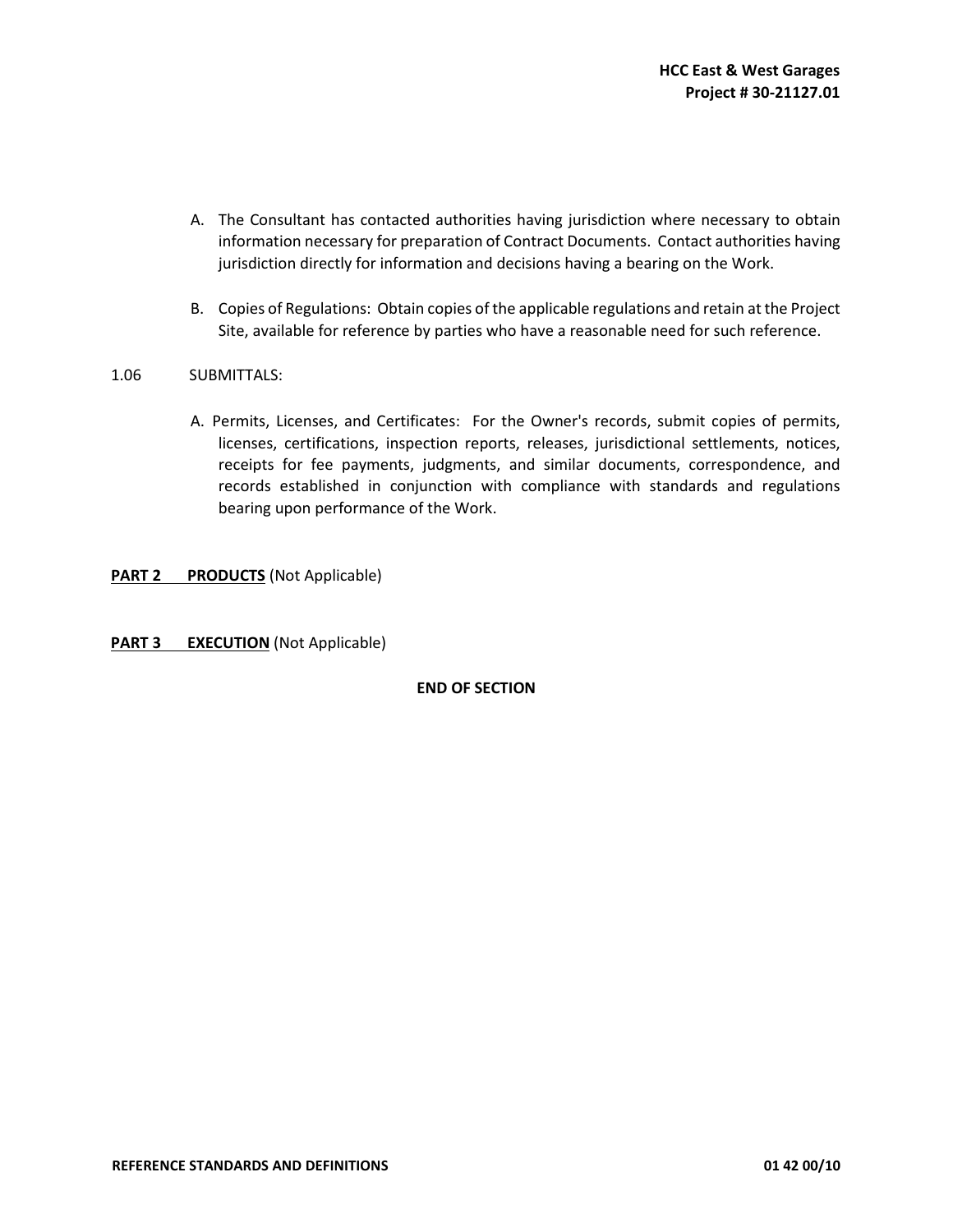#### **Project # 30-21127.01**

#### **SECTION 01 78 30**

#### **WARRANTIES**

#### **PART 1 - GENERAL**

#### 1.01 RELATED DOCUMENTS

A. Drawings and general provisions of the Contract, including General and Supplementary Conditions and other Division-1 Specification Sections, apply to this Section.

#### 1.02 SUMMARY:

- A. This Section specifies general administrative and procedural requirements for warranties required by the Contract Documents, including manufacturer's standard warranties on products and special warranties.
	- 1. Refer to the General and/or Special Conditions for terms of the Contractor's special warranty of workmanship and materials.
	- 2. General closeout requirements are included in Section "Project Closeout."
	- 3. Specific requirements for warranties for the Work and products and installations that are specified to be warranted, may be included in the individual Sections.
	- 4. Certifications and other commitments and agreements for continuing services to Owner are specified elsewhere in the Contract Documents.
- B. Disclaimers and Limitations: Manufacturer's disclaimers and limitations on product warranties do not relieve the Contractor of the warranty on the Work that incorporates the products, nor does it relieve suppliers, manufacturers, and subcontractors required to countersign special warranties with the Contractor.

## 1.03 DEFINITIONS

A. Standard Product Warranties are preprinted written warranties published by individual manufacturers for particular products and are specifically endorsed by the manufacturer to the Owner.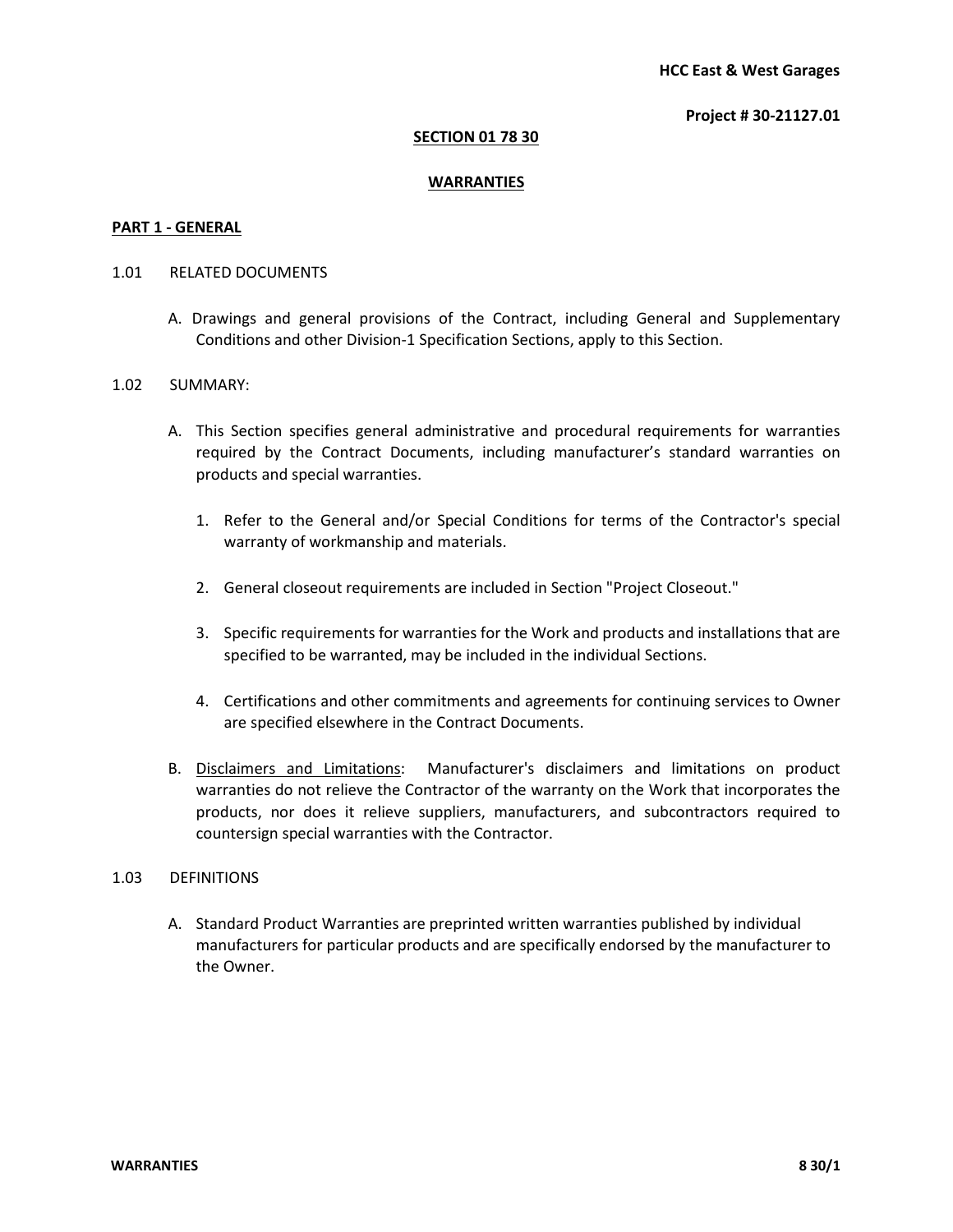- B. Special Warranties are written warranties required by or incorporated in the Contract Documents, either to extend time limits provided by standard warranties or to provide greater rights for the Owner.
- 1.04 WARRANTY REQUIREMENTS
	- A. Related Damages and Losses: When correcting warranted Work that has failed, remove and replace other Work that has been damaged as a result of such failure or that must be removed and replaced to provide access for correction of warranted Work.

## **01 7 Project # 30-21127.01**

- B. Reinstatement of Warranty: When Work covered by a warranty has failed and been corrected by replacement or rebuilding, reinstate the warranty by written endorsement. The reinstated warranty shall be equal to the original warranty with an equitable adjustment for depreciation.
- C. Replacement Cost: Upon determination that Work covered by a warranty has failed, replace or rebuild the Work to an acceptable condition complying with requirements of Contract Documents. The Contractor is responsible for the cost of replacing or rebuilding defective Work regardless of whether the Owner has benefited from use of the Work through a portion of its anticipated useful service life.
- D. Owner's Recourse: Written warranties made to the Owner are in addition to implied warranties, and shall not limit the duties, obligations, rights and remedies otherwise available under the law, nor shall warranty periods be interpreted as limitations on time in which the Owner can enforce such other duties, obligations, rights, or remedies.
	- 1. Rejection of Warranties: The Owner reserves the right to reject warranties and to limit selections to products with warranties not in conflict with requirements of the Contract Documents.
- E. The Owner reserves the right to refuse to accept Work for the Project where a special warranty, certification, or similar commitment is required on such Work or part of the Work, until evidence is presented that entities required to countersign such commitments are willing to do so.

## 1.05 SUBMITTALS

A. Submit written warranties to the Consultant prior to the date certified for Substantial Completion. If the Consultant's Certificate of Substantial Completion designates a commencement date for warranties other than the date of Substantial Completion for the Work, or a designated portion of the Work, submit written warranties upon request of the Consultant.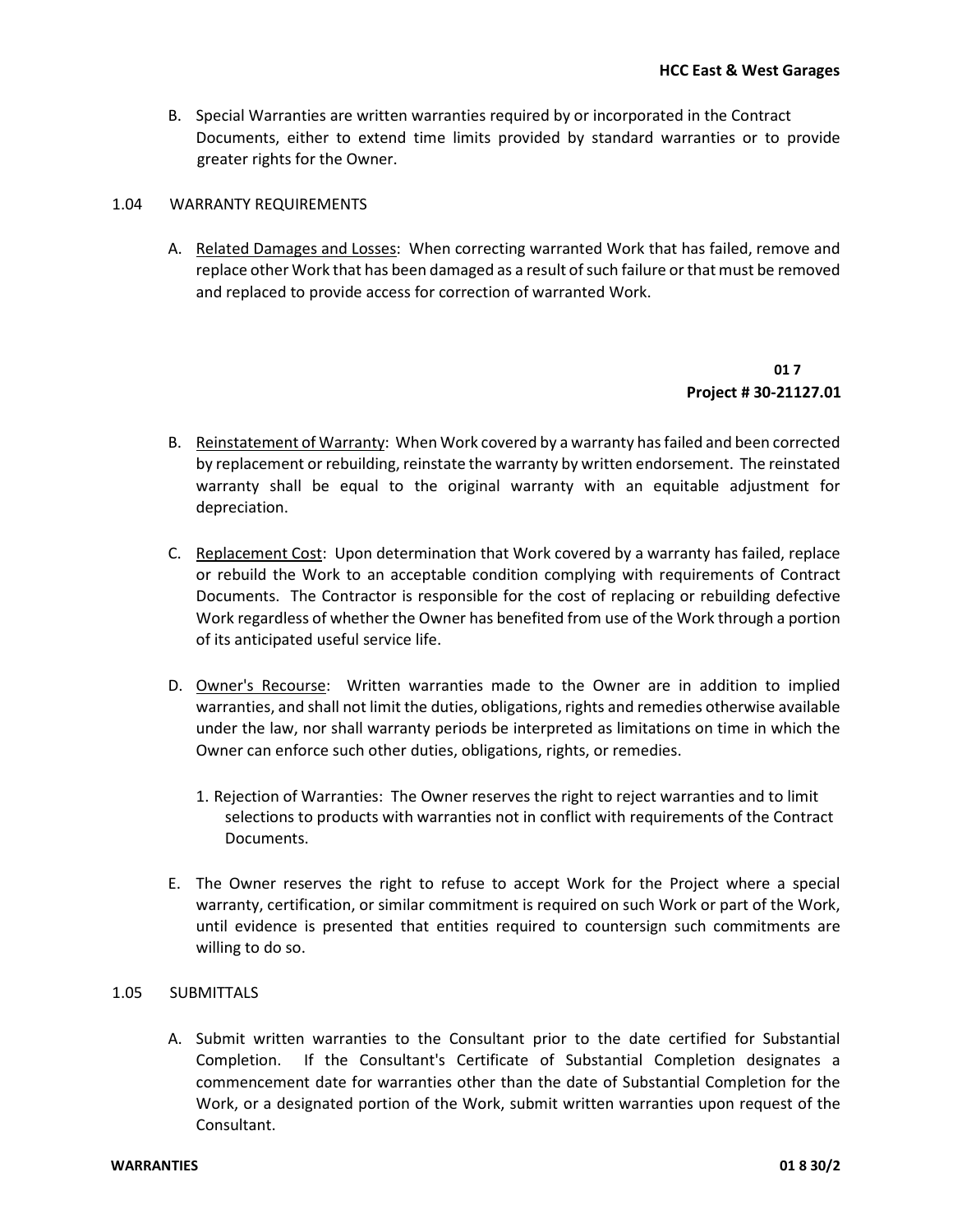- 1. When a designated portion of the Work is completed and occupied or used by the Owner, by separate agreement with the Contractor during the construction period, submit properly executed warranties to the Consultant within fifteen days of completion of that designated portion of the Work.
- B. When a special warranty is required to be executed by the Contractor, or the Contractor and a subcontractor, supplier or manufacturer, prepare a written document that contains appropriate terms and identification, ready for execution by the required parties. Submit a draft to the Owner through the Consultant for approval prior to final execution.
	- 1. Refer to individual Sections for specific content requirements, and particular requirements for submittal of special warranties. In general, the Corrective Period for all work will be five (5) years.
- C. Form of Submittal: At Final Completion compile each required warranty properly executed by the Contractor, subcontractor, supplier, or manufacturer. Organize the warranty documents into an orderly sequence based on the table of contents of the Project Manual.

**7**

- D. A single PDF file of the project warranties are to be included as part of the project close-out documents and shall be distributed to all parties.
- E. If required, bind warranties in heavy-duty, commercial quality, durable 3-ring vinyl covered loose-leaf binders, thickness as necessary to accommodate contents, and sized to receive 81/2" by 11" paper.
	- 1. Provide heavy paper dividers with celluloid covered tabs for each separate warranty. Mark the tab to identify the product or installation. Provide a typed description of the product or installation, including the name of the product, and the name, address and telephone number of the installer.
	- 2. Identify each binder on the front and the spine with the typed or printed title "WARRANTIES", the Project title or name, and the name of the Contractor.
	- 3. When operating and maintenance manuals are required for warranted construction, provide additional copies of each required warranty, as necessary, for inclusion in each required manual.

## **PART 2 - PRODUCTS** (Not Applicable)

## **PART 3 - EXECUTION**

#### 3.01 SCHEDULE OF WARRANTIES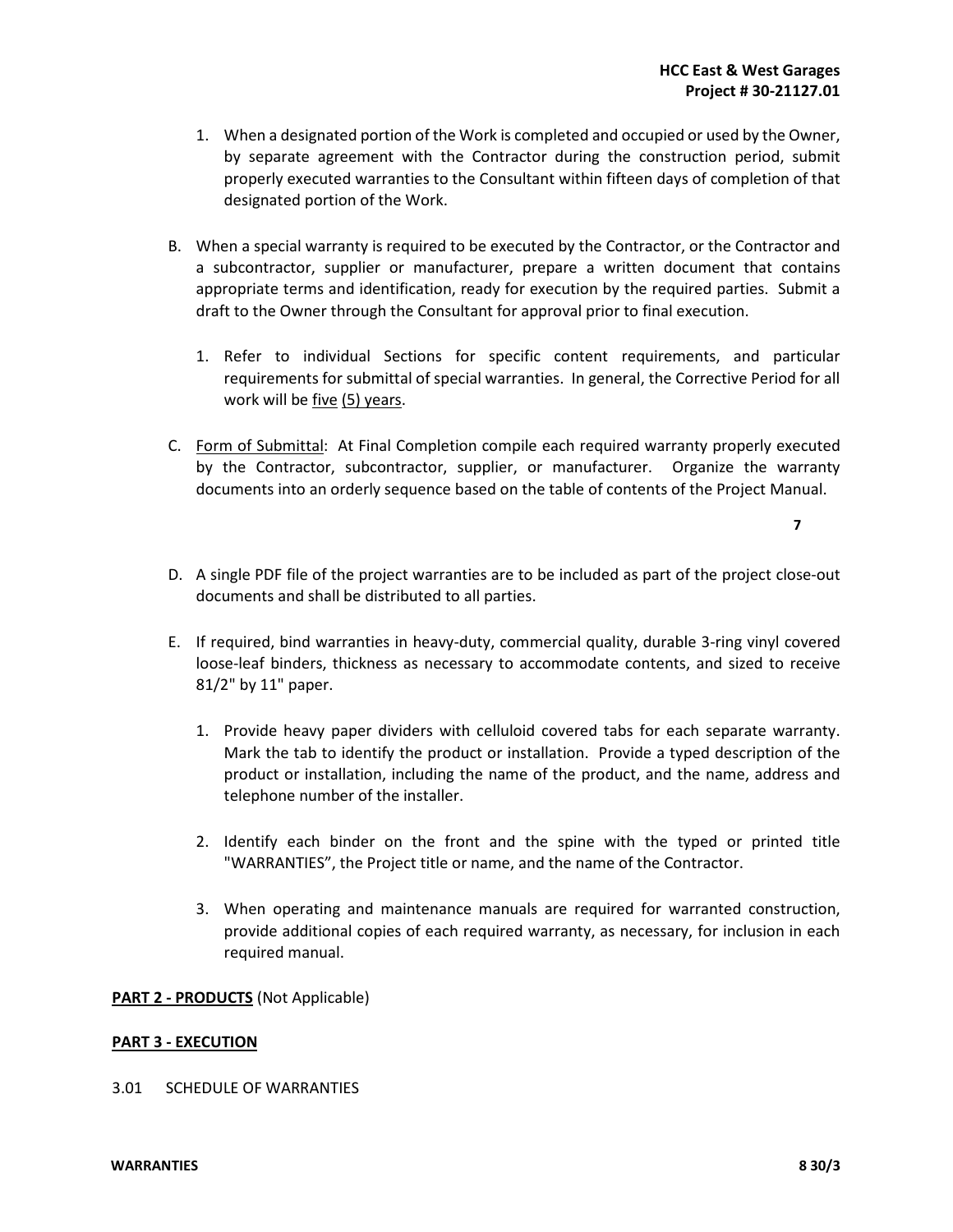- A. Schedule: Provide a five (5) year labor and material (manufacturers) warranty on products and installations specified.
- B. The General Contractor shall provide an executed Certificate of Five Year Corrective Period (included in the contract documents) for all repairs performed to conform with the specifications in addition to specific warranties for individual products.
- C. At the close of the project the contractor shall submit all as-builts and warranties as directed in the project manual, including a 5-year corrective certificate. It is the Contractors responsibility to meet the requirements and obtain all warranties as specified. Any warranties that cannot be obtained as specified shall be brought to the Owner/Engineers attention prior to bid submission.

## **END OF SECTION**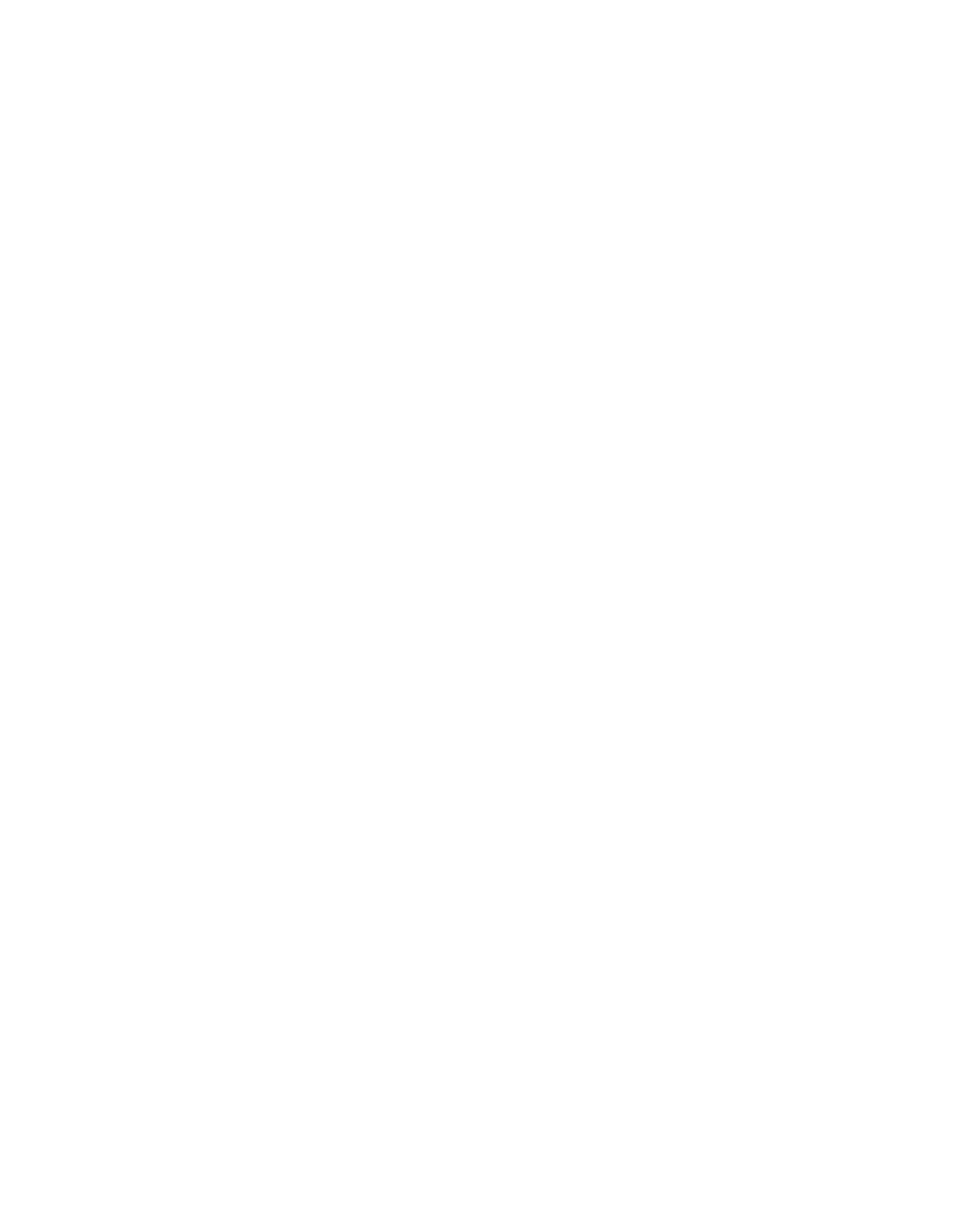# **DIVISION 02**

## **EXISTING CONDITIONS SECTION 02 41 00**

## **SELECTIVE DEMOLITION**

#### **PART 1 - GENERAL**

#### 1.01 RELATED DOCUMENTS

A. Drawings and general provisions of the Contract, including General and Supplementary Conditions and Division 1 Specification Sections, apply to this Section.

#### 1.02 SUMMARY

- A. DESCRIPTION
- 1. Furnish labor, materials, equipment and transportation necessary to do all concrete demolition, as shown on drawings and as specified herein, including but not necessarily limited to the following:
	- a. Removal of existing deteriorated concrete as noted on plans or directed by the Engineer.
	- b. Removal of existing vertical and overhead concrete where directed by the Engineer. c. Dust and water control.
	- d. Removal and disposal of all debris.
	- e. Disconnecting and relocating/reinstalling any existing utility lines on the site, which interfere with the repairs.
	- f. Protection of all existing electrical systems, mechanical equipment, light fixtures, overhead piping, fire protection system etc. scheduled to remain.
- 2. Contractor shall provide barricades with warning lights, enclose the construction area and take all precautions necessary to ensure public and employee safety.
- 3. All work shall be done in accordance with the requirements of all local and state agencies.
- B. QUALITY ASSURANCE
- 1. Demolition Contractor's Qualifications: Minimum of 5 years- experience on comparable projects.
- 2. Comply with all pertinent codes and regulations which apply to this type of work and with requirements of insurance carriers providing coverage for this work. Dispose of debris in a legal manner off site daily. Do not allow to accumulate on site.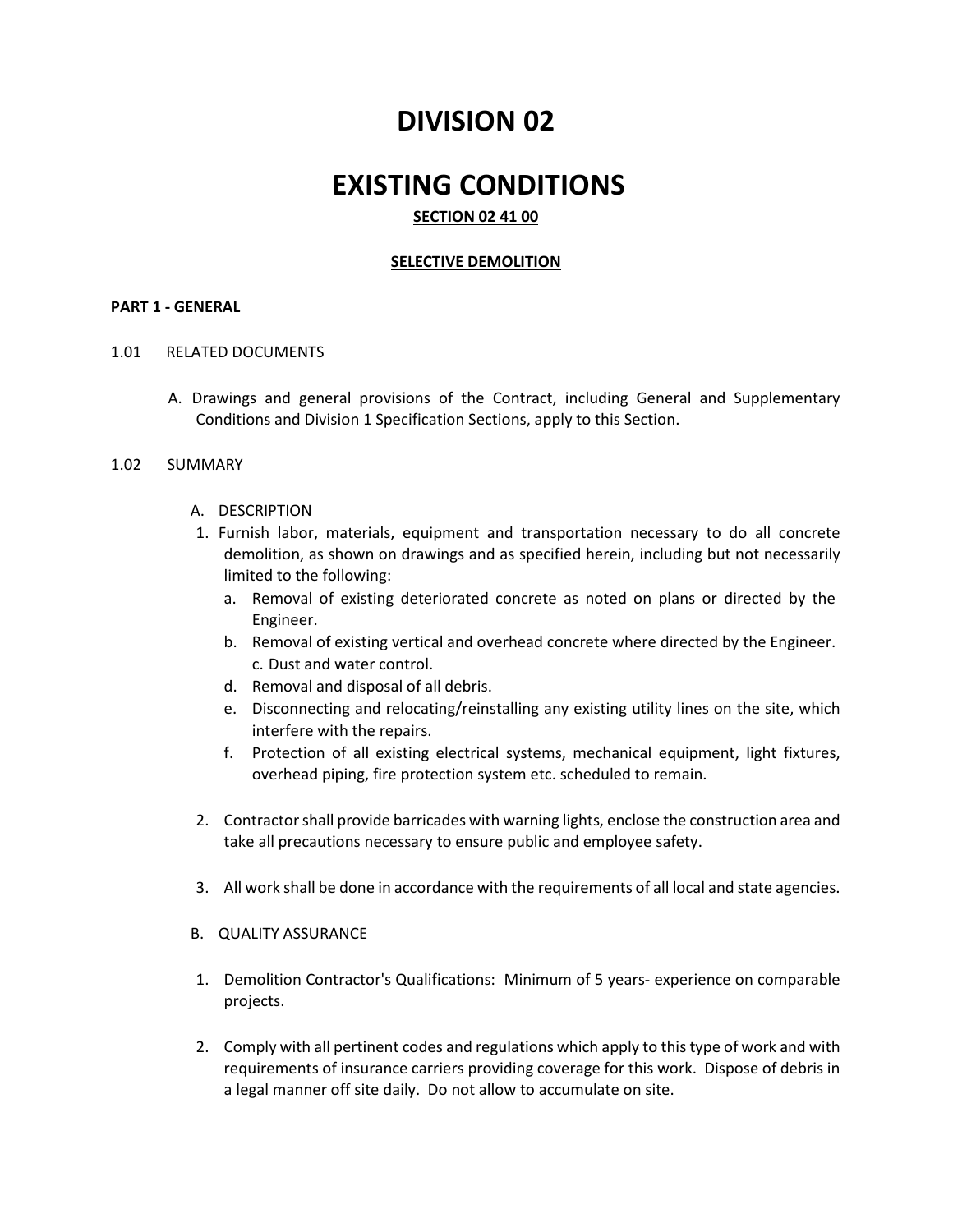- C. JOB CONDITIONS
- 1. Dust and Water Control: Contractor shall contain particular debris generated by his work activities from polluting the atmosphere or waterways.
- 2. On-site burning shall not be permitted.
- 3. Use all means necessary to protect existing facilities, utilities, and appurtenances within the project areas.

## **SELECTIVE DEMOLITION** 02 41 00/1

1.03SUBMITTALS

- A. General: Submit the following in accordance with Conditions of Contract and Division 1 Specification Sections.
- B. Schedule indicating proposed sequence of operations for selective demolition work to Owner's Representative for review prior to start of work. Include coordination for shutoff, capping, and continuation of utility services as required, together with details for dust and noise control protection.
	- 1. Provide detailed sequence of demolition and removal work to ensure uninterrupted progress of Owner's on-site operations.
	- 2. Coordinate with Owner's continuing use of portions of existing building and/or with Owner's partial occupancy of completed new addition.
- C. Photographs of existing conditions of structure surfaces, equipment, and adjacent improvements that might be misconstrued as damage related to removal operations. File with Owner's Representative prior to start of work.

#### 1.04 JOB CONDITIONS

- A. Occupancy: Conduct selective demolition work in manner that will minimize need for disruption of Owner's normal operations. Provide minimum of 72 hours advance notice to Owner of demolition activities that will affect Owner's normal operations.
- B. Condition of Structures: Owner assumes no responsibility for actual condition of items or structures to be demolished.
	- 1. Conditions existing at time of inspection for bidding purposes will be maintained by Owner insofar as practicable. However, minor variations within structure may occur prior to start of selective demolition work.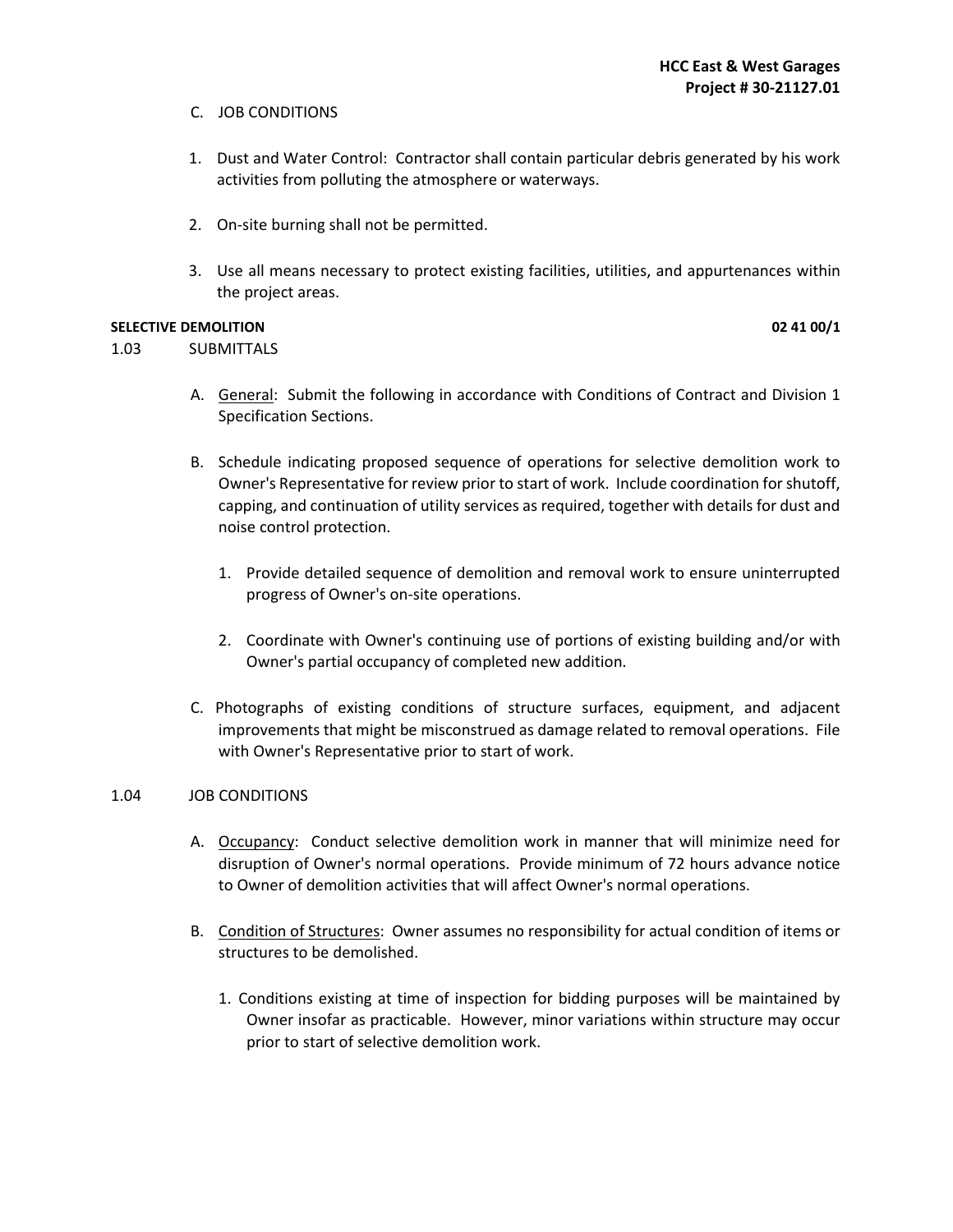- C. Partial Demolition and Removal: Items indicated to be removed but of salvageable value to Contractor may be removed from structure as work progresses. Transport salvaged items from site as they are removed.
	- 1. Storage or sale of removed items on site will not be permitted.
- D. Protections: Provide temporary barricades and other forms of protection to protect Owner's personnel and general public from injury due to selective demolition work.
	- 1. Provide protective measures as required to provide free and safe passage of Owner's personnel and general public to occupied portions of the project.
	- 2. Erect temporary covered passageways as required by authorities having jurisdiction.
	- 3. Provide interior and exterior shoring, bracing, or support to prevent movement, settlement, or collapse of structure or element to be demolished and adjacent facilities or work to remain.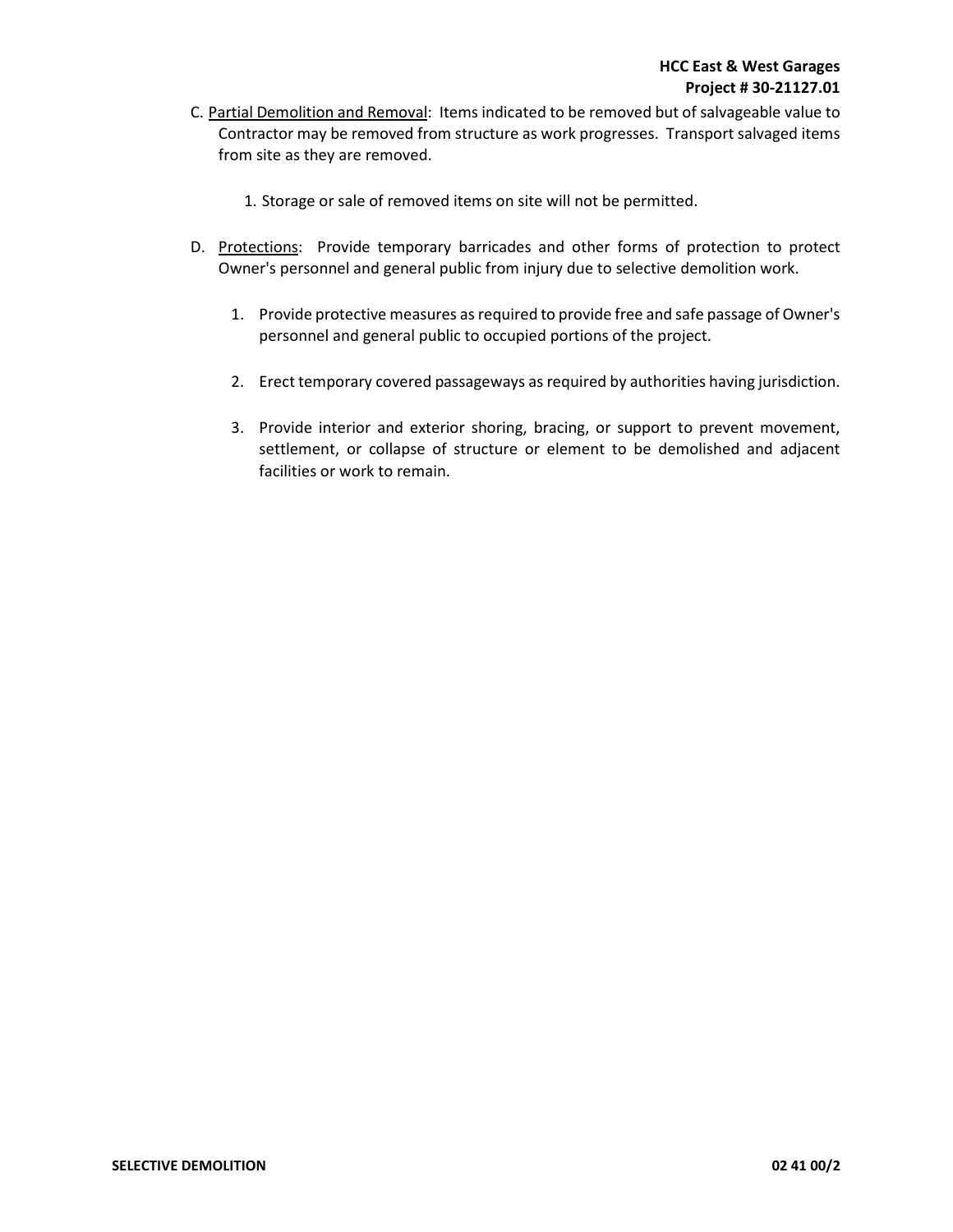- 4. Protect from damage existing finish work that is to remain in place and becomes exposed during demolition operations.
- 5. Protect floors with suitable coverings when necessary.
- 6. Construct temporary insulated dust resistant partitions where required to separate areas where noisy or extensive dirt or dust operations are performed. Equip partitions with dust resistant doors and security locks.
- 7. Provide temporary weather protection during interval between demolition and removal of existing construction on exterior surfaces and installation of new construction to ensure that no water leakage or damage occurs to structure or interior areas of existing building.
- 8. Remove protections at completion of work.
- E. Variations and Thicknesses: Existing materials to be removed may vary in thickness and such variations shall be considered by the Contractor in determining means, methods and costs of performing the work of this section. Such variations will not be a basis for changing the value of work performed under this section.
- F. Damages: Promptly repair damages caused to adjacent facilities by demolition work.
- G. Traffic: Conduct selective demolition operations and debris removal to ensure minimum interference with roads, streets, walks, and other adjacent occupied or used facilities.
	- 1. Do not close, block, or otherwise obstruct streets, walks, or other occupied or used facilities without written permission from authorities having jurisdiction. Provide alternate routes around closed or obstructed traffic ways if required by governing regulations.
- H. Flame Cutting: Do not use cutting torches for removal until work area is cleared of flammable materials. At concealed spaces, such as interior of ducts and pipe spaces, verify condition of hidden space before starting flame-cutting operations. Maintain portable fire suppression devices during flame-cutting operations.
- I. Utility Services: Maintain existing utilities in service and protect them against damage during demolition operations.
	- 1. Do not interrupt utilities serving occupied or used facilities, except when authorized in writing by authorities having jurisdiction. Provide temporary services during interruptions to existing utilities, as acceptable to governing authorities.
	- 2. Maintain fire protection services during selective demolition operations.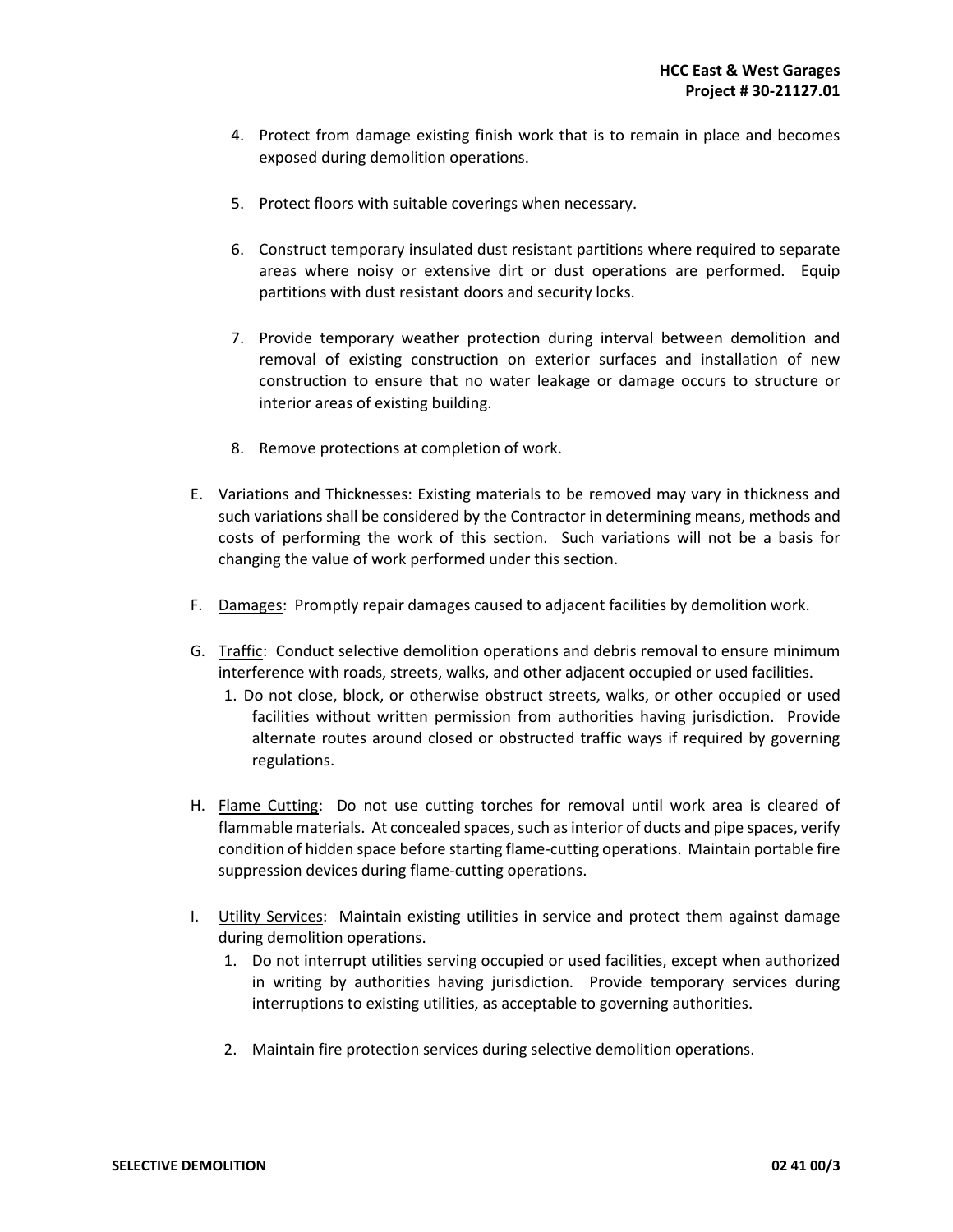- J. Environmental Controls: Use water sprinkling, temporary enclosures, and other methods to limit dust and dirt migration. Comply with governing regulations pertaining to environmental protection.
	- 1. Do not use water when it may create hazardous or objectionable conditions such as ice, flooding, and pollution.

## **PART 2 - PRODUCTS**

#### 2.01 MATERIALS AND EQUIPMENT

A. Use appropriate materials and proper equipment to complete the work of this Section. Provide all necessary barricades, warning devices, enclosures, etc. as required to comply with governing safety regulations.

#### **PART 3 - EXECUTION**

#### 3.01PREPARATION

- A. General: Provide interior and exterior shoring, bracing, or support to prevent movement, settlement, or collapse of areas to be demolished and adjacent facilities to remain.
	- 1. Cease operations and notify Owner's Representative immediately if safety of structure appears to be endangered. Take precautions to support structure until determination is made for continuing operations.
	- 2. Cover and protect equipment, and fixtures from soilage or damage when demolition work is performed in areas where such items have not been removed.
	- 3. Erect and maintain dust resistant partitions and closures as required to prevent spread of dust or fumes to occupied portions of the building.
		- a. Where selective demolition occurs immediately adjacent to occupied portions of the building, construct dust resistant partitions of minimum 4-inch studs and ½inch fire-retardant plywood on demolition side.
		- b. Provide weatherproof closures for exterior openings resulting from demolition work.
	- 4. Locate, identify, stub off, and disconnect utility services that are not indicated to remain.
		- a. Provide bypass connections as necessary to maintain continuity of service to occupied areas of building. Provide minimum of 72 hours advance notice to Owner if shutdown of service is necessary during changeover.
	- 5. No removal of concrete by conventional (mechanical impact) methods shall proceed within the parking deck following concrete placement within the same floor area until 48 hours of curing has elapsed, unless areas are separated by expansion joints or as approved by the Engineer.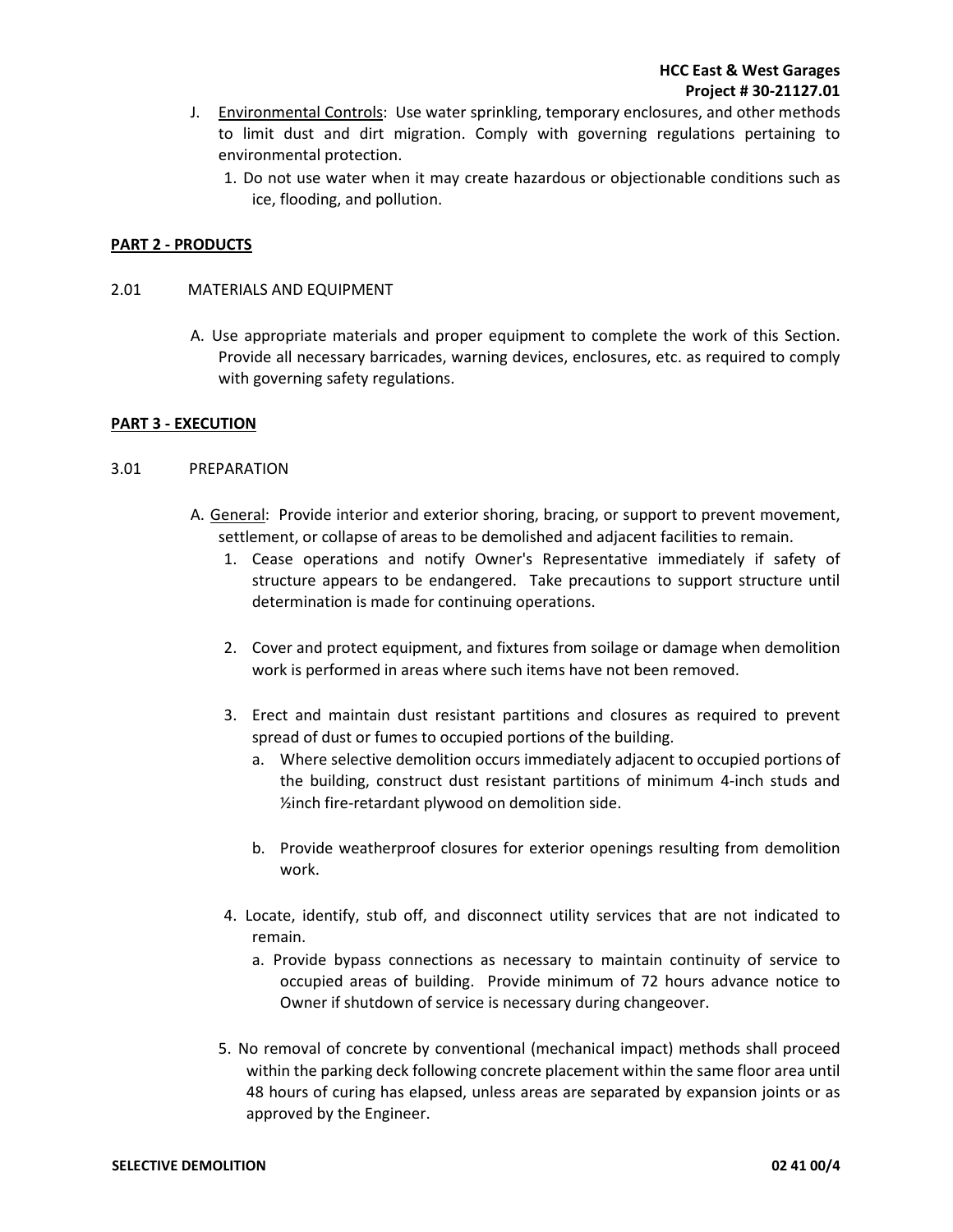#### 3.02DEMOLITION

- A. General: Perform selective demolition work in a systematic manner. Use such methods as required to complete work indicated on Drawings in accordance with demolition schedule and governing regulations.
	- 1. Demolish concrete in small sections. Cut concrete and masonry at junctures with construction to remain using power-driven masonry saw or hand tools; do not use power-driven impact tools.
	- 2. Locate demolition equipment throughout structure and promptly remove debris to avoid imposing excessive loads on supporting walls, floors, or framing.
	- 3. Provide services for effective air and water pollution controls as required by local authorities having jurisdiction.
- B. If unanticipated mechanical, electrical, or structural elements that conflict with intended function or design are encountered, investigate and measure both nature and extent of the conflict. Submit report to Consultant written, accurate detail. Pending receipt of directive from Owner's Representative, rearrange selective demolition schedule as necessary to continue overall job progress without undue delay.

#### 3.03DISPOSAL OF DEMOLISHED MATERIALS

- A. Remove from building site debris, rubbish, and other materials resulting from demolition operations. Transport and legally dispose off site.
	- 1. If hazardous materials are encountered during demolition operations, comply with applicable regulations, laws, and ordinances concerning removal, handling, and protection against exposure or environmental pollution.
	- 2. Burning of removed materials is not permitted on project site.

#### 3.04 CLEANUP AND REPAIR

- A. General: Upon completion of demolition work, remove tools, equipment, and demolished materials from site. Remove protections and leave interior areas broom clean.
	- 1. Repair demolition performed in excess of that required. Return elements of construction and surfaces to remain to condition existing prior to start operations. Repair adjacent construction or surfaces soiled or damaged by selective demolition work.

#### **END OF SECTION**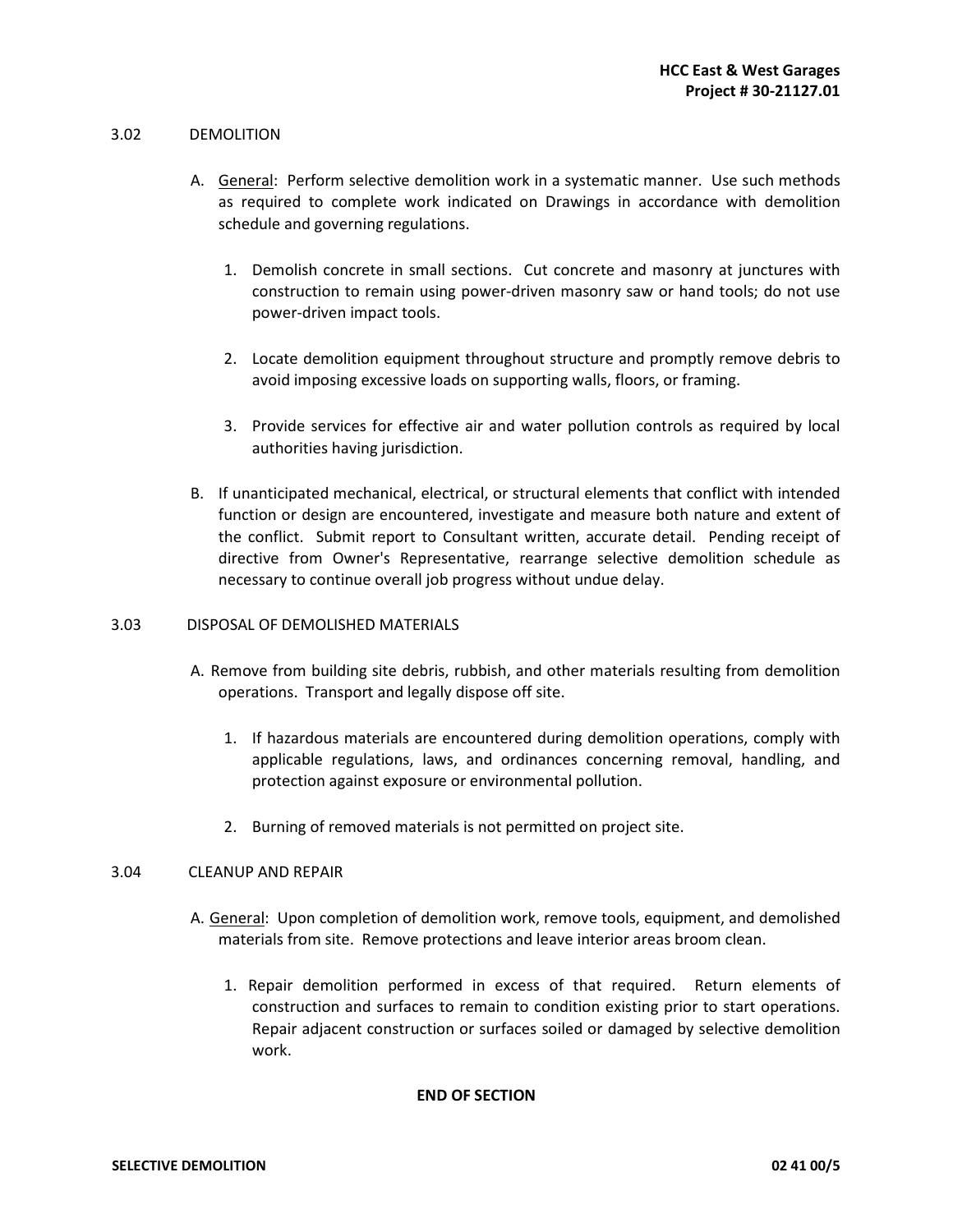# **DIVISION 03**

# **CONCRETE**

## **SECTION 03 20 00**

## **CONCRETE REINFORCEMENT**

#### **PART 1 - GENERAL**

## 1.01RELATED DOCUMENTS

A. Drawings and general provisions of the contract, including General and Supplementary Conditions and Division 1 Specification Sections, apply to this Section.

## 1.02DESCRIPTION

A. Furnish, fabricate and install reinforcement and associated items required or indicated on the drawings for cast-in-place concrete, including, but not necessarily limited to, conventional and epoxy-coated bars, welded wire fabric, ties, and supports.

## 1.03WORK SPECIFIED ELSEWHERE

A. Furnishing and placement of inserts, anchorages, and other embedded items as specified in other sections.

#### 1.04QUALITY ASSURANCE

- A. Unless otherwise shown or specified, fabrication and placement of all concrete reinforcement and related items shall conform to the following codes and standards:
	- 1. American Concrete Institute, ACI 318, "Building Code Requirement for Reinforced Concrete."
	- 2. American Concrete Institute, ACI 315, "Manual of Standard Practice for Detailing Reinforced Concrete Structures."
	- 3. Concrete Reinforcing Steel Institute, "Manual of Standard Practice."

## 1.05SUBMITTALS

A. Shop Drawings: Submit shop drawings for fabrication, bending, and placement of concrete reinforcement. Comply with the ACI 315 "Manual of Standard Practice for Detailing Reinforced Concrete Structures." Show bar schedule, stirrup spacing, diagrams of bent bars, arrangements and assemblies, for the fabrication and placement of concrete reinforcement.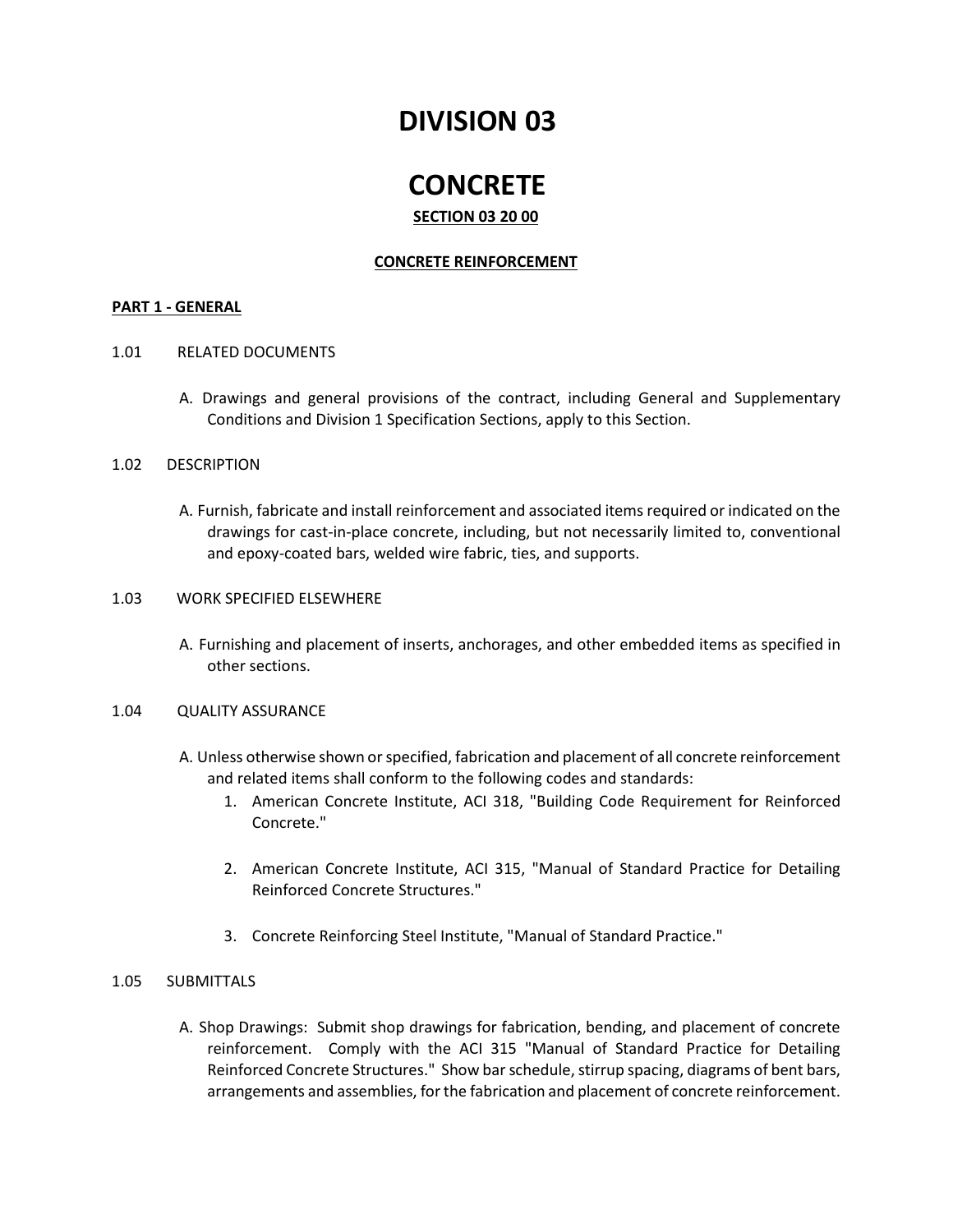#### 1.06PRODUCT DELIVERY, STORAGE AND HANDLING

- A. Delivery: Deliver reinforcement to the Project Site bundled, tagged, and marked. Use metal tags indicating bar size, lengths, and other information corresponding to markings shown on placement diagrams.
- Protection: Use all means necessary to protect concrete reinforcement before, during, and after installation and to protect the materials and installed work of all trades. Take all necessary precautions to maintain identification of fabricated bars after bundles are broken.
- Storage: Store concrete reinforcement materials at the site to prevent damage and accumulation of dirt or excessive rust. Epoxy-coated reinforcing bars shall be stored on protective cribbing.
	- Epoxy-coated reinforcing bars: Coating damage due to handling, shipment and placing need not be repaired where the damaged area is 0.1 square inches or smaller; damaged areas larger than 0.1 square inches shall be repaired with Section 2.01 C; the maximum amount of damage including repaired and unrepaired areas shall not exceed 2 percent of the surface area of each bar.

#### **PART 2 - PRODUCTS**

- 2.01MATERIALS
	- A. Reinforcing Bars: ASTM A615, Grade 60, deformed.
	- B. Welded Wire Fabric: ASTM A82 and ASTM A185. (EPOXY COATED)
	- C. Epoxy-Coated Reinforcing Bars: ASTM A775. When required, damaged epoxy coating shall be repaired with patching material conforming to ASTM A775 and done in accordance with the material manufacturer's recommendations. Reinforcing bars to be coated shall conform to Section 2.01-A.
	- D. Bar Supports: Bar supports and spacing of same shall be per recommendations set forth by Chapter 3 of the "CRSI Manual of Standard Practice." Epoxy coated reinforcing bars supported from formwork shall rest on coated wire bar supports, or on bar supports made of dielectric material or other acceptable materials. Wire bar supports shall be coated with dielectric material, compatible with concrete, for a minimum distance of 2 inches from the point of contact with epoxy-coated reinforcing bars. Reinforcing bars used as support bars shall be epoxy-coated.
	- E. Tie Wire: Wire shall be 16 gauge or heavier, black-annealed. Epoxy-coated reinforcing bars shall be tied with plastic coated, epoxy coated, or nylon-coated tie wire or other acceptable materials.
	- F. For epoxy grouting reinforcing steel use the Hilti "HIT RE 500 System" supplied by Hilti Fastening Systems, "Pure 110+"Dowel Fast" System by Powers Fasteners, or approved equal. Follow manufacturer's directions for installation and required surface preparation.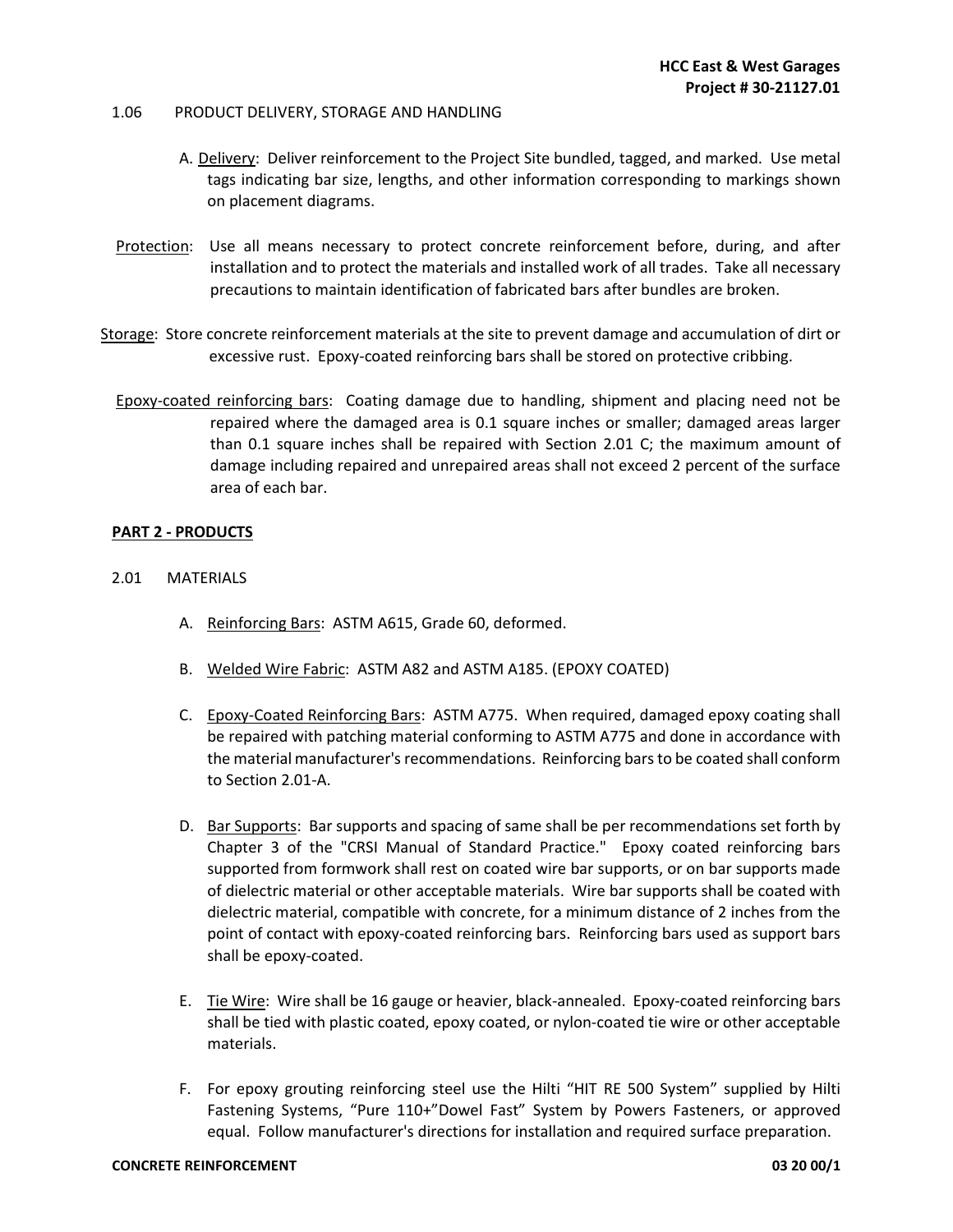#### 2.02FABRICATION

- A. General Requirements: Fabricate reinforcing bars to conform to required shapes and dimensions, with fabrication to tolerances complying with CRSI Manual of Standard Practice. In case of fabricating errors, do not rebend or straighten reinforcement in a manner that will injure or weaken the material.
- B. Unacceptable Workmanship: Reinforcement with any of the following defects will not be permitted in the work:
	- 1. Bar lengths, depths and bends exceeding specified fabrication tolerances.
	- 2. Bends or kinks not indicated on drawings or final shop drawings.
	- 3. Bars with reduced cross-section due to excessive rusting or other cause.
- C. When epoxy-coated reinforcing bars are cut in the field, the ends of the bars shall be coated with the same material used for repair of coating damage.

#### **PART 3 - EXECUTION**

#### 3.01PLACING REINFORCEMENT

- A. General Requirements:
	- 1. All reinforcing bars shall be placed in accordance with CRSI "Recommended Practice for Placing Reinforcing Bars."
	- 2. Bars shall be placed to the tolerance specified in ACI 318-2011.99.
	- 3. Place all reinforcement according to the approved placement drawings. Use sufficient bar supports, tie anchors, additional reinforcing bars, if required, and other accessories to hold all bars securely in place.
- B. Concrete Coverage: Place reinforcement to obtain the minimum coverage specified on the drawings for concrete protection. Arrange, space, and securely tie bars and bar supports together with 16-gauge wire to hold reinforcement accurately in position during concrete placement operation. Set wire ties so that twisted ends are directed away from exposed concrete surfaces.
- C. Cleaning Reinforcement: Steel reinforcement, at the time concrete is placed around it, shall be free from loose rust and mill scale, oil, grease, paint, earth, ice and all coatings, which would reduce or destroy bond between steel and concrete. Clean reinforcement as necessary prior to, during, or after placement to achieve this result. When bars project from construction joints, all cement mortar clinging to the bars from previous concreting shall be removed before the ensuing enveloping concrete is placed.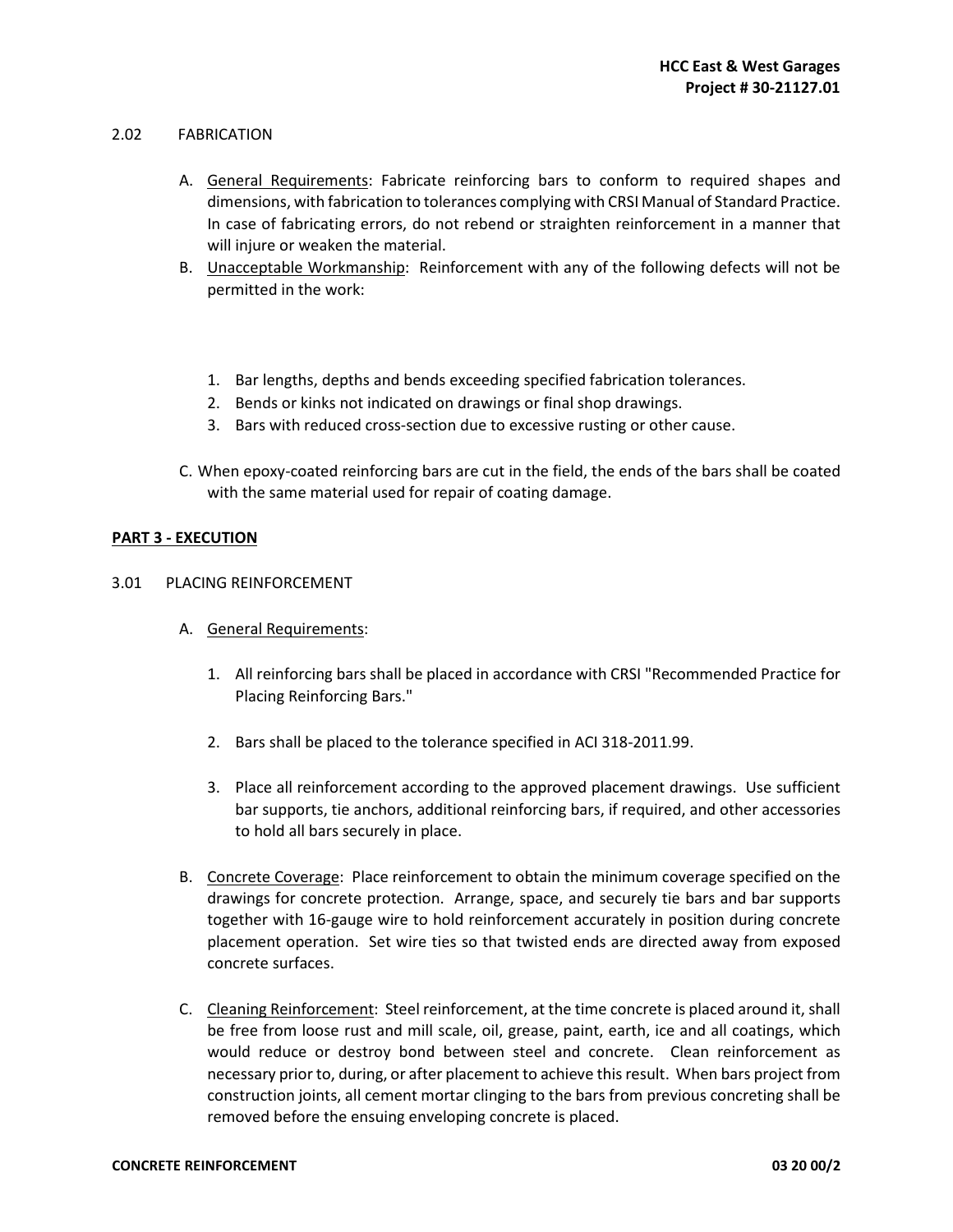#### 3.02REINFORCING BAR LAP SPLICES

A. New slab reinforcing bars may be spliced to existing bars by lapped splices if adequate lengths of exposed existing bars are available. Provide reinforcement lap splices by placing bars in contact and tying with wire tightly. Comply with the requirements of Engineering Data Report Number 45, 'Tension Development and Lap Splice Lengths of Reinforcing Bars Under ACI 318-08' for minimum required length of bar for lap splices. Alternatively, the contractor can follow the values provided below for lap splice lengths based on the following guidelines:

| <b>Bar Size</b> | <b>Uncoated Reinforcement</b>                                                                                                                                                                | <b>Epoxy-Coated Reinforcement</b>                                                                                             |
|-----------------|----------------------------------------------------------------------------------------------------------------------------------------------------------------------------------------------|-------------------------------------------------------------------------------------------------------------------------------|
| 3               | 19                                                                                                                                                                                           | 22                                                                                                                            |
| 4               | 19                                                                                                                                                                                           | 28                                                                                                                            |
| 5               | 24                                                                                                                                                                                           | 35                                                                                                                            |
| 6               | 28                                                                                                                                                                                           | 42                                                                                                                            |
| 7               | 41                                                                                                                                                                                           | 61                                                                                                                            |
| 8               | 47                                                                                                                                                                                           | 70                                                                                                                            |
| Note            | Normal weight concrete<br>$f'c = 4,000$ psi min.<br>Grade 60 reinforcement<br>Concrete cover = $1.00$ in. or greater                                                                         | 1. Based on Class B splice = 1.3 Id (Id = tensile development length)<br>Bars have less than 12 in. concrete cast below them. |
| Note            | 2. Lap splice lengths for epoxy-coated steel based on concrete cover equal<br>to or greater than 3 bar diameters and clear spacing between bars<br>equal to or greater than 6 bar diameters. |                                                                                                                               |
| Note            | 3. For lightweight aggregate concrete, multiply the tabulated values by<br>1.3.                                                                                                              |                                                                                                                               |

#### LAP SPLICE LENGTHS FOR BARS IN TENSION (IN INCHES)

- B. Do not make splices at points of maximum stress if possible.
- C. Stagger top splices, and in horizontal wall reinforcement separate at least five feet longitudinally in alternate bars of opposite tiers.
- D. Stubs and dowels required to receive and engage subsequent work shall extend a sufficient length to develop the strength of the bar. Place dowel and stub bars in the forms and secure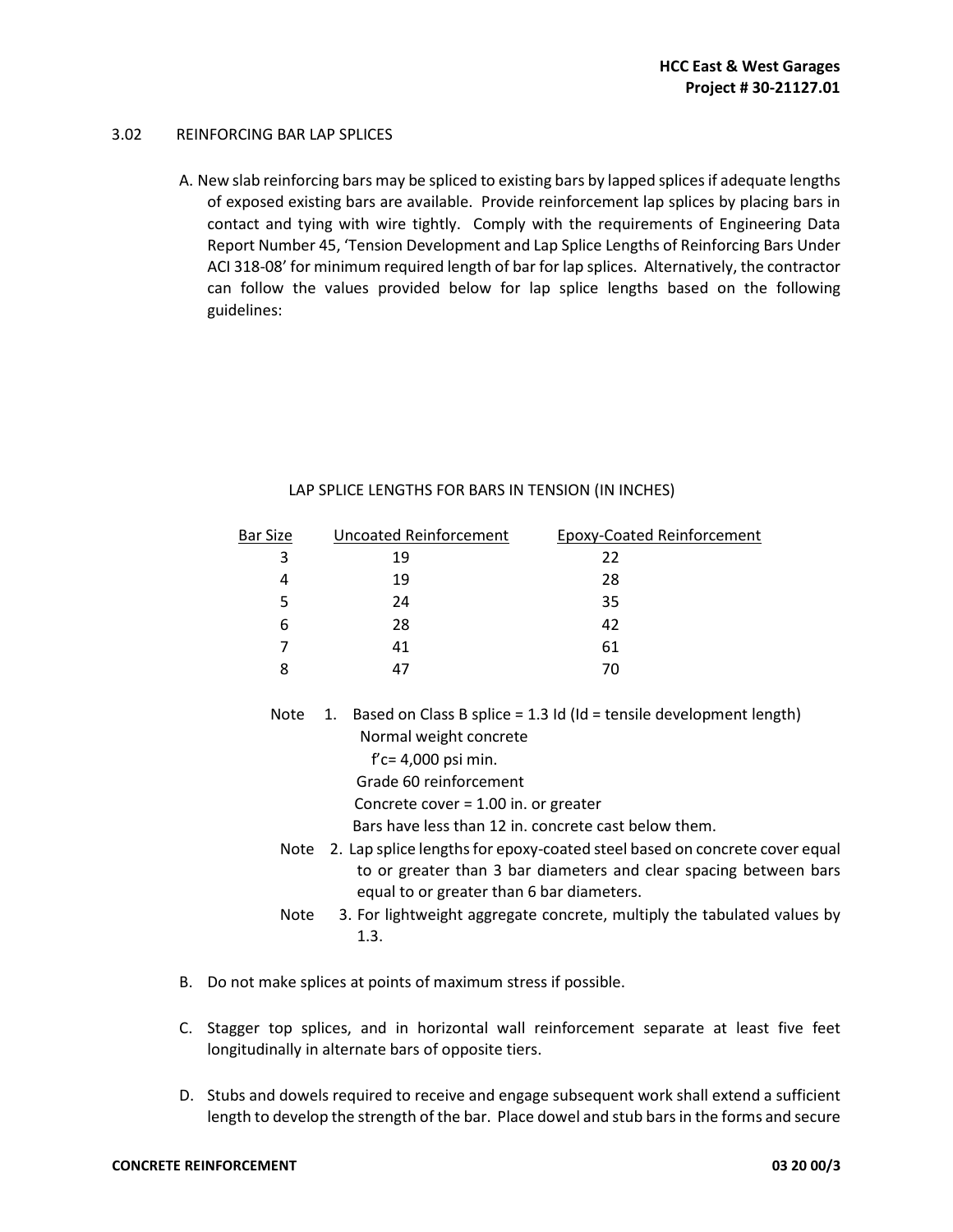against displacement during the placing of concrete. Where stub steel and dowels extend through construction joints in walls, they shall be thoroughly cleaned of adhering particles of concrete, before continuing the placing of any subsequent concrete.

E. Where splicing length is insufficient either additional concrete removal or mechanical bar splicing shall be implemented at the direction of the Engineer.

## 3.03 REINFORCING BAR MECHANICAL SPLICES

- A. Bars to be spliced by the mechanical splicing process shall be free of paint, oil, rust, scale or other foreign material. The splice shall be done in accordance with the manufacturer's recommendations which shall be submitted to the Engineer for approval.
- The mechanical splice shall meet full tension requirement of 100% of the yield strength (fy). The mechanical splices shall be performed using the Quick Wedge system manufactured by Erico Products, Inc. (800)248-2677, MBT Bar Lock System (800) 755-4888, or approved equal.
- Test assemblies shall include the same bars, couplers and anchors. The same equipment shall be used to make these assemblies as to be used on the project.
	- B. Unskilled operators must be trained and indoctrinated by an authorized representative of the system manufacturer. Upon satisfactory completion of the training, a certificate will be issued by the system manufacturer to show the splicer's name, badge, number/Social Security Number and date certified.
	- C. Test splices should be made on the size, type and grade of rebar to be used in production. If a change of size, type of grade or rebar occurs, new test results should be obtained.
- Minimum rebar deformation heights and spacing within the splice must conform to the requirements of ASTM A625, or ASTM A706 as appropriate. If minimum deformation heights and spacing requirements cannot be satisfied, the system's manufacturer may at its option offer and get an approval for alternate splicing procedure to meet the specified splicing strength requirements.
	- D. The frequency of test splices shall be as follows:

 First Fifty (50) - One Test Next Fifty (50) - One Test Thereafter, every one hundred (100) - One Test

 The test splice shall be a SISTER SPLICE (removable splice made in-place and in sequence adjacent to production splices by the same operator and under same conditions).

Separate test frequencies are not necessary to horizontal, vertical and diagonal splices.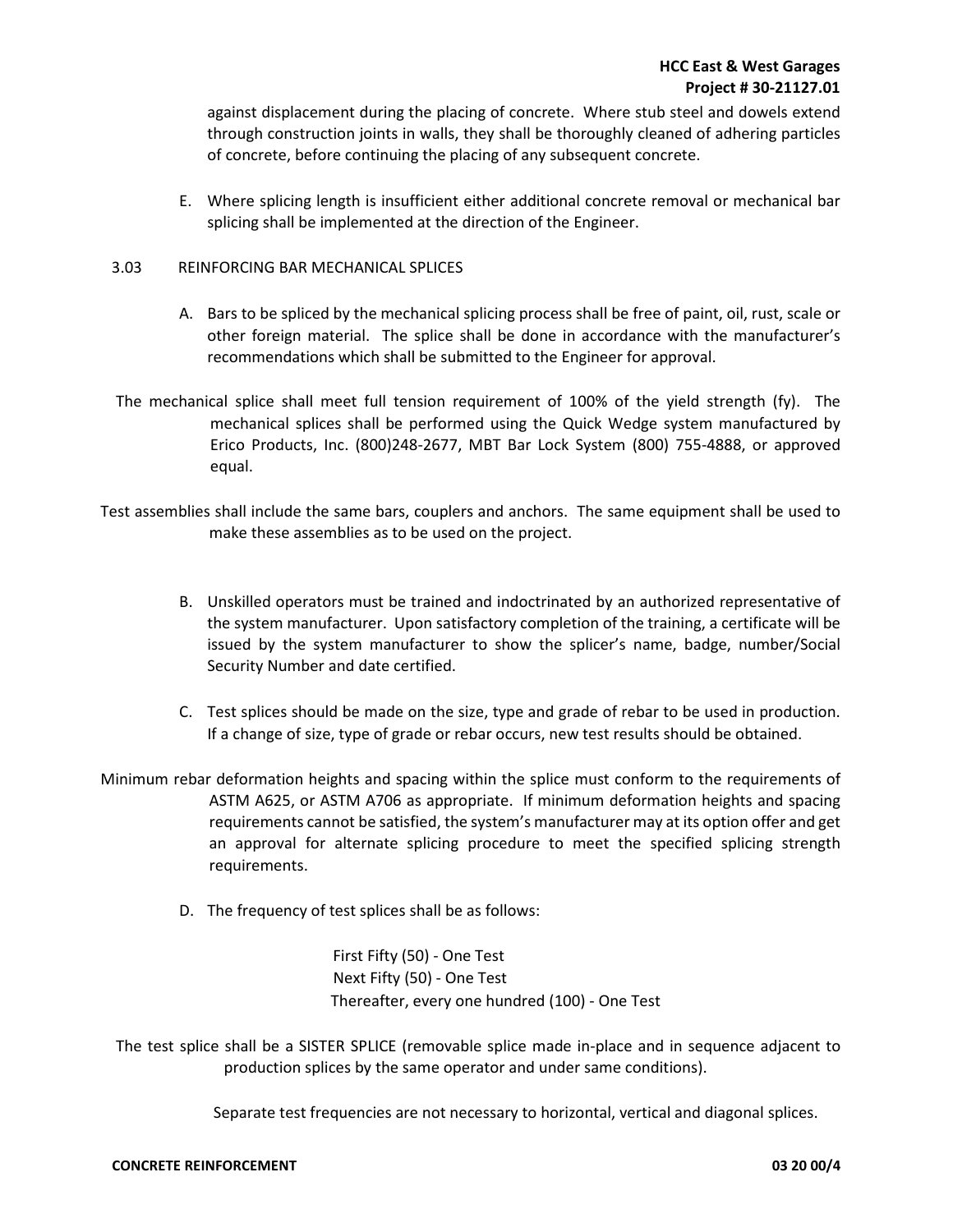E. If any splice used for testing fails to meet the design code strength requirements, two splices in-place shall be cut from the previous lot and tested. If these sister splices fail, the contractor shall at his own expense, test as many splices as directed by the Engineer and resplice all test and failed splices.

#### **END OF SECTION**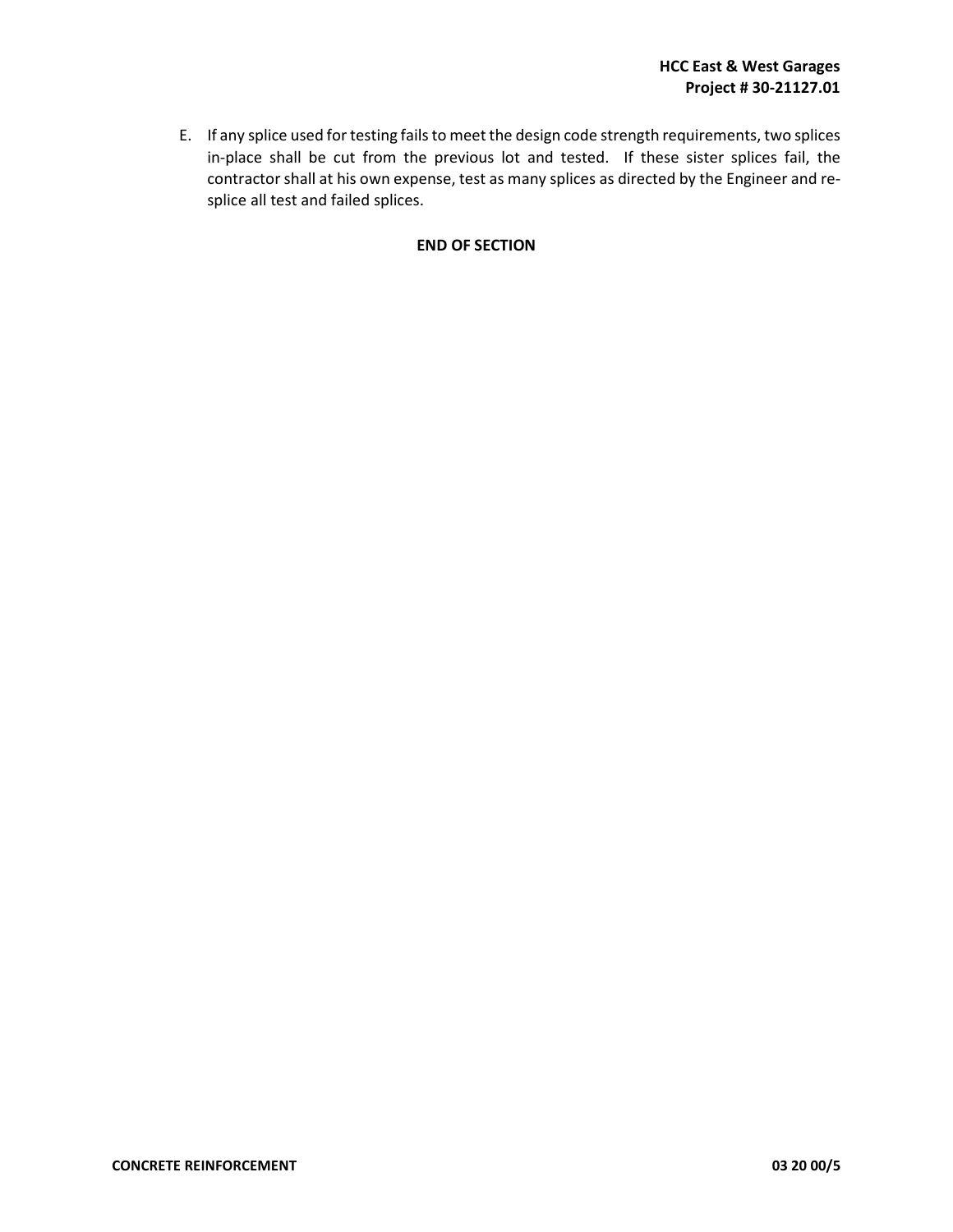## **SECTION 03 31 24.16**

## **CONCRETE REPAIR USING HIGH STRENGTH, FAST-SETTING MATERIALS**

#### **PART 1 - GENERAL**

- 1.01 RELATED DOCUMENTS
	- A. Drawings and general provisions of the Contract, including General and Supplementary Conditions and other Division 1 Specification Sections apply to the work of this section.

#### 1.02SCOPE OF WORK

 A. This work shall consist of the removal of existing delaminated concrete and the installation of a fastsetting, high-strength concrete at locations jointly identified by the Contractor with the Engineer and as shown on plans.

## **PART 2 - PRODUCTS**

- 2.01MATERIALS
- A. The fast-setting concrete repairs must achieve a compressive strength of 3,500 psi or safely accept vehicular traffic within 3 hours of placement.
- B. The concrete shall resist freeze/thaw damage and scaling in compliance with ASTM Test Procedures C-666 and C-672. The products approved under this section shall be:
	- 1. "MasterEmaco T 1060 or 1061" as manufactured by BASF Building Systems (www.buildingsystems.basf.com)
	- 2. "MasterEmaco T 415 or T 430" as manufactured by BASF Building Systems (www.buildingsystems.basf.com)
	- 3. "SikaQuick 1000 or 2500" as manufactured by Sika Corporation (www.sikausa.com)
	- 4. "HP Deck Mix AE" as manufactured by USCP (410-561-8770).

 Note: Products related to those above with extended working times may be acceptable at the discretion of the Engineer.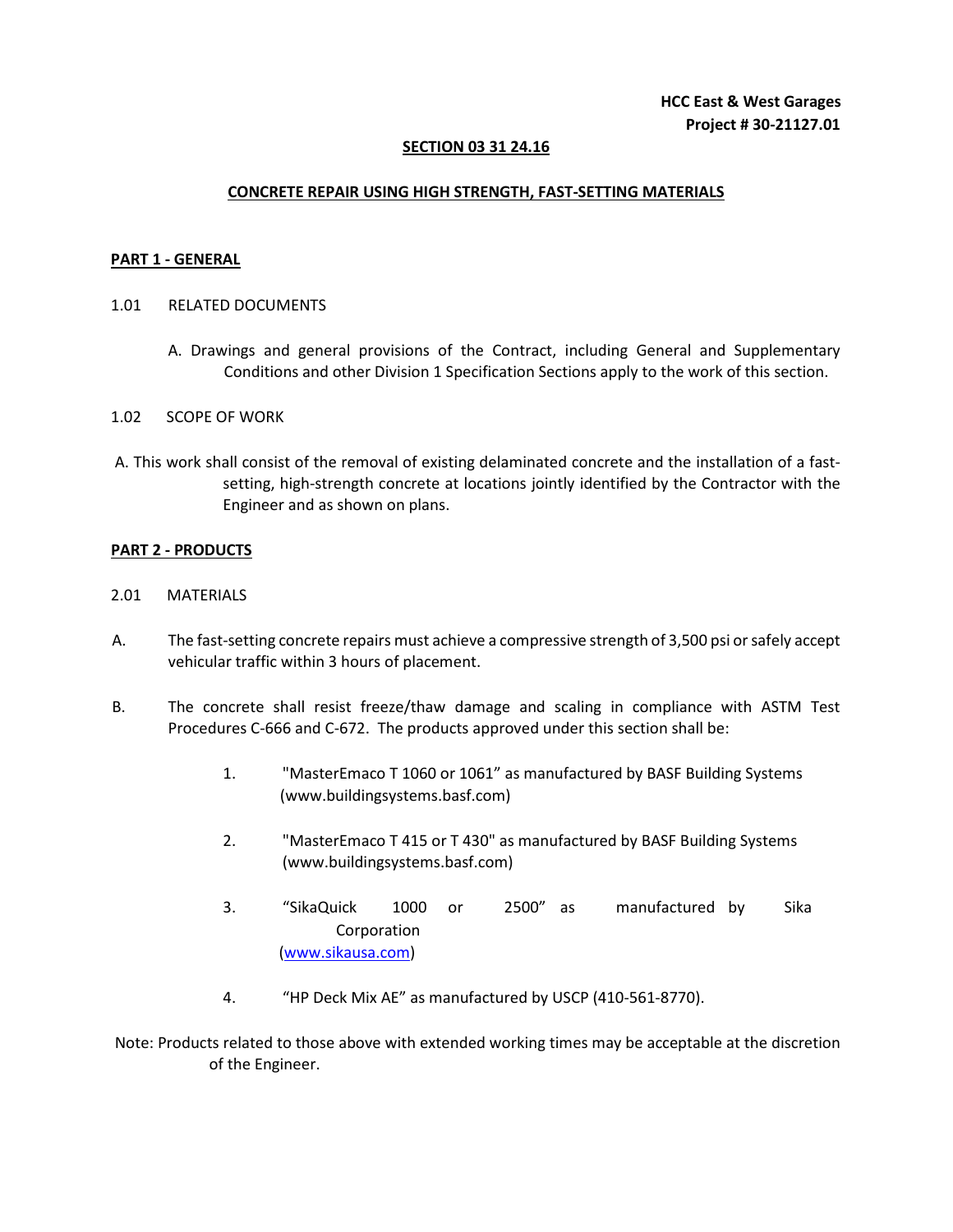**CONCRETE REPAIR USING HIGH STRENGTH, FAST-SETTING MATERIALS 03 31 24.16/1** 

**HCC East & West Garages Project # 30-21127.01** 

## **PART 3 - EXECUTION**

- 3.01 SURFACE PREPARATION
- A. The exact location of spalled concrete to be repaired will be determined in the field by tapping of slab with a sounding rod, chain drag or hammer. An outline of the area to be repaired will be marked with chalk.
- B. The areas of the spalled concrete to be removed will be outlined by making a sawcut around the perimeter of the spalled area. The nominal depth of sawcut shall be 1/2 inch. Do not, under any circumstances, cut existing reinforcing bars or pre-tensioning strands.
- C. All loose unsound concrete shall be removed with pneumatic or electric jack hammer weighing no more than 15 lbs. Where unsound concrete is below reinforcement, removal to 3/4 inch below reinforcement is required.
- D. All deteriorated reinforcing steel bars which have lost more than 20% (or more) of their crosssectional areas or selected by the Engineer shall be replaced. New reinforcing steel bars shall be furnished and placed in accordance with Section 03 20 00 of the technical specifications and under the directions of the Engineer.
- E. The deck surface shall be blown clean with compressed air to assure that all loose or hollow concrete is removed. The reinforcing steel shall be sand blasted to remove all rust.

#### 3.02PLACING, FINISHING AND CURING

- A. Place and properly mixed concrete into the prepared area from one side to the other. Do not place concrete in lifts. Work the material firmly into the bottom and sides of the patch to assure good bond. Do not re-temper or finish material after initial set.
- B. For maximum performance and minimal shrinkage, wet curing shall be performed for a minimum of 3 hours followed by the application of an approved curing compound.

#### 3.03 METHOD OF MEASUREMENT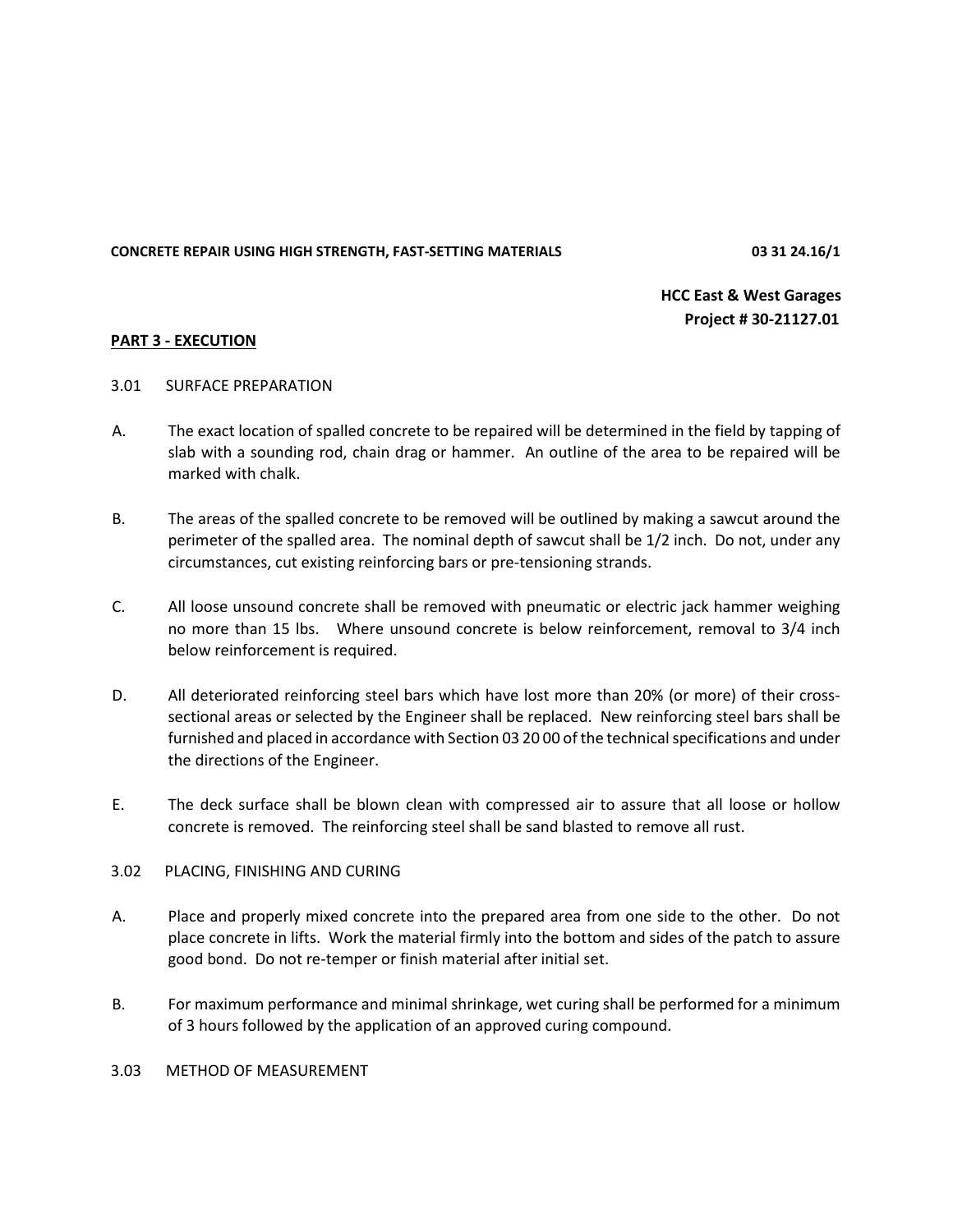This work will be measured for payment in square feet. The quantity of repair area will be computed from areas marked by the Contractor and approved by the Engineer.

## **END OF SECTION**

**CONCRETE REPAIR USING HIGH STRENGTH, FAST-SETTING MATERIALS 03 31 24.16/2**

**HCC East & West Garages Project # 30-21127.01**

## **SECTION 03 37 15.11**

## **CONCRETE REPAIRS USING TROWEL APPLIED MATERIALS**

#### **PART 1 - GENERAL**

- 1.01RELATED DOCUMENTS:
	- A. Drawings and general provisions of the contract, including General and Supplementary Conditions and Division 1 Specification Sections, apply to this Section.
- 1.02SCOPE OF WORK:
- A. This work shall consist of the removal of existing unsound concrete to required depth and the installation of a trowel applied, fast-setting cement repair material at locations indicated on drawings and/or at other locations designated by the Engineer.

#### **PART 2 - PRODUCTS**

- 2.01MATERIALS:
- A. The fast-setting polymer repair mortar shall achieve a compressive strength of 5,000 psi in 28 days. The products approved under this section are as follows.
	- 1. "MasterEmaco T310 CI", "MasterEmaco N400 RS or N400" or "MasterEmaco N425" as manufactured by BASF Building Systems (www.buildingsystems.basf.com)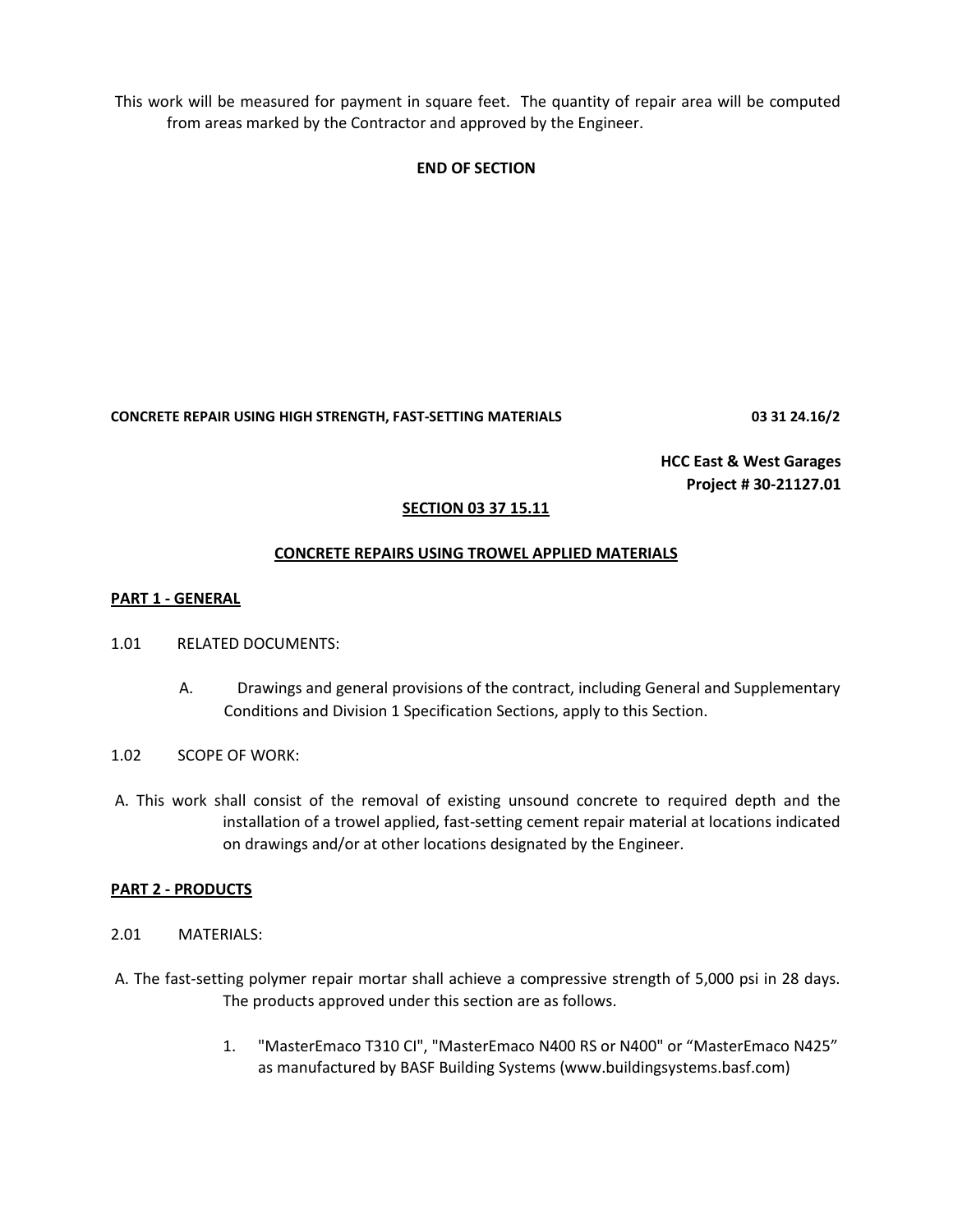- 2. "SikaTop-123 Plus or SikaQuick VOH" as manufactured by Sika Corporation (www.sikausa.com)
- 3. "Verticoat or Verticoat Supreme" as manufactured by the Euclid Chemical Company (www.euclidchemical.com)
- 4. "CT-40" as manufactured by J.E. Tomes & Associates (www.jetomes.com)
- 5. "Thin Patch VO" as manufactured by USCP (410) 561-8770.

## **PART 3 - EXECUTION**

- 3.01SURFACE PREPARATIONS:
- A. All loose and unsound concrete shall be removed with small chipping hammers. Remove concrete a minimum of 3/4" beyond the reinforcing steel.
- B. The surface shall be blown clean with compressed air to assure that all loose and hollow concrete is removed. The reinforcing steel shall be sandblasted to remove all rust.

## **CONCRETE REPAIRS USING TROWEL APPLIED MATERIALS 03 37 15.11/1**

**HCC East & West Garages Project # 30-21127.01**

3.02PLACING, FINISHING AND CURING (Trowel Applied Mortar):

- A. Apply patching material as follows and in accordance with manufacturer's recommendations.
- B. Saturate the surface with water and allow to dry so that there is no standing water and the surface maintains a dark gray color one half hour before placing.
- C. Scratch a base coat firmly into the dampened surface and apply the balance of the patch before base coat is allowed to dry. Consolidate the mortar for density. For deep patches, add recommended filler and apply the material in lifts, allowing it to stiffen enough between lifts to support its own weight. For repairs over 4 inches deep, steel ties shall be provided to aid in weight support. Maximum filler addition to be 1 part filler to 2 parts by volume. The surface shall be troweled and brushed to match surrounding concrete.
- D. The finished patch shall be cured for at least forty-eight hours. Keep damp with water or coat with a water-based curing and sealing compound conforming to ASTM C1315 as recommended by the polymer repair mortar manufacturer.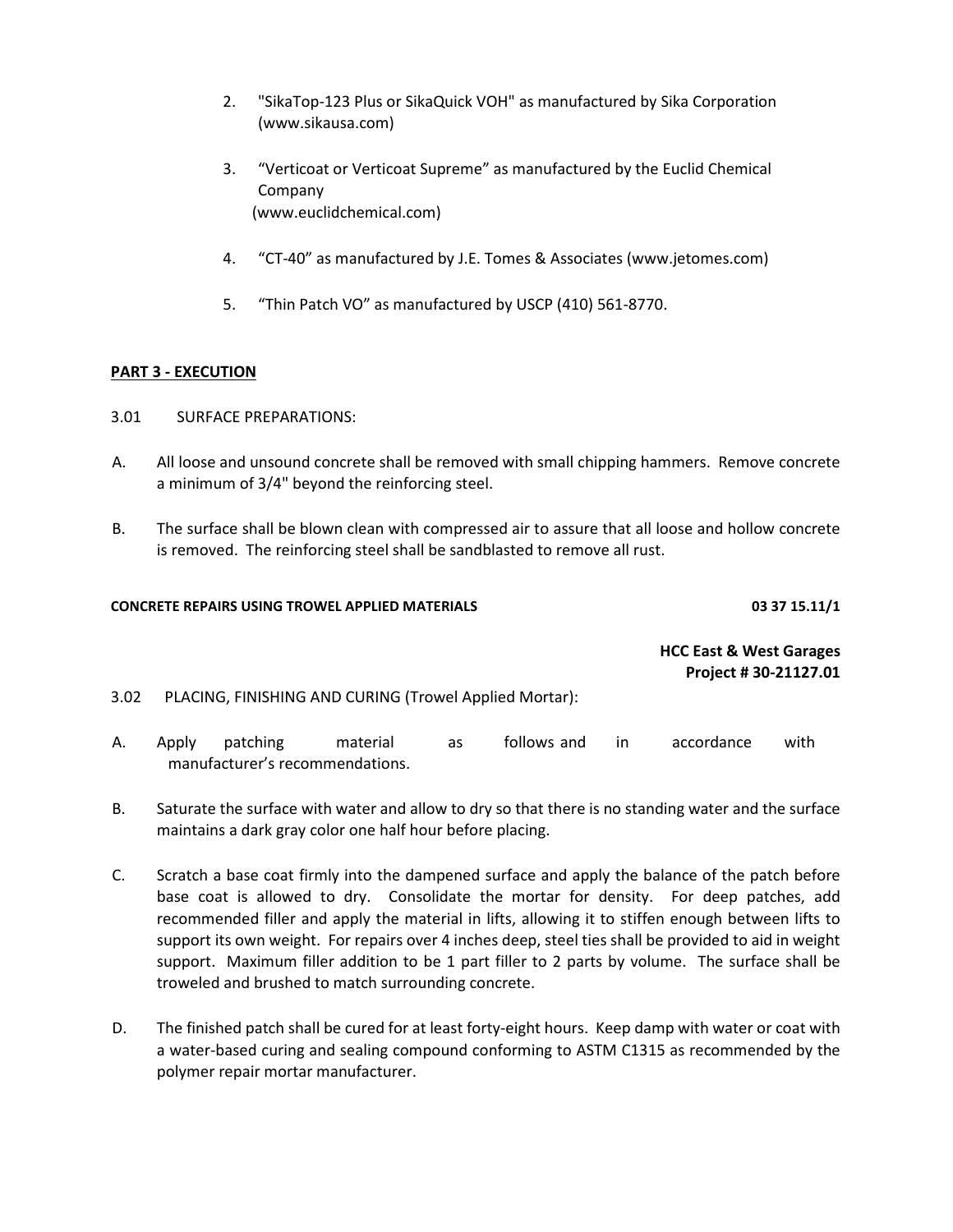- E. In hot weather, the surface shall be kept cool by shading. Use cold liquid for mixing. Work material rapidly since heat accelerates set. Cure immediately. In cold weather, do not make repair if temperature is expected to fall below freezing within 48 hours of placing. The patches must be kept at a minimum of 60 degrees F. for seventy-two hours for proper curing.
- 3.03TESTING:
- A. The patched areas shall be sounded with a chain drag and/or hammer after 7 days after concrete placement; any hollowness detected shall be corrected by the Contractor by removing and replacing the patch at no extra cost to the Owner.

## **END OF SECTION**

**CONCRETE REPAIRS USING TROWEL APPLIED MATERIALS 03 37 15.11/2**

# **DIVISION 05**

# **METALS**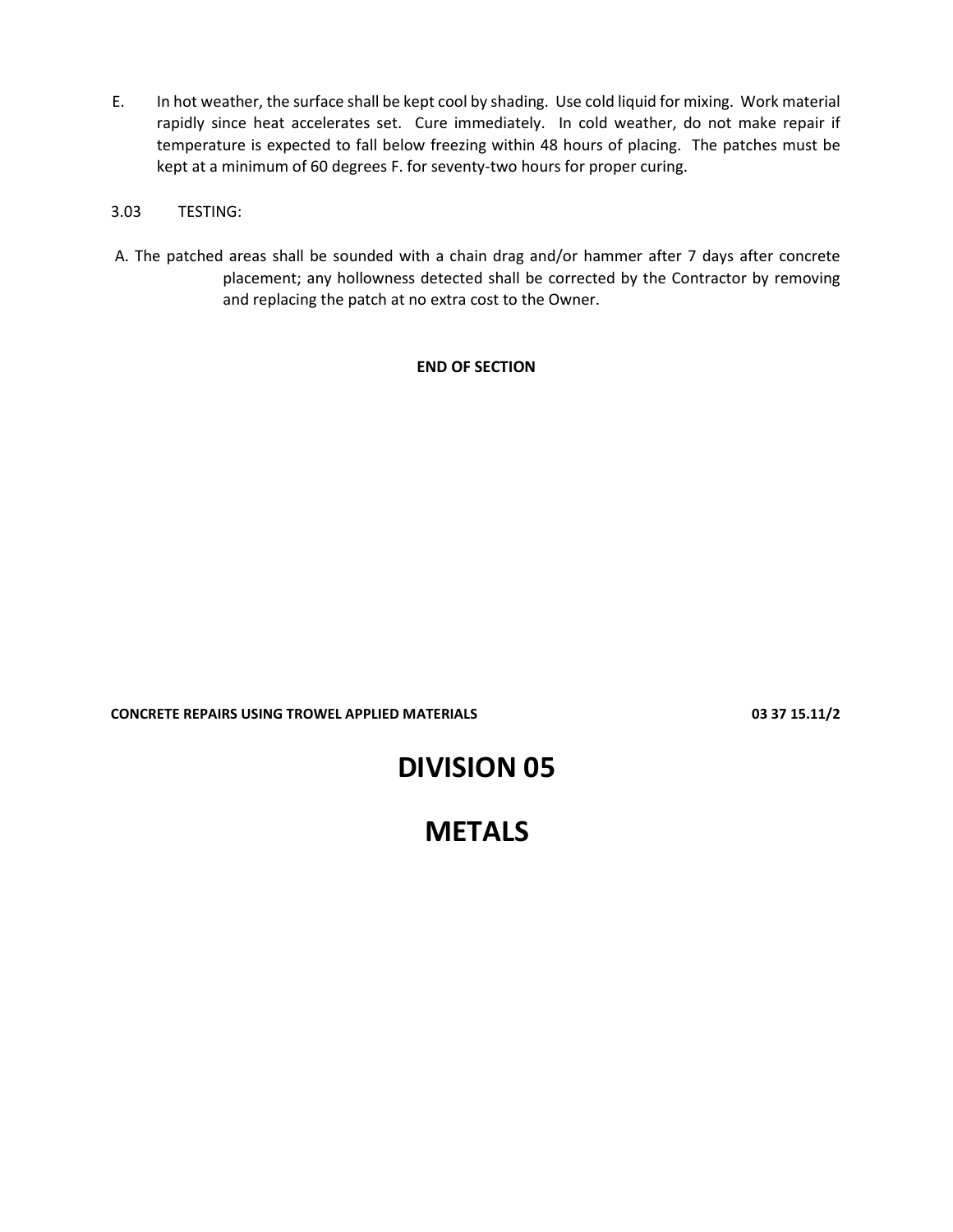#### **SECTION 05 50 00**

#### **MISCELLANEOUS METALS**

#### **PART 1 - GENERAL**

#### 1.01 RELATED DOCUMENTS

- A. Drawings and general provisions of the Contract, including General and Supplementary Conditions and other Division-1 specification Sections apply to the work of this section.
- 1.02 DESCRIPTION OF WORK
	- A. The extent of Miscellaneous Metal items is typically shown on the drawings or called for in the specifications.

#### 1.03 QUALITY ASSURANCE

- A. Field Measurements: Take field measurements prior to preparation of shop drawings and fabrication to verify and supplement dimensions shown on Repair Drawings, where possible. Do not delay job progress; allow for trimming and fitting wherever taking field measurements before fabrication might delay work.
- B. Shop Assembly: Preassemble items in shop to greatest extent possible to minimize field splicing and assembly. Disassemble units only as necessary for shipping and handling limitations. Materials shall be properly marked and match-marked where field assembly so requires. The sequence of shipment shall be such as to expedite and minimize the field handling of materials.

## 1.04 SUBMITTALS

A. Manufacturer's Data: Submit manufacturer's specifications, anchor details and installation instruction for products to be used in the fabrication of miscellaneous metal work, including painting products.

#### **PART 2 - PRODUCTS**

- 2.01 MATERIALS AND COMPONENTS
	- A. Metal Surfaces, General: For fabrication of miscellaneous metal work which will be exposed to view, use only materials which are smooth and free of surface blemishes including pitting, seam marks, roller marks, rolled trade names and roughness.
	- B. Steel Shapes: ASTM A36 unless noted otherwise.

#### **MISCELLANEOUS METALS 05 50 00/1**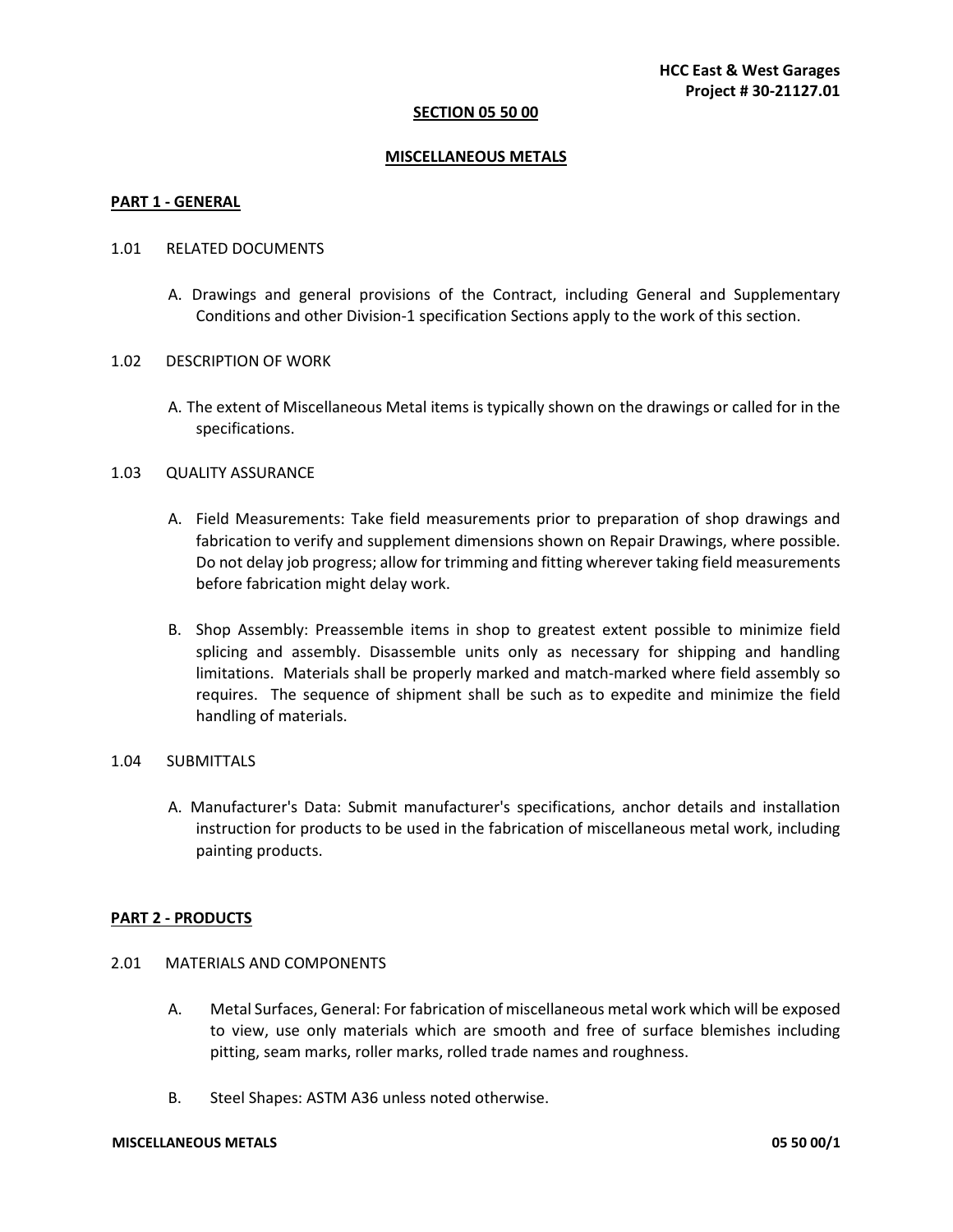- C. Steel Bars and Bar-Size Shapes: ASTM A663 or A675, Grade 65, or ASTM A36.
- D. Steel Pipe: ASTM A53, type as selected; Grade A, black finish unless galvanizing is required; standard weight (Schedule 40).
- E. Wedge Inserts: Malleable iron insert with stainless steel askew-head  $\frac{1}{2}$  bolts, nuts, washers, and horseshoe shims; by Dayton Superior or Gateway or Hohmann & Bernard.
- F. Concrete Inserts: Threaded type, galvanized ferrous castings, either malleable iron ASTM A47 or cast steel ASTM A27. Provide bolts, washers and shims as required, hot-dip galvanized, ASTM A153.
- G. Non-shrink Nonferrous Grout: Five-Star Non-Shrink Grout, or approved equal.
- H. All Miscellaneous metal components shall be factory hot-dipped galvanized and any abrasions shall be field corrected.
- I. T Flange Connection: Plates and bars; stainless steel per ASTM A666, Type 304, Grade A36.
- J. Welding Electrodes: Comply with AWS Standards
	- 1. Accessories: Provide clips, hangers, and other accessories required for installation of project units and for support of subsequent construction or finishes.

#### 2.02 FASTENERS

- A. General: Provide zinc-coated fasteners unless otherwise noted. Select fasteners for the type, grade and class required.
- B. Bolts and Nuts: Regular hexagon head type, ASTM A307-86a, Grade A.
- C. Lag Bolts: Square head type, FS FF-B-561C-70.
- D. Machine Screws: Cadmium plated steel, FS FF-S-92B-75B-75.
- E. Plain Washers: Round, carbon steel, FS FF-W-92B-74B-74.
- F. Toggle Bolts: Tumble-wing type, FS FF-B-588C-74, type, class and style as required.
- G. Lock Washers: Helical spring type carbon steel, FS FF-W-84A-69.
- 2.03 PRIMERS AND PAINT FINISHES SEE SPEC SECTION 09 90 00 (Where Applicable)

#### **MISCELLANEOUS METALS 05 50 00/2**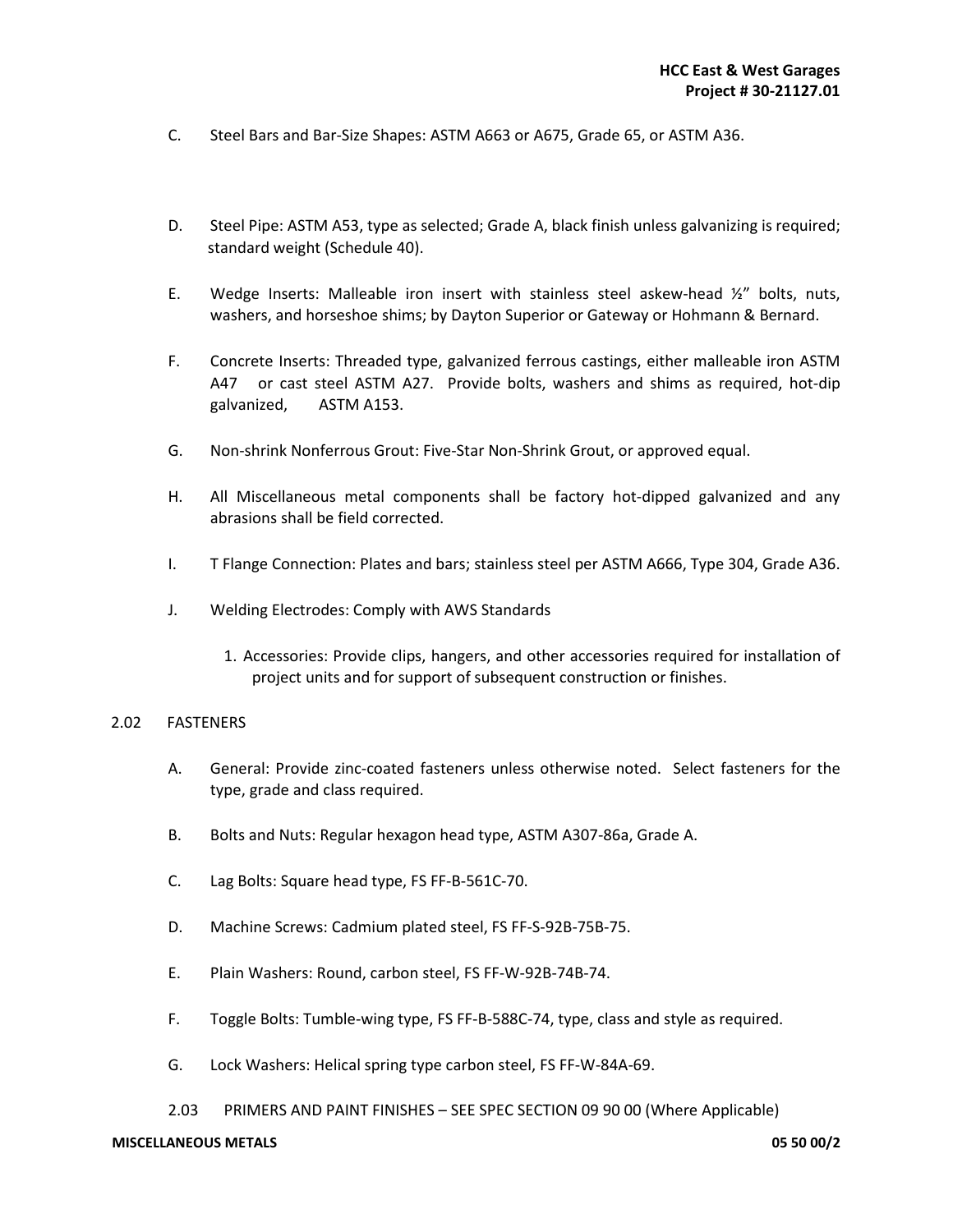#### 2.04 FABRICATION, GENERAL

- A. Workmanship:
	- 1. Use materials of size and thickness shown or, if not shown, of required size and thickness to produce strength and durability in finished product. Work to dimensions shown or accepted on shop drawings, using proven details of fabrication and support. Use type of materials shown or specified for various components of work.
	- 2. Form exposed work true to line and level with accurate angles and surfaces and straight sharp edges. Ease exposed edges to a radius of approximately 1/32 inch unless otherwise shown. Form bent-metal corners to smallest radius possible without causing grain separation or otherwise imparing work.
	- 3. Weld corners and seams continuously, complying with AWS recommendations. At exposed connections grind exposed welds smooth and flush to match and blend with adjoining surfaces.
	- 4. Form exposed connections with hairline joints, flush and smooth, using concealed fasteners wherever possible. Use exposed fasteners of type shown or, if not shown, Phillips flat-head (countersunk) screws or bolts.
		- a. Provide for anchorage of type shown, coordinated with supporting structure. Fabricate and space anchoring devices to provide adequate support for intended use.
		- b. Cut, reinforce, drill and tap miscellaneous metal work as indicated to receive finish hardware and similar items.
- B. Galvanizing:
	- 1. Provide a zinc coating for those items shown or specified to be galvanized, as follows:
		- a. ASTM A153 for galvanizing iron and steel hardware.
		- b. ASTM 123 for galvanizing rolled, pressed and forged steel shapes, plates, bars and strip 1/8 thick and heavier.
		- c. ASTM A386 for galvanizing assembled steel products.
- C. Shop Painting:
	- 1. Shop paint miscellaneous metal work except surfaces and edges to be field welded and members or portions of members to be embedded in concrete or masonry which are galvanized, unless otherwise specified.
	- 2. Remove scale, rust and other deleterious materials before applying shop coat. Clean in accordance with SSPC SP-3-63 "Power Tool Cleaning" to remove all scale, rust, and foreign matter after first solvent cleaning to remove all oil and grease.
	- 3. Remove oil, grease and similar contaminants in accordance with SSPC SP-1 63 "Solvent Cleaning".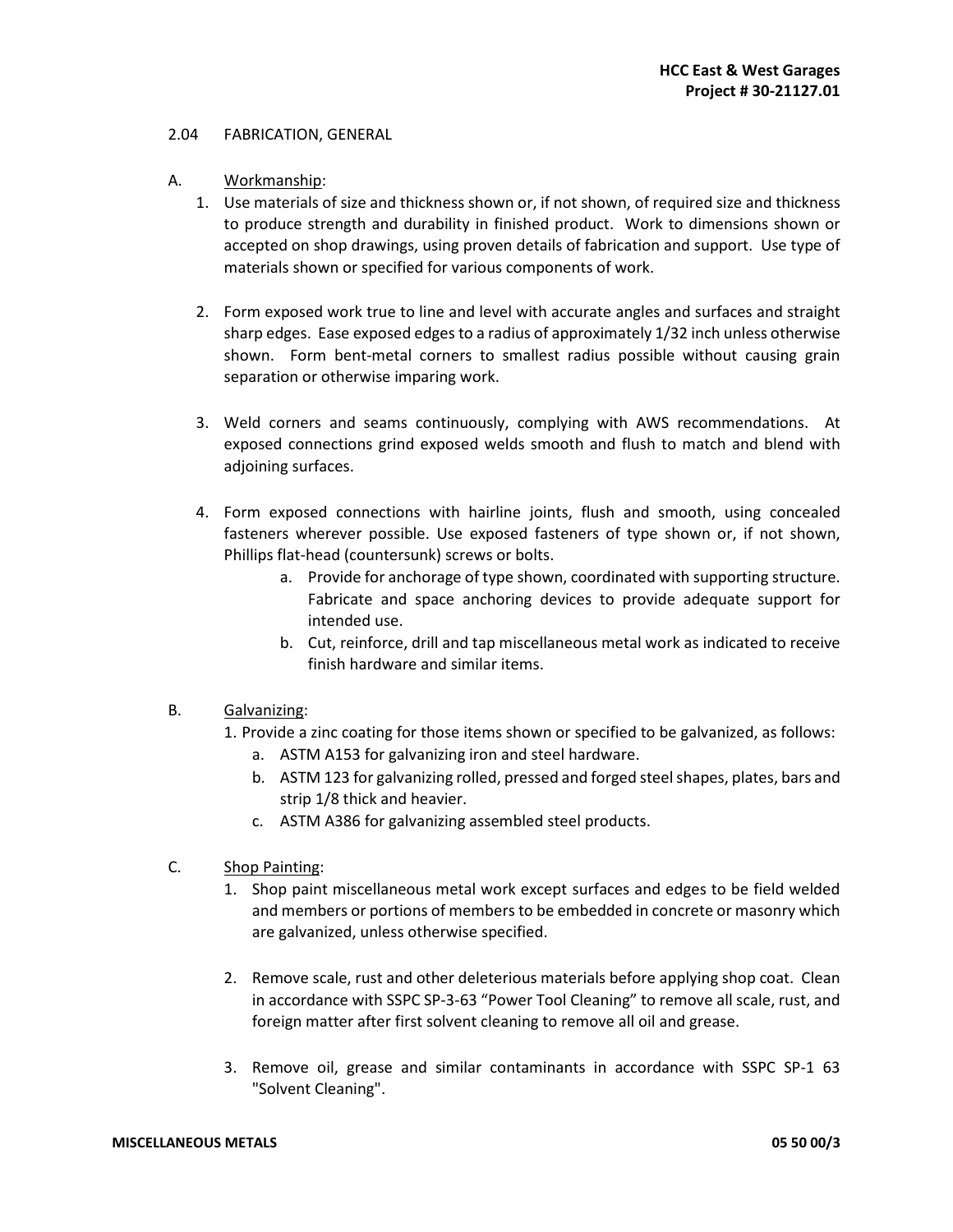- 4. Immediately after surface preparation, brush or spray on primer in accordance with manufacturer's instructions, and at a rate to provide uniform dry film thickness of 2 to 4 mils for each coat. Use painting methods which will result in full coverage of joints, corners, edges and exposed surfaces.
- 5. Apply one shop coat to fabricated metal items, except apply two coats of paint to surfaces inaccessible after assembly or erection. Change color of second coat to distinguish it from the first.

## 2.05 MISCELLANEOUS METAL FABRICATIONS

- A. Rough Hardware:
	- 1. Furnish bent or otherwise custom fabricated bolts, plates, anchors, hangers, dowels and other miscellaneous steel shapes as required.
	- 2. Manufacture or fabricate items of sizes, shapes and dimensions required.

## **PART 3 - EXECUTION**

- 3.01 PREPARATION
	- A. Furnish setting drawings, diagrams, templates, instructions, and directions for installation of anchorages, such as concrete inserts, anchor bolts and miscellaneous items having integral anchors, which are to be embedded in concrete or masonry construction. Coordinate delivery of such items to project site.

### 3.02 INSTALLATION

- A. Fastening to In-Place Construction: Provide anchorage devices and fasteners where necessary for securing miscellaneous metal fabrications to in-place construction; including, threaded fasteners for concrete and masonry inserts, toggle bolts, through-bolts, lag bolts, and other connectors as required.
- B. Cutting, Fitting and Placement: Perform cutting, drilling and fitting required for installation of miscellaneous metal fabrications. Set work accurately in location, alignment and elevation, plumb, level, true and free of rack, measured from established lines and levels. Provide temporary bracing or anchors in formwork for items that are to be built into concrete, masonry or similar construction.
- C. Fit exposed connections accurately together to form tight hairline joints. Weld connections which are not to be left as exposed joints, but cannot be shop welded because of shipping size limitations. Grind exposed joints smooth and touch-up shop paint coat. Do not weld, cut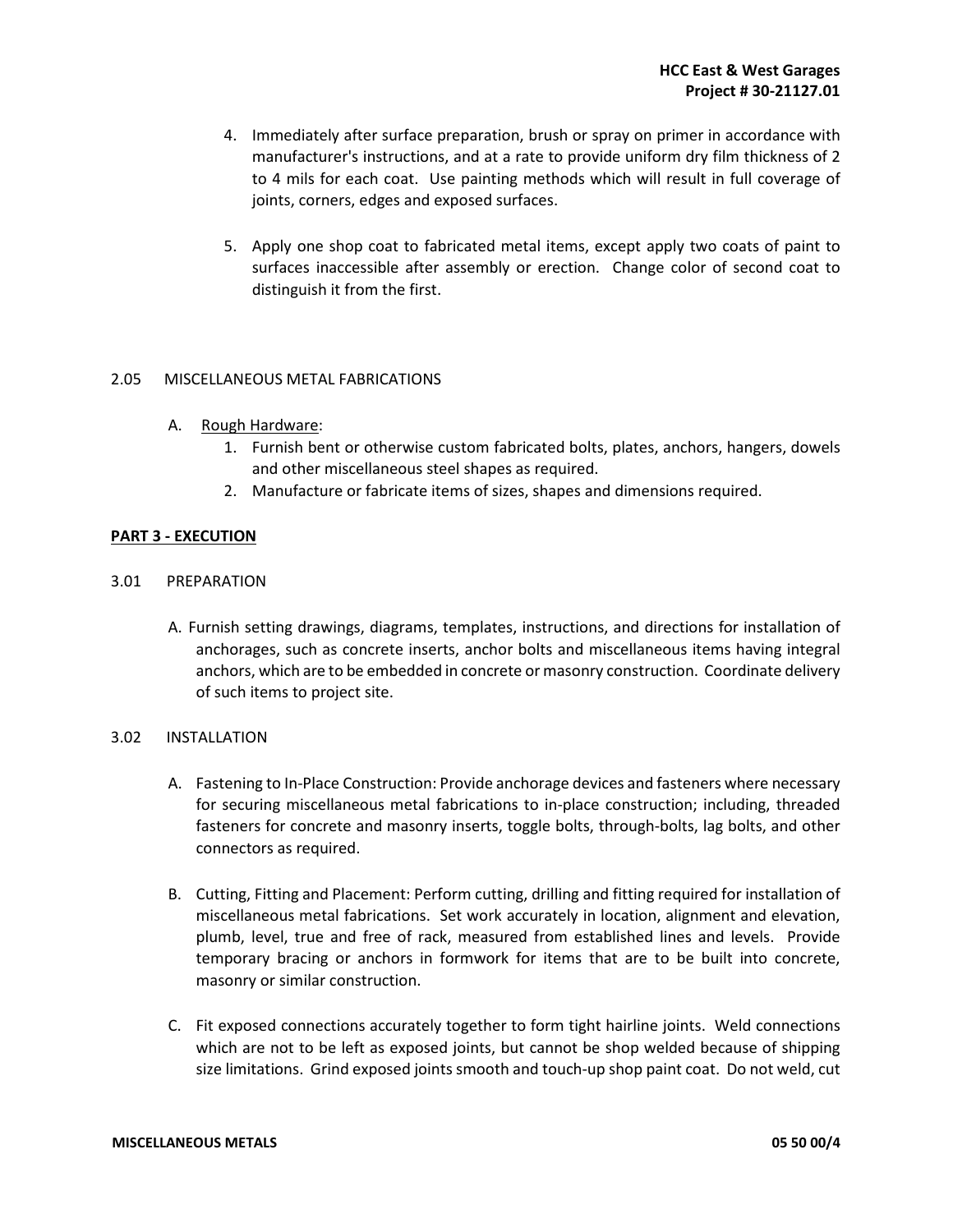or abrade the surfaces of exterior units which have been hot-dip galvanized after fabrications, and are intended for bolted or screwed field connections.

- D. Field Welding: Comply with AWS Code for procedures of manual shielded metal arc-welding, appearance and quality of welds made, and methods used in correcting welding work.
	- 1. Protect units from damaged by field welding or cutting operations and provide noncombustible shield as required.
	- 2. Repair damaged metal surfaces by cleaning and applying a coat of liquid galvanizing repair compound to galvanize surfaces and compatible primer to painted surfaces.
- E. Touch-up Painting: Cleaning and touch-up painting of field welds, bolted connections and abraded areas of the shop paint on miscellaneous metal is specified in Section 09 90 00 of these specifications.

## **END OF SECTION**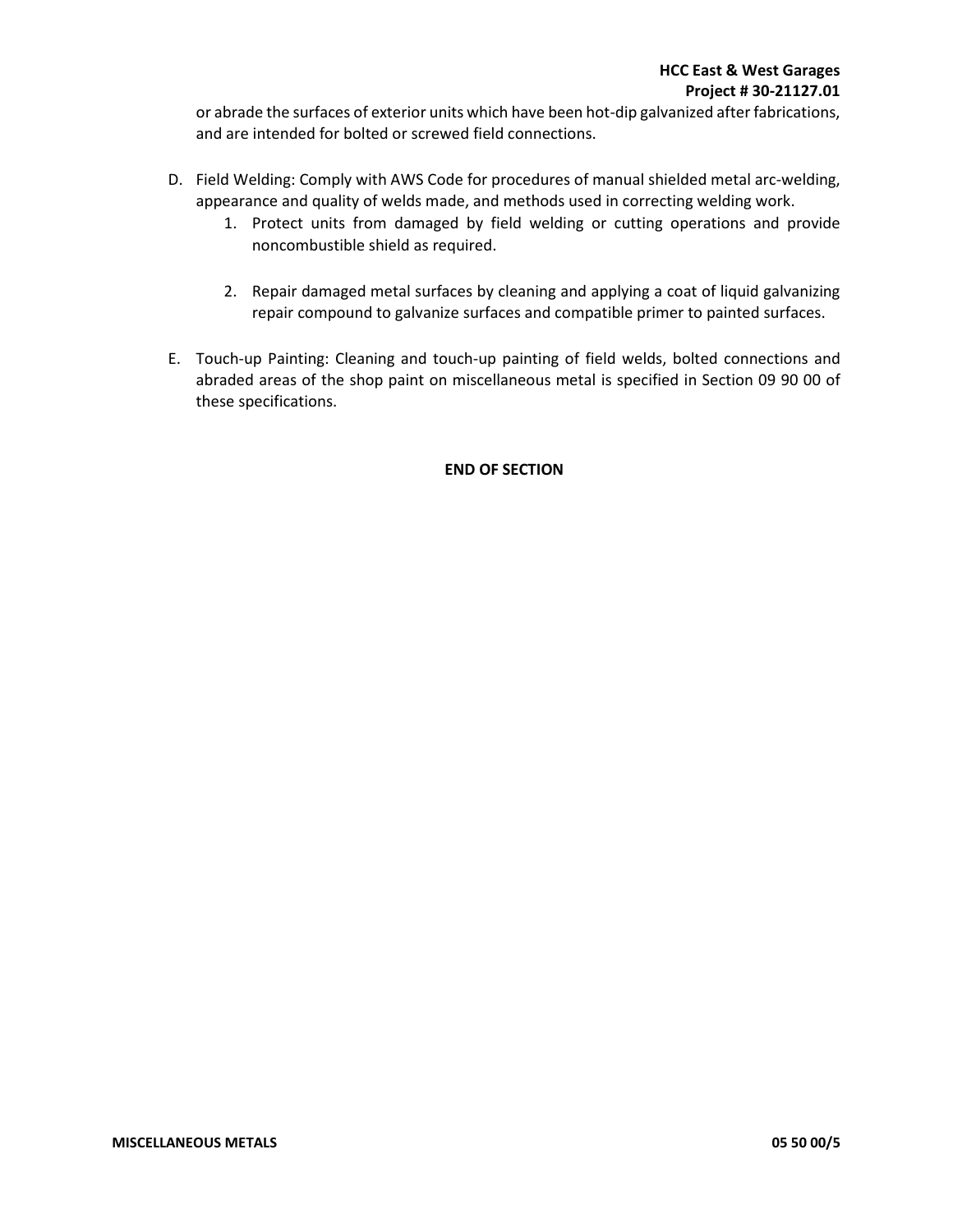# **DIVISION 07**

# **THERMAL & MOISTURE PROTECTION**

## **SECTION 07 18 16**

## **TRAFFIC BEARING WATERPROOFING MEMBRANE**

## **PART 1 - GENERAL**

#### 1.01 RELATED DOCUMENTS

A. Drawings and general provisions of contract, including General and Supplementary Conditions and Division 1 Specification Sections, apply to this Section.

## 1.02 SCOPE OF WORK

This work shall consist of total membrane system removal in patches at concrete repair locations and at debonded/failed membrane areas using approved means, shotblasting (or other approved means of preparation) concrete surfaces, cleaning of existing membrane surfaces and installation of a new thin waterproofing membrane system and/or new top coat as specified and as shown on plans. No substitutions to proposed systems in bid proposals other than the waterproofing membranes specified hereinafter shall be allowed unless approved in writing by the Consultant.

#### 1.03 GENERAL

- A. The work of this Section includes, but is not limited to, full/partial removal of existing membrane as specified, surface preparation, installation of a liquid applied elastomeric membrane system to provide a waterproof, chemical and abrasion resistant non-skid traffic bearing topping. New membrane system must be compatible with existing membrane systems.
- B. Examine existing surfaces and verify existing conditions. Determine acceptability of the concrete and/or existing membrane surfaces and notify, in writing, the General Contractor and the Consultant of acceptance. Verify dimensions as no extras will be allowed for inconsistency in dimensions.
- C. Cleaning and preparation of existing surfaces to receive materials shall be the Contractor's responsibility. Prepare surfaces as specified hereinafter and as recommended by manufacturer of the material selected.
- D. Provide and maintain barricades and traffic control at special coating areas during installation and curing period for vehicular and pedestrian traffic.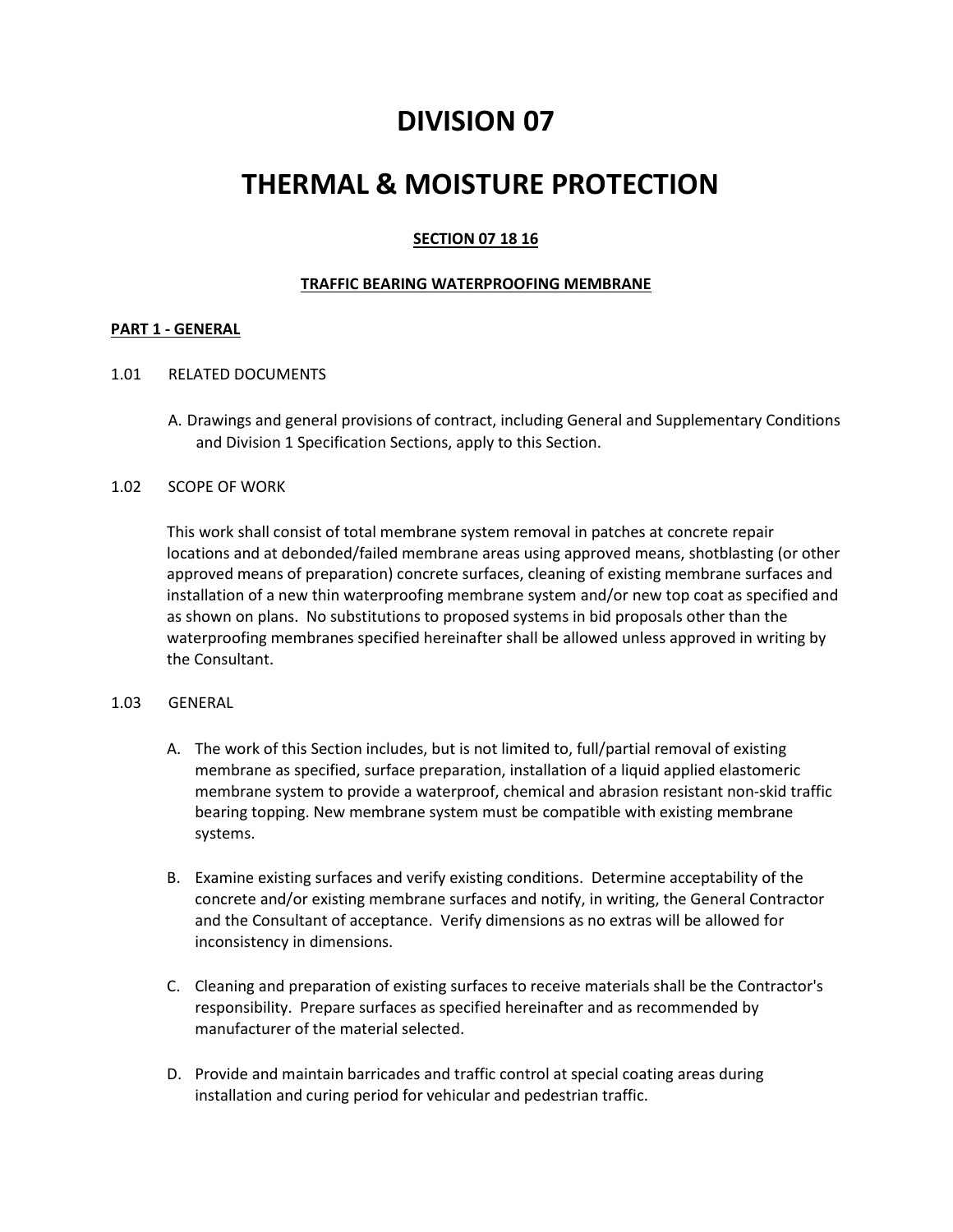#### 1.04 QUALIFICATIONS

- A. Work specified herein shall be performed by and be the responsibility of the Installation Contractor authorized, trained, approved and qualified by the manufacturer of materials used; having necessary equipment and facilities to fulfill requirements of the manufacturer and this section.
- B. Manufacturer Qualifications: Manufacturer shall provide evidence showing that the specified materials have been manufactured by the same source and successfully installed on a yearly basis for a minimum of ten years on projects of similar scope and complexity. Manufacturer to be ISO 9001 certified.
- C. Installer Qualifications: Waterproofing installer shall demonstrate qualifications to perform the work of this Section by submitting the following documentation:
	- 1. Licensing by the waterproofing manufacturer as an applicator of the product to be used in order to provide a warranty as described.
	- 2. List of at least five projects (with reference names and phone numbers) satisfactorily completed under the current company name within the last 3 years, of similar scope and complexity to this project. Previous experience submittal shall correspond to specific membrane system proposed for use by applicator.
	- 3. A minimum of five (5) years in business under the same name.

#### 1.05 SUBMITTALS

- A. Each Bidder shall submit with its Bid a written description of the method proposed to be used for membrane removal, along with the name of the membrane removal subcontractor. Include with the Bid the following information:
	- 1. Description of the equipment to be used, including removal process and equipment manufacturer. Include in description any specialized equipment to be used for slab edges and other difficult access areas.
	- 2. Expected production rate.
	- 3. Description of resulting profile of concrete surface.
	- 4. Provisions for dust and moisture protection at the site.
	- 5. Procedures for disposal of removed material and waste, if any.
- B. Manufacturer's Data: Submit specifications, installation instructions and general recommendations by the manufacturer of fluid applied waterproofing materials. Include manufacturer's certified test data showing compliance with the requirements. Provide copy of license agreement between manufacturer and installer indicating division of warranty responsibility.
- C. Shop Drawings: Submit shop drawings showing large scale details of all edge terminations, joint treatments, penetration or projections and flashing conditions.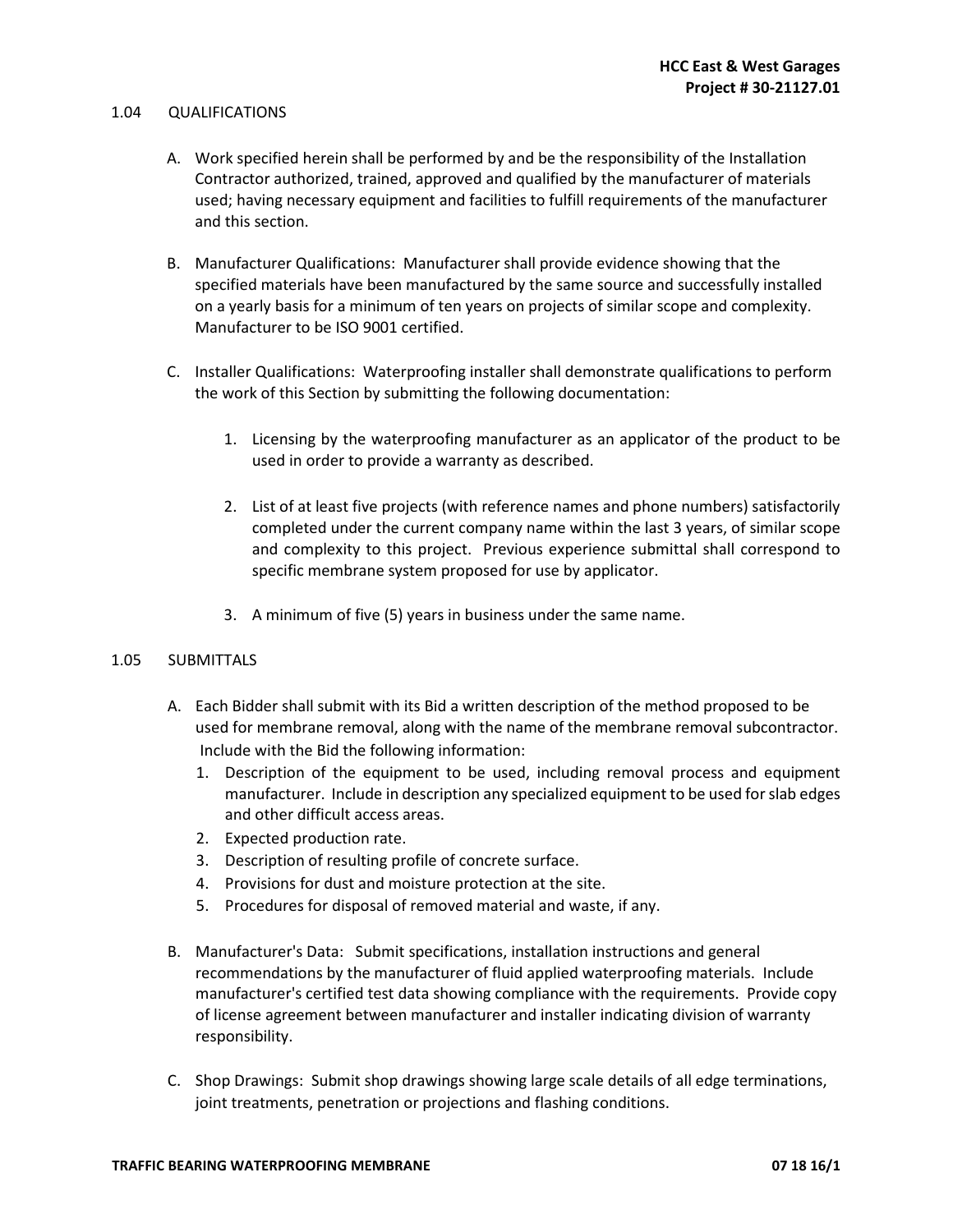- D. Samples: Submit complete samples of each membrane system to be used. Sample shall be applied to plywood or similar rigid material.
- E. As-Built Information: Upon completion of the work and prior to final payment, submit two (2) maintenance manuals identified with the project name, location and date, types of coating systems applied and drawings indicating the types of coating systems and their location in the structure. Include a schematic drawing of each membrane type which clearly identified the successive coats or layers of the membrane system. Identify each coat or layer by dry film thickness or application rate and by manufacturer's reference number or name which specifically identifies the product used for each coat. Include recommendations for routine care and maintenance. Provide list of contractors nearest the project location who are qualified to perform repairs to the membrane. Identify common causes of damage and include instructions for temporary patching until permanent repairs can be made by qualified personnel.
- F. VOC Requirements: Where applicable, the manufacturers shall ensure that all components of specified products do not exceed volatile organic compound (VOC) limits of 400 g/l. Projects in the following locations are affected by this requirement.

Maricopa County (Arizona), California (excluding LA, Orange, San Bernadino and Riverside Counties), Connecticut, Delaware, Illinois, Indiana, Maine, Maryland, Massachusetts, New York, New Jersey, New Hampshire, Ohio, Pennsylvania, Vermont, Rhode Island, Washington DC and Arlington County, Alexandria, Fairfax County, Fairfax, Loudoun County, Falls Church, Prince William County, Manassas, Manassas Park, Stafford County (all northern Virginia).

#### 1.06 DELIVERY AND STORAGE

- A. Deliver materials to project site in sealed, original packages or containers bearing name and brand of manufacturer. Each container shall have manufacturer's printed label. Materials shall be stored in the area designated by the General Contractor or Consultant.
- B. Upon delivery, notify the Consultant. Only materials brought to area and approved may be used.
- C. Store materials in single place designated by Owner and/or Consultant. Keep storage place neat and clean. Cleaning rags and waste materials shall be deposited in metal containers having tight covers or removed from the garage each night. Every precaution shall be taken to avoid danger of fire. Provide dry chemical or CO2 fire extinguishers in areas. Allow no smoking or open containers or solvents. Store solvents in safety cans.
- D. Empty containers used on job shall have labels canceled and shall be marked as to reuse.

#### 1.07 JOB CONDITIONS

A. A specified coating shall not be applied if weather is too cold, raining, snowing or if any other conditions exist that will not permit proper application or curing of coating. Follow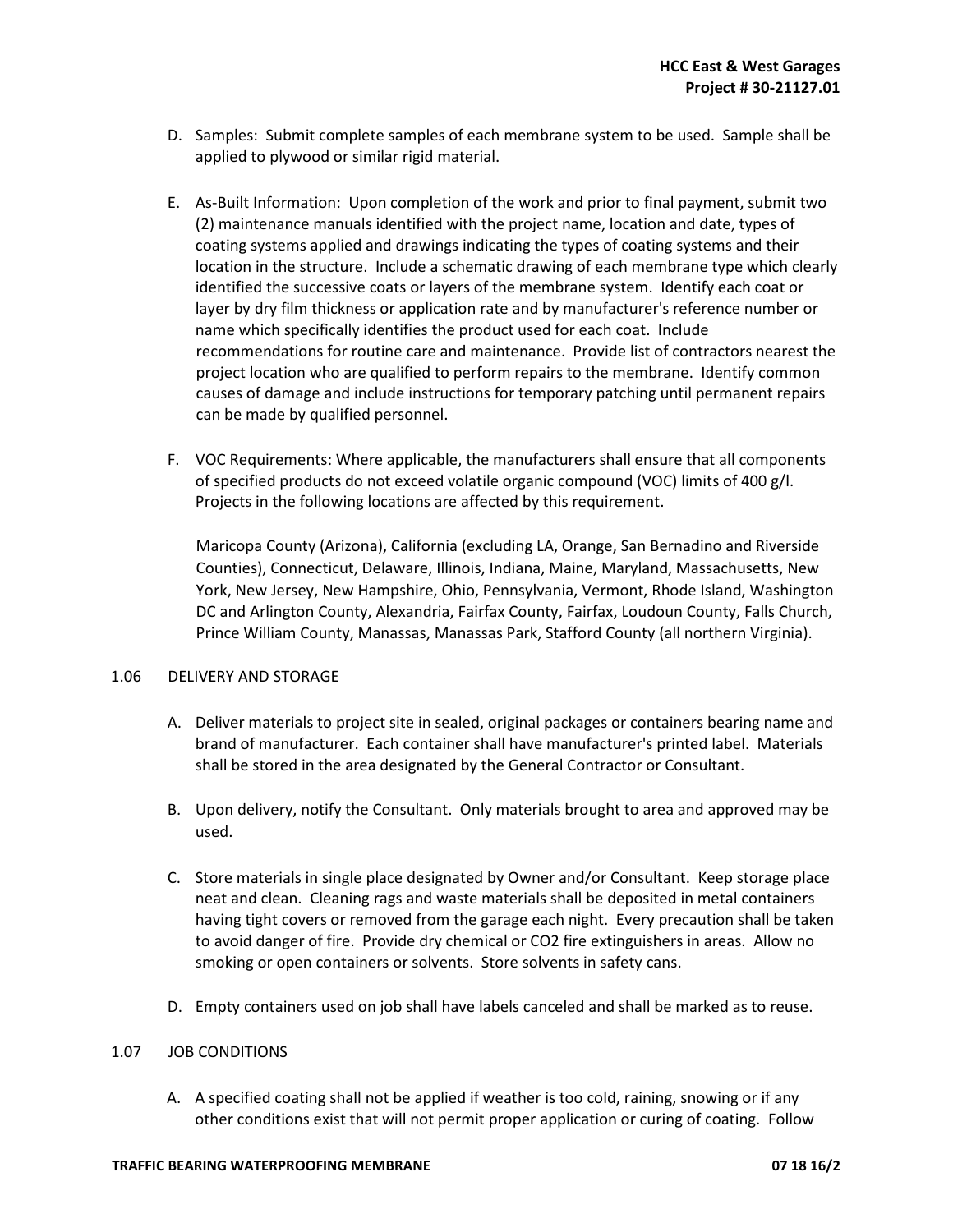manufacturer's written directions. Humidity should not deviate from acceptable ranges during application and curing. Protection required for proper installation and curing shall be the responsibility of the Coating Contractor and shall be reflected in Bid.

- B. Protect adjacent surfaces and materials with covering, duct tape and drop cloths as required to keep adjacent surfaces free of coating. Upon completing, remove protection and clean. Surfaces soiled or damaged by special coating shall be cleaned or replaced at no extra cost to Owner.
- C. Proceed with the installation of waterproofing only after the substrate construction has been completed and cured and after penetrating components have been installed, so that the membrane will not be penetrated or damaged by subsequent work.
- D. When payment for elastomeric deck coating is based on area of application, the area used in calculations shall be horizontal surfaces only.

## 1.08 MEMBRANE REMOVAL METHOD REQUIREMENTS

- A. Membrane removal method shall meet the following requirements:
	- 1. In patch areas where the full membrane replacement is required, method shall entirely remove existing membrane coating without cracking or causing other damage to the structural slab, and shall not remove more than 1/16" in thickness of existing concrete from the slab top surface.
	- 2. Method shall not damage embedded slab drains.
	- 3. Method shall leave a surface profile suitable for final cleaning and installation of the new membrane.
	- 4. Method shall not utilize chemicals, or scrabbling or milling.
	- 5. Method shall not heat the existing slab surface to a temperature of more than 140 degree F.

Membrane removal method shall be submitted for Engineer's review.

#### 1.09 MEMBRANE RECOATING REQUIREMENTS

- A. Membrane recoating requirements shall meet the following guidelines for full depth membrane repair:
	- 1. Patch repair existing membrane as required.
	- 2. Visually inspect deck for oil or grease deposits and remove by chemical cleaning with detergents, caustic sodas solutions, or trisodium phosphate. A vigorous scrubbing action should be carried out during the washing procedure. It is important to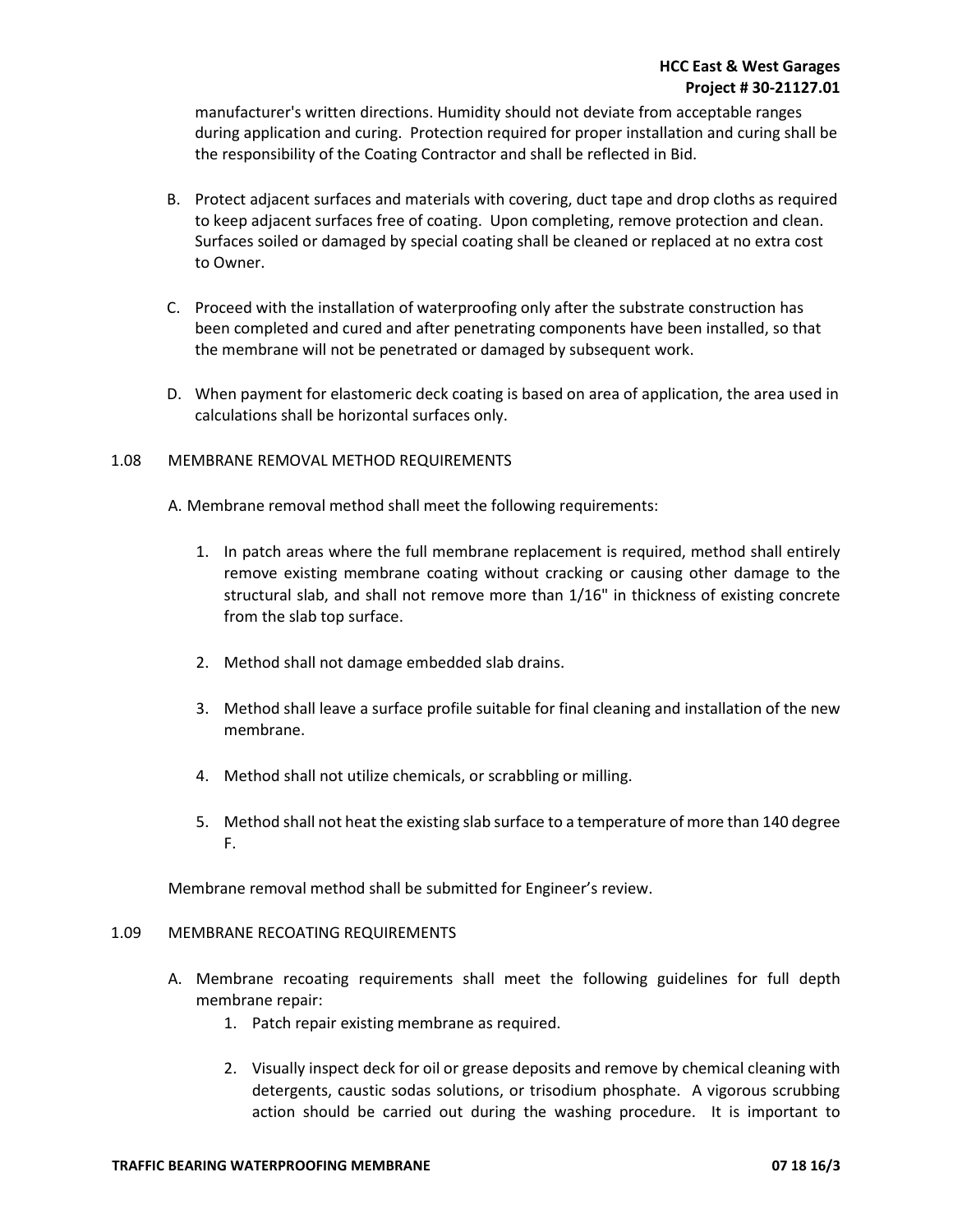thoroughly flush the water to remove all traces of the loosened oil as well as the cleaning solution itself. If any residue remains, it will interfere with the bond of the new membrane.

- 3. Inspect all surfaces for cracks and cold joints. Cold joints and visible hairline cracks (up to 1/16" in width) in existing membrane or new patching material shall be cleaned, primed (on concrete or patching material) and treated with 5 mils of primer and 30 dry mils of polyurethane deck coating material. Large cracks (over 1/16" in width) shall be routed and sealed with a two component urethane sealant as recommended by the membrane manufacturer. Sealant shall be applied to inside area of crack only, not applied to deck surface. Detail sealed cracks with 30 dry mils of polyurethane deck coating material.
- 4. Construction joints between precast members shall be sealed with two component urethane sealant prior to membrane application. Joints between precast members to be detailed per the manufacturer's recommendations.
- 5. Apply 5 mils of primer to new concrete or patching material only. Do not apply primer to any elastomeric surface.
- 6. Apply polyurethane coating at the rate of 25 dry mils to all patched areas, feathering into the perimeter edge of existing membrane. Do not apply material where it will overflow the patched area and puddle on top of the existing membrane.
- 7. Apply top coat at a rate of 140 square feet per gallon to yield 11 mils thickness. Broadcast 20-40 mesh aggregate at a rate of 10 pounds per 100 square feet and backroll.
- 8. For heavy traffic areas such as ticket booths, turn areas, ramps, or in other areas subjected to extremely high traffic abrasion, double-texture as follows:
	- a. Apply within 24 hours of base coat application, one gallon per 100 square feet of intermediate wear coarse material to yield an average of 15 dry mils and immediately broadcast 20-40 mesh aggregate to excess and backroll.
	- b. When dry, remove excess aggregate and apply wear course at a rate of 100 square feet per gallon to average of 15 mils. Broadcast 20-40 mesh aggregate at a rate of 10 pounds per 100 square feet and backroll.
- 9. Remove debris resulting from completion of coating operation from the project site.
- B. Membrane top coating requirements shall meet the following guidelines over the new and old existing membrane:
	- 1. Prepare the surface by abrading the existing membrane using scrubber pads or other approved method. Powerwash the surface to remove contaminants. Visually inspect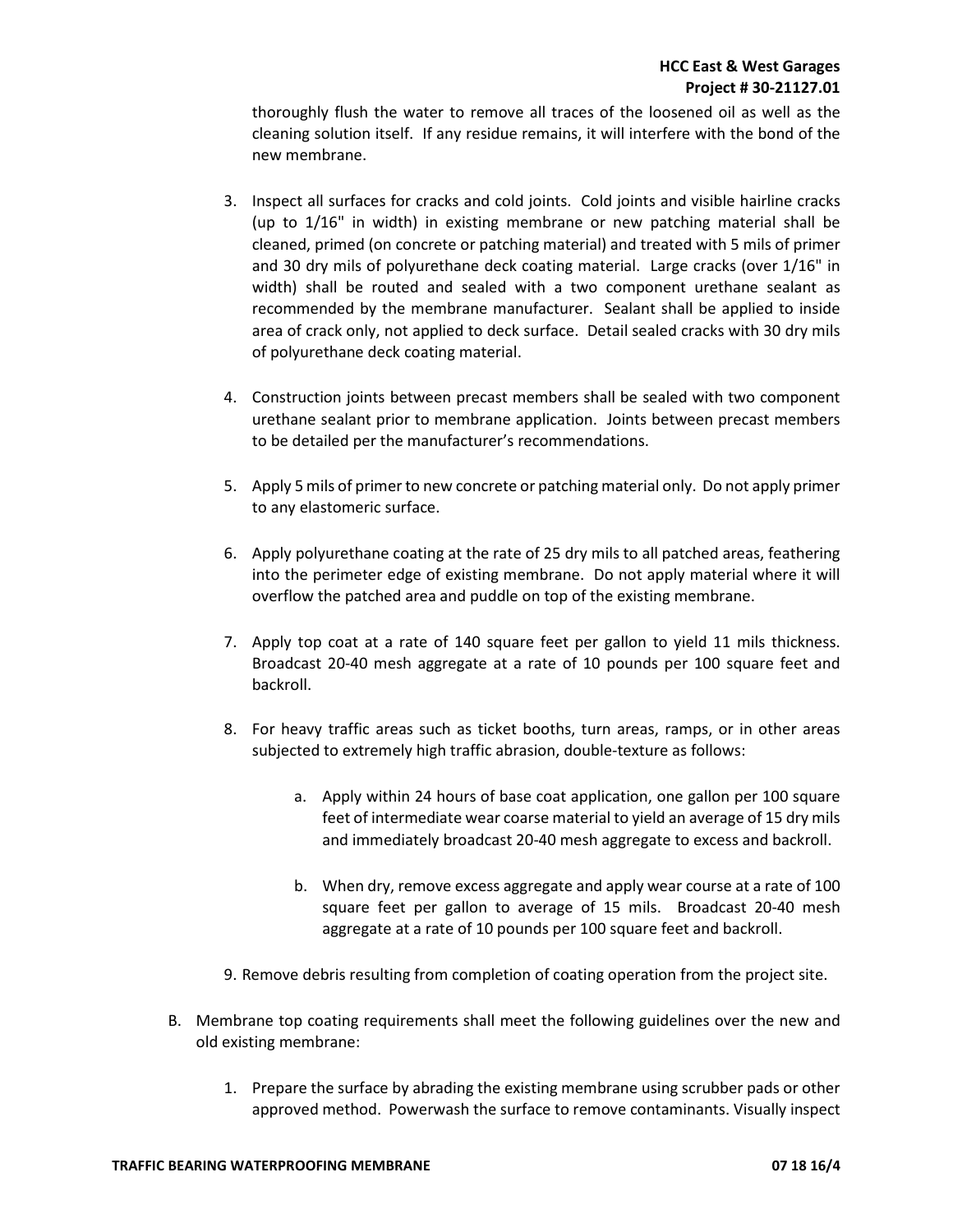deck for oil or grease deposits and remove by chemical cleaning with detergents, caustic sodas solutions, or trisodium phosphate. A vigorous scrubbing action should be carried out during the washing procedure. It is important to thoroughly flush the water to remove all traces of the loosened oil as well as the cleaning solution itself. If any residue remains, it will interfere with the bond of the new membrane.

- 2. For overlay over the old existing membrane, apply primer at a rate of approximately 150 square feet per gallon to yield 10 mils thickness. Broadcast 30-70 mesh aggregate to excess and backroll. When dry, remove excess aggregate.
- 3. For overlay over the new existing membrane, apply primer at a rate of approximately 300 square feet per gallon to yield 5 mils thickness. Broadcast 30-70 mesh aggregate at a rate of 5 pounds per 100 square feet and backroll.
- 4. The top coat at both new and old existing membrane areas shall be applied at a rate of approximately 100 square feet per gallon to yield 15 mils thickness. Broadcast 20- 40 mesh aggregate at a rate of 10 pounds per 100 square feet and backroll.
- 5. Remove debris resulting from completion of coating operation from the project site.

## 1.10 QUALITY ASSURANCE FOR MEMBRANE REMOVAL

- A. Contractor or subcontractor performing membrane removal work shall be experienced in the removal of deck coating systems, as evidenced by satisfactory completion, as evidenced by satisfactory completion within the past five (5) years of not less than three projects of comparable scope and complexity to this Project.
- B. Membrane removal procedure shall be located at select locations of the parking structure as determined by the Engineer.
	- 1. The removal shall be observed by the Owner's Representative, and authorized representative of the membrane manufacturer. The proposed procedure shall be acceptable to Owner's Representative. The membrane manufacturer shall verify, in writing that the surface resulting from the membrane removal procedure will be suitable for installation of membrane system.
	- 2. If the removal procedure does not meet the requirements of the Contract Documents, Contractor shall make necessary adjustments or modifications of the removal.
	- 3. Submit removal method to Engineer for approval.
- C. Submit one copy with bid of manufacturer's authorization, experience, previous installations, materials conformance per Paragraph 1.03B and 1.03C herein before. Submit 1 copy of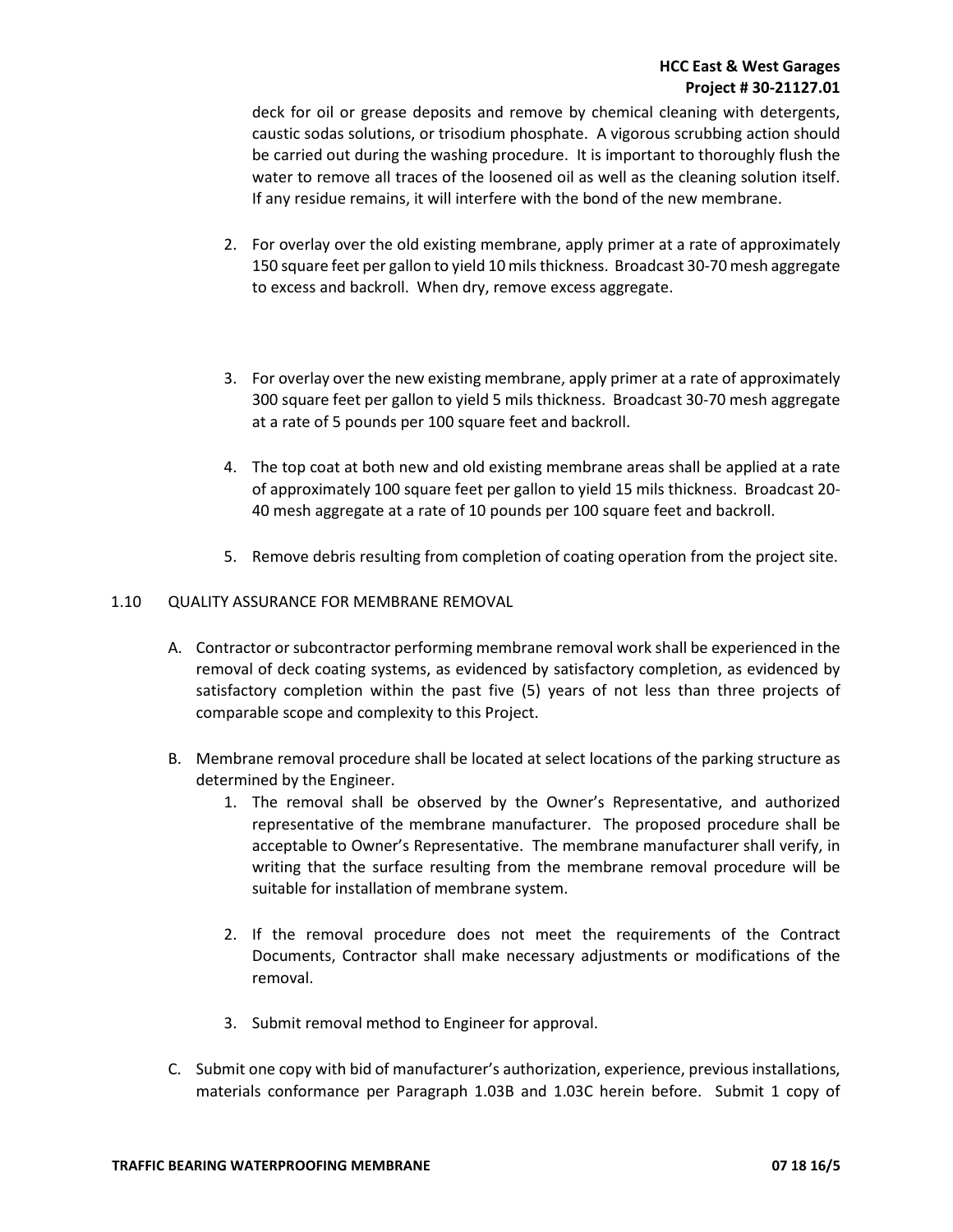Warranty specified hereinafter to Engineer prior to final payment. Submit a copy or manufacturer's directions and compatible material conformance when requested by Owner.

## 1.11 WARRANTY

A. Materials Manufacturer and Installation Contractor shall be jointly and severally responsible and shall submit an affidavit signed by both parties warranting the installed system for a minimum period of five years from date of final completion. The Installer shall repair or replace membrane which leaks water, deteriorates excessively, wears prematurely or otherwise fails to perform as required within the guarantee period, due to failure of materials or workmanship. The guarantee shall include an agreement to remove and reinstall other work which has been superimposed on elastomeric waterproofing work as required to repair or replace the waterproofing system if known at time of installation.

## **PART 2 - PRODUCTS**

## 2.01 SOURCE OF MATERIALS

A. The waterproofing membrane system shall be a complete system of compatible materials, designed by the manufacturer to produce a waterproofing, traffic-bearing and chemical resistance surface. Systems approved for use under this section shall be one of the following:

#### Standard Applications

Application of systems within this category are designed for stand-alone parking structures and/or other structures where the presence of odors due to solvents contained in the membrane materials are not expected to create a disruption to adjacent businesses, etc. Precautions should be taken during the installation and for a period of approximately one week thereafter to reduce the risk for fire due to the presence of solvents.

1. "Auto-Gard" as manufactured by Neogard (www.neogard.com).

The system consists of the following:

| <b>Epoxy Primer</b><br>Product:<br>WMT: NA<br>DMT: NA    | 7780/7781 |
|----------------------------------------------------------|-----------|
| <b>Base Coat</b><br>Product:<br><b>WMT: 25</b><br>DMT:20 | 70410     |
| Wear Coat<br>Product:                                    | 7400      |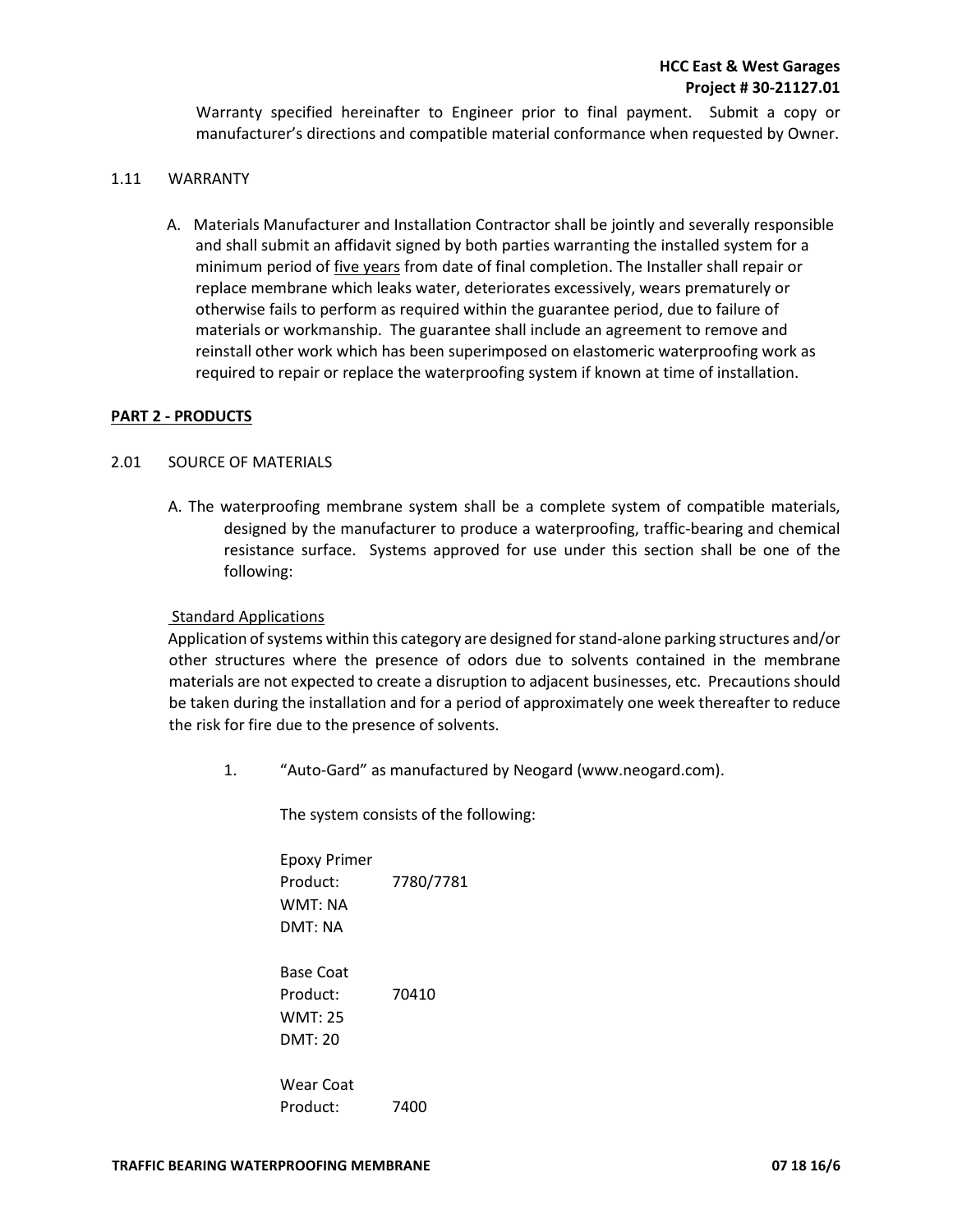Aggregate Broadcast: 10-15 lbs/100 sf (12/20 Sieve Size) WMT: 10 DMT: 8

Double Texture Coat Product: 7400 Aggregate Broadcast: 10-15 lbs/100 sf (12/20 Sieve Size) WMT: 15 DMT: 12

Lock Coat Product: 7400 WMT: 15 DMT: 12

### Total DMT: 52 (double texture)

This system consists of an epoxy primer applied to the cleaned concrete surface more than 24 hours prior to base coat application. When cured apply 70410 urethane base coat. When cured apply 7400 urethane wear coat and broadcast aggregate. When cured apply 7400 urethane double texture coat and broadcast aggregate. When cured apply 7400 urethane lock coat.

2. "Iso-Flex 780/750 Coating System," as manufactured by Lym-Tal (www.lymtal.com).

The system consists of the following:

Epoxy Primer Product: 757 Primer WMT: NA DMT: NA

Base Coat Product: 780 Basecoat WMT: 23 mils DMT: 20 mils

Wear Coat Product: 780IC Aggregate Loading: 15-20 lbs/100 sf (12/20 Sieve Size) WMT: 21 mils DMT: 18 mils

Lock Coat Product: 750TCAR (no UV exposure) or 750 TCAL (UV exposure) WMT: 15 mils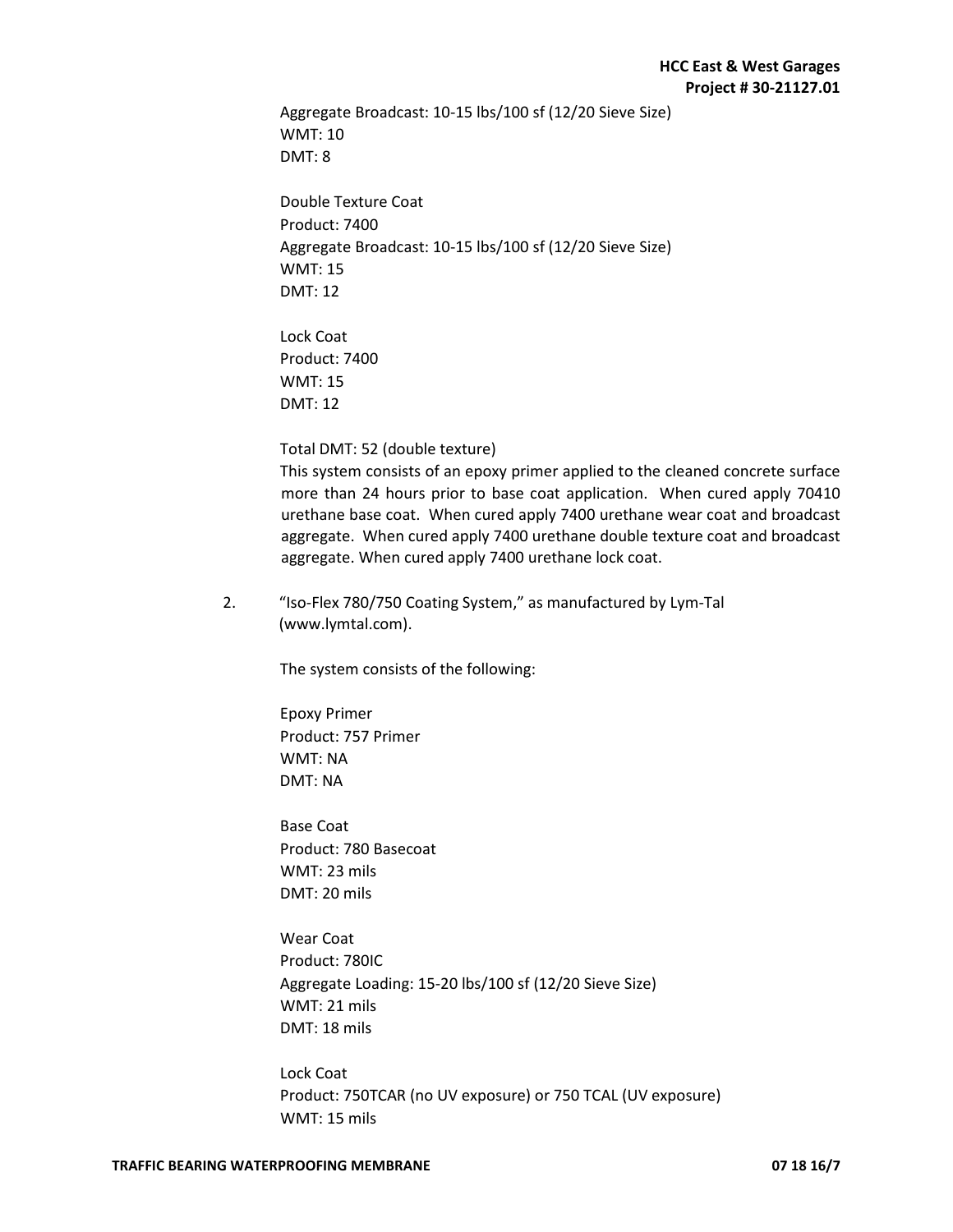DMT: 12 mils

Total DMT: 50

This system consists of an epoxy primer applied to the cleaned concrete surface no more than 24 hours prior to base coat application. When cured apply 780 Basecoat. When cured apply 780IC urethane wear coat and broadcast aggregate. When cured apply 750 TCAR (no UV exposure) or 750 TCAL (UV exposure) urethane lock coat.

3. "MasterSeal Traffic 1500," as manufactured by BASF Building Systems (www.buildingsystems.basf.com).

The system consists of the following:

Epoxy Primer Product: MasterSeal P 255 WMT: NA DMT: NA Base Coat Product: MasterSeal M 200 WMT: 25 DMT: 20

Wear Coat Product: MasterSeal TC 225 Aggregate Broadcast: 40 lbs/100 sf (12/20 Sieve Size) WMT: 25 DMT: 20

Lock Coat Product: MasterSeal TC 225 WMT: 20 DMT: 15

Total DMT: 55

This system consists of an epoxy primer applied to the cleaned concrete surface less than 24 hours prior to base coat application. When cured apply MasterSeal M 200. When cured apply MasterSeal TC 225 and broadcast aggregate. When cured apply MasterSeal TC 225.

4. "Sikalastic 710/715", as manufactured by Sika Corporation (www.sikausa.com).

The system consists of the following: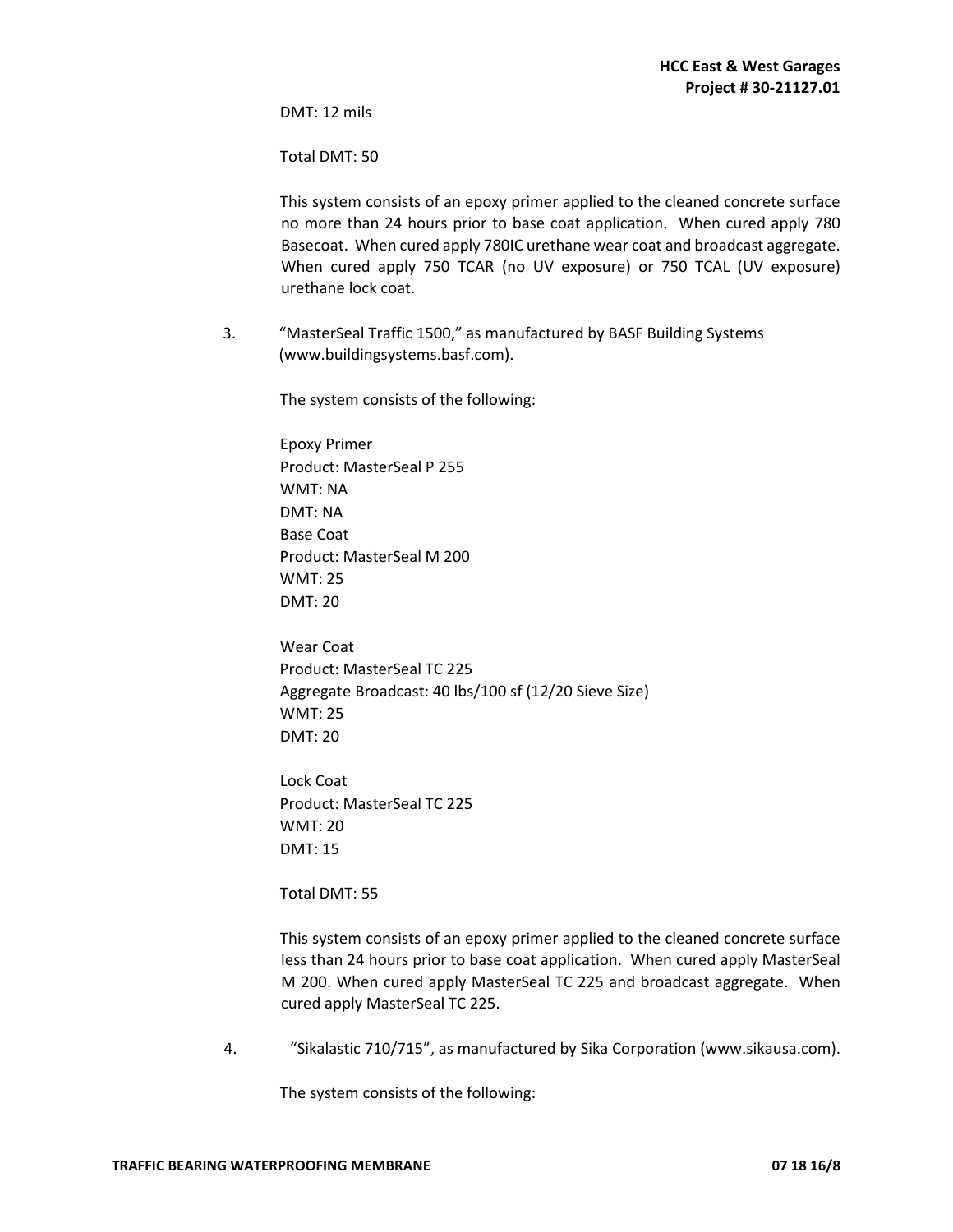Epoxy Primer Product: Sikafloor FTP WMT: NA DMT: NA

Base Coat Product: Sikalastic 710 WMT: 32 DMT: 23

Wear Coat Product: Sikalastic 715 Aggregate Broadcast: 10-15 lbs/100 sf (12/20 Sieve Size) WMT: 11 DMT: 8

Double Texture Coat Product: Sikalastic 715 Aggregate Broadcast: 10-15/100 sf (12/20 Sieve Size) WMT: 16 DMT: 12

Lock Coat Product: Sikalastic 715 WMT: 16 DMT: 12

Total DMT: 55 (double texture)

This system consists of an epoxy primer applied to the cleaned concrete surface for no more than 24 hours prior to base coat application. When cured apply Sikalastic 710 urethane base coat. When cured apply Sikalastic 715 urethane wear coat and broadcast aggregate. When cured apply Sikalastic 715 urethane double texture coat and broadcast aggregate. When cured apply Sikalastic 715 urethane lock coat.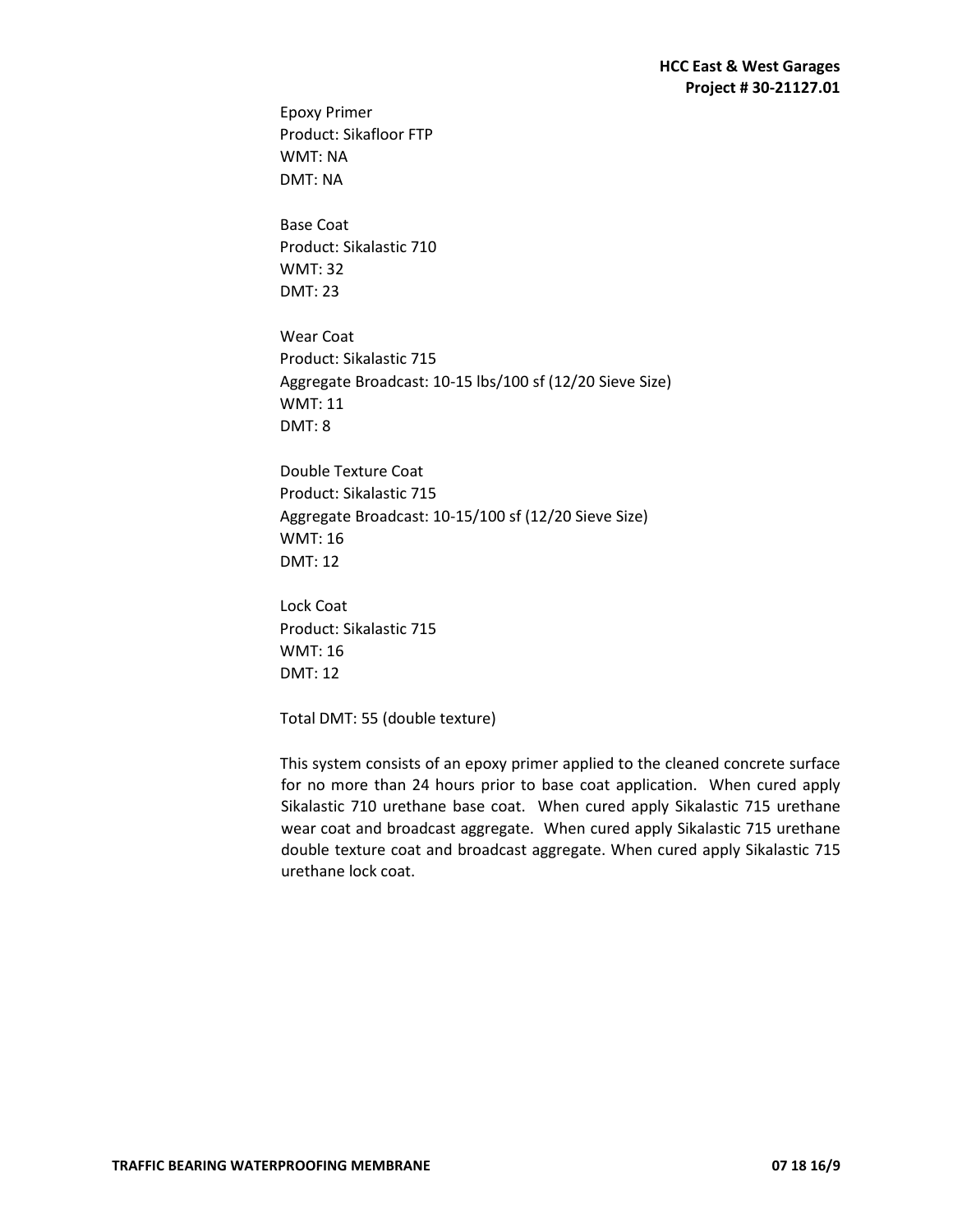5. "Qualideck Coating System," as manufactured by APT (www.advpolytech.com).

The system consists of the following:

Epoxy Primer Product: Qualipur 102 Primer WMT: NA DMT: NA

Base Coat Product: 252 Basecoat WMT: 20 DMT: 20

Wear Coat Product: 372 Aggregate Loading: 15-20 lbs/100 sf (12/20 Sieve Size) WMT: 15 DMT: 15

Lock Coat Product: 372 (no UV exposure) or 512 (UV exposure) WMT: 15 DMT: 15

Total DMT: 50

This system consists of an epoxy primer applied to the cleaned concrete surface no more than 24 hours prior to base coat application. When cured apply 252 Basecoat. When cured apply 372 urethane wear coat and broadcast aggregate. When cured apply 372 (no UV exposure) or 512 (UV exposure) urethane lock coat.

#### B. WATERPROOFING MEMBRANE (Base Coat)

(1) The base coat (membrane) shall meet the following minimum performance criteria:

> (a) Minimum Tensile Strength (ASTM D412): Base Coat - 1,000 psi Top Coat – 2,000 psi

(b) Minimum Elongation (ASTM D412): Base Coat - 350%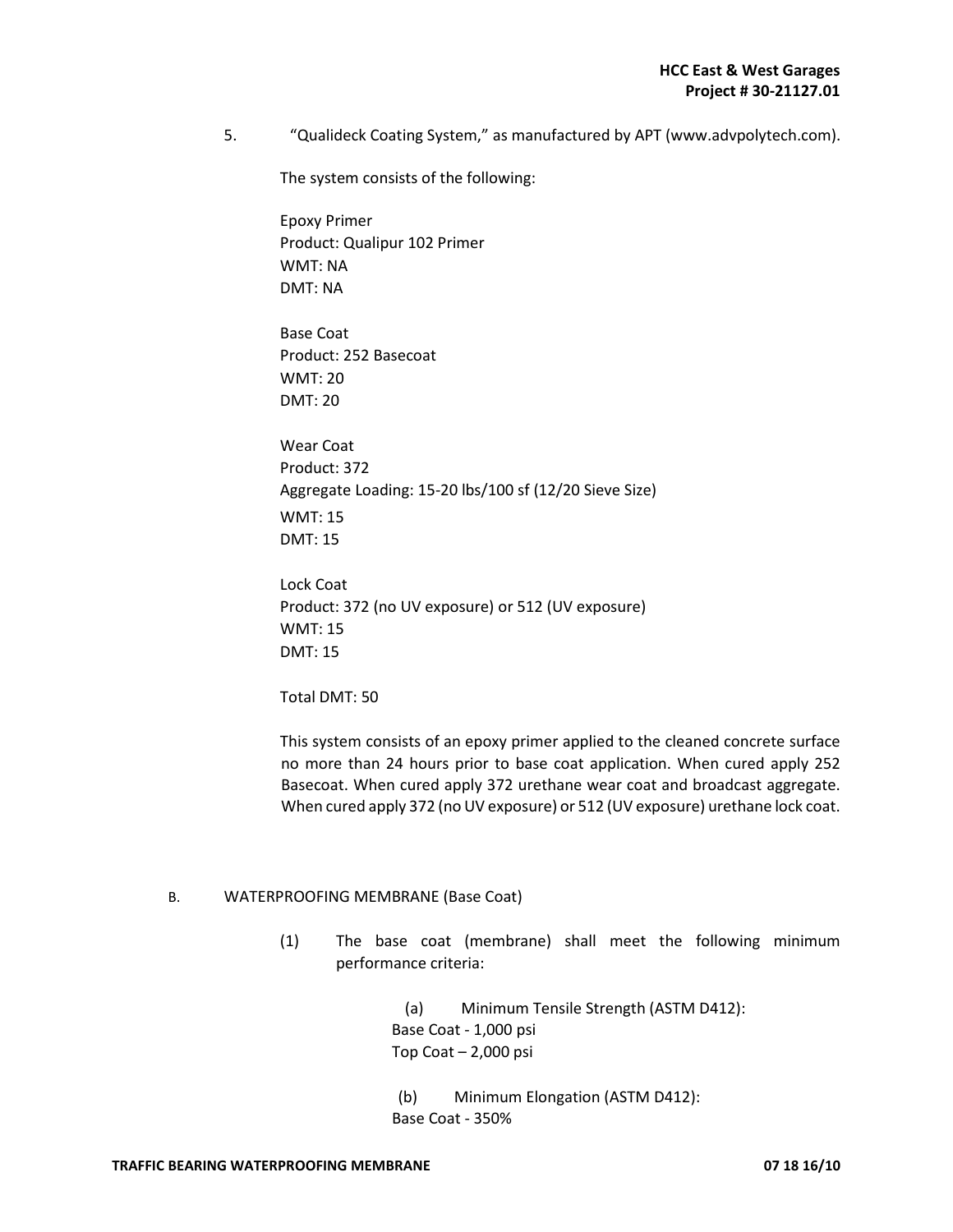(c) Minimum Adhesion – one of the following:

ASTM D903:Base Coat - 20 psi ASTM C794: Base Coat – 25 psi ASTM D4541: Base Coat – 250 psi ACI 503: Failure occurs in concrete when fc<6000 psi

- (d) A light application of primer compatible with the elastomeric seal coat shall be applied onto the clean, dry concrete surface. The elastomeric coating shall be applied uniformly to the primed surface. The elastomeric base coat shall be applied in strict accordance with manufacturer's requirements for the system and verified by wet mil thickness testing (minimum one test per 500 square feet). The coating shall be allowed to cure adequately. Special treatment shall be provided at all construction joints, cove joints and at all cracks over 1/16" in width. This special treatment shall be included in the bid price for the waterproofing membrane installation. The coating shall also be applied at base of columns, walls and curbs to produce a 4" minimum high base.
- (2) Minimum System Thickness (Dry Mils): As herein specified or 20 mils, whichever is greater
- C. WEARING COURSE
	- (1) A compatible wearing course shall be applied over the base coat in accordance with the manufacturer's instructions. A selected aggregate shall be broadcast evenly over the surface and fall on the surface in vertical direction so as not to displace uncovered coating. **The aggregate shall be 12/20 mesh sand approved by the Engineer and broadcast evenly over the surface, unless noted otherwise.**
	- (2) A compatible second wearing course, when specified herein, shall be applied over the base coat in accordance with the manufacturer's instructions. A selected aggregate shall be broadcast evenly over the surface and fall on the surface in vertical direction so as not to displace uncovered coating. **The aggregate shall be 12/20 mesh sand approved by the Engineer and broadcast evenly over the surface, unless noted otherwise.**
	- (3) Aggregates should be spread to an excess thickness until surface appears dry. After the coating has sufficiently cured, the excess aggregates shall be removed and the tie coat shall be applied to the surface.
- D. LEVELING COURSE (IF REQUIRED)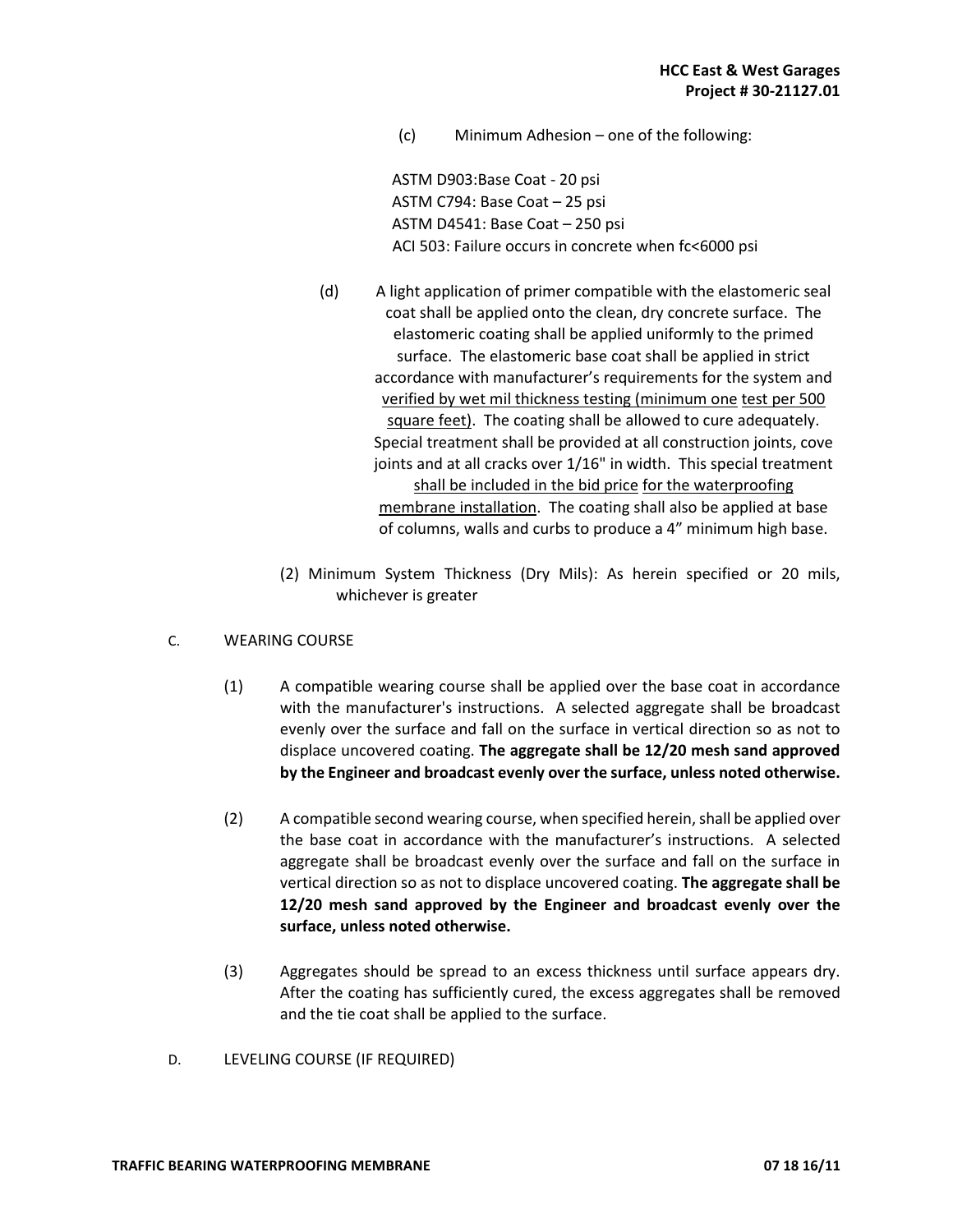## **HCC East & West Garages Project # 30-21127.01**

(1) A compatible leveling course shall be applied directly onto the concrete surface after cleaning and prior to application of the primer. The leveling course is intended to fill and smooth pop-outs, scaling, depressions and pitting in the concrete surface due to abrasion, finishing problems or other existing conditions. Products listed below should be confirmed with the manufacturer's instructions.

#### Neogard:

Leveling of the concrete surface prior to membrane system application in order to achieve a suitable substrate shall be performed using a Neogard 70714/70715- 09 epoxy and sand mixture or FC base coat, depending on profile of concrete.

## Lym-Tal:

Leveling of the concrete surface prior to membrane system application in order to achieve a suitable substrate shall be performed using Iso-Flex 750 base coat extended with sand.

## MasterSeal:

Leveling of the concrete surface prior to membrane system application in order to achieve a suitable substrate shall be performed using MasterSeal 350 two component, fast-setting 100% solids epoxy, extended with sand as needed.

## Sika:

Leveling of the concrete surface prior to membrane system application in order to achieve a suitable substrate shall be performed using either the Sikalastic 720 base coat with a mixture of sand, or by using the Sikadur 21 Lo-Mod with a mixture of sand as needed.

#### APT:

Leveling of the concrete surface prior to membrane system application in order to achieve a suitable substrate shall be performed using 152 Urethane Primer extended with sand.

## **PART 3 - EXECUTION**

- 3.01 QUALITY CONTROL TESTING
	- A. General:
		- 1. The Contractor will employ and pay for a testing laboratory to perform tests and to submit test reports.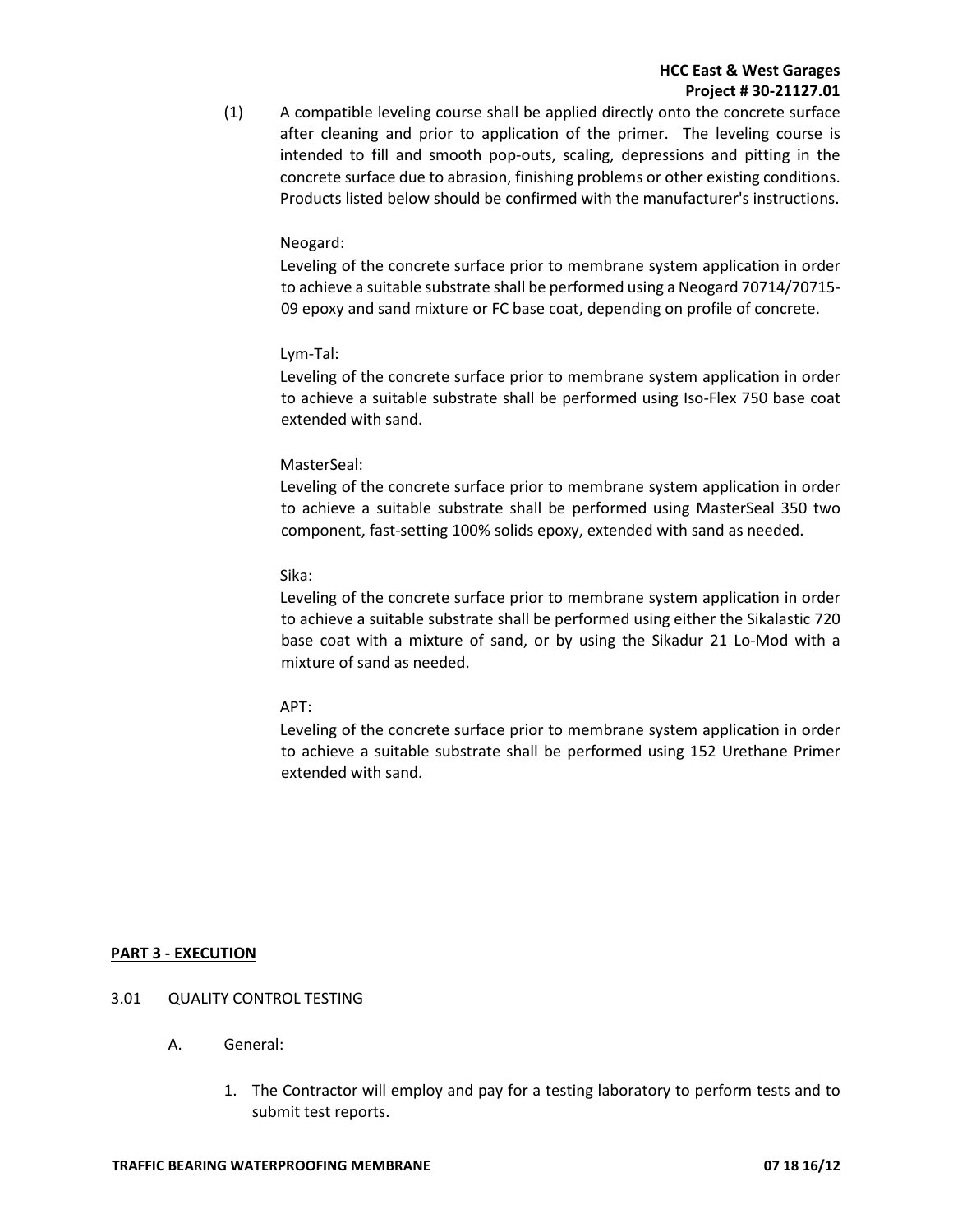- 2. All testing shall be performed by a qualified independent testing agency, which shall be submitted to the Engineer/Owner for approval.
- 3. All test reports shall include date, time, and existing site conditions (temperature, rain, fog, cloudy, etc.). All reports are to be submitted to the Engineer/Owner and manufacturer within one working day.
- 4. At the preconstruction meeting, a representative from an approved Testing Agency and a representative from the manufacturer must be present. During this meeting the scope of the testing program will be discussed.
- 5. Any test results that do not meet the specified requirements are to be reported immediately to the contractor. Immediate actions shall be taken by the contractor to address the non-compliant test result to insure that the system installed is as specified.
- B. Mil Thickness Readings
	- 1. Wet Mil thickness readings shall be taken during the installation of the pre-primer (if required), primer, basecoat, wear course, additional wear course, lock coat, etc. One reading shall be performed per 1,000 s.f. and recorded. Test results recorded shall include material being measured (primer, basecoat, etc.), measured thickness, location (column lines, level, etc.). Test results are to be directly forwarded to the Engineer/Owner and manufacturer within one working day.
	- 2. Dry Mil thickness reading shall between 2 to 3 days after the completion of the installation of the entire system. A minimum of one test shall be performed per 10,000 s.f. of slab area or per the manufacturer's recommendation. For sampling locations, testing agency will be required to install coupons (duct tape) on deck prior to installation of waterproofing membrane allowing a piece to extend above the finished surface. Once system is fully cured, each location shall be cut out and sent to lab for evaluation. Test results recorded shall include measured thickness and location (column lines, level, etc.). All sampling areas shall be repaired by contractor and shall receive entire waterproofing system.
- C. A manufacturer's representative shall be required to visit the site at least once per week during the installation process to inspect and evaluate surface preparation, material storage, installation procedures, testing, overall workmanship, etc. and any other factor(s) influencing the quality of the installation. A field report shall be issued and submitted to the Engineer/Owner summarizing the visit.
- D. Additional Tests: The testing service will make additional tests at no cost to the Engineer/Owner when test results indicate specified characteristics have not been attained, as directed by the Engineer. Testing service may conduct tests to determine DMT, proper adhesion (to both the substrate and/or intermediate coats), chemical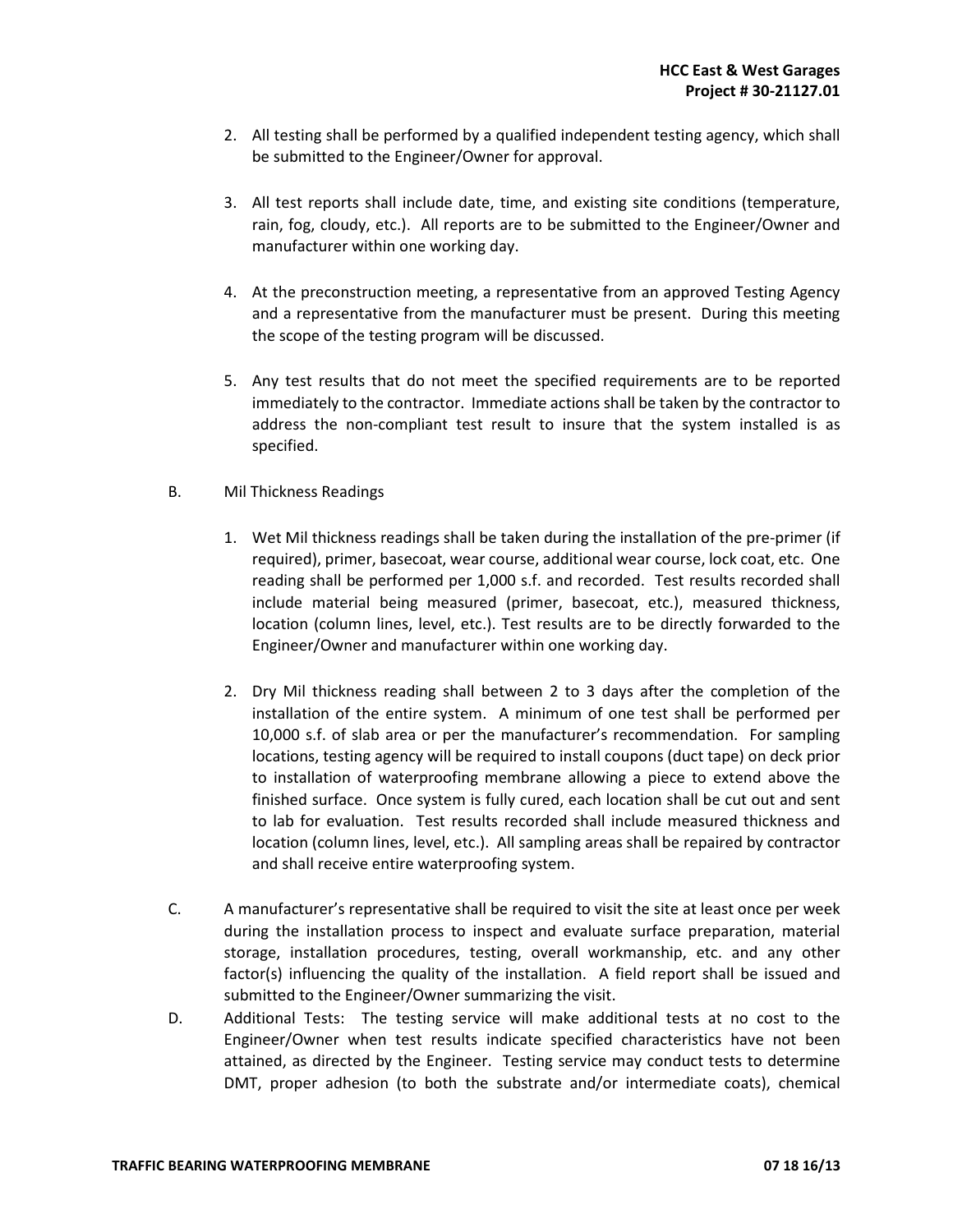composition of individual components (primer, basecoat, topcoat), or other methods as directed. Contractor shall pay for such tests.

## 3.02 CONDITION OF SUBSTRATE

- A. Examine the substrate and the conditions under which the elastomeric waterproofing work is to be applied. Do not proceed with the work until unsatisfactory conditions have been corrected and approved by the manufacturer's representative.
	- (1) Installation of products constitutes Installers and Manufacturer's acceptance of existing construction.

#### 3.03 PREPARATION OF SUBSTRATE

- A. Clean the substrate of protrusions, dust, debris, oily materials and other substances detrimental to the work, as recommended by the waterproofing system's manufacturer.
	- (1) Shot blast horizontal surfaces to remove contaminants and to provide a clean uniform textured surface. Any other proposed cleaning methods must be submitted and approved by the Engineer.
	- (2) Clean vertical surfaces of column bases, spandrels, walls, protrusions, etc., to provide a clean uniform textured surface.
- B. Install cant strips and similar accessories as shown and as recommended by the waterproofing manufacturer (even though not shown) in the manner recommended by the manufacturer.

#### 3.04 FLASHINGS, PRIMERS AND JOINT CONTROL

- A. Cracks/Construction Joints: At locations of possible movement in the substrate construction, including cracks which have developed and construction joints, prepare the substrate to increase the fluid applied waterproofing capability for bridging the movement without failure. Use only products which have been determined to be compatible with the elastomeric waterproofing.
- B. Fill voids and non-moving cracks and joints in the substrate with sealant or other compounds as recommended by the waterproofing manufacturer for compatibility. Fill rough areas of substrate (rough within limitations specified by the manufacturer) with a feathered-out coating of elastomeric waterproofing, squeegee-applied to form a smooth top surface.
- C. Prime substrate as recommended by the waterproofing system's manufacturer.
- D. Mask off adjoining surfaces not to receive fluid applied waterproofing, to effectively prevent the spillage or migration of materials outside the membrane area.
- 3.05 INSTALLATION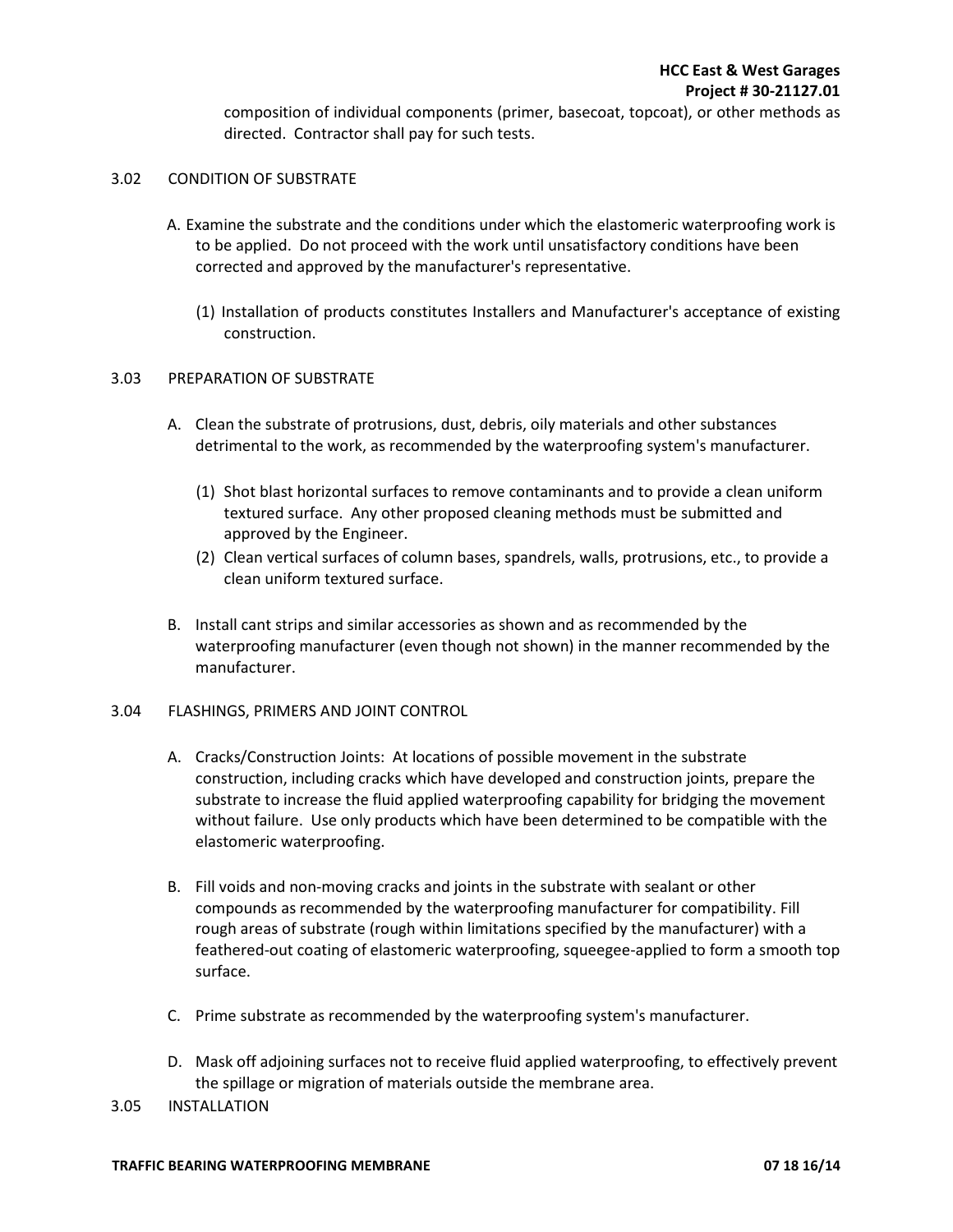- A. Manufacturer's Technical Representative: Start the installation of elastomeric waterproofing membrane, only in the presence and with the advice of the manufacturer's technical representative. A series of four (4) wet mill gauge tests shall be conducted for every 1000 sq. ft. on the first day of installation in the presence of the representative to ensure proper coverage rate.
- B. General: Comply with manufacturer's instruction, except where more stringent requirements are shown or specified, and except where project conditions require extra precautions or provisions to ensure satisfactory performance of the work.
- C. Mix separately packaged components in accordance with manufacturer's instructions.
- D. Apply the elastomeric membrane to the primed deck within the time specified by the manufacturer.
- E. Apply a uniform coating of cold applied elastomeric waterproofing to the substrate and adjoining surfaces indicated to receive the membrane.
	- (1) Apply coating by hand, complying with manufacturer's recommendations regarding horizontal and vertical surfaces.
	- (2) Provide waterproof membrane at base of columns, spandrels, to produce a 4" minimum high base. Curb surfaces shall be considered floors and waterproofed unless otherwise noted.
- F. Wearing Surface: Apply top coat in one or two applications to achieve the specified dry film thicknesses.
	- (1) While coating is still fluid, uniformly broadcast aggregate over the surface at the rate specified.
	- (2) After top coat has cured, remove all excess aggregate from the deck surface.
	- (3) Apply a tie coat to the cured surface to encapsulate the top layer of aggregate.
- G. Permit cold applied membrane to cure without delay, and under conditions which will not contaminate or deteriorate the fluid applied waterproofing material. Block off traffic and protect membrane from physical damage.
- 3.06 CLEAN-UP
	- A. Upon completion of work, carefully examine entire installation. Correct all defective or damaged work.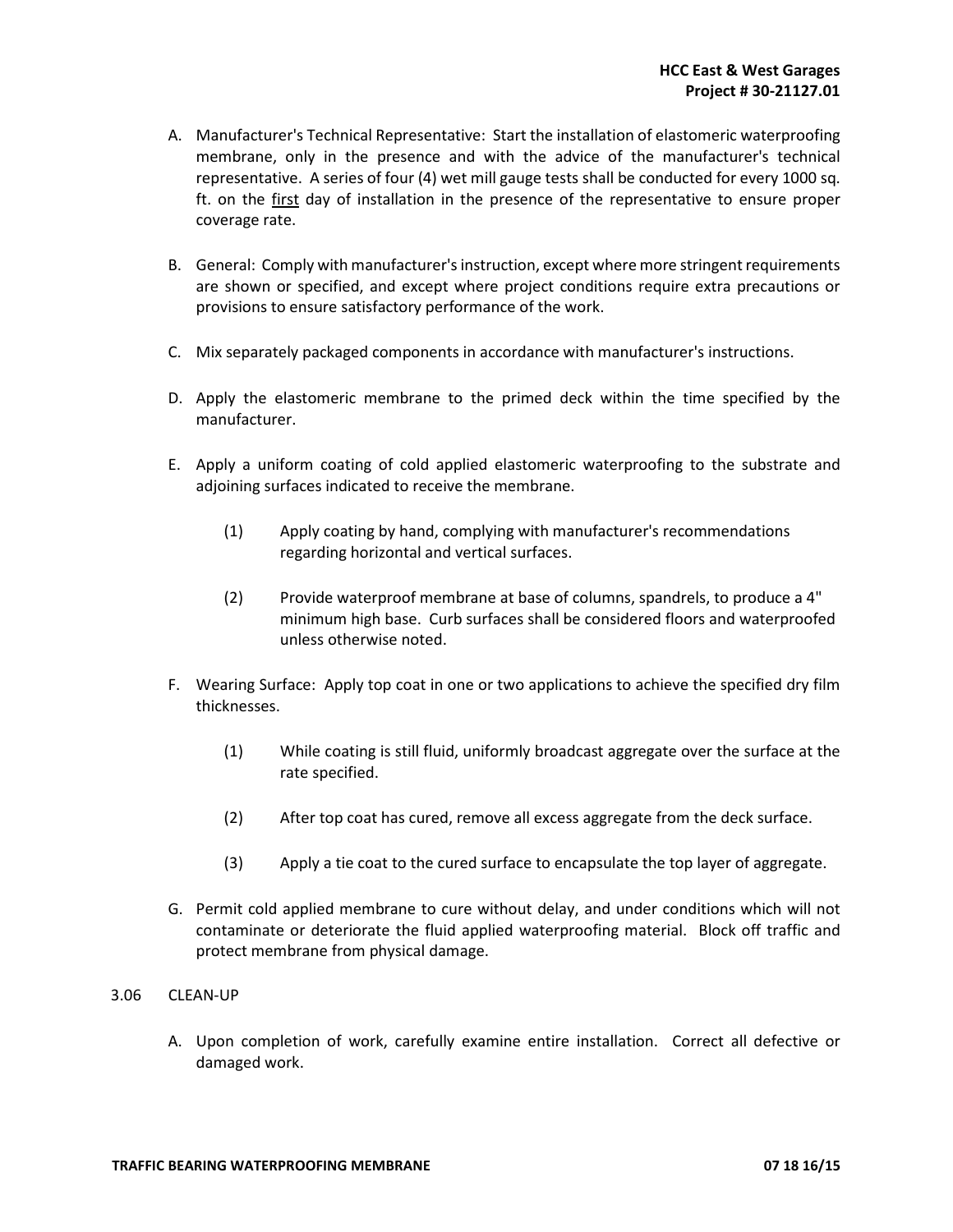B. Upon completion, or at such other times as directed, remove all surplus materials, cartons, rubbish and debris resulting from these operations and legally dispose of off-site.

## 3.07 PERFORMANCE REQUIREMENTS

- A. It is required that traffic topping be watertight and not deteriorate excessively under normal weather exposure and for normal traffic conditions in applications indicated, not under manufacturer-recommended cleaning procedures, for period of warranty.
- B. It is required that traffic topping work not deteriorate under spillage of motor oil, transmission fluids, and other motor vehicle operating compounds, nor for exposure to normal ice/snow melting substances not specifically excluded by manufacturer's product information.

## 3.08 PROTECTION

A. Provide protection to ensure that work will be without damage or deteriorations at time of final acceptance.

#### **END OF SECTION**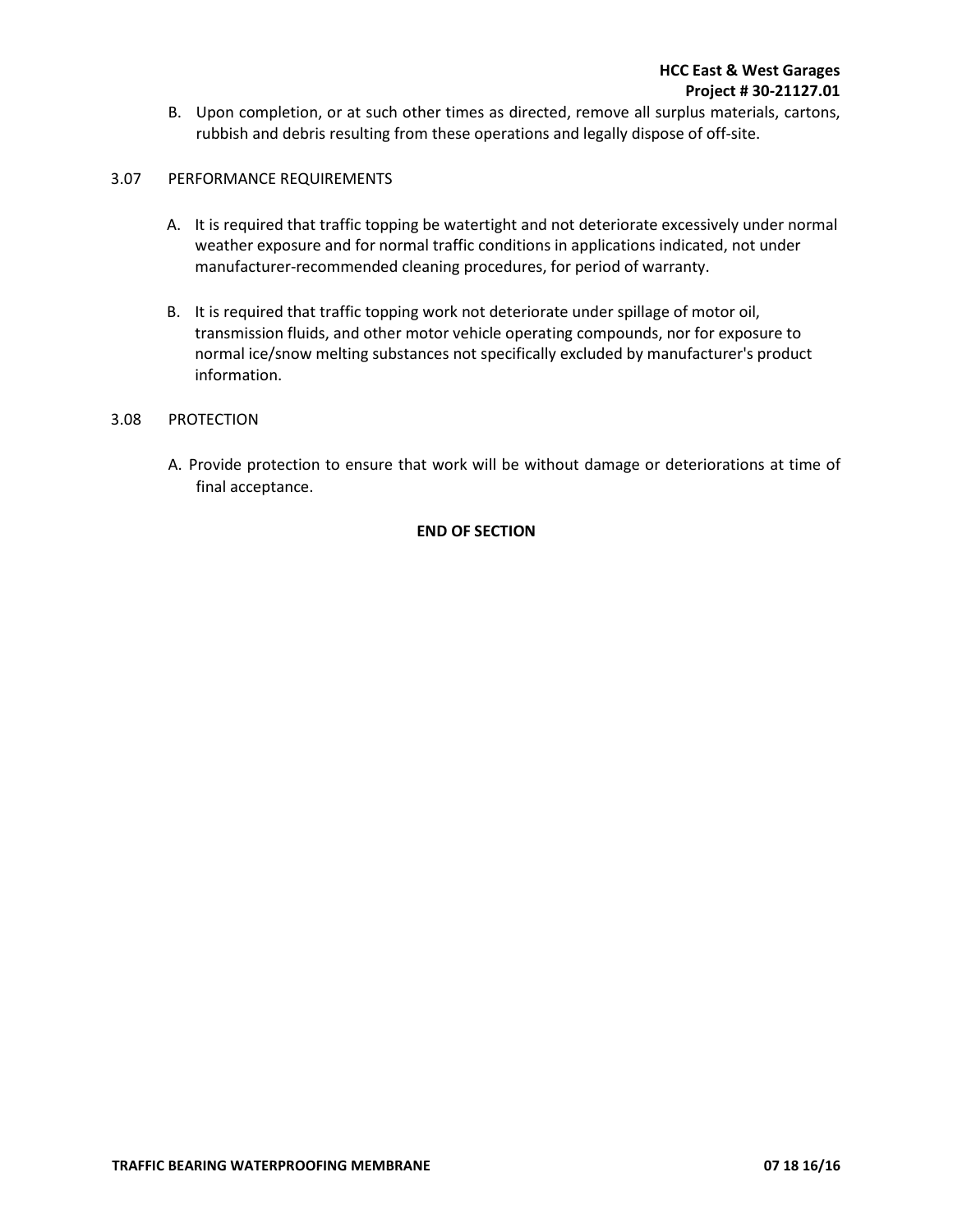#### **SECTION 07 92 00**

#### **SEALANTS AND CAULKING PART 1 - GENERAL**

#### 1.01 RELATED DOCUMENTS:

A. Drawings and general provisions of the contract, including General and Supplementary Conditions and Division 1 Specification Sections, apply to this Section.

#### 1.02 DESCRIPTION OF WORK:

- A. Sealing and caulking of floor cracks, construction and/or control joints and cove joints in the areas shown on drawings or designated by the Consultant. In the case of repair of existing cracks/joints which are sealed or filled with other materials, the existing sealant material shall be raked out and the exposed concrete cleaned by sandblasting or grinding at those locations designated for repair. The sealant shall be compatible with any specified waterproofing membrane base coat material.
- B. Removal of all existing sealants throughout the building façade and installing silicone sealants.

#### 1.03 QUALITY ASSURANCE

- A. Obtain elastomeric materials from only manufacturers who will, if required, send a qualified technical representative to project site, for the purpose of advising the installer of proper procedures and precautions for the use of the materials.
- B. The Contractor shall have a minimum of three years of experience in performing work similar to that shown in the drawings and specifications.
- C. The Contractor shall submit a list of five projects in which similar work to that specified hereinbefore was successfully completed. The list shall contain the following for each of the five projects:
	- 1. Project Name
	- 2. Owner of Project
	- 3. Owner's Representative, Address and Telephone Number
	- 4. Brief Description of Work
	- 5. Cost of Portion of Work Similar to that Specified in this Section
	- 6. Total Restoration Cost of Project
	- 7. Date of Completion of Work

The sum of the costs of the five projects provided shall be a minimum of \$50,000.

D. A full time on-site supervisor shall be provided by the contractor for the duration of the sealant and caulking work. This supervisor shall have had a minimum of 2 years documented supervisory experience with the products to be used.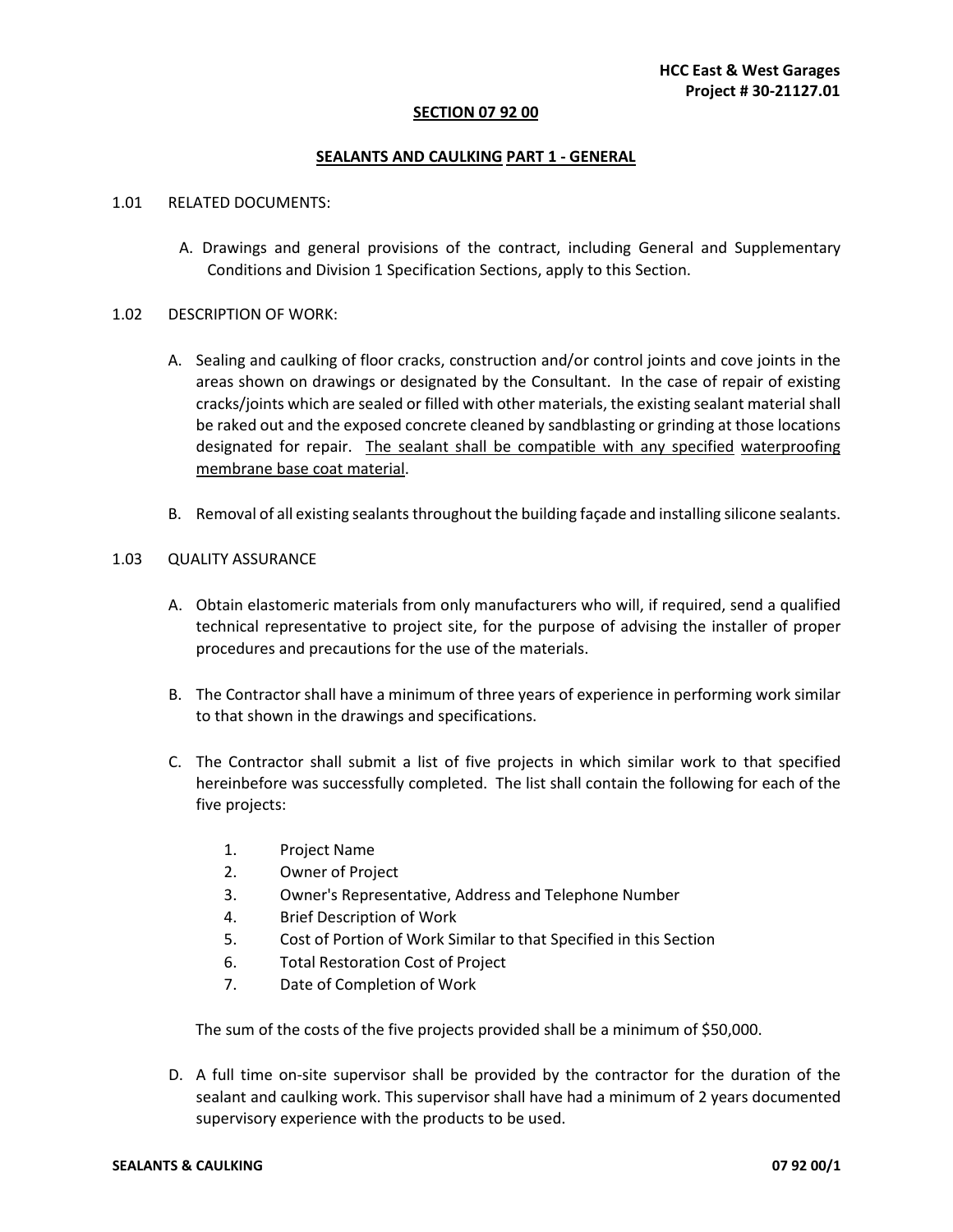## 1.04 SUBMITTALS

- A. Manufacturer's Data: Submit manufacturer's specifications, recommendations and installation instructions for sealant, caulking compound and associated miscellaneous material required. Include manufacturer's published data, or letter of certification, or certified test laboratory report indicating that each material complies with the requirements and is intended generally for the applications shown.
- B. Samples: Submit color samples of caulking from which the Owner will select color.

## 1.05 JOB CONDITIONS

- A. Examine all surfaces to receive work of this Section and report to the Architect any condition which is not acceptable. Commencement of work on any continuous run constitutes acceptance of conditions and places the responsibility of a sound installation on this section.
- B. Weather Conditions: Do not proceed with installation of sealants under adverse weather conditions, or when temperatures are below or above manufacturer's recommended limitations for installation. Proceed with the work only when forecasted weather conditions are favorable for proper cure and development of high early bond strength. Wherever joint width is affected by ambient temperature variations, install elastomeric sealants only when temperatures are in the lower third of manufacturer's recommended installation temperature range, so that sealant will not be subjected to excessive elongation and bond stress at subsequent low temperatures. Coordinate time schedule to avoid delay of project.

#### 1.06 DELIVERY AND STORAGE

 A. Materials shall be delivered and stored in original, unopened manufacturer's containers with brand marked clearly thereon. Materials shall be stored in a dry location, protected from adverse conditions.

#### 1.07 SPECIAL PROJECT WARRANTY

A. System manufacturer will have the full responsibility for: (1) Instructing the Contractor on the required configuration of joints and (2) Reviewing and approving tooled joints constructed as a part of surface preparation prior to installing the sealant.

B. The Contractor shall provide a single source performance guarantee that the joint system repaired, including related work in the slab/facade installed by the Contractor, will achieve airtight or watertight seal, will not fail in adhesion, cohesion, will maintain color stability, will maintain bond and not stain. Provide copy of actual warranty to be provided at the completion of the work and a letter from manufacturer indicating their intent to issue warranty for referenced project. The warranty period will be as follows, from the date of acceptance by the Owner.

1. For urethane sealants the warranty will be for a five year period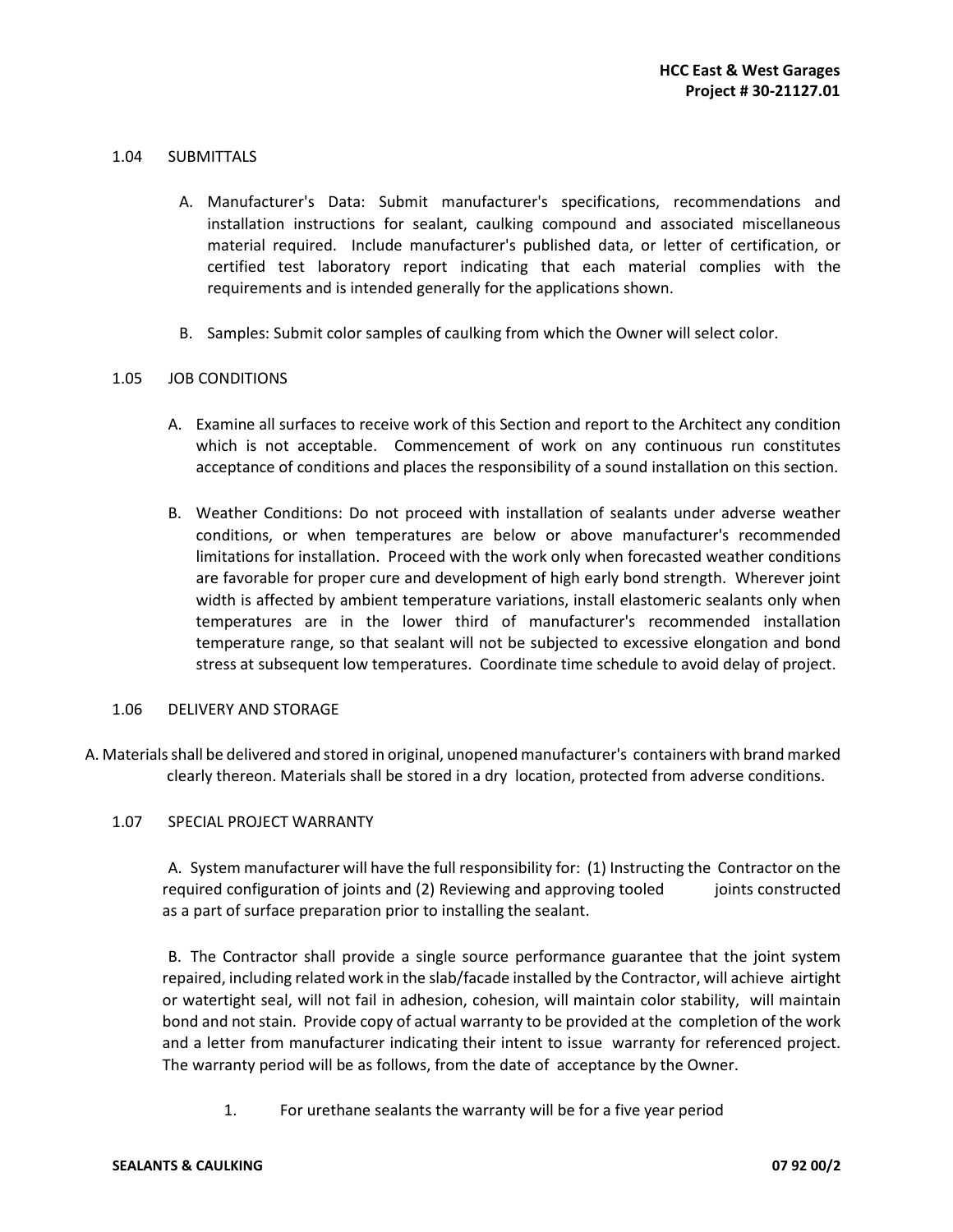- 2. For hybrid sealants the warranty will be for a ten year period
- 3. For silicone sealants the warranty will be for a twenty year period

D. Should defects in materials or workmanship be discovered within the warranty period, make satisfactory repairs thereto promptly without additional cost to the Owner.

## **PART 2 - PRODUCTS**

## 2.01MATERIALS:

- A. The joint sealant to be used for cracks and construction joints shall be two component polyurethane sealants of the chemically curing type containing no asphalt, coal tar, or plasticizers. The sealant shall be used with a compatible primer specified by the manufacturer. Approved products for use are:
	- 1. "MasterSeal-SL-2" as manufactured by BASF Building Systems (www.buildingsystems.basf.com)
	- 2. "Vulkem 45SSL (with catalyst) or THC-900" as manufactured by Tremco 800-3217906
	- 3. "Iso-Flex 880GB Sealant" as manufactured by LymTal International, Inc. 800-3738100
	- 4. "Sikaflex-2C-SL," as manufactured by Sika Corporation 800-933-SIKA
- B. The sealant to be used shall meet or exceed the requirements of Interim Federal Specification TT-S0027-E, Sealants Class A, Type 1 and 2. The sealant shall not de-bond or fail while elongated 25 percent in a water immersion test, according to Federal Specification TT-S-0027- E. When tested according to Paragraph 4.3.5. of Federal Specification TT-S-0027E, weight loss shall not be greater than 5 percent. Shore A hardness under standard conditions shall be 25- 30.
- C. The cove sealant to be used shall be a non-sag, two component polyurethane sealants of the chemically curing type containing no asphalt, coal tar, or plasticizers. The cove joint sealant shall comply with Federal Specification TT-S-00227E, Type II, Class A, Corporation of Consultants CRD-C-506-72; ASTM C-920-79, Type M, Grade NS, Class 25.

Approved Cove Sealants are as follows:

- 1. "MasterSeal-NP-2" as manufactured by BASF Building Systems (www.buildingsystems.basf.com)
- 2. "Dymeric 240FC" or "THC-901" as manufactured by Tremco 800-321-7906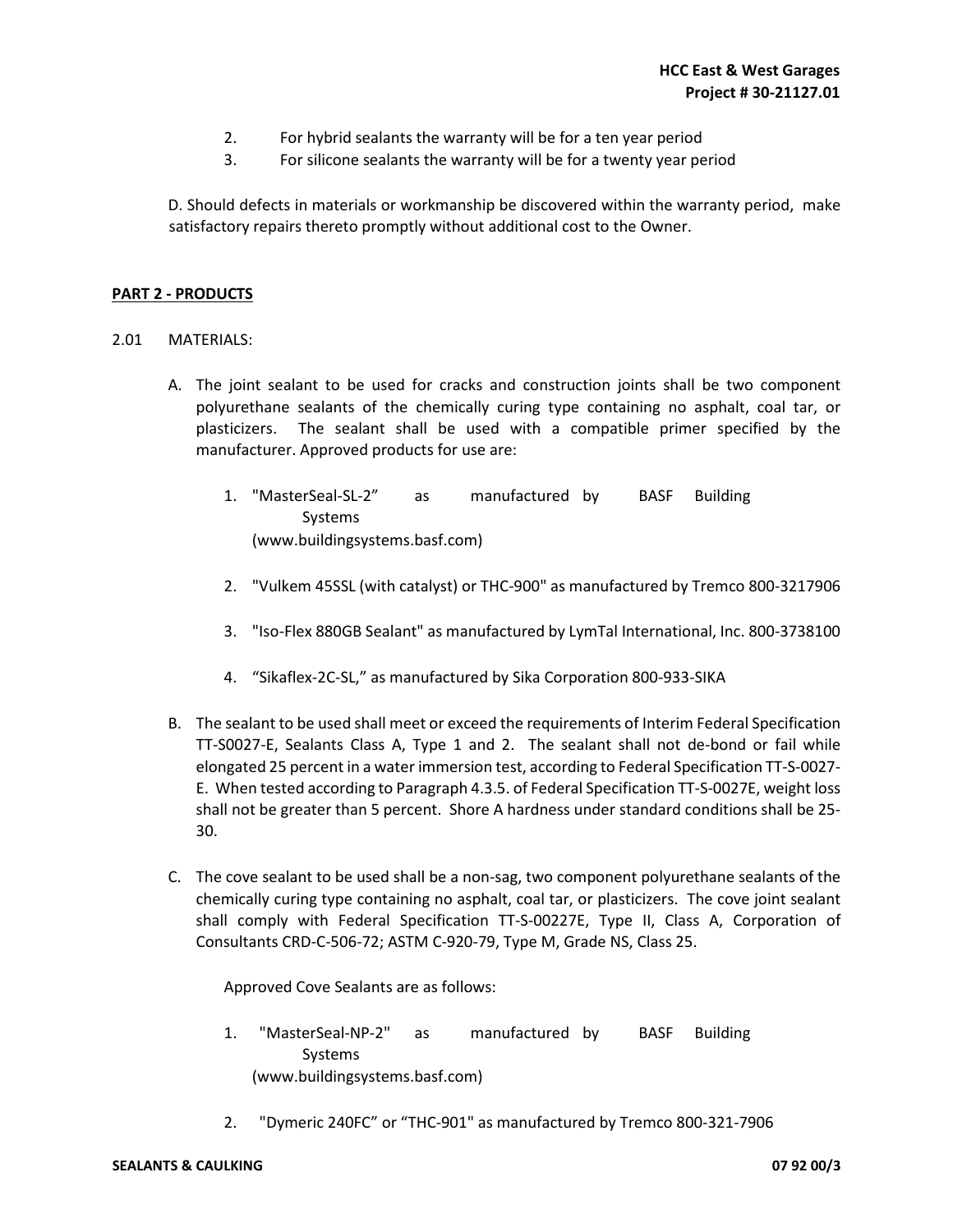- 3. "Iso-Flex 881 NS Sealant" as manufactured by LymTal International, Inc. 810- 3738100
- 4. "Sikaflex-2C-NS," as manufactured by Sika Corporation 800-933-SIKA
- D. The joint sealant to be used on the exterior, vertical control joints shall be a one-part, fast curing, non-sag, silyl-terminated polyether elastomeric sealant. If necessary, the sealant shall be used with a compatible primer specified by the manufacturer. Approved products for use are:
	- 1. "MasterSeal-NP-150" as manufactured by BASF Building Systems (www.buildingsystems.basf.com)
	- 2. "Iso-Flex 825" as manufactured by LymTal International, Inc. (www.lymtal.com)
	- 3. "Dymonic FC" as manufactured by Tremco (www.tremcosealants.com).

Note: Color selection shall be by the Owner from standard choices available.

- E. The joint sealant to be used throughout the **building façade** shall be a silicone rubber sealant.
	- 1. ASTM C920, Type S, Class 25, Grade NS mold and mildew resistant type sealant.
	- 2. Approved silicone sealants must provide the required 20 year warranty.
	- 3. Products offered by manufacturers to comply with the requirements include the following:
		- a. Pecora
		- b. Tremco
		- c. General Electric
		- d. Dow

Note: Color selection shall be by the Owner from standard choices available.

F. The manufacturer of the sealant system used in this project shall share responsibility for all sealant work and joint preparation.

#### 2.02 PRIMER AND FILLERS

- A. Joint Cleaner: Provide the type of joint cleaning compound recommended by the sealant or caulking compound manufacturer, for the joint surfaces to be cleaned.
- B. Joint Primer/Sealer: Provide the type joint primer/sealer recommended by the sealant manufacturer, for the joint surfaces to be primed or sealed.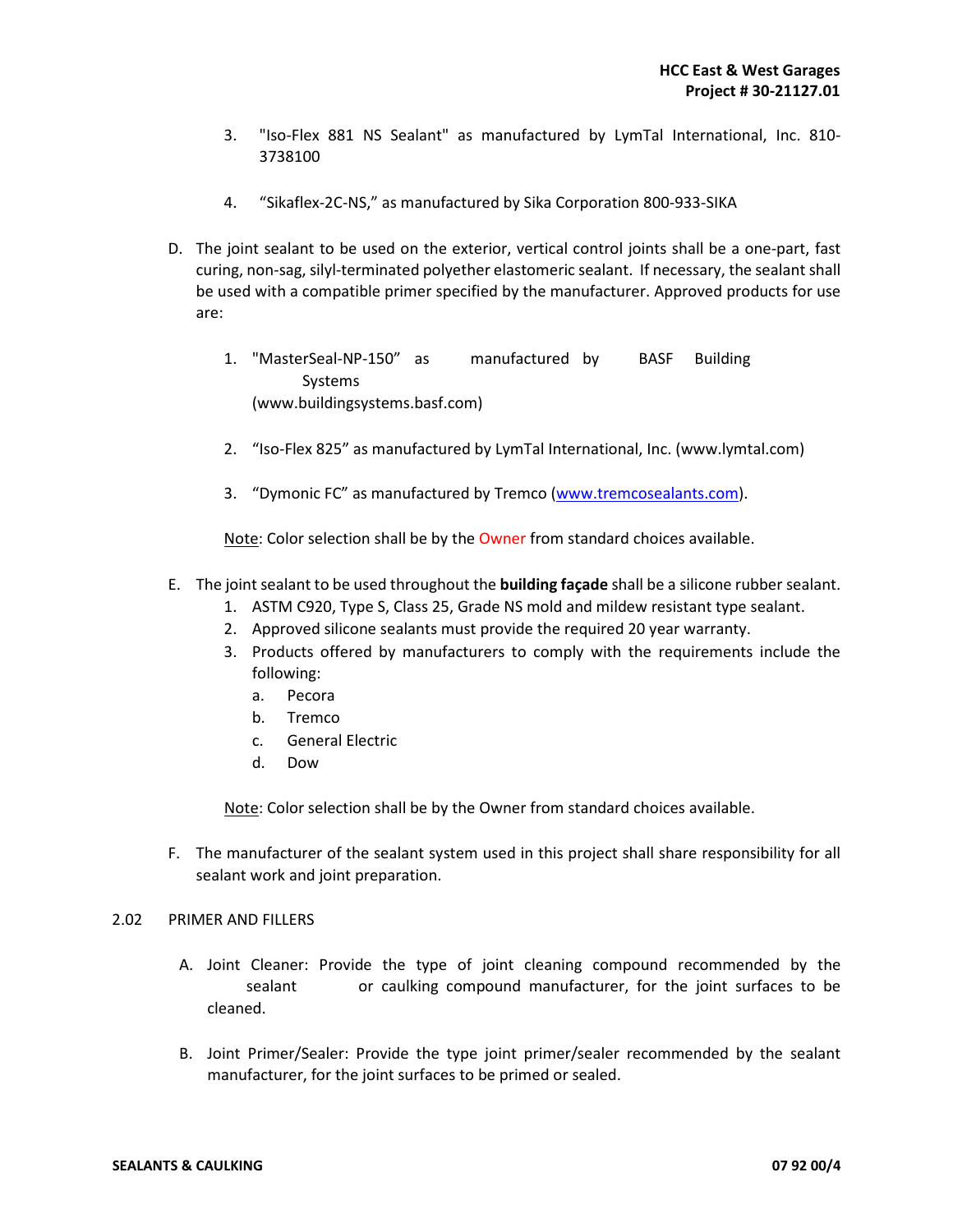- C. Bond Breaker Tape: Polyethylene tape or other plastic tape as recommended by the sealant manufacturer, to be applied to sealant-contact surfaces where bond to the substrate or joint filler must be avoided for proper performance of sealant. Provide selfadhesive tape wherever applicable.
- D. Sealant Backer Rod: Compressible rod stock polyethylene foam, polyethylene jacketed polyurethane foam, butyl rubber foam, neoprene foam or other flexible, permanent, durable non-absorptive material as recommended for compatibility with sealant by the sealant manufacturer. Provide size and shape of rod which will control the joint depth for sealant placement, break bond of sealant at bottom of joint, form optimum shape of sealant bead on back side, and provide a highly compressible backer to minimize the possibility of sealant extrusion when joint is compressed.
- 2.03 CELLULAR FOAM EXPANSION JOINT FILLERS

A. Expanded Polyethylene Joint Filler:

- 1. Provide flexible, compressible, closed-cell polyethylene of not less than 10 psi compression deflection (25%); except provide higher compression deflection strength as may be necessary to withstand installation forces and provide proper support for sealants; surface water absorption of not more than 0.1 lbs. per sq. ft.
- 2. Products offered by manufactured to comply with the requirements include the following:
	- a. Ethafoam SB: Dow Chemical Co.
	- b. Sonofoam; Sonneborn Building Products.
	- c. Expand-O-Foam; Williams Products, Inc.
- 2.04 CONCRETE CONTROL-EXPANSION JOINT FILLERS

A. Bituminous and Fiber Joint Filler:

- 1. Provide resilient and non-extruding type premolded bituminous impregnated fiberboard units complying with ASTM D1751-73 (78), FS HH-F-341-F-77, Type I and AASHTO M213-74.
- 2. Products offered by manufacturers to comply with the requirements include the following:
	- a. Flexcell; Celotex Corporation
	- b. Cane Fiber 1290; W. R. Grace & Co.
	- c. Fibre; W. R. Meadows, Inc.

## **PART 3 - EXECUTION**

## 3.01 CAULKING/SEALANT APPLICATION

#### **SEALANTS & CAULKING 07 92 00/5**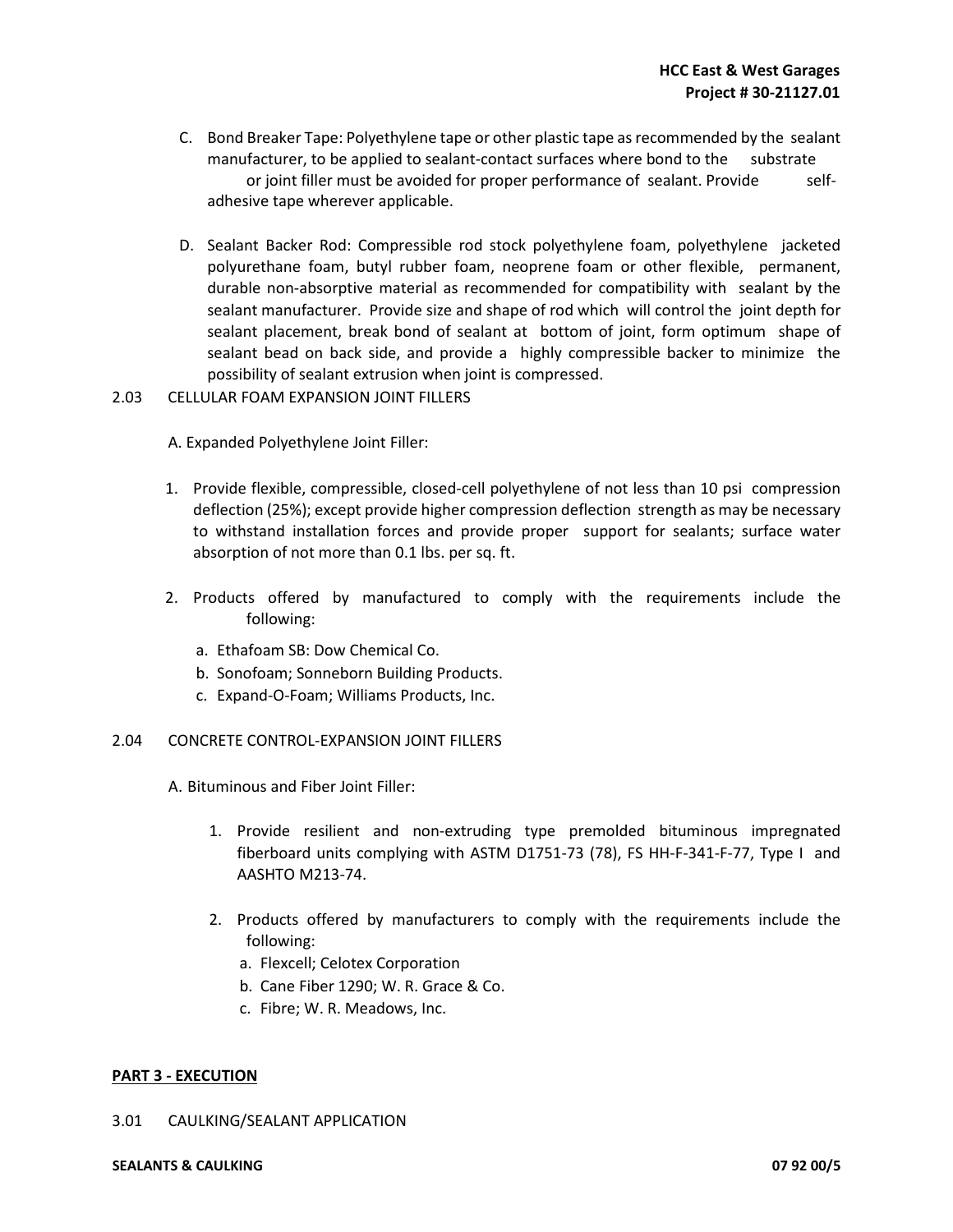- A. Joint Surface Preparation: Clean joint surfaces immediately before installation of sealant or caulking compound. Remove dirt, insecure coatings, moisture and other substances which would interfere with bond of sealant or caulking compound.
- 1. For elastomeric sealants, do not proceed with installation of sealant over joint surfaces which have been painted, lacquered, waterproofed or treated with water repellent or other treatment or coating unless a laboratory test for durability (adhesion), in compliance with Paragraph 4.3.9 of FS TT-S-00227E-70 has successfully demonstrated that sealant bond is not impaired by the coating or treatment. If laboratory test has not been performed, or shows bond interference, remove coating or treatment from joint surfaces before installing sealant.
- 2. Etch concrete and masonry joint surfaces to remove excess alkalinity, unless sealant manufacturer's printed instructions indicate that alkalinity does not interfere with sealant bond and performance.
- B. Typical Surface Preparation for Slab:
	- 1. The Contractor shall either grind the surface of all cracks and construction joints designated for repair with sealant to the shape of  $1/2$ " x  $1/2$ " v-groove, or sawcut a square  $\frac{1}{2}$ " x  $\frac{1}{2}$ " groove, grind sharp corner of groove and apply bond breaker to bottom horizontal surface. Edges of cracks or joints to be sealed shall be of sound concrete. Prior to installing sealant, surfaces shall be cleaned of foreign materials and debris, Vgroove ground and primed.
- C. Installation: Comply with sealant manufacturer's printed instructions except where more stringent requirements are shown or specified and except where manufacturer's technical representative directs otherwise.
	- 1. Prime or seal the joint surfaces wherever shown or recommended by the sealant manufacturer. Do not allow primer/sealer to spill or migrate onto adjoining surfaces.
	- 2. Install sealant backer rod for liquid elastomeric sealants, except where recommended to be omitted by sealant manufacturer for the application shown.
	- 3. Install bond breaker tape wherever required by manufacturer's recommendations to ensure that elastomeric sealants will perform properly.
	- 4. Employ only proven installation techniques, which will ensure that sealants will be deposited in uniform, continuous ribbons without gaps or air pockets, with complete "wetting" of the joint bond surfaces equally on opposite sides. Except as otherwise indicated, fill sealant rabbet to a slightly concave surface, slightly below adjoining surfaces. Where horizontal joints are between a horizontal surface and a vertical surface, fill joint to form a slight Cove so that joint will not trap moisture and dirt.
	- 5. Install sealants to depths as recommended by the sealant manufacturer but within the following general limitations, measured at the center (thin) section of the bead.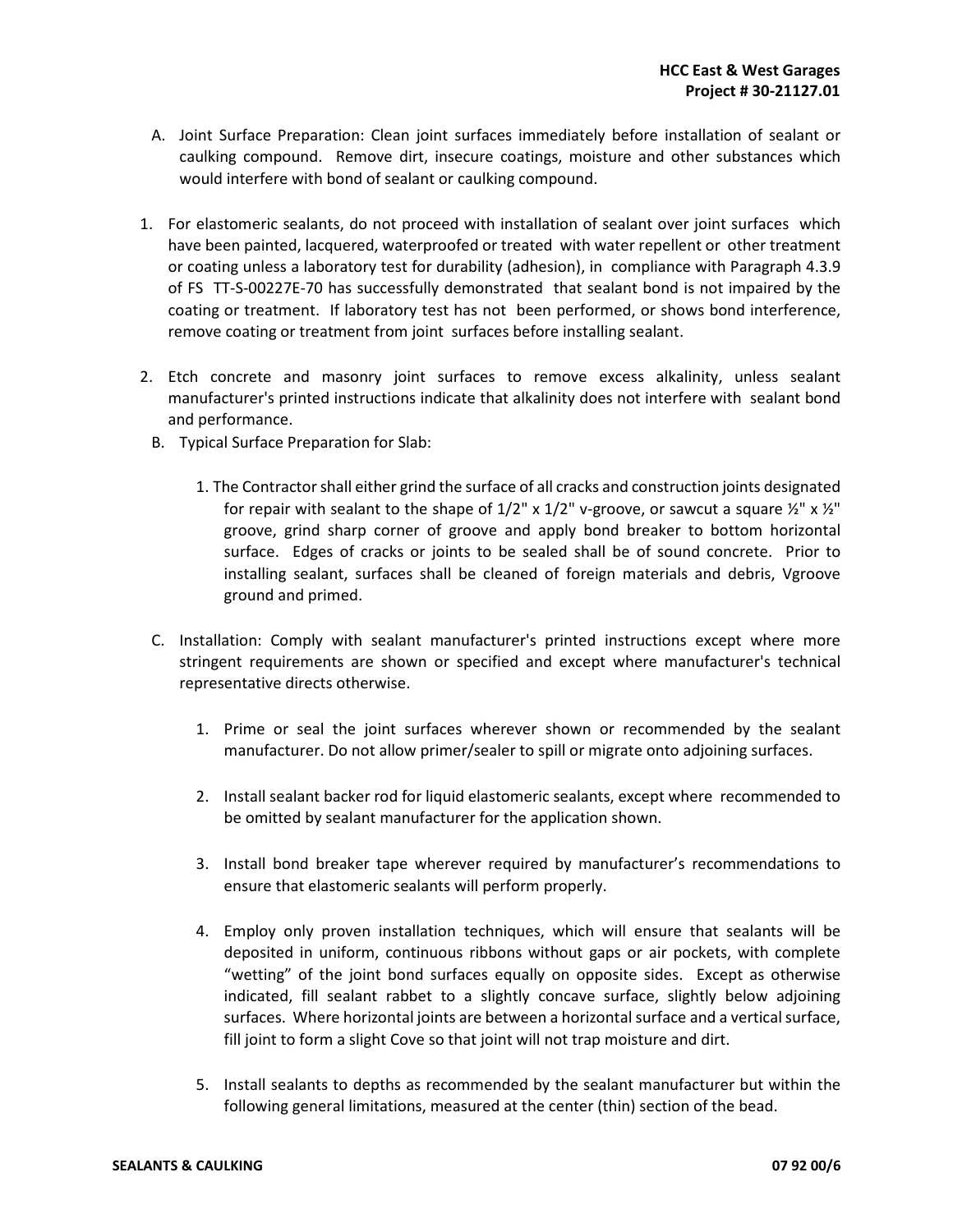- a. For sealed with elastomeric sealants and subject to traffic and other abrasion and indentation exposures, fill joints to a depth equal to 75% of joint width, but not more than 5/8 inch deep or less than 3/8 inch deep.
- b. For normal moving joints sealed with elastomeric sealants, but not subject to traffic, fill joints to a depth equal to 50% of joint width, but not more than  $\frac{1}{2}$  inch deep or less than 1/4 inch deep.
- 6. Spillage: Do not allow sealants or compounds to overflow or spill onto adjoining surfaces. Use masking tape or other precautionary devices to prevent staining of adjoining surfaces, by either the primer/sealer or the sealant/caulking compound.
- 7. Remove excess and spillage of compounds promptly as the work progresses. Clean the adjoining surfaces by whatever means may be necessary to eliminate evidence of spillage, without damage to the adjoining surfaces or finishes.
- D. Cure and Protection:
	- 1. Cure sealants and caulking compounds in compliance with manufacturer's instructions and recommendations to obtain high early bond strength, internal cohesive strength and surface durability.
	- 2. Provide all procedures required for the protection of sealants and caulking compounds during the construction period, so that they will be without deterioration or damage (other than normal wear and weathering) at the time of acceptance.

## 3.02 JOINT FILLERS

- A. Set units at proper depth or position in the joint to coordinate with other work, including the installation of bond breakers, backer rods and sealants. Do not leave voids or gaps between the ends of joint filler units.
	- 3.03 RECORD OF SEALED CRACK AND JOINT LOCATIONS AND TYPES:
		- A. After determining the cracks and joints to be sealed and the detail types required, the Contractor shall prepare scale shop drawings showing the sealed crack and/or joint locations and submit them to the Consultant for his approval. The Shop Drawings submitted shall be reviewed by the Consultant for the condition of the existing cracks/joints, the size/shape of the routed crack, and the type of detail selected.
		- B. The Shop Drawings submitted shall be used as a record of the detail types used and the measured number of linear feet of each sealed crack. Quantities of work done on a unit price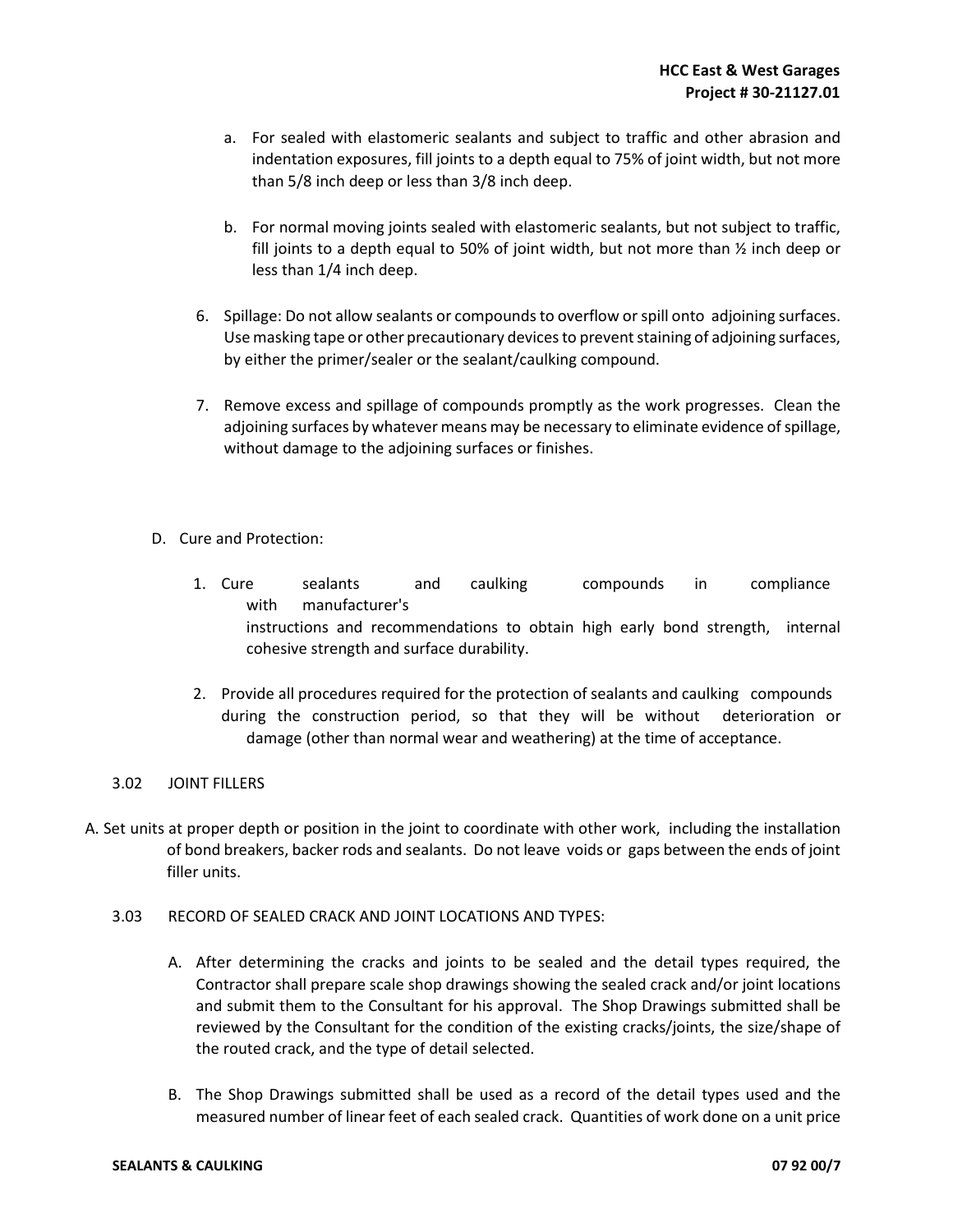# **HCC East & West Garages Project # 30-21127.01**

basis shall be recorded on the document and submitted to the Consultant with Request for Payment.

## **END OF SECTION**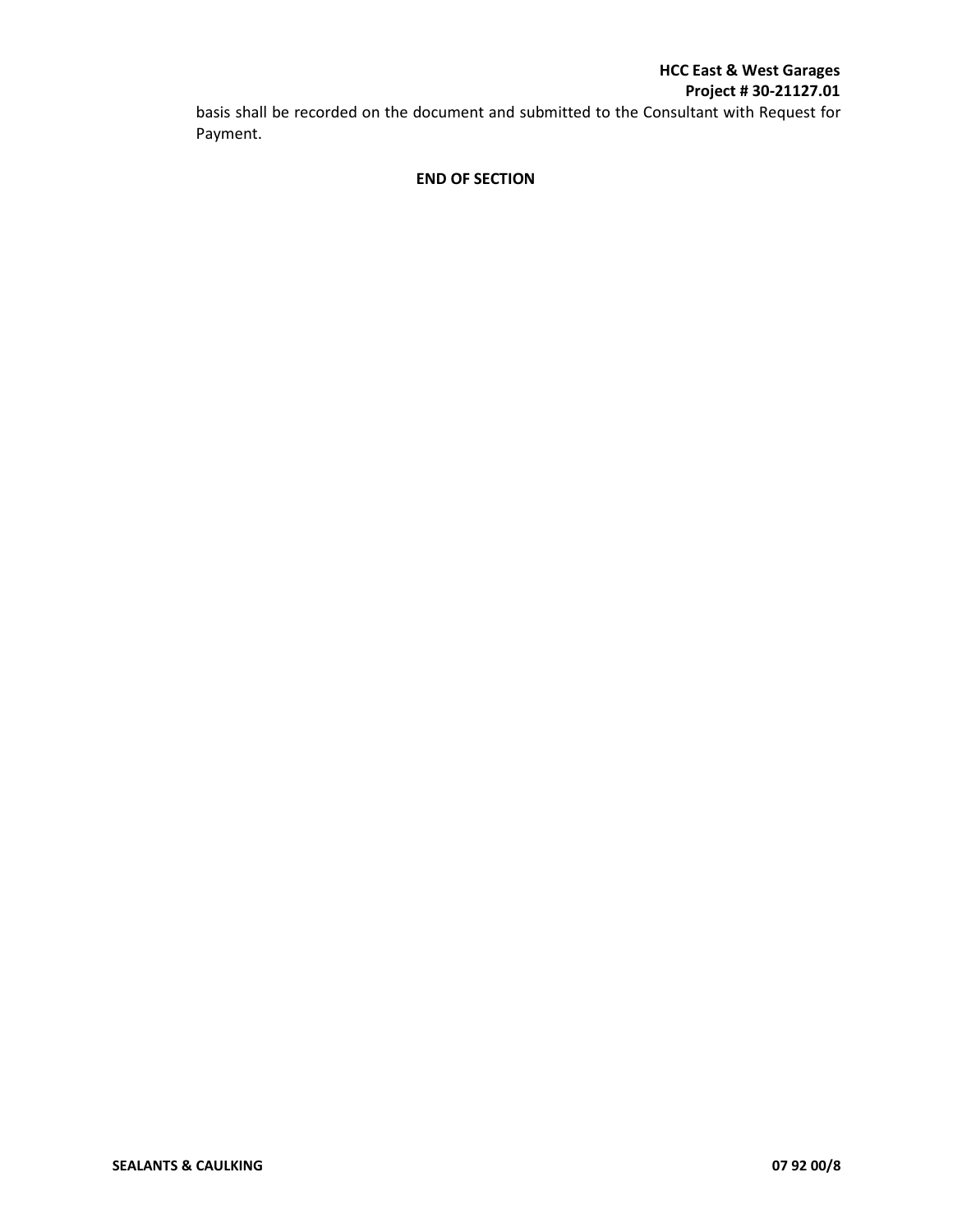#### **SECTION 07 92 23**

#### **PRESSURE EPOXY INJECTION PART 1 - GENERAL**

#### 1.01 RELATED DOCUMENTS

A. Drawings and general provisions of the contract, including General and Supplementary Conditions and Division 1 Specification Sections, apply to this Section.

#### 1.02 DESCRIPTION

A. The Contractor shall provide all necessary materials, equipment, and labor required to epoxy inject cracks at locations shown on drawings or as directed by the Consultant.

#### 1.03 APPLICATOR QUALIFICATIONS

- A. The Contractor shall have a minimum of three years of experience performing work similar to that shown in the drawings and specifications.
- B. The Contractor shall submit a list of five projects in which similar work to that specified herein was successfully completed. The list shall contain the following for each of the five projects:
	- 1. Project Name
	- 2. Owner of Project
	- 3. Owner's Representative, Address and Telephone Number
	- 4. Brief Description of Work
	- 5. Cost of Portion of Work Similar to that specified in this Section
	- 6. Total Restoration Cost of Project
	- 7. Date of Completion of Work
- C. The sum of the costs of the five projects provided in B.5 above shall be a minimum of \$50,000.
- D. A full-time on-site supervisor shall be provided by the Contractor for the entire duration of the epoxy injection work. The supervisor shall have had a minimum of 2 years of documented supervisory experience with the products to be used. If the supervisor does not have that experience, the supplier or manufacturer of the materials shall provide a full-time qualified, certified by the manufacturer, field inspector on jobsite during the entire period of material application. The Installation Contractor shall submit with his bid to the Consultant a proof of obtaining licenses or permits as required.

#### 1.04 QUALITY CONTROL

- A. The materials supplier shall provide the following test data for each production run or batch of epoxy formulation to be used:
	- 1. Tensile strength by ASTM D638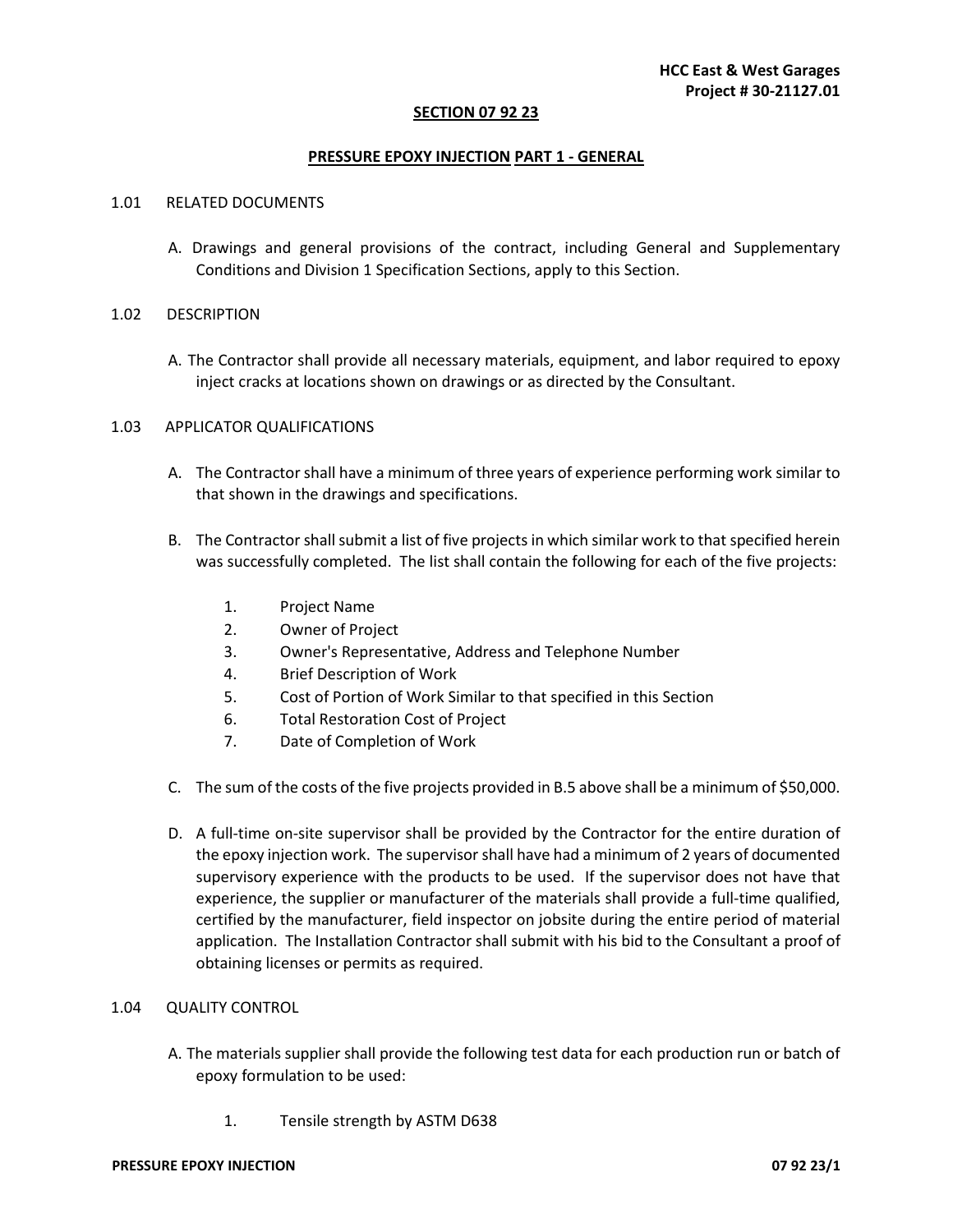- 2. Elongation at break by ASTM D638
- 3. Flexural strength of ASTM D790
- 4. Flexural modulus by ASTM D790
- 5. Compressive yield strength by ASTM D695
- 6. Compressive modulus by ASTM D695
- 7. Heat deflection temperature by ASTM D648
- 8. Slant shear strength by AASHTO-237

#### 1.05 SUBMITTALS

- A. The Contractor shall submit the following to the Consultant:
	- 1. Documentation showing compliance with the Applicator Qualifications as specified hereinbefore.
	- 2. Technical data sheets published by the material manufacturers for each epoxy product or formulation to be used showing that his products meet the requirements of the specifications. Technical data shall include the following:
		- a. Intended use
		- b. Pot life (neat)
		- c. Initial cure time (1000 psi)
		- d. Tack free (thin film)
		- e. Final cure (75% ultimate strength)
		- f. Tensile strengths by ASTM D638-76 (14 days)
		- g. Tensile elongation by ASTM D638-76 modified (14 days)
		- h. Flexural strength and modules per ASTM D790-71 at 24 hours, 3 days, and 7 days at 77 degrees F.
		- i. 24-hr. compressive strength by ASTM C109 modified (1 part epoxy to 3- 1/4 parts aggregate)
	- 3. Submit safety data sheets for each product.

#### 1.06 PRODUCT DELIVERY

A. The product shall be delivered and handled strictly according to the manufacturer's recommendations. Any containers of the material to be used which have been opened previously shall not be accepted.

## 1.07 JOB CONDITIONS

A. Existing and environmental conditions: The Installation Contractor shall examine the condition of surfaces into which the epoxy is to be injected. He shall follow the recommendations of the manufacturer with regard to limitations of the materials in various moisture and temperature levels.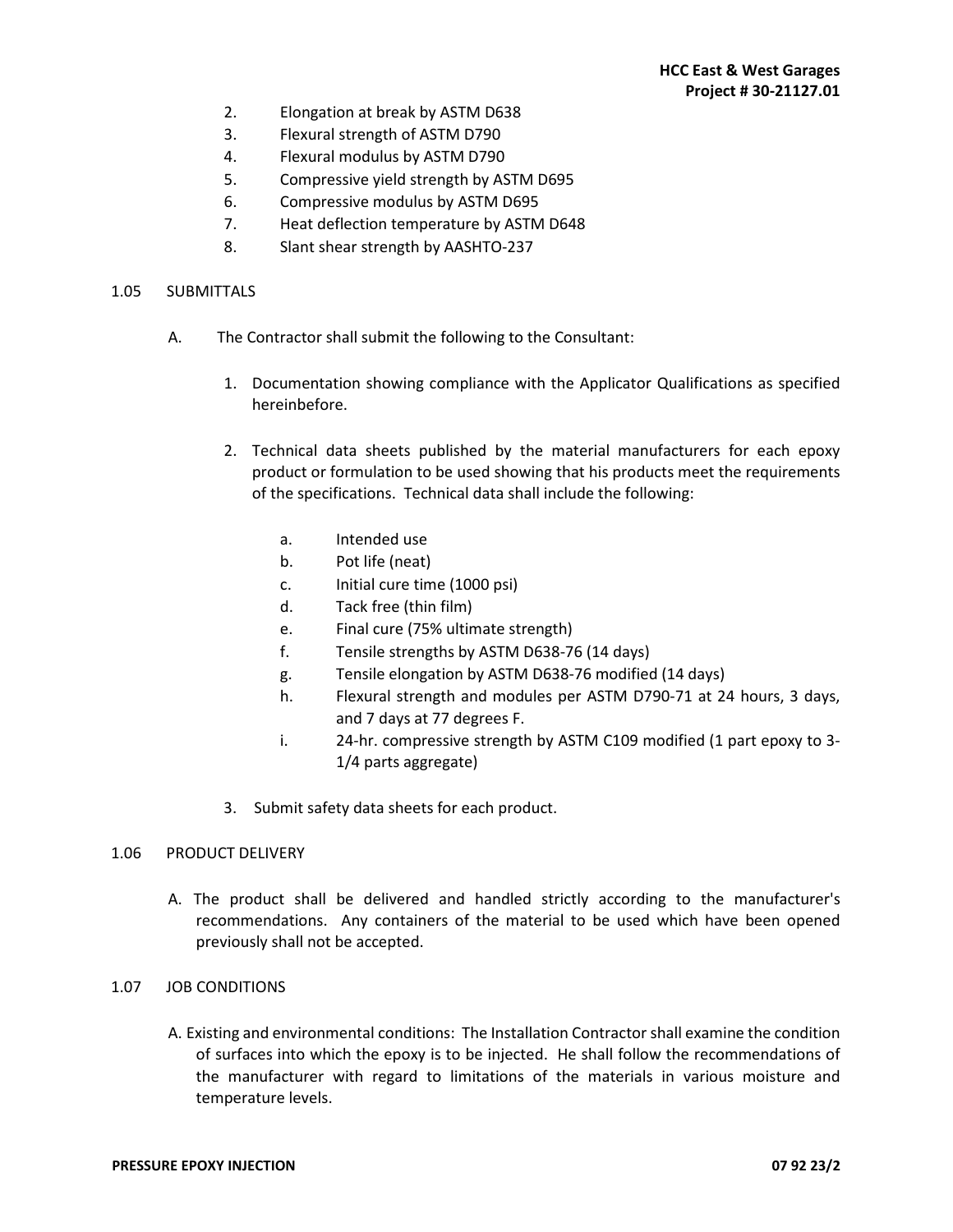## **PART 2 - PRODUCTS**

#### 2.01 MATERIALS

A. The epoxy injection materials shall be a two-component, 100% solids, low viscosity, high strength epoxy resin adhesive.

One of the following approved products shall be used:

- 1. "Sikadur 35, Hi-Mod LV or LPL" as manufactured by the Sika Corporation (www.sikausa.com)
- 2. "Concresive Standard LVI" as manufactured by BASF (www.buildingsystems.basf.com)
- 3. "Eucopoxy Injection Resin" as manufactured by the Euclid Chemical Company (www.euclidchemical.com)

or approved equal.

- B. One of the following approved products shall be used to seal injection ports and cracks for injection grouting:
	- 1. "Sikadur Injection Gel" as manufactured by the Sika Corporation.
	- 2. "Concresive Paste SPL" as manufactured by BASF.
	- 3. "Euco #452 or #620 Gel" as manufactured by the Euclid Chemical Company.

or approved equal.

- C. Aggregate:
	- 1. Aggregate shall be clean, dry, graded, and bagged
	- 2. Well-rounded or spherical-shaped sand is recommended for flowability
	- 3. Aggregate may be graded as follows by volume: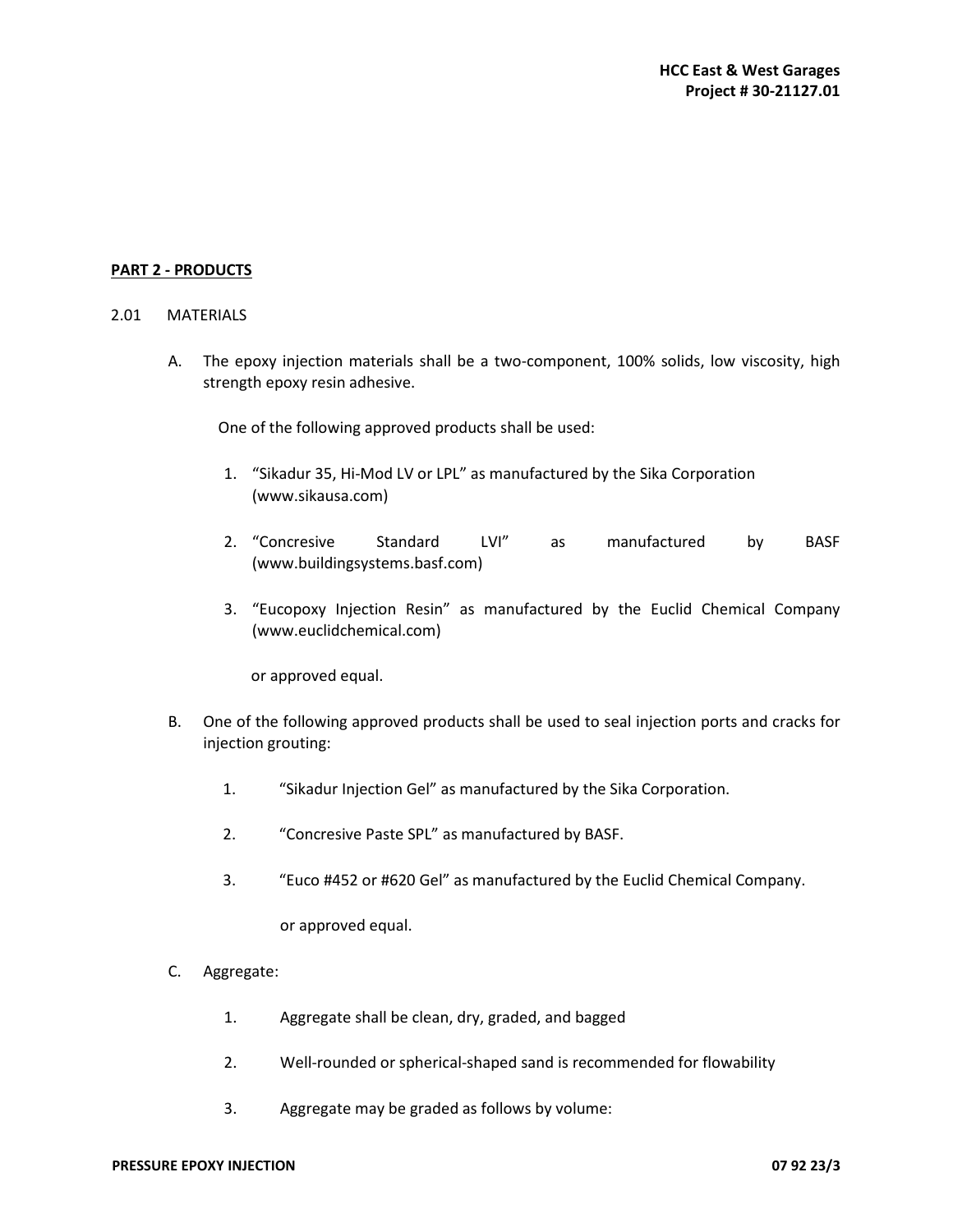# 2 parts, 12 mesh to 1 part, 80 mesh, or 3 parts, 16 mesh to 1 part, 90 mesh

4. If the above sand is not used, 30-mesh silica sand shall be used.

#### 2.02 MIXES

- A. Where approved by the Consultant, the Contractor may use a pre-placed aggregate technique. The ratio of binder to aggregate by volume shall be 0.8 or greater. Test data shall be submitted for conformance with the following:
	- 1. Compressive strength by ASTM D695-76-8000 psi minimum
	- 2. Compressive modulus by ASTM D695-76-2.75 x 10 minimum

#### 2.03 EQUIPMENT

- A. The equipment used to inject the epoxy shall meet all of the following performance requirements:
	- 1. Automatic proportioning of materials within the mix ratio tolerances set by the manufacturer of the epoxy material.
	- 2. Mix the epoxy automatically and completely in line (batch mixing will not be permitted).
	- 3. Inject the material under pressures recommended by the materials supplier.

#### **PART 3 - EXECUTION**

## 3.01 SURFACE PREPARATION, INJECTION, AND DELIVERY SYSTEM

- A. The epoxy shall be injected into the cracks or joints only from the lower elevations of the members. The bottom, side, and top surfaces of cracked members must be sealed with a gelconsistency epoxy prior to injection, and must contain appropriate injection ports.
- B. The Contractor shall notify the Consultant of the start of the first injected cracks. In the event that unsound concrete is located in a zone along a crack, and this prevents the complete injection of the cracks, then the unsound concrete shall be removed prior to injection.
- C. The epoxy material injected into the cracks or joints shall be highly suited for this usage. The pressure injection system shall be capable of filling cracks as small as 0.002 inches in width.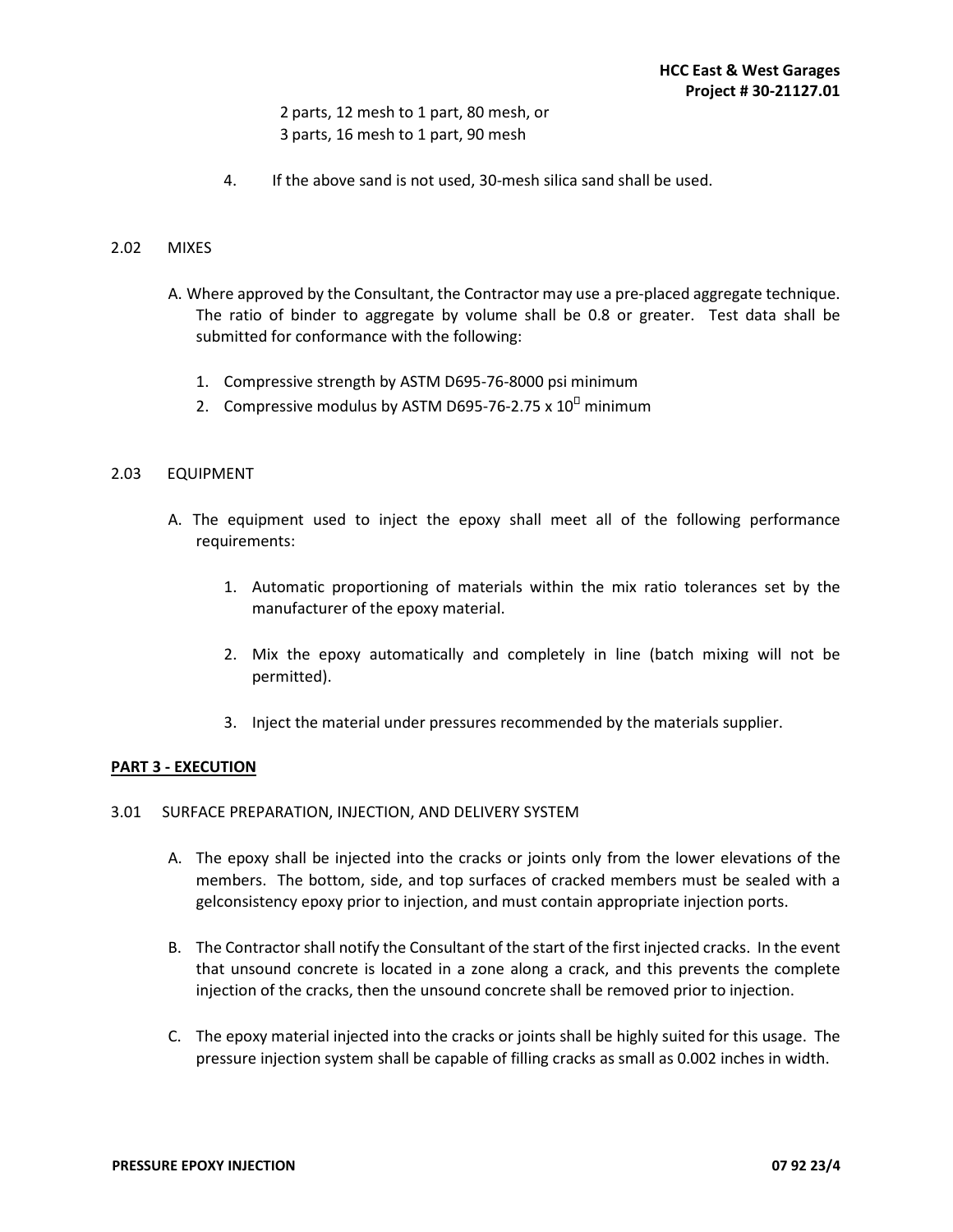- D. Where cracks to be injected have any existing sealant, waterproofing materials, or other debris in the cracks, these cracks shall be cleaned using low-pressure hot water or highpressure water jet, as appropriate.
- E. The Contractor shall clean surfaces of excess epoxy by grinding or other appropriate means so that only the edge thickness of completed epoxy-injected cracks is noticeable. Injection ports shall not extend beyond the plane of the surfaces of the existing concrete.

#### 3.02 PREPACKING LARGE CRACKS

A. Where required in cracks of large thickness, the Contractor shall prepack the cracks with fine aggregates to minimize the effects of exotherm, or reduce tensile stresses caused by volume reduction during cooling of the injected epoxy.

#### 3.03 FIELD QUALITY ASSURANCE

- A. The Contractor shall supply samples of the injection epoxy, non-sag epoxy, and epoxy mortar to the Testing Laboratory for the purpose of performing compression tests.
- B. A minimum of three samples per day of each epoxy formulation or use shall be made.
- C. Samples shall be made by placing epoxy into 3/8-in. inside diameter test tubes. The height of the sample shall be approximately 1 in. so that after trimming a cylinder of 3/8 in. diameter and 3/4" length can be obtained.
- D. The Contractor shall be responsible for drilling and removing two 1-in. diameter by 2-in. long cores into the side of injected members at the direction of the Consultant to determine whether the crack injection is complete. The contractor also shall provide samples of mixed epoxy for testing. If injection is incomplete (less than 90% of the injected crack filled), reinjection and additional cores may be required at the direction of the Consultant at no extra cost to the Owner.

#### **END OF SECTION**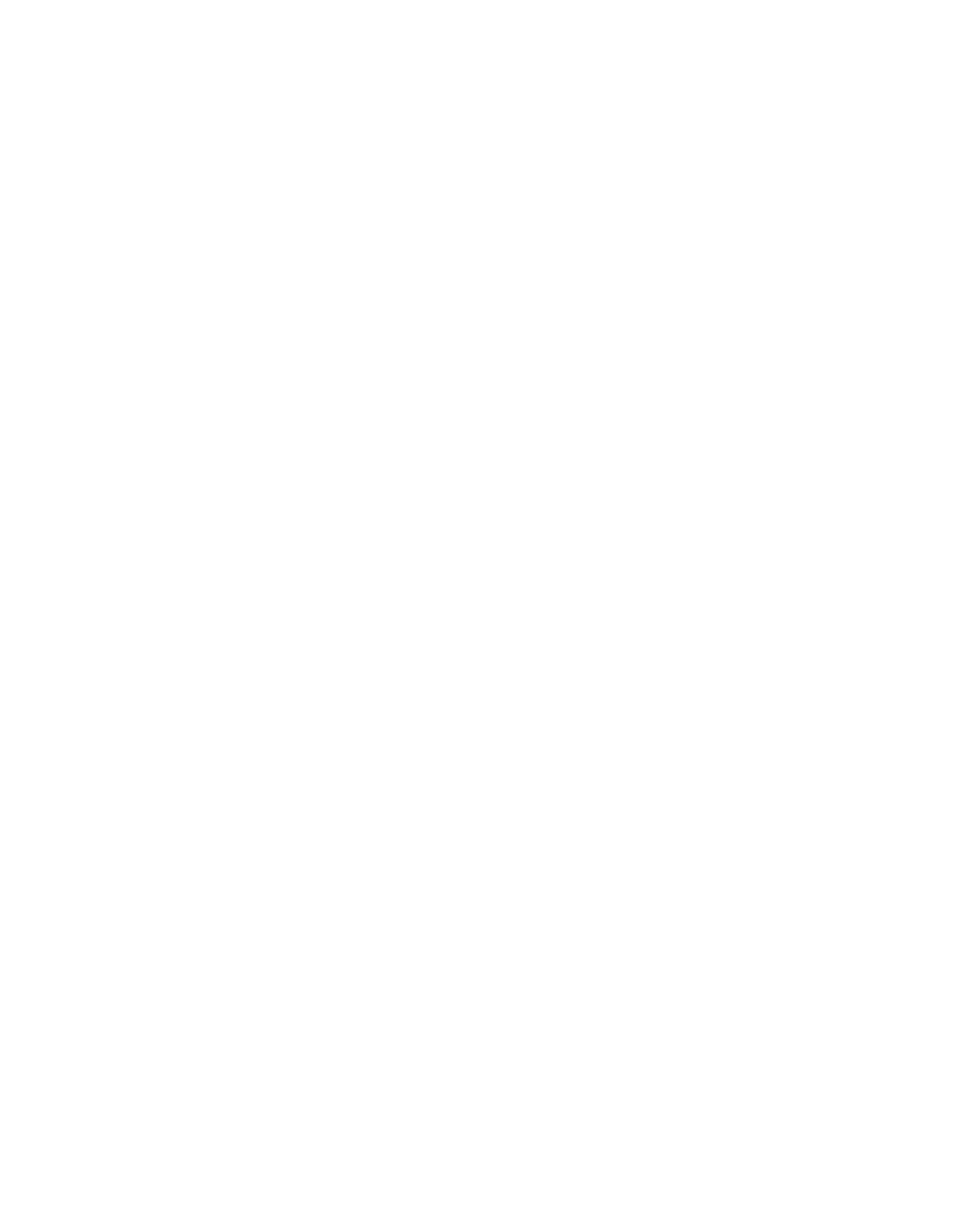#### **SECTION 07 95 00**

#### **EXPANSION JOINT SEALS PART 1 - GENERAL**

#### 1.01RELATED DOCUMENTS

A. Drawings and general provisions of the contract, including General and Supplementary Conditions and Division 1 Specification Sections, apply to this Section.

#### 1.02SCOPE OF WORK

A. Furnish labor, materials, equipment and supervision to install watertight, traffic bearing expansion joint seals in accordance with these specifications and as shown on the drawings.

#### 1.03 QUALITY ASSURANCE

- A. The manufacturer and approved applicator shall provide a 5 year guarantee that the joint seal will not leak or fail from normal vehicular traffic. Any type of failure of the new joint seal which occurs within the specified warranty period shall be repaired by the Contractor at no cost to the Owner.
- B. Consult the Manufacturer's representative and establish the minimum provisions required to ensure satisfactory work. A licensed applicator with a minimum of 5 years- experience on similar joints shall install the specified joint seal.

#### 1.04SUBMITTALS BY THE CONTRACTOR

- A. The Contractor shall submit shop drawings showing all the expansion joint details required for this particular project for approval by the Consultant in addition to Manufacturer's literature with an applicable portions deleted.
- B. Where required by jurisdiction, the Contractor shall submit test data showing that the expansion joint system (including fire barrier material) meets or exceeds fire rating requirements. Testing procedures shall be in accordance with requirements set forth or adopted by the local jurisdiction.

#### 1.05 PRODUCT DELIVERY, STORAGE AND HANDLING

All materials shall be delivered on the job and stored in a place protected from damage, moisture and exposure to the elements in exact accordance with manufacturer's instructions.

#### 1.06 JOB CONDITIONS

Weather Conditions: Do not proceed with installation of expansion joints and sealants under adverse weather conditions, or when temperatures are below or above manufacturer's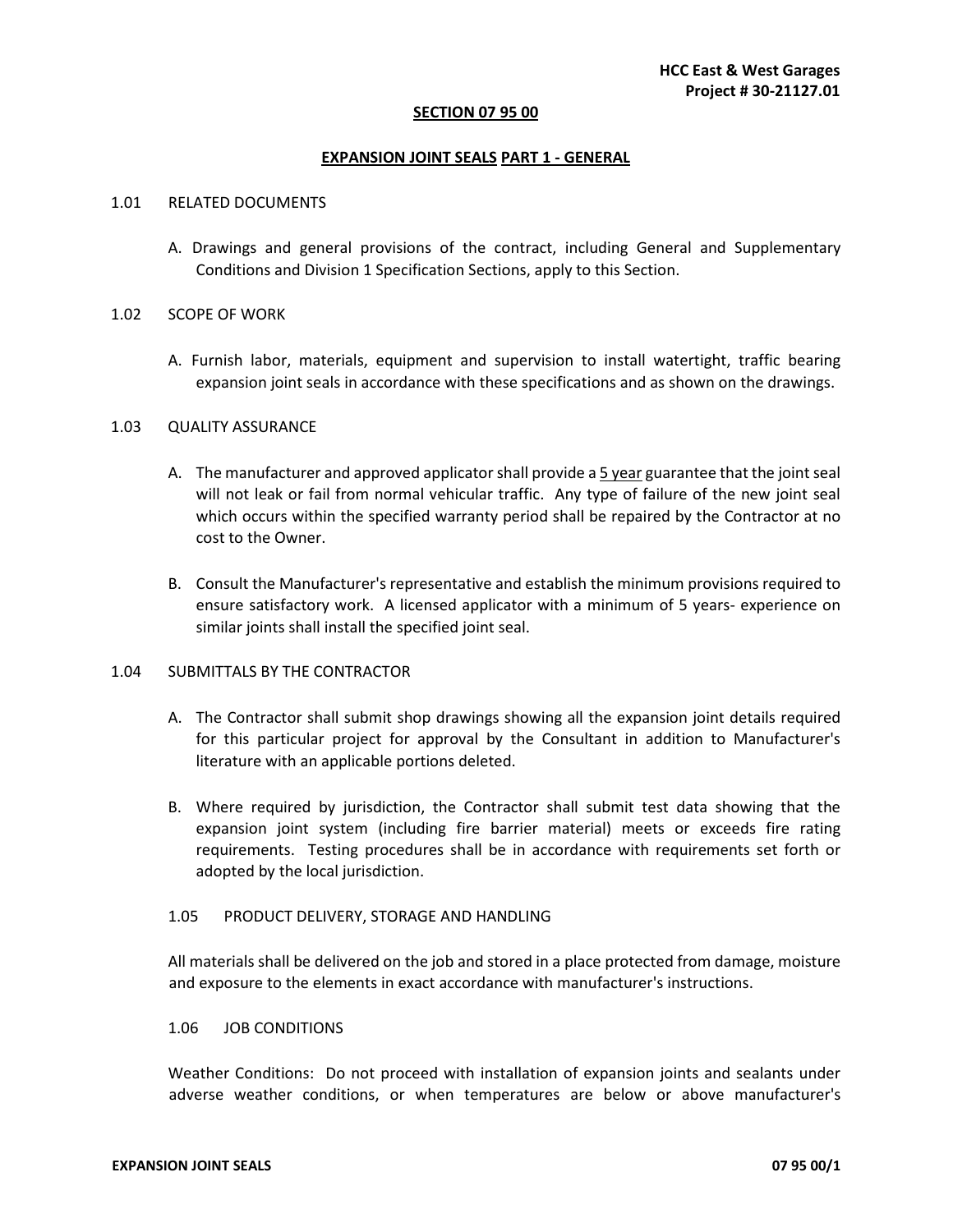recommended limitations for installation. Proceed with the work only when forecasted weather conditions are favorable for proper cure and strength development of the nosing material.

#### **PART 2 - PRODUCTS**

#### 2.01MATERIALS

- A. The expansion joint seal system shall be a complete system of compatible materials designed by the manufacturer to produce a waterproof, traffic-bearing expansion joint seal. The system shall also meet or exceed any fire rating requirements set forth by the local building code requirements.
- B. The gland elements shall be a continuous, factory extruded unit for the entire straight run length of the joint. Changes in direction or elevation shall be accomplished by factory molded elbows, tees, crosses and the like. The seal shall be turned up a minimum of 6 inches (vertically) unless otherwise shown on plans. The seal element shall not be mitered/jointed unless approved by the Consultant in writing and shall meet the following performance criteria.

| Tensile Strength           | ASTM D412  | 1,500 psi    |
|----------------------------|------------|--------------|
| Elongation at Break        | ASTM D412  | 175 % (Min.) |
| Hardness, Type A durometer | ASTM D2240 | $64 \pm 5$   |

The premolded elements shall be a continuous, factory molded unit for the entire straight run length of the joint. Changes in direction or elevation shall be accomplished by factory molded elbows, tees, crosses and the like. The seal shall be turned up a minimum of 6 inches (vertically) unless otherwise shown on plans. The seal element shall be mitered/jointed at all changes in direction and shall meet the following performance criteria.

| Tensile Strength           | ASTM D412  | 250 psi    |
|----------------------------|------------|------------|
| Elongation at Break        | ASTM D412  | 500% (min) |
| Hardness, Type A Durometer | ASTM D2240 | $30+/-5$   |

- C. Expansion joint systems approved for use in one or more applications are provided in the master list below. Due to variations in specific details of the locations, expected movement, expected traffic exposure, availability, ease of installation and existing blockout geometry, all systems are not suitable for one particular project. The Contractor shall reference the specific expansion joint detail on the specific project drawings and list of approved products shown on the drawings, including gland size, etc. for the respective condition.
- D. Approved Products –

#### **East Garage (wing gland type):**

1. "Wabocrete/Membrane 201 system," manufactured by Watson Bowman Acme, (www.wbacorp.com).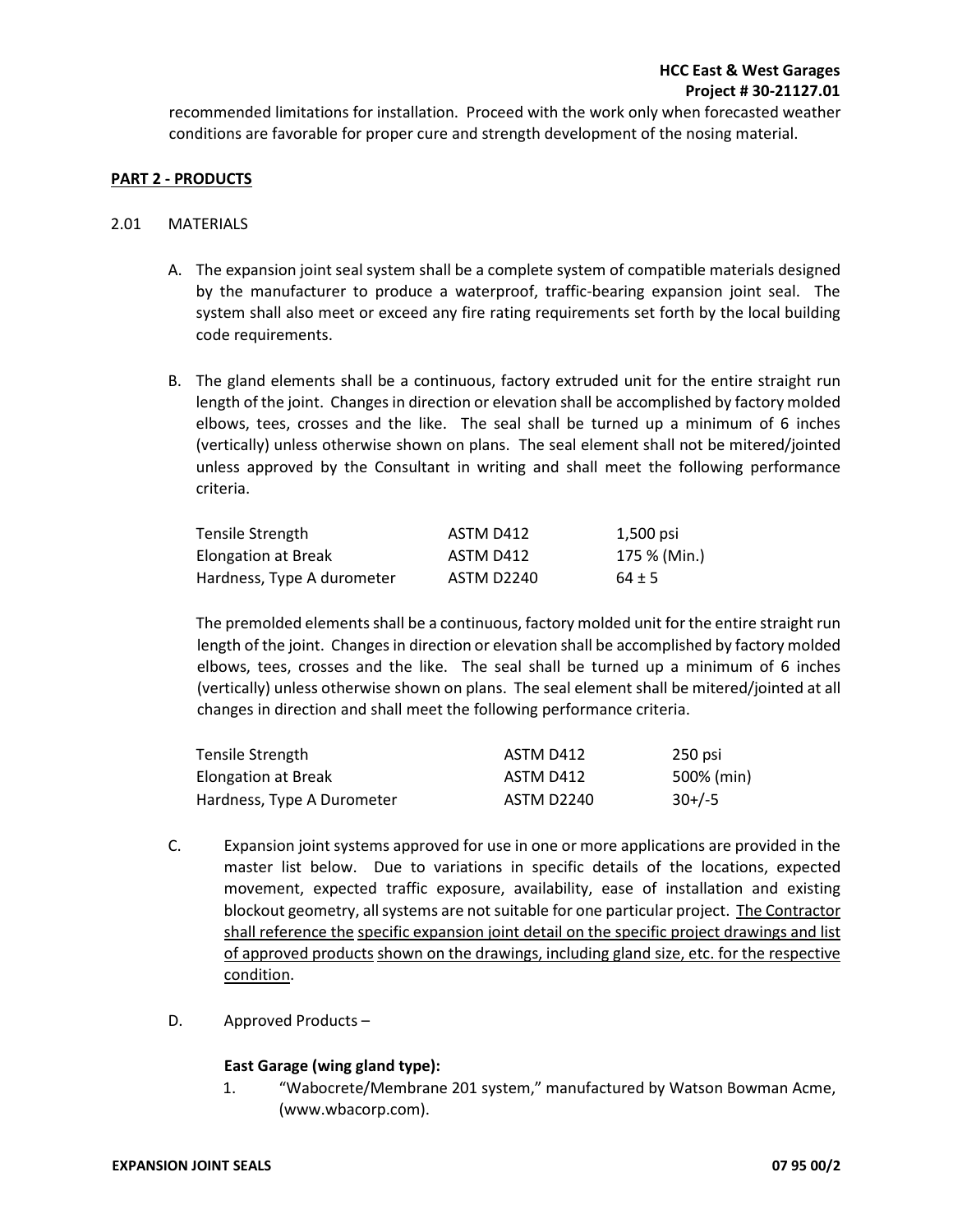- 2. "Iso-Flex Winged Expansion Joint Sealing System," as manufactured by LymTal International, Inc., (www.lymtal.com).
- 3. "Emseal Thermaflex," manufactured by Emseal Joint Systems, Ltd. (www.emseal.com).
- 4. "WF Elastomeric Expansion Joint System", manufactured by Conspec Systems, Inc., (www.c-sgroup.com).
- 5. "Zip Block Expansion Joint System", manufactured by Conspec Systems, Inc., (www.c-sgroup.com).
- 6. "Lokcrete Membrane System", manufactured by MM Systems Corporation, (www.mmsystemscorp.com).

## **West Garage (pressure gland type):**

- 1. "Wabo Ureflex System," Textured, manufactured by Watson Bowman Acme, (www.wbacorp.com).
- 2. "Epoxy Bonded Sealing System", manufactured by MM Systems Corporation, (www.mmsystemscorp.com).
- 3. "DSM", manufactured by Emseal Joint Systems, Ltd. (508-836-0280).

#### **Vertical Joint Locations**

- 1. "DSM" manufactured by Emseal Joint Systems, Ltd., (508-836-0280).
- 2. "Wabo Weatherseal r", as manufactured by Watson Bowman Acme, (www.wbacorp.com).
- 3. "Wabo Weather Seam Exterior", as manufactured by Watson Bowman Acme, (www.wbacorp.com).
- 4. "Iso-Flex Precom", as manufactured by LymTal International, Inc. (www.lymtal.com).
- 5. "Iso-Flex VS Series," as manufactured by LymTal International, Inc. (www.lymtal..com).
- 6. "Emseal Colorseal", manufactured by Emseal Joint Systems, Ltd. (www.emseal.com.com). Note: A seismic model is available depending on movement requirements. Also specify single or double face design.
- 7. "Silicone Impregnated Foam System", manufactured by MM Systems Corporation, (www.mmsystemscorp.com).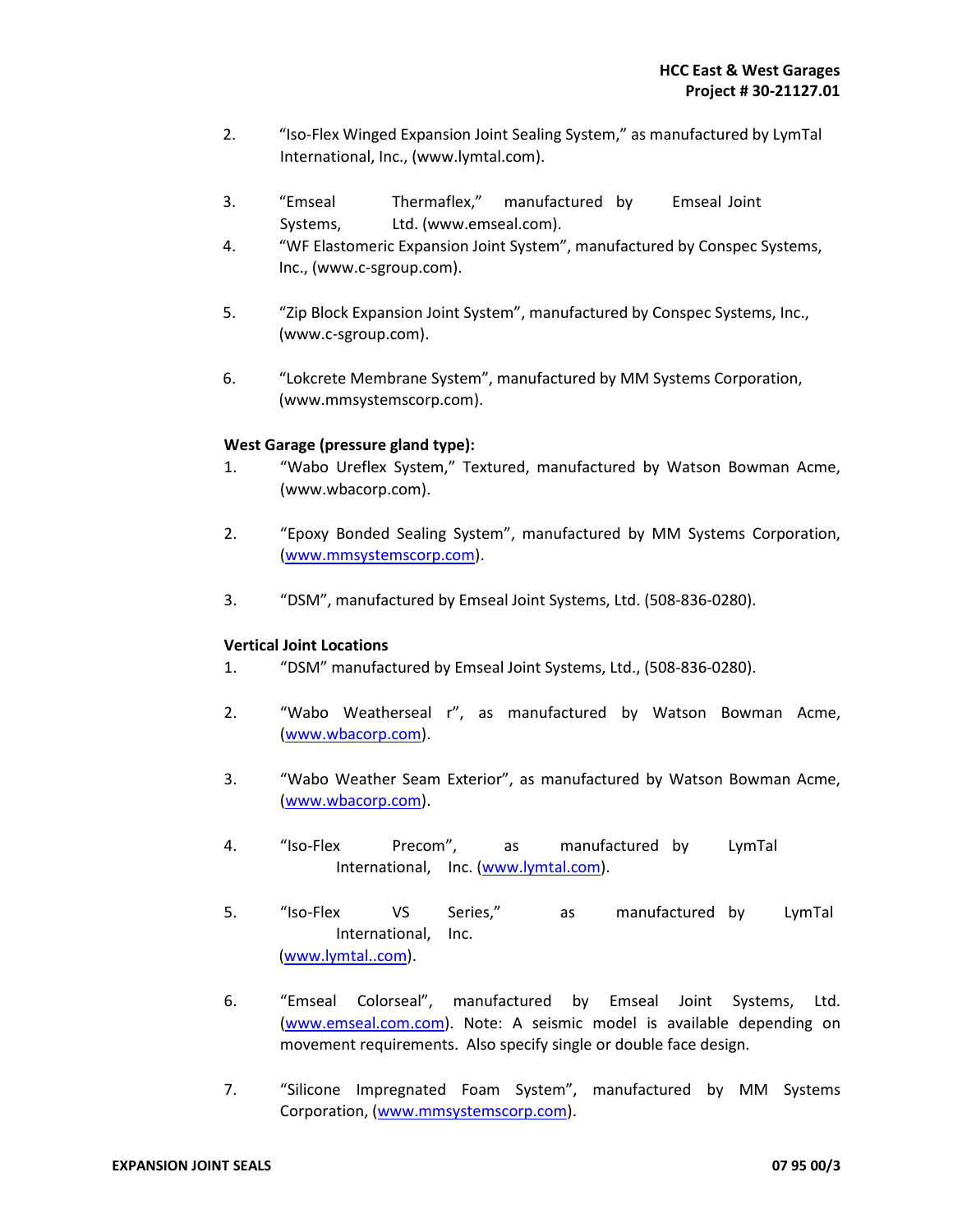- 8. "Veritcal Sealing System", manufactured by MM Systems Corporation, (www.mmsystemscorp.com).
- E. Contractor shall review specific details on drawings for each project regarding products and model numbers approved for use.

Due to various joint width openings and overall block-out dimensions, the Contractor and expansion joint supplier should verify field condition prior to bid submission and execution of the work.

## **PART 3 - EXECUTION**

- 3.01INSTALLATION
	- A. Preparatory Work
		- 1. The block-out shall be provided to the specified dimensions and acceptable to the manufacturer. The licensed installer shall additionally verify that the 'as-built' configuration of the block-out for the expansion joint will allow the expansion joint to be installed such that elevation differences in the vicinity of the joint and across the joint will not exceed industry and ADA-related recommendations. Any edge raveling at the joint opening or spalls shall be repaired with a suitable compound to provide a solid, square block-out.
		- 2. The block-out substrate shall be sandblasted clean of all contaminants and impurities immediately prior to the system installation to assure proper adhesion.
		- 3. The membrane gland element shall be unpackaged and laid in a relaxed position to relieve any temporary set from shipment packaging prior to placement. The premolded element shall be wiped clean with a solvent solution such as toluene.
		- 4. It is recommended that adjacent deck surfaces be taped off and protected to assure a clean, neat professional installation.
	- B. Installation

The entire installation shall be made in strict accordance with the manufacturer's written instruction.

- 1. Follow standard manufacturer's recommendation for installation of the material, taking into account block-out dimensions, joint width and ambient temperature conditions.
- 3.02 TESTING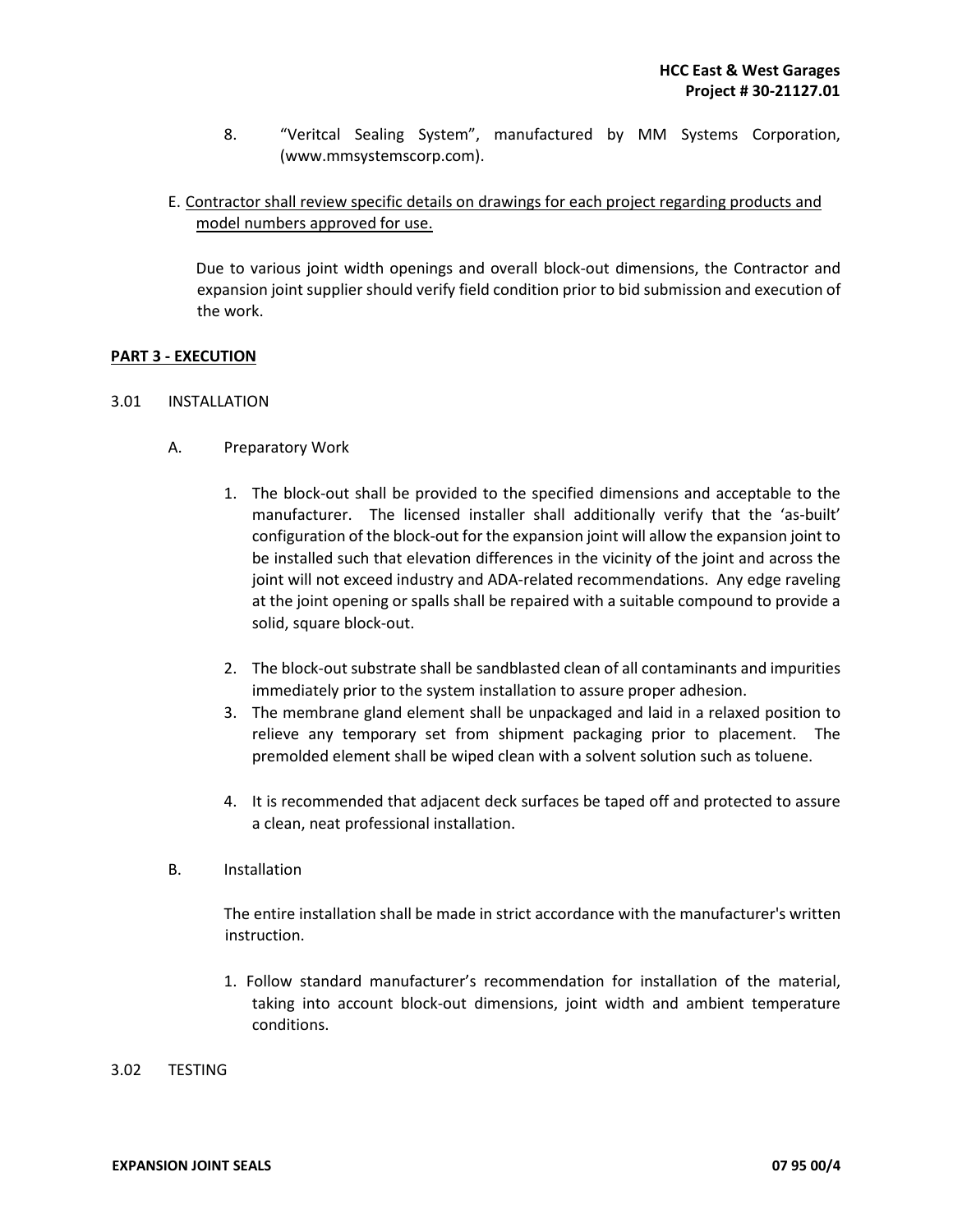# **HCC East & West Garages Project # 30-21127.01**

All new expansion joint seals shall be water tested by the Contractor in the presence of the Engineer. Any leaking observed shall be rectified by the Contractor and the joint shall be retested until no leakage is observed. It is the responsibility of the Contractor to absolutely make certain that the joints are totally waterproofed.

## **END OF SECTION**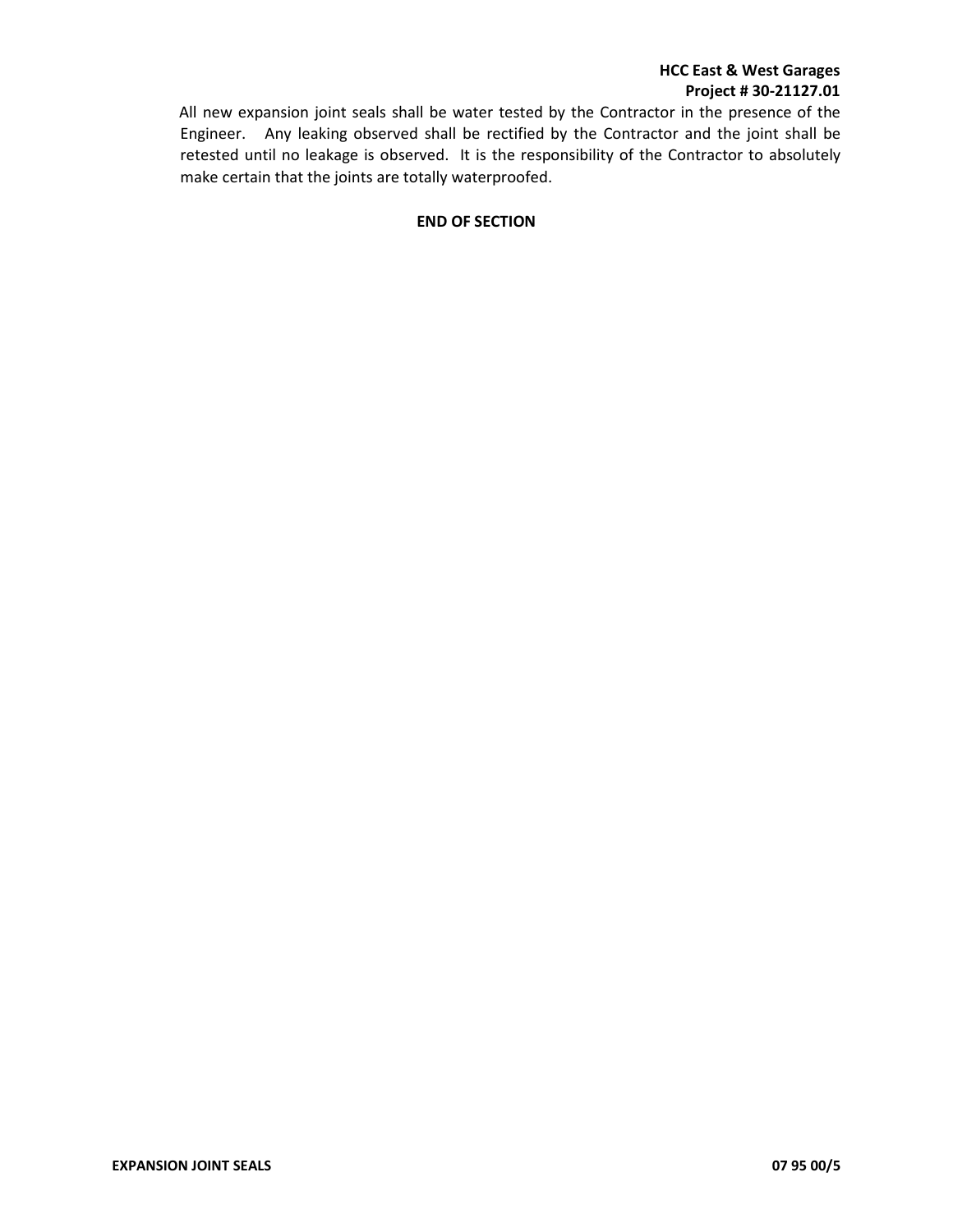# **DIVISION 09**

# **FINISHES**

# **SECTION 09 91 00**

# **PAINTING PART 1 - GENERAL**

## 1.01 RELATED DOCUMENTS

A. Drawings and general provisions of the contract, including General and Supplementary Conditions and Division 1 Specification Sections, apply to this Section.

## 1.02 DESCRIPTION OF WORK

- A. The extent of painting work is shown on the drawings and specified herein to include, but not be limited to, the following:
	- 1. Paint parking lines, traffic markings, handicap symbols and curb/island edges using a specified pavement marking paint.
	- 2. Paint miscellaneous metals using a specified high-performance coating.

## 1.03 QUALITY ASSURANCE

A. Paint Coordination:

Provide finish coats which are compatible with the prime paints used. Review other sections of these specifications in which prime paints are to be provided to ensure compatibility of the total coatings system for the various substrates.

- B. Codes and Standards:
	- SSPC-"Systems and Specifications", published by the Steel Structure Painting Council.
	- Painting and Decorating Contractor's of America (PDCA) Technical Manual as a reference standard.

#### 1.04 SUBMITTALS

- A. Manufacturer's Data:
	- 1. Submit manufacturer's technical information in standard printed published form, including performance criteria and application instructions for each material proposed for use.
	- 2. List each material and cross-reference to the specific paint and finish system and application. Identify by manufacturer's catalog number and general classification.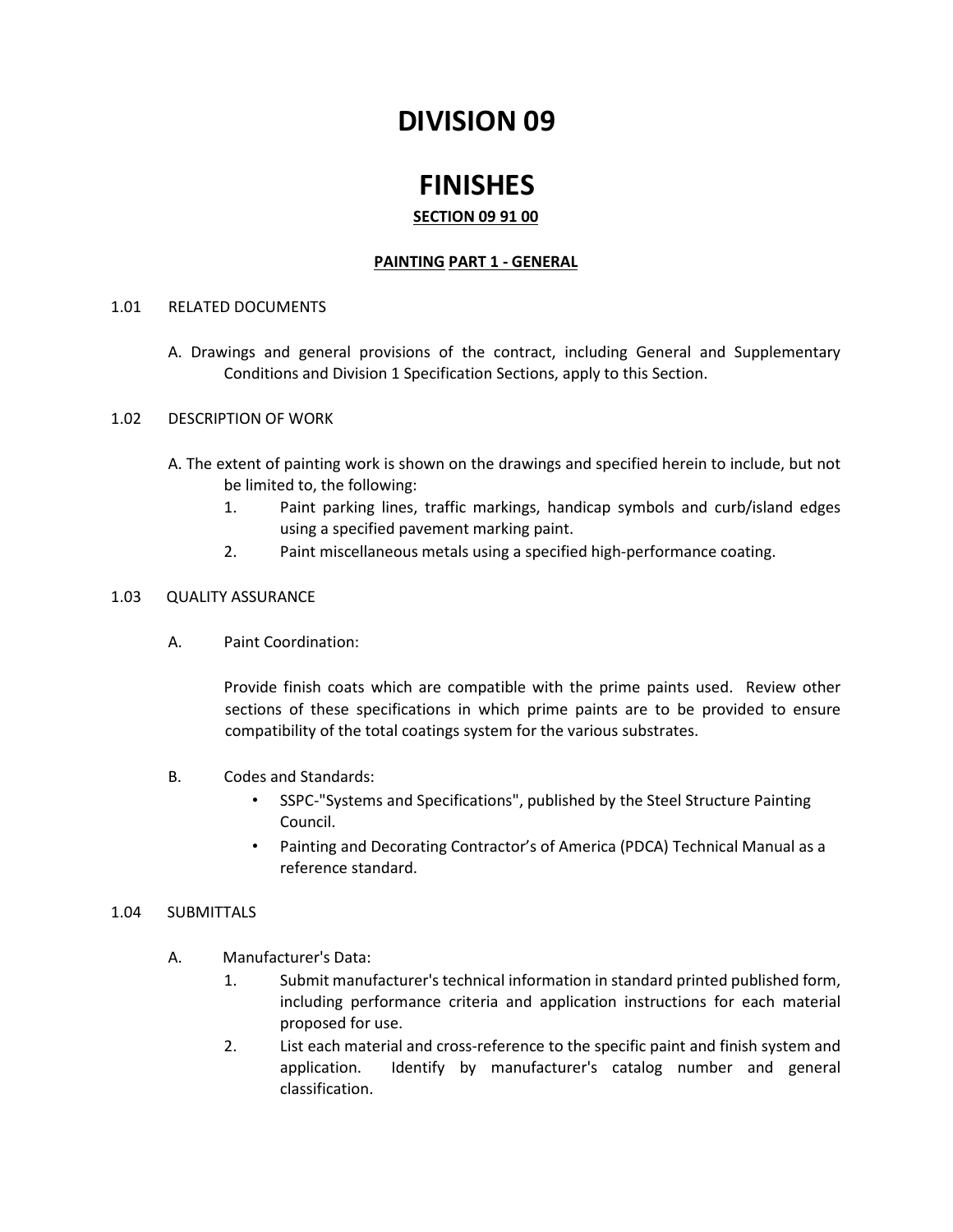#### 1.05 DELIVERY AND STORAGE

- A. Deliver all paint to site in manufacturer's sealed and labeled containers. Labels shall bear manufacturer's name, brand, type of paint, Federal spec. number (if applicable), color of paint, and instructions for reducing.
- B. Store materials and equipment in a designated storage space on the site. Keep storage space neat, clean and accessible at all times. Protect floors from paint spillage.

#### 1.06 PROTECTION

- A. Place paint or solvent-soaked rags, waste, or other materials which might constitute a fire hazard in metal containers and remove from premises at the close of each day's work. Take every precaution to avoid damage by fire.
- B. Provide foam type 2-1/2 gallon capacity fire extinguishers for each paint storage space.
- C. Protect the work of all other trades against damage, marking or injury by suitable covering during the progress of the painting and finishing work.

## 1.07 JOB CONDITIONS

- A. Examine all surfaces to receive coatings and report to the Engineer any condition which is not acceptable. Commencement of work and in any area constitutes acceptance of conditions and places the responsibility for a workmanlike job on this Section.
- B. Apply solvent-thinned paints only when the temperature of surfaces to be painted and the surrounding air temperatures are between 50 degrees F. and 95 degrees F., unless otherwise permitted by the paint manufacturer's printed instructions.
- C. Do not apply paint in snow, rain, fog, or mist; or when the relative humidity exceeds 85%; or to damp or wet surfaces; unless otherwise permitted by the paint manufacturer's printed instructions.

#### **PART 2 - PRODUCTS**

#### 2.01 MATERIAL QUALITY

- A. Provide only absolutely pure linseed oil, turpentine, shellac, and other like materials that are of the highest quality, with identifying labels intact and seals unbroken. Use no thinners other than those specified by the manufacturer.
- B. Use only primers and undercoaters that are suitable for each surface to be covered and that are compatible with the finish coat required.
- C. Use products of the same manufacturer for succeeding coats.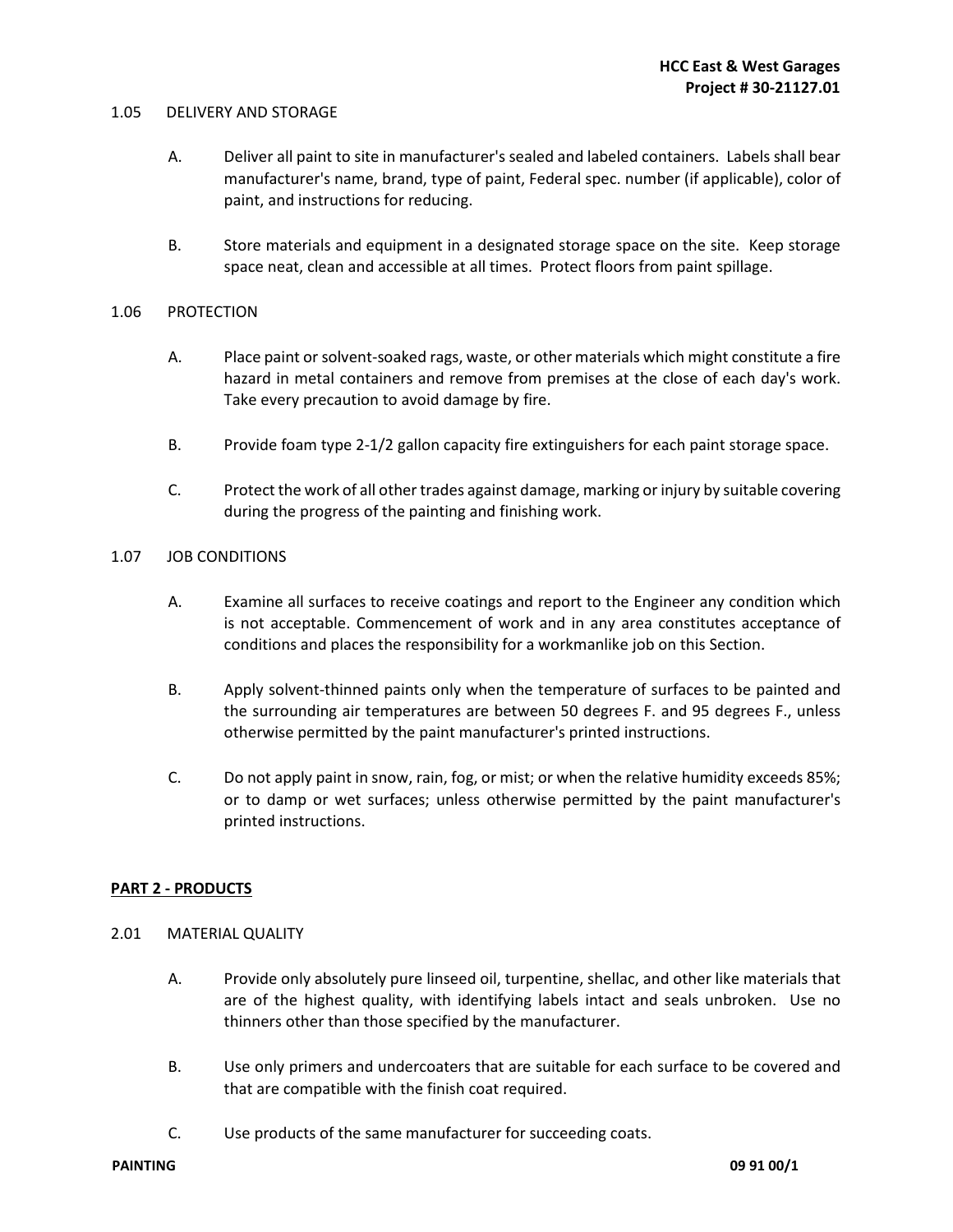- 1. Where shop primed materials are to be finish painted and/or prime coat materials are by a different manufacturer than the finish coat materials, confirm compatibility of the primers with the manufacturer of the finish coat paints.
- 2. Where existing previously painted surfaces are to be finish painted, confirm compatibility of existing painted surfaces with the manufacturer of the succeeding new paints.
- D. All materials shall comply with Environmental Protection Agency Pt. 59, Subpt. D, Table 1 of Section 40CFR Parts 53-59, Volume 5, 2004 Edition.

## 2.02 METALS

- A. General:
- 1. For new metal surfaces not otherwise specified for shop prime painting and for touch-up painting of shop prime coats, provide one of the following metal primers as appropriate for the surface condition and finish coats of the metal.
	- a. Field touch-up painting shall be in accordance with SSPC-PA 1-64 and shall
		- be of the same kinds and number of coats as applied in the shop.
	- b. Refer to other sections of these specifications for shop primed items
	- B. Structural Steel/Miscellaneous Metals (UNO): High Performance Coating:
		- 1. Primer (bare metal locations same day as surface preparation)
			- a. Macropoxy 646 , Sherwin Williams
			- b. PPG Pitt-Guard 97-148 Series Epoxy
		- 2. High Build Epoxy
			- a. Macropoxy 646; Sherwin Williams
			- b. PPG Pitt-Guard 97-148 Series Epoxy
		- 3. Gloss Aliphatic Urethane Finish
			- a. Acrolon 218 HS; Sherwin Williams
			- b. PPG Pitthane Ultra 95-812 Series Gloss Urethane

#### 2.03 PAVEMENT MARKING PAINT

- A. Parking lines, arrows, handicap symbols and curb edges shall be yellow pavement marking paint, conforming to U.S. Bureau of Public Roads colors, unless otherwise noted. 1. ZONELINE Traffic and Zone Marking Latex, 11-54 Yellow by PPG Industries;
	- 2. SETFAST Acrylic Latex Traffic Marking Paint, TM2161 Yellow by Sherwin Williams, 800-368-2026;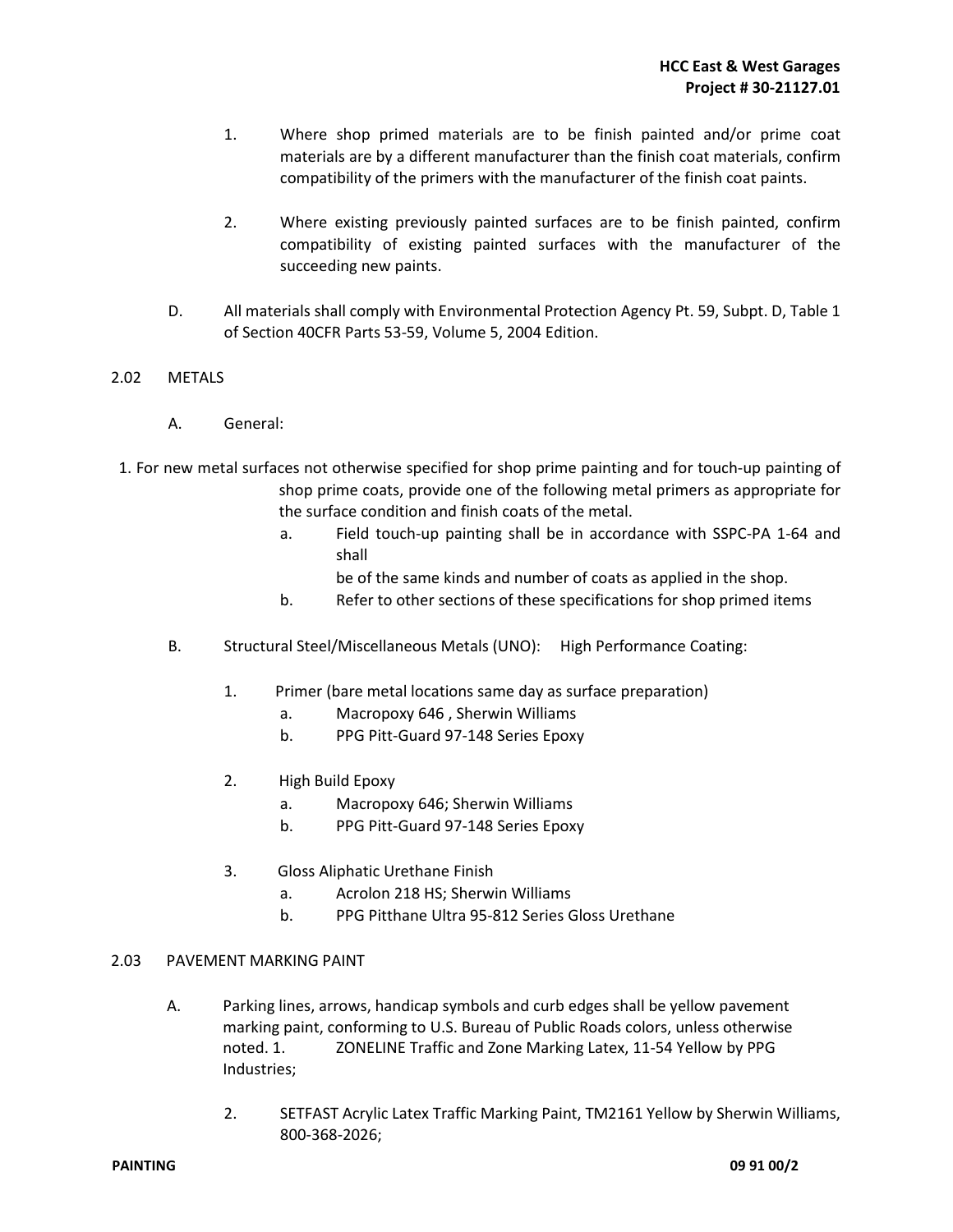- 3. Hotline Fast Dry Latex Traffic Marking Paint Yellow TM2153 as manufactured by Sherwin Williams, 800-368-2026;
- 4. Promar Low VOC Acrylic Copolymer Traffic Marking Paint Yellow TM5713 as manufactured by Sherwin Williams, 800-368-2026.

#### 2.04 PAINT SYSTEMS

- A. Metals: Provide the following paint systems for the various substrates, as indicated.
	- 1. Structural Steel/Miscellaneous Metals
		- a. 1st Coat High Build Epoxy (3.0-5.0 mils dft)
		- $b<sub>1</sub>$  $2<sup>nd</sup>$  Coat – High Build Epoxy (4.0-6.0 mils dft)
		- $\mathsf{c}$ .  $3<sup>rd</sup>$  Coat – Gloss Aliphatic Urethane (3.0-5.0 mils dft)
- C. Pavement Markings: Two coats-Traffic Paint as specified in Section 2.04; 14 to 15 mil wet film thickness each coat.

## **PART 3 - EXECUTION**

- 3.01 SURFACE PREPARATION
	- A. General:
		- 1. Perform all preparation and cleaning procedures in strict accordance with the paint manufacturer's instructions and as herein specified, for each particular substrate condition.
		- 2. Clean surfaces to be completely dry prior to applying primers, paints or surface treatments. Remove oil and grease with clean cloths and cleaning solvents. Do not paint over dirt, rust, scale, grease, moisture, scuffed surfaces, or conditions otherwise detrimental to the formation of a durable paint film.
		- 3. Before applying succeeding coats, primers and undercoats shall be completely integral and shall perform the function for which they are specified. Properly prepare and touch up all scratches, abrasions or other disfigurements and remove any foreign matter before proceeding with the following coat. All spot-priming or spot-coating shall be featheredged into adjacent coatings to produce a smooth and level surface.
	- B. Metals:
		- 1. For existing paint system being restored, power wash using approved cleaning solvents and minimum pressures of 2,500 to 5,000 PSI at a flow of 4 to 14 gallons per minute in accordance with SSPC-WJ4. Mechanical abrasion may be needed in order to ensure adhesion (i.e.sanding or powerwashing with sand injection)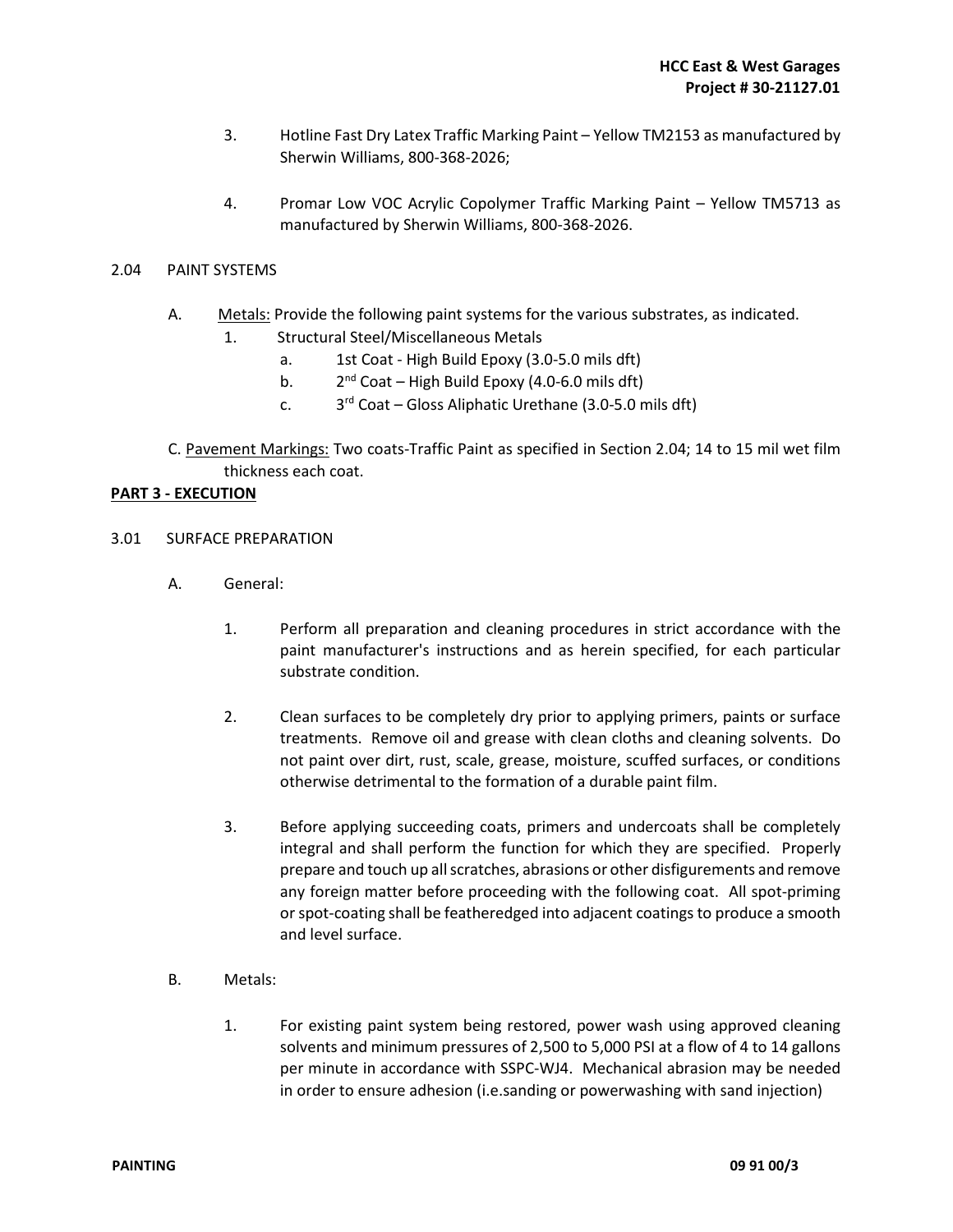- 2. For all other existing metals scheduled to be painted, sandblast clean to SSPC-SP6 or power tool according to SSPC SP 15 Commercial Grade Power Tool Cleaning.
- C. Concrete:
	- 1. Prepare surfaces of concrete to be painted by using approved cleaning solvents (if necessary) and high-pressure power washing with a 15 degree tip at 14" or less from surface with a minimum pressure of 300 to 600 PSI for an existing coating and 1,500 to 3,000 PSI for bare concrete substrate and in accordance with SSPC SP1 to thoroughly remove all efflorescence, chalk, dust, dirt, grease, oils, and by roughening as required or provide sufficient bite on existing painted surfaces per the manufacturer's recommendation.

#### 3.02 MATERIALS PREPARATION

- A. Mix and prepare painting materials in strict accordance with the manufacturer's directions.
- B. Store materials not in actual use in tightly covered containers. Maintain containers used in storage, mixing, and application of paint in a clean condition, free of foreign materials and residue.
- C. Stir all materials before application to produce a mixture of uniform density, and as required during the application of the materials.

#### 3.03 APPLICATION

- A. Apply paint with brush, roller, spray, or other acceptable practice in accordance with the manufacturer's directions.
- B. Paint directional arrows, parking stalls, marking lines, handicap symbols, etc., to be as detailed on the Drawings. Unless otherwise detailed, single line width to be four (4") inches wide. Striped areas shall be four (4) inch wide lines eighteen (18) inches on center. Lay out all painted lines and define with chalk markings for approval before proceeding with painting.
- 3.04 CLEAN-UP
	- A. During the progress of the work, remove from the site all discarded paint materials, rubbish, cans and rags at the end of each work day.
	- B. Upon completion of painting work, clean paint-spattered surfaces. Remove spattered paint by proper methods of washing and scraping, using care not to scratch or otherwise damage finished surfaces.